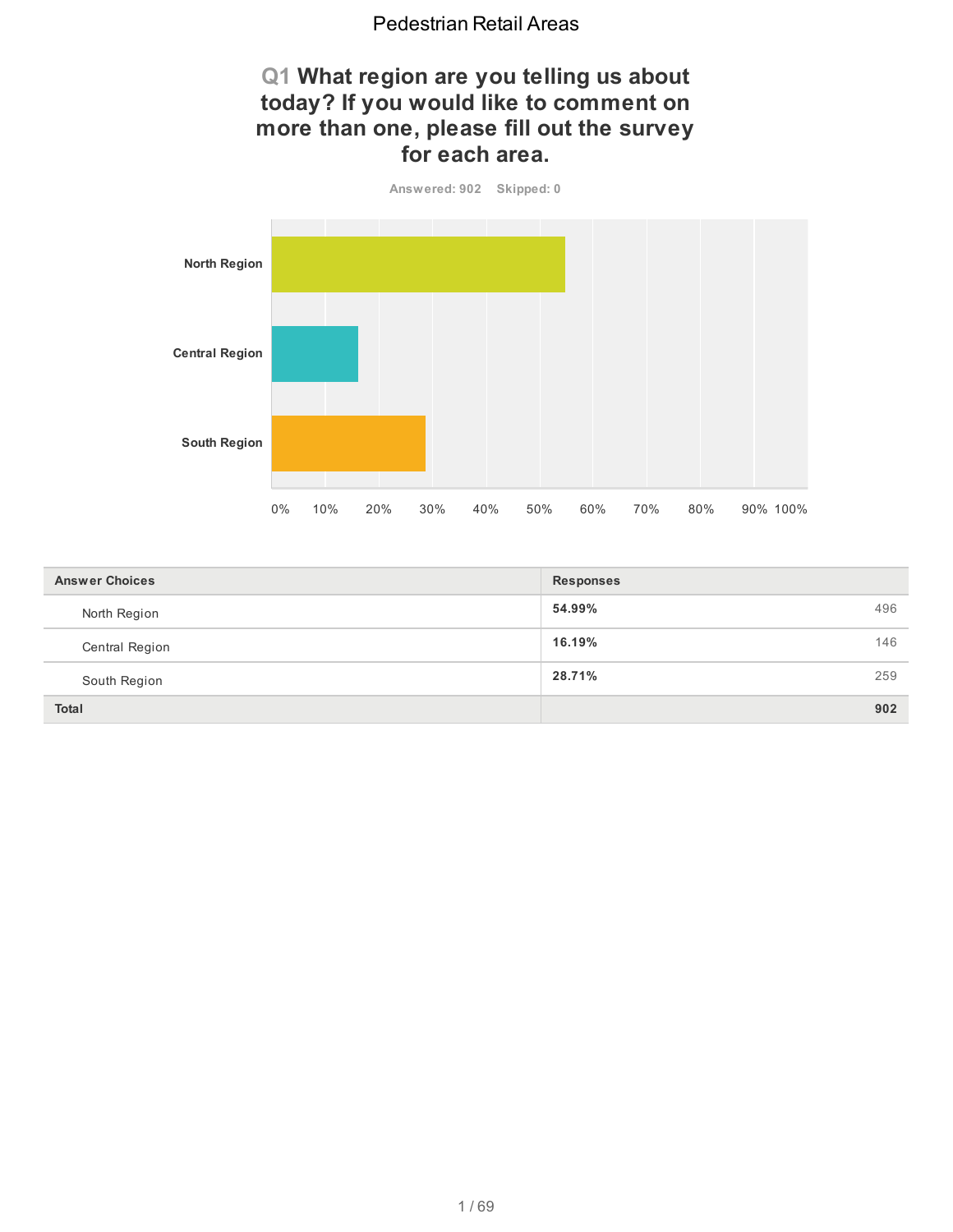## **Q2 Which area are you interested in from the North Region?**

**Answered: 497 Skipped: 405**

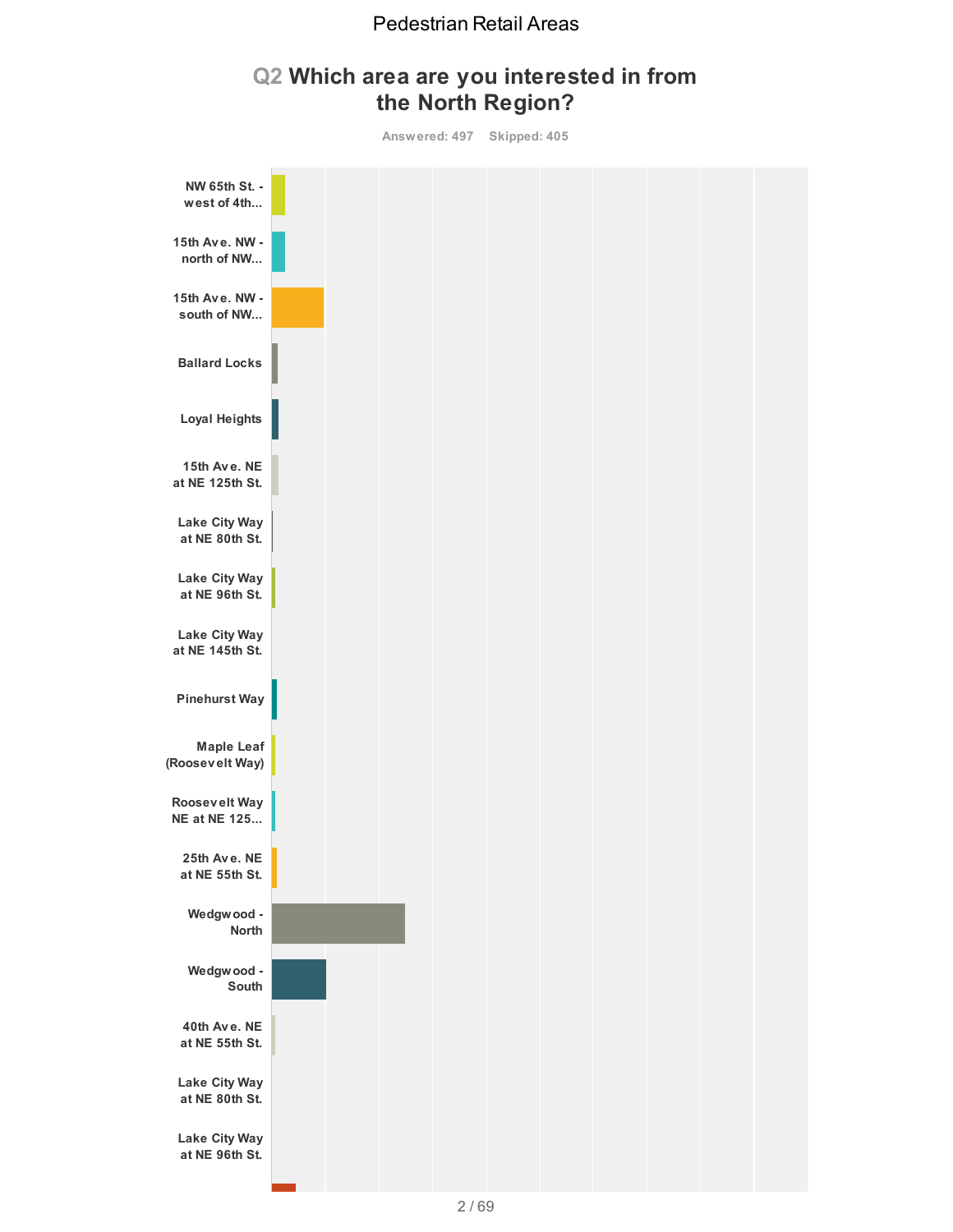

| <b>Answer Choices</b>               | <b>Responses</b> |
|-------------------------------------|------------------|
| NW 65th St. - west of 4th Ave. NW   | 2.62%<br>13      |
| 15th Ave. NW - north of NW 57th St. | 2.82%<br>14      |
| 15th Ave. NW - south of NW 83rd St. | 49<br>9.86%      |
| <b>Ballard Locks</b>                | 1.21%<br>6       |
| Loyal Heights                       | 1.41%            |
| 15th Ave. NE at NE 125th St.        | 1.41%            |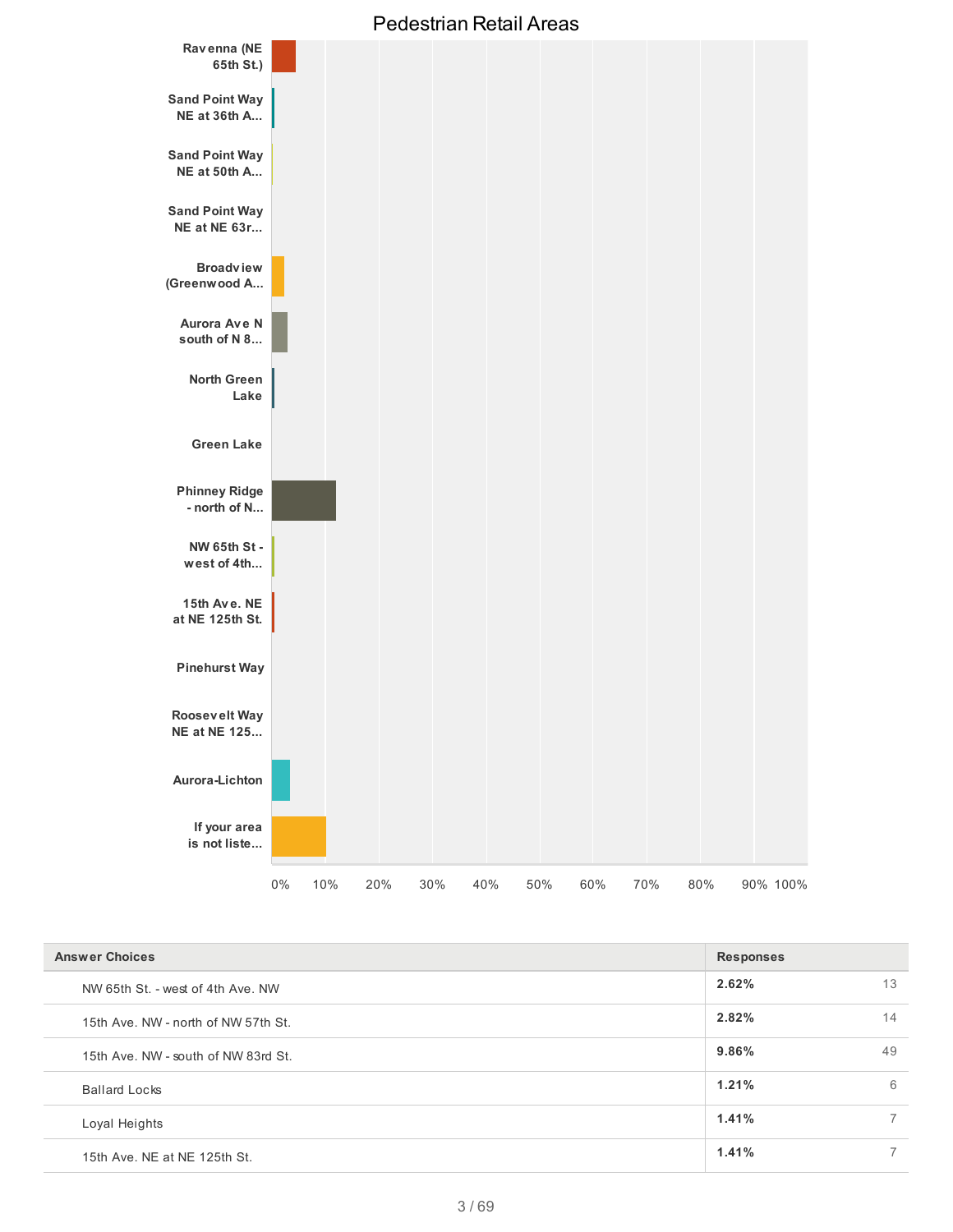| Lake City Way at NE 80th St.                    | 0.40%  | $\overline{2}$ |
|-------------------------------------------------|--------|----------------|
| Lake City Way at NE 96th St.                    | 0.80%  | $\overline{4}$ |
| Lake City Way at NE 145th St.                   | 0.20%  | $\mathbf{1}$   |
| Pinehurst Way                                   | 1.01%  | 5              |
| Maple Leaf (Roosevelt Way)                      | 0.80%  | $\overline{4}$ |
| Roosevelt Way NE at NE 125th St.                | 0.80%  | $\overline{4}$ |
| 25th Ave. NE at NE 55th St.                     | 1.01%  | 5              |
| Wedgwood - North                                | 24.95% | 124            |
| Wedgwood - South                                | 10.26% | 51             |
| 40th Ave. NE at NE 55th St.                     | 0.80%  | $\overline{4}$ |
| Lake City Way at NE 80th St.                    | 0.20%  | $\mathbf{1}$   |
| Lake City Way at NE 96th St.                    | 0.00%  | $\mathbf{0}$   |
| Ravenna (NE 65th St.)                           | 4.63%  | 23             |
| Sand Point Way NE at 36th Ave. NE               | 0.60%  | 3              |
| Sand Point Way NE at 50th Ave. NE               | 0.40%  | $\overline{2}$ |
| Sand Point Way NE at NE 63rd St.                | 0.00%  | $\mathbf{0}$   |
| Broadview (Greenwood Ave. N south of N 145th)   | 2.41%  | 12             |
| Aurora Ave N south of N 80th St.                | 3.22%  | 16             |
| North Green Lake                                | 0.60%  | 3              |
| Green Lake                                      | 0.20%  | $\mathbf{1}$   |
| Phinney Ridge - north of N 58th St.             | 12.07% | 60             |
| NW 65th St - west of 4th Ave. NW                | 0.60%  | 3              |
| 15th Ave. NE at NE 125th St.                    | 0.60%  | 3              |
| Pinehurst Way                                   | 0.20%  | $\mathbf{1}$   |
| Roosevelt Way NE at NE 125th St.                | 0.00%  | $\overline{0}$ |
| Aurora-Lichton                                  | 3.62%  | 18             |
| If your area is not listed, please add it here: | 10.26% | 51             |
| Total                                           |        | 497            |

| # | If your area is not listed, please add it here:  | Date               |
|---|--------------------------------------------------|--------------------|
|   | Wedgwood North and South                         | 4/30/2014 9:51 AM  |
|   | Fremont Ave, N 43rd - 46th                       | 4/25/2014 11:48 AM |
|   | Stone Way and 40th                               | 4/12/2014 5:45 PM  |
| 4 | Wallingford                                      | 4/8/2014 3:33 PM   |
| 5 | Ballard - Market St. Between NW 22nd and NW 24th | 4/3/2014 1:50 PM   |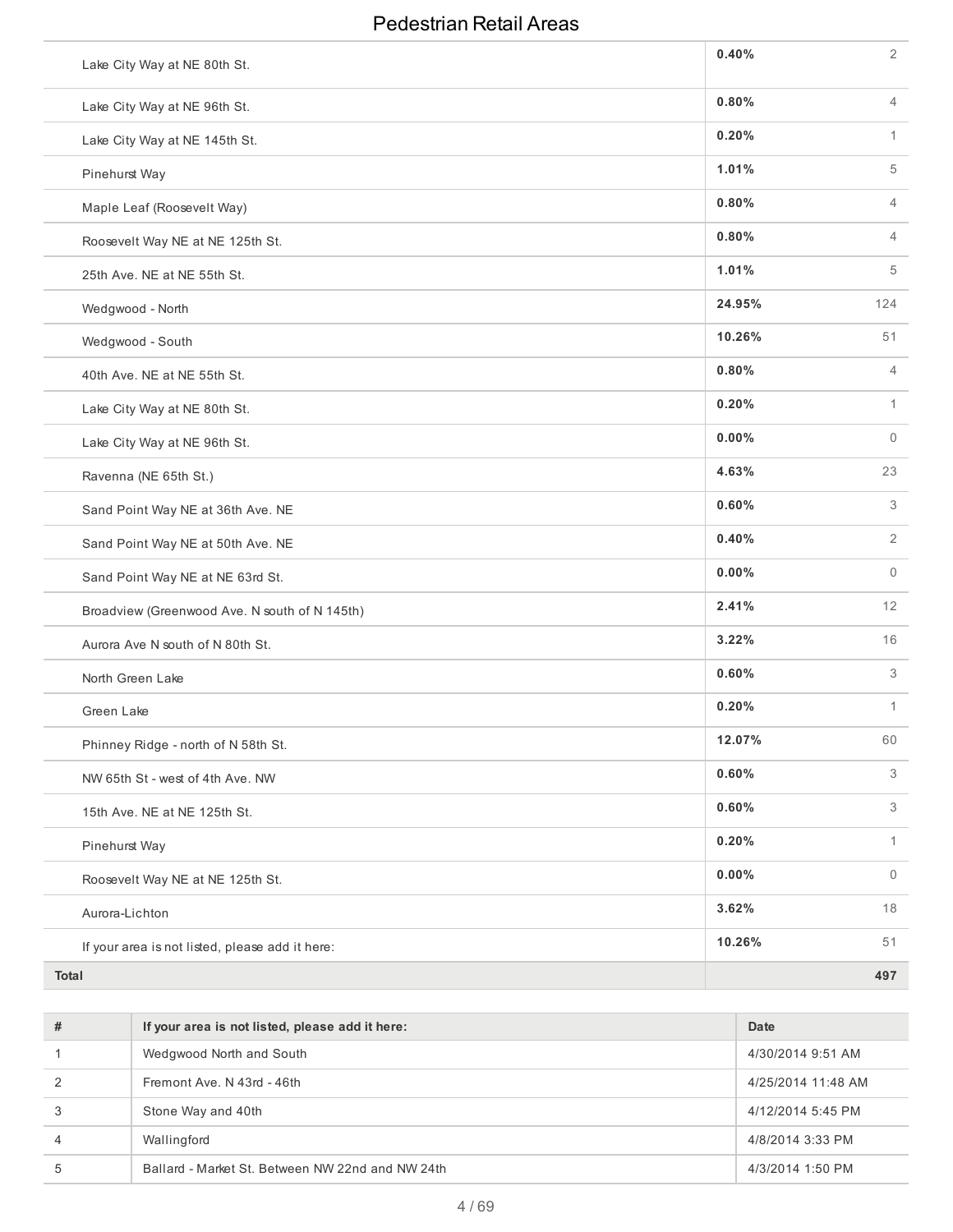| 6  | Stone Way                                                                                                                                                                                                                                                             | 4/3/2014 3:00 AM   |
|----|-----------------------------------------------------------------------------------------------------------------------------------------------------------------------------------------------------------------------------------------------------------------------|--------------------|
| 7  | University Way NE from NE 50th to Campus Parkway                                                                                                                                                                                                                      | 3/31/2014 3:32 PM  |
| 8  | Northgate Way                                                                                                                                                                                                                                                         | 3/21/2014 8:03 AM  |
| 9  | WALLINGFORD Stoneway - 34th to 45th N 34th - Meridian to Stoneway                                                                                                                                                                                                     | 3/18/2014 8:53 PM  |
| 10 | 35th AVE NE at NE 55th                                                                                                                                                                                                                                                | 3/17/2014 9:18 AM  |
| 11 | From the Ballard Locks to 24th Ave. NW                                                                                                                                                                                                                                | 3/13/2014 7:44 AM  |
| 12 | central Ballard                                                                                                                                                                                                                                                       | 3/9/2014 1:53 PM   |
| 13 | U District                                                                                                                                                                                                                                                            | 3/7/2014 6:44 PM   |
| 14 | Crown Hill, the area west of Greenwood, east of 15th NW, north of 65th, and south of 85th.                                                                                                                                                                            | 3/5/2014 6:10 PM   |
| 15 | Fremont                                                                                                                                                                                                                                                               | 3/5/2014 2:12 PM   |
| 16 | Fremont Hub Urban Village. Particularly Stone Way N from N 34th to N 45th and Woodland Park<br>Ave N from N 34th to Bridge Way and Fremont Ave N from N 34th to N 39th.                                                                                               | 3/3/2014 9:03 AM   |
| 17 | 15th Ave NW - this doesn't let me select multiple areas on 15th                                                                                                                                                                                                       | 3/1/2014 7:51 PM   |
| 18 | Sand Point Way NE from NE 65th to NE 74th street                                                                                                                                                                                                                      | 2/27/2014 8:51 AM  |
| 19 | Aurora - Greenlake to 145th - major hiway "alternate" to I-5 also major truck route = should not be<br>split up to get designation "city" wants but "reality" should be taken into consideration                                                                      | 2/26/2014 10:25 AM |
| 20 | Greenwood - 70th to 90th.                                                                                                                                                                                                                                             | 2/22/2014 7:40 PM  |
| 21 | 34th from Mariner Square past the new public art at the remodeled North Transfer Station past the<br>new Brooks building at 34th and Stone Way and into Fremont for an ice cream! Then, head back<br>down the Burke Gilman Trail or back down 34th to Gas Works Park. | 2/16/2014 3:01 PM  |
| 22 | Greenwood Ave from 85th south to 65th St                                                                                                                                                                                                                              | 2/15/2014 11:17 AM |
| 23 | I'm not sure where the lines are for north and south Wedgwood. I live near NE 75th Street.                                                                                                                                                                            | 2/15/2014 7:26 AM  |
| 24 | Sand Point Way NE at NE 95th St                                                                                                                                                                                                                                       | 2/13/2014 8:54 PM  |
| 25 | University District/Roosevelt                                                                                                                                                                                                                                         | 2/12/2014 7:30 PM  |
| 26 | 8th Ave NW at 70th St NW                                                                                                                                                                                                                                              | 2/12/2014 1:56 PM  |
| 27 | Aurora Ave N south of N 80th, Phinney Ridge north of N 59th, Ballard locks, NW 65th west of 4th<br>ave NW, , 15th ave NW north of 57th and south of 83rd, north Greenlake, Green Lake                                                                                 | 2/11/2014 7:41 PM  |
| 28 | Aurora ave north of 85th                                                                                                                                                                                                                                              | 2/11/2014 3:09 PM  |
| 29 | Greenwood south of N 85th                                                                                                                                                                                                                                             | 2/11/2014 2:59 PM  |
| 30 | Greenwood (Greenwood Ave N and N 85th St.)                                                                                                                                                                                                                            | 2/11/2014 2:57 PM  |
| 31 | Greenwood - north 85th south of 105th                                                                                                                                                                                                                                 | 2/11/2014 2:28 PM  |
| 32 | Wallingford                                                                                                                                                                                                                                                           | 2/11/2014 8:02 AM  |
| 33 | Particularly the area around 15th Ave NW and NW 75th and NW 77th Streets                                                                                                                                                                                              | 2/8/2014 11:03 AM  |
| 34 | 15th Ave South of Holman Road                                                                                                                                                                                                                                         | 2/7/2014 9:17 AM   |
| 35 | This whole area needs to be looked at - it could be a huge commercial zone for businesses and<br>pedestrians alike. The area is very passionate about the neighborhood and I am sure many would<br>be willing to help along the way.                                  | 2/6/2014 9:49 AM   |
| 36 | 15th Ave NW at NW 70th St                                                                                                                                                                                                                                             | 2/4/2014 9:08 PM   |
| 37 | Northgate                                                                                                                                                                                                                                                             | 2/4/2014 11:58 AM  |
| 38 | South Wallingford, south of NE 45th                                                                                                                                                                                                                                   | 1/27/2014 6:46 PM  |
| 39 | I am interested in both Wedgwood north and south                                                                                                                                                                                                                      | 1/25/2014 12:50 PM |
| 40 | 35th & 110th                                                                                                                                                                                                                                                          | 1/24/2014 9:02 AM  |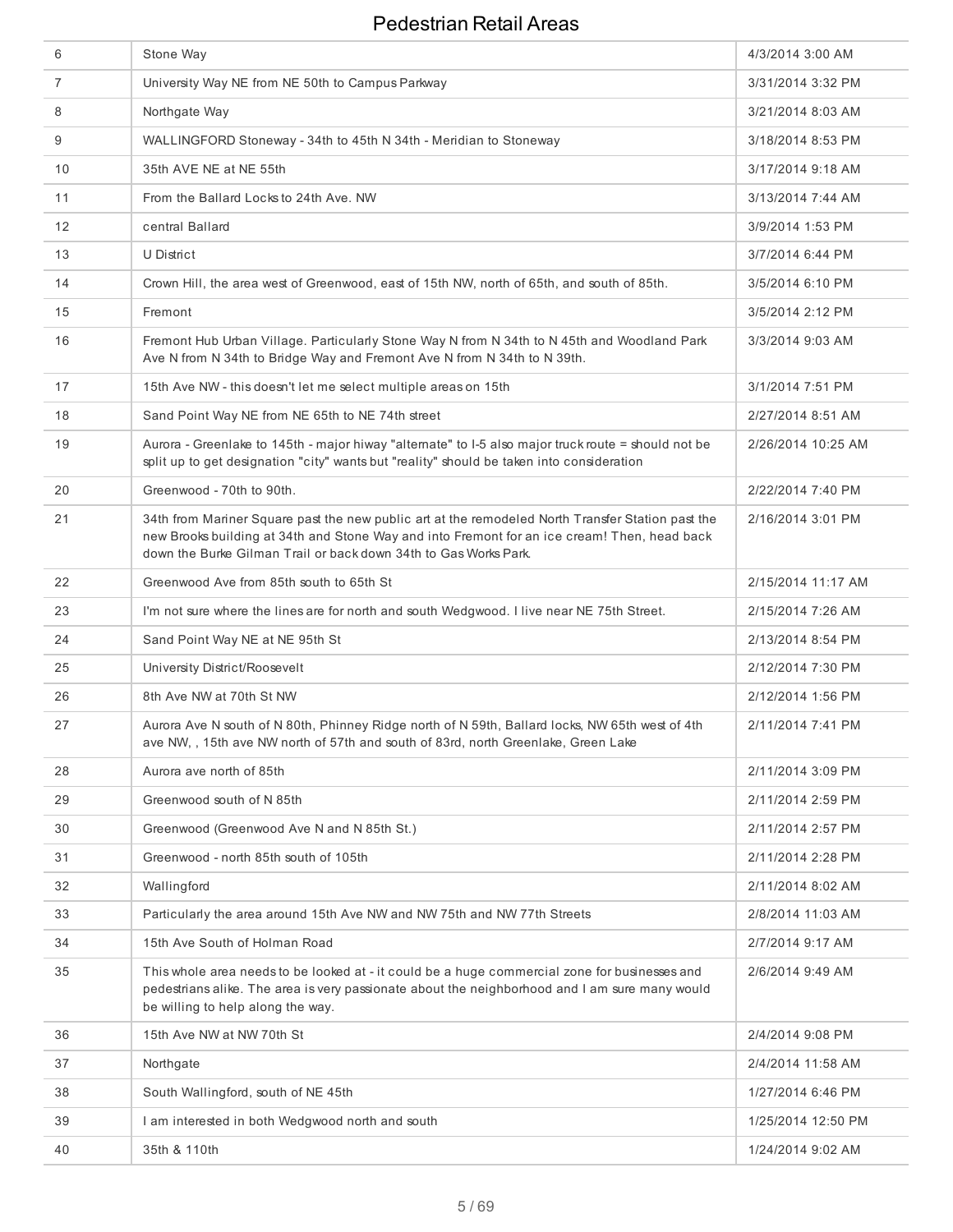| 41 | Wedgwood North and South                                                                                                                                                     | 1/23/2014 8:24 AM  |
|----|------------------------------------------------------------------------------------------------------------------------------------------------------------------------------|--------------------|
| 42 | 35th /ave, n.e.                                                                                                                                                              | 1/20/2014 7:32 PM  |
| 43 | Greenwood Ave N between N 85th and N 105th Streets.                                                                                                                          | 1/20/2014 3:19 PM  |
| 44 | 34th and wallingford. Wallingford steps intersection and surrounds                                                                                                           | 1/18/2014 9:21 AM  |
| 45 | Wallingford retail area - N 45th St between Stone and Sunnyside                                                                                                              | 1/18/2014 8:52 AM  |
| 46 | green wood n 85th and Greenwood                                                                                                                                              | 1/17/2014 4:39 PM  |
| 47 | several areas in Wallingford: 1. Stone Way from 40th all the way down to and including 34th 2.<br>34th from the new Brooks building going both west to PCC and east to Burke | 1/17/2014 11:52 AM |
| 48 | aurora ave n south of 80th green lake north green lake                                                                                                                       | 1/15/2014 1:34 PM  |
| 49 | Lake City Way at 125th, already designated.                                                                                                                                  | 1/14/2014 1:36 PM  |
| 50 | all regions                                                                                                                                                                  | 1/14/2014 1:04 PM  |
| 51 | Wallingford                                                                                                                                                                  | 1/14/2014 10:54 AM |
|    |                                                                                                                                                                              |                    |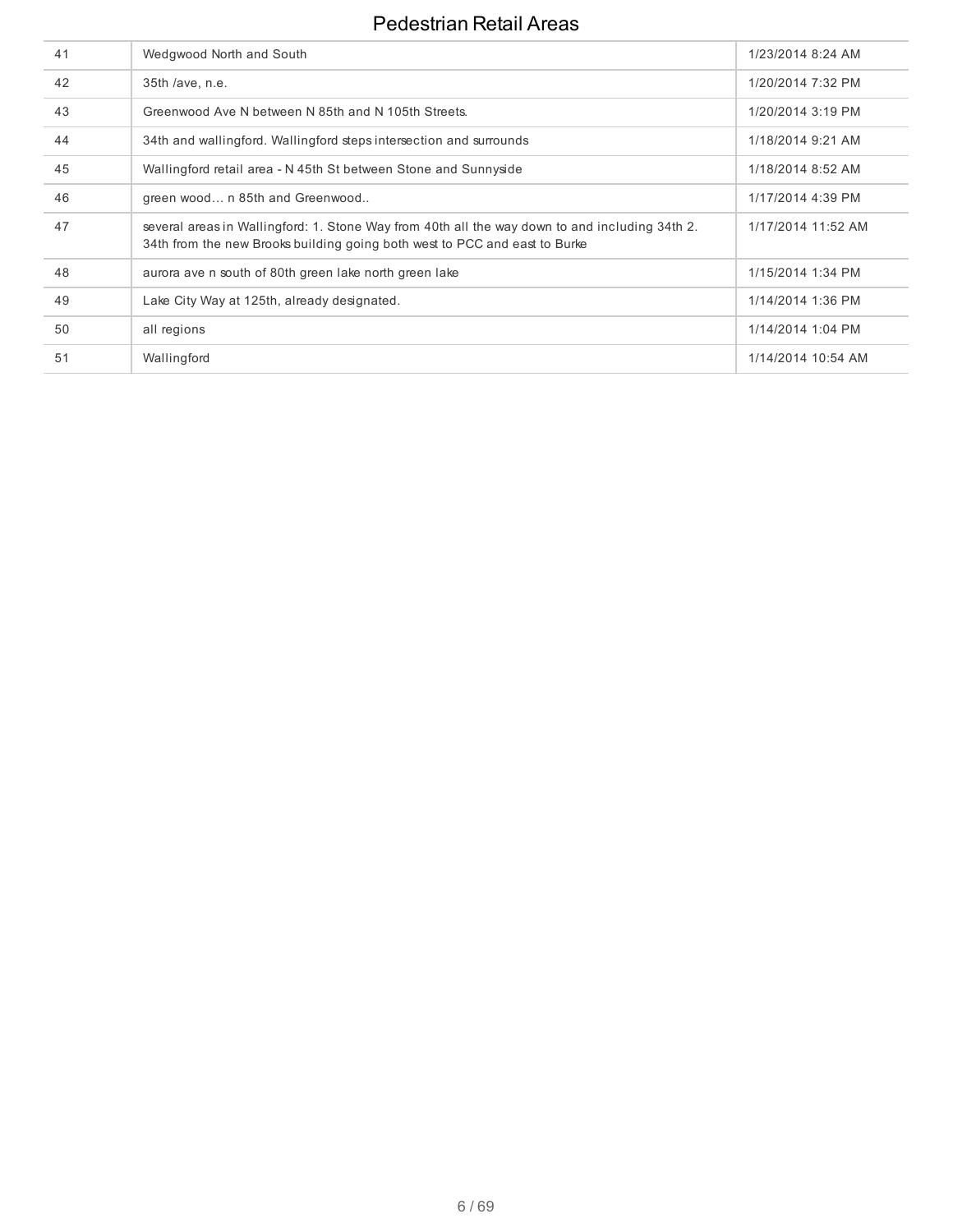

| <b>Answer Choices</b> | <b>Responses</b> |    |
|-----------------------|------------------|----|
| E Madison St.         | 16.44%           | 24 |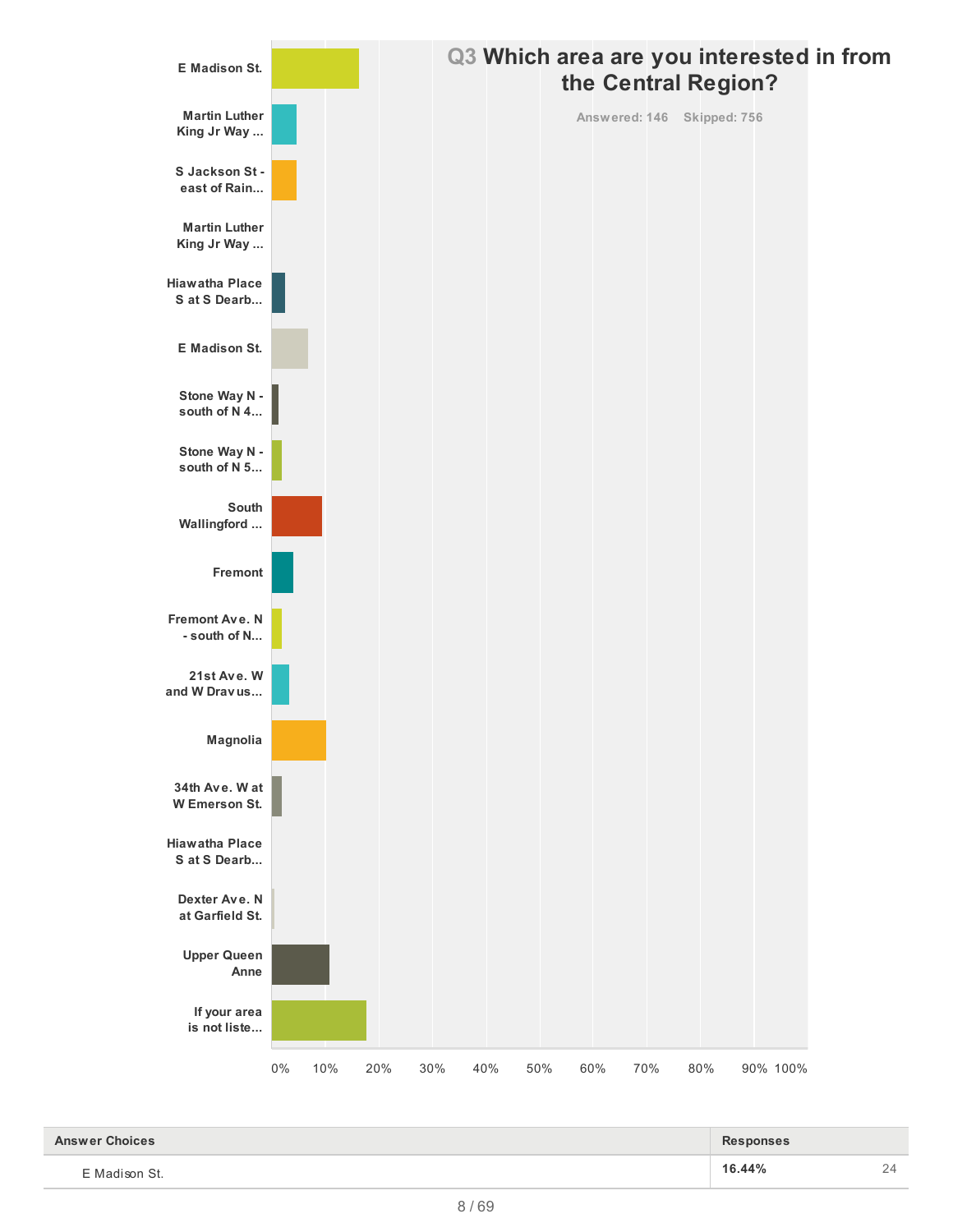| Martin Luther King Jr Way at E Union St.        | 4.79%  | $\overline{7}$ |
|-------------------------------------------------|--------|----------------|
| S Jackson St - east of Rainier Ave. S           | 4.79%  | $\overline{7}$ |
| Martin Luther King Jr Way S at S Dearborn St.   | 0.00%  | $\Omega$       |
| Hiawatha Place S at S Dearborn St.              | 2.74%  | $\overline{4}$ |
| E Madison St.                                   | 6.85%  | 10             |
| Stone Way N - south of N 45th St.               | 1.37%  | $\overline{2}$ |
| Stone Way N - south of N 50th St.               | 2.05%  | 3              |
| South Wallingford at N 34th St.                 | 9.59%  | 14             |
| Fremont                                         | 4.11%  | 6              |
| Fremont Ave. N - south of N 45th St.            | 2.05%  | 3              |
| 21st Ave. W and W Dravus St.                    | 3.42%  | 5              |
| Magnolia                                        | 10.27% | 15             |
| 34th Ave. W at W Emerson St.                    | 2.05%  | 3              |
| Hiawatha Place S at S Dearborn St.              | 0.00%  | $\Omega$       |
| Dexter Ave. N at Garfield St.                   | 0.68%  | $\mathbf{1}$   |
| <b>Upper Queen Anne</b>                         | 10.96% | 16             |
| If your area is not listed, please add it here: | 17.81% | 26             |
| <b>Total</b>                                    |        | 146            |

| #              | If your area is not listed, please add it here:                                                                                                                                                                                                                                                                            | Date               |
|----------------|----------------------------------------------------------------------------------------------------------------------------------------------------------------------------------------------------------------------------------------------------------------------------------------------------------------------------|--------------------|
| 1              | Lower Queen anne                                                                                                                                                                                                                                                                                                           | 4/30/2014 2:11 PM  |
| 2              | Downtown - Pine between 2nd and 3rd                                                                                                                                                                                                                                                                                        | 4/22/2014 2:47 PM  |
| 3              | Chinatown                                                                                                                                                                                                                                                                                                                  | 4/15/2014 8:11 PM  |
| 4              | South Jackson at 10th 2 blocks west of Rainier                                                                                                                                                                                                                                                                             | 4/14/2014 6:20 PM  |
| 5              | 23rd Ave                                                                                                                                                                                                                                                                                                                   | 4/1/2014 11:42 AM  |
| 6              | Uptown Urban Center (lower QA)                                                                                                                                                                                                                                                                                             | 3/31/2014 3:45 PM  |
| $\overline{7}$ | Meridian at N34th                                                                                                                                                                                                                                                                                                          | 3/20/2014 1:06 PM  |
| 8              | International District                                                                                                                                                                                                                                                                                                     | 3/18/2014 9:38 AM  |
| 9              | West Seattle, and the greater Seattle area                                                                                                                                                                                                                                                                                 | 2/28/2014 11:11 AM |
| 10             | 19th Ave. East (between Aloha & Madison St.) 12th Ave East (between John & Madison St.) E.<br>Union St (between 12th & 20th Ave) 34th Ave (blocks n & s of Union) All areas within walking<br>distance of rail stations area around Swedish Cherry Hill Campus (17th & 18th) East Aloha St.<br>(between 15th & 19th Ave E) | 2/27/2014 12:27 PM |
| 11             | E Madison: 27th-32nd                                                                                                                                                                                                                                                                                                       | 2/21/2014 9:04 PM  |
| 12             | It seems unfair to only let us select one. I live halfway between E. Madison St. (at 29th) and<br>MLK/Union, and use each regularly.                                                                                                                                                                                       | 2/20/2014 10:09 AM |
| 13             | <b>Uptown West</b>                                                                                                                                                                                                                                                                                                         | 2/18/2014 5:57 PM  |
| 14             | 15th Avenue East and 19th Avenue East                                                                                                                                                                                                                                                                                      | 1/29/2014 12:45 AM |
| 15             | SLU - Westlake north of Denny. Uptown Triangle, between Seattle Center and Aurora at Denny.                                                                                                                                                                                                                                | 1/27/2014 9:38 AM  |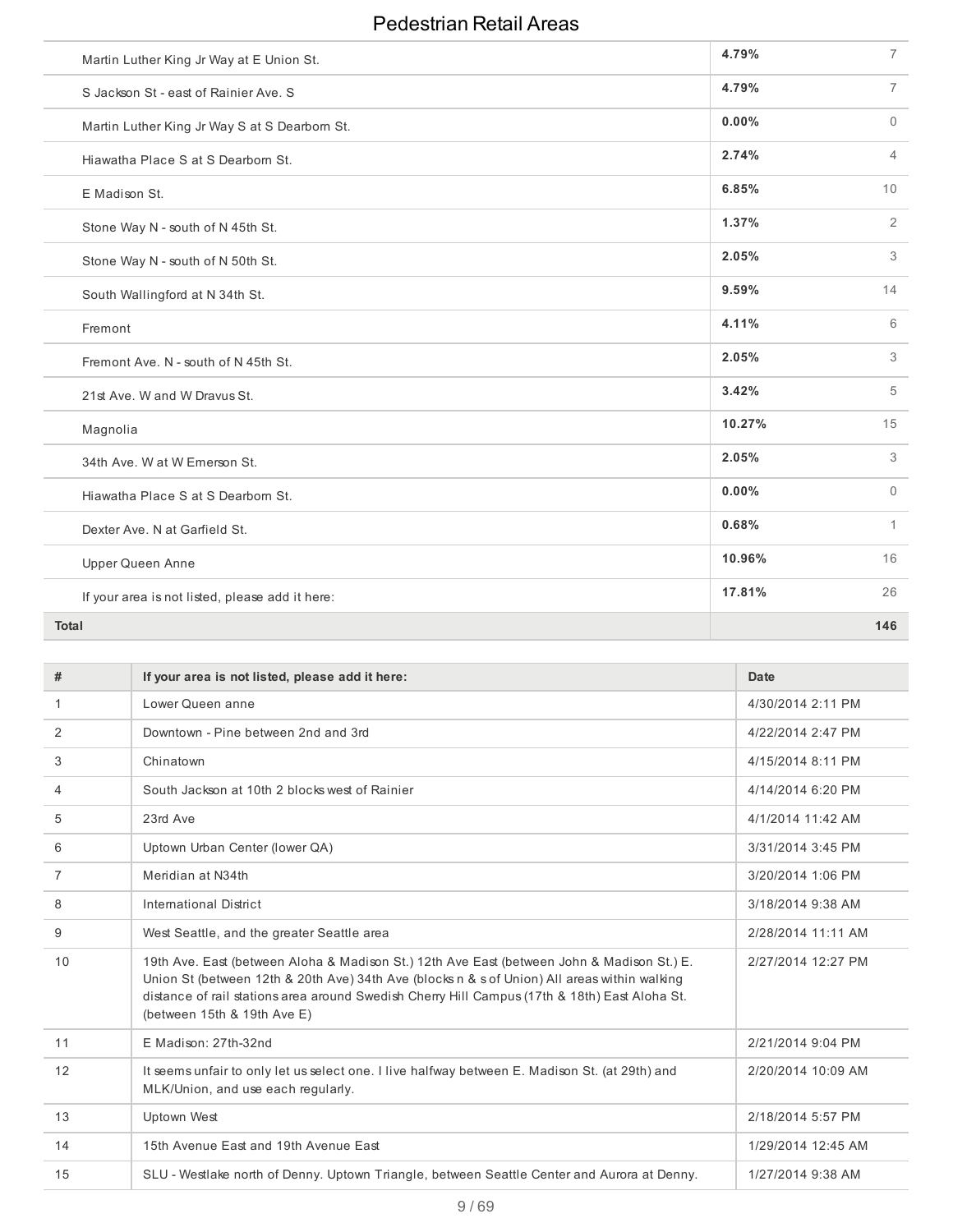| 16 | 23rd and Union                                                                                                                                                                                                                                                                                                                                                                                                                                                                            | 1/23/2014 10:34 AM |
|----|-------------------------------------------------------------------------------------------------------------------------------------------------------------------------------------------------------------------------------------------------------------------------------------------------------------------------------------------------------------------------------------------------------------------------------------------------------------------------------------------|--------------------|
| 17 | E Union, from 34th ave E to 12th ave E                                                                                                                                                                                                                                                                                                                                                                                                                                                    | 1/17/2014 1:21 PM  |
| 18 | First Hill in general. There is a real lack of retail in First Hill, especially pedestrian-focused retail.<br>The major arterials that run through First Hill are NOT the place for pedestrian-focused retail. Work<br>is needed to chart the future for this rapidly growing neighborhood. Planned residential projects<br>will increase households on First Hill by 50% within 10 years. It needs improved zoning NOW to be<br>prepared for this influx of new, market-rate households. | 1/16/2014 7:54 PM  |
| 19 | Leschi                                                                                                                                                                                                                                                                                                                                                                                                                                                                                    | 1/16/2014 8:24 AM  |
| 20 | Beacon Ave and Alaskan/Columbia Way                                                                                                                                                                                                                                                                                                                                                                                                                                                       | 1/14/2014 10:46 PM |
| 21 | Beacon Avenue South and Columbian Way                                                                                                                                                                                                                                                                                                                                                                                                                                                     | 1/14/2014 8:57 PM  |
| 22 | Beacon Hill                                                                                                                                                                                                                                                                                                                                                                                                                                                                               | 1/14/2014 8:43 PM  |
| 23 | all regions                                                                                                                                                                                                                                                                                                                                                                                                                                                                               | 1/14/2014 1:03 PM  |
| 24 | belltown                                                                                                                                                                                                                                                                                                                                                                                                                                                                                  | 1/14/2014 12:14 PM |
| 25 | Downtown                                                                                                                                                                                                                                                                                                                                                                                                                                                                                  | 1/14/2014 10:42 AM |
| 26 | <b>Belltown</b>                                                                                                                                                                                                                                                                                                                                                                                                                                                                           | 1/14/2014 10:38 AM |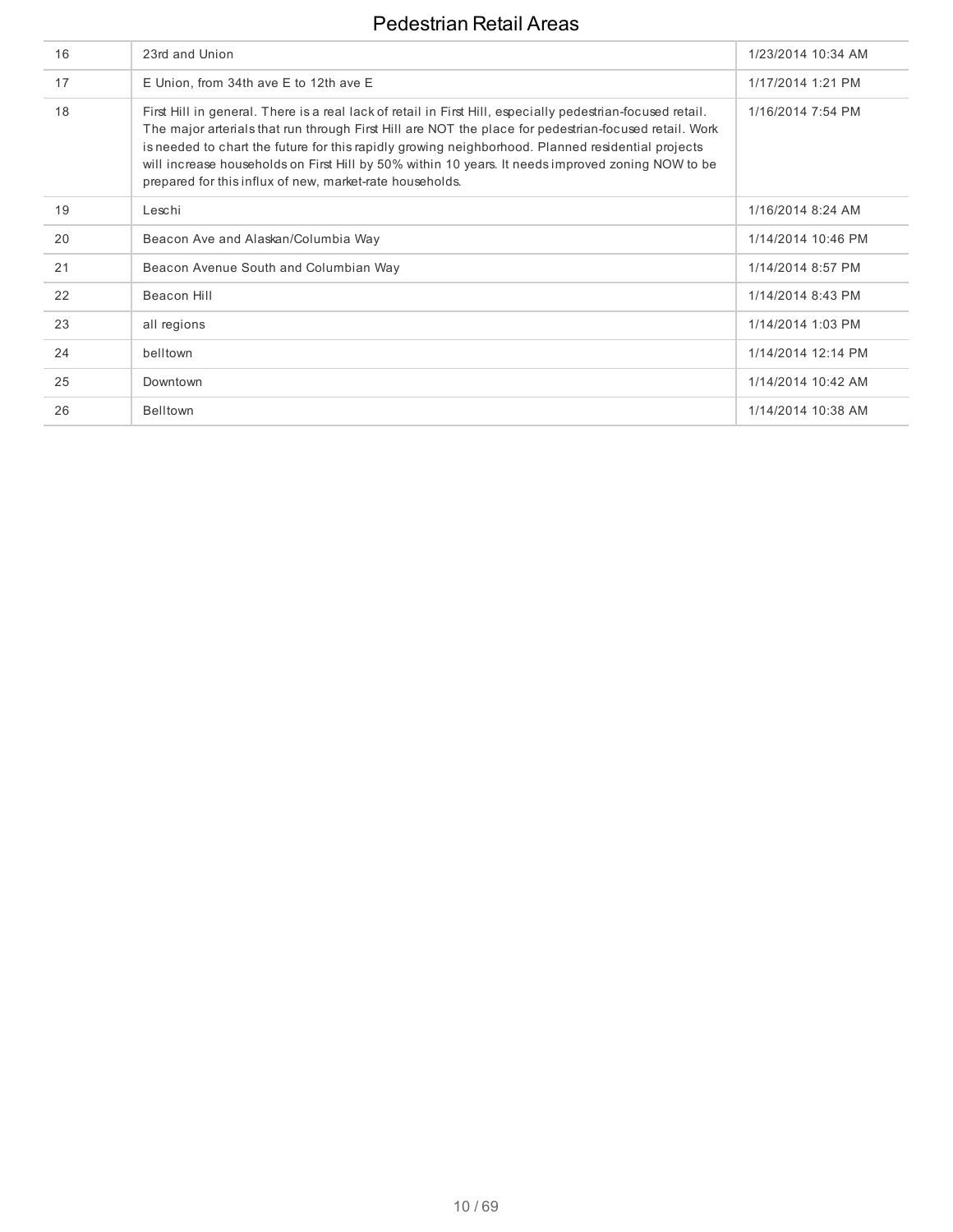## **Q4 Which area are you interested in from the South Region?**

**Answered: 259 Skipped: 643**

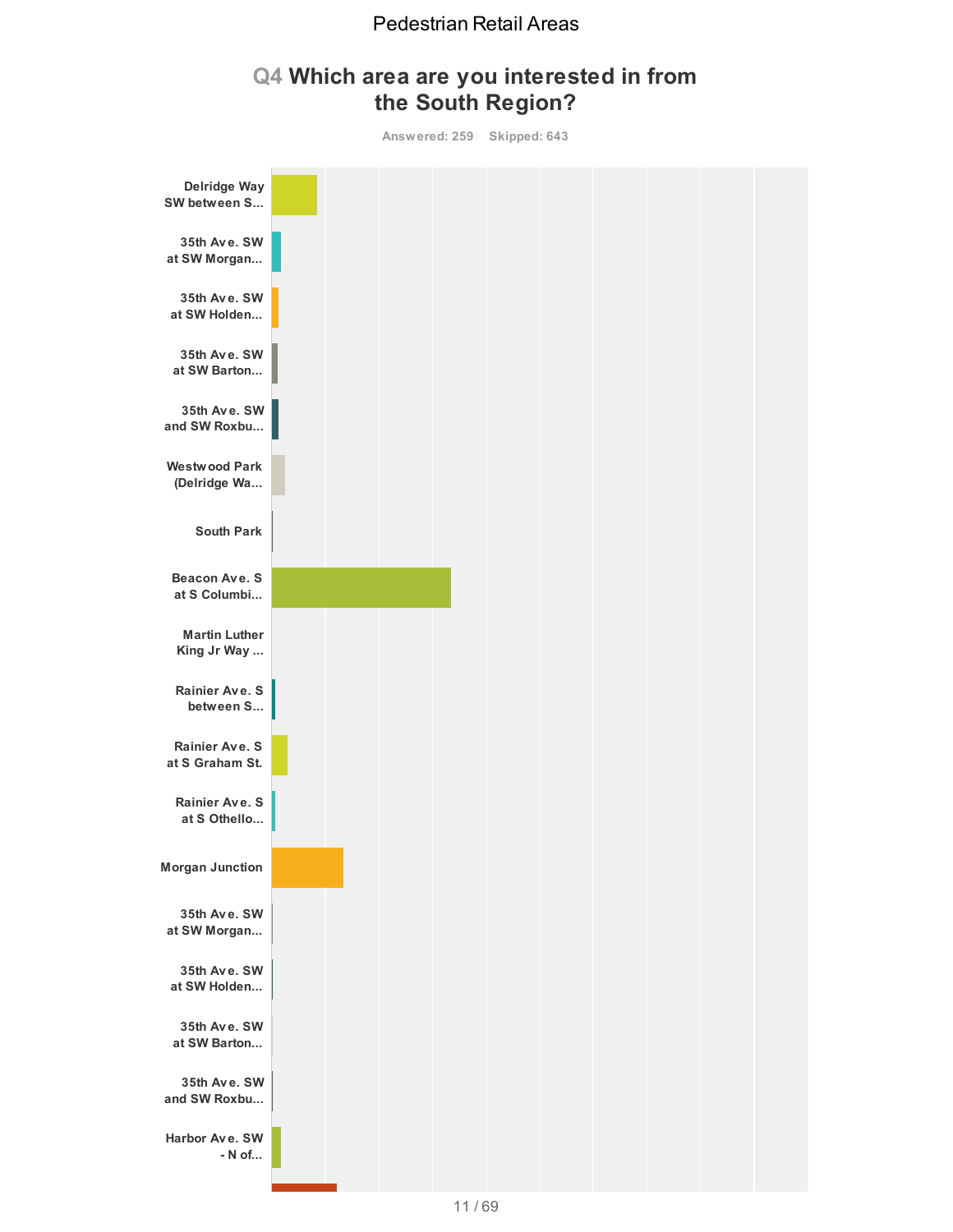

| <b>Answer Choices</b>                                                    |        |                |
|--------------------------------------------------------------------------|--------|----------------|
| Delridge Way SW between SW Brandon St. and SW Juneau St.                 | 8.49%  | 22             |
| 35th Ave. SW at SW Morgan St.                                            | 1.93%  | 5              |
| 35th Ave. SW at SW Holden St.                                            | 1.54%  | $\overline{4}$ |
| 35th Ave. SW at SW Barton St.                                            | 1.16%  | 3              |
| 35th Ave. SW and SW Roxbury St.                                          | 1.54%  | $\overline{4}$ |
| Westwood Park (Delridge Way SW at SW Roxbury St.)                        | 2.70%  | $\overline{7}$ |
| South Park                                                               | 0.39%  | $\mathbf{1}$   |
| Beacon Ave. S at S Columbian Way•Harbor Ave. SW - N of Fairmount Ave. SW | 33.59% | 87             |
| Martin Luther King Jr Way S at S Holden St.                              | 0.00%  | $\Omega$       |
| Rainier Ave. S between S Holden St. and S Kenyon St.                     | 0.77%  | $\overline{2}$ |
| Rainier Ave. S at S Graham St.                                           | 3.09%  | 8              |
| Rainier Ave. S at S Othello St.                                          | 0.77%  | 2              |
| Morgan Junction                                                          | 13.51% | 35             |
| 35th Ave. SW at SW Morgan St.                                            | 0.39%  | $\mathbf{1}$   |
| 35th Ave. SW at SW Holden St.                                            | 0.39%  | $\mathbf{1}$   |
| 35th Ave. SW at SW Barton St.                                            | 0.39%  | $\mathbf{1}$   |
| 35th Ave. SW and SW Roxbury St.                                          | 0.39%  | $\mathbf{1}$   |
| Harbor Ave. SW - N of Fairmount Ave. SW                                  | 1.93%  | 5              |
| Admiral                                                                  | 12.36% | 32             |
| If your area is not listed, please add it here:                          | 14.67% | 38             |
| <b>Total</b>                                                             |        | 259            |

| #              | If your area is not listed, please add it here: | Date               |
|----------------|-------------------------------------------------|--------------------|
|                | Highland park. 16 th and holden                 | 4/6/2014 7:40 PM   |
| $\mathcal{P}$  | California Junction                             | 4/1/2014 8:41 AM   |
| 3              | California at Erskine                           | 4/1/2014 6:23 AM   |
| $\overline{4}$ | Alaska junction aNd Alaska & fauntleroy         | 3/31/2014 10:24 PM |
| 5              | Fountleroy Avenue SW and SW Alaska Street       | 3/31/2014 9:33 PM  |
| 6              | califonia and Alaska                            | 3/31/2014 6:08 PM  |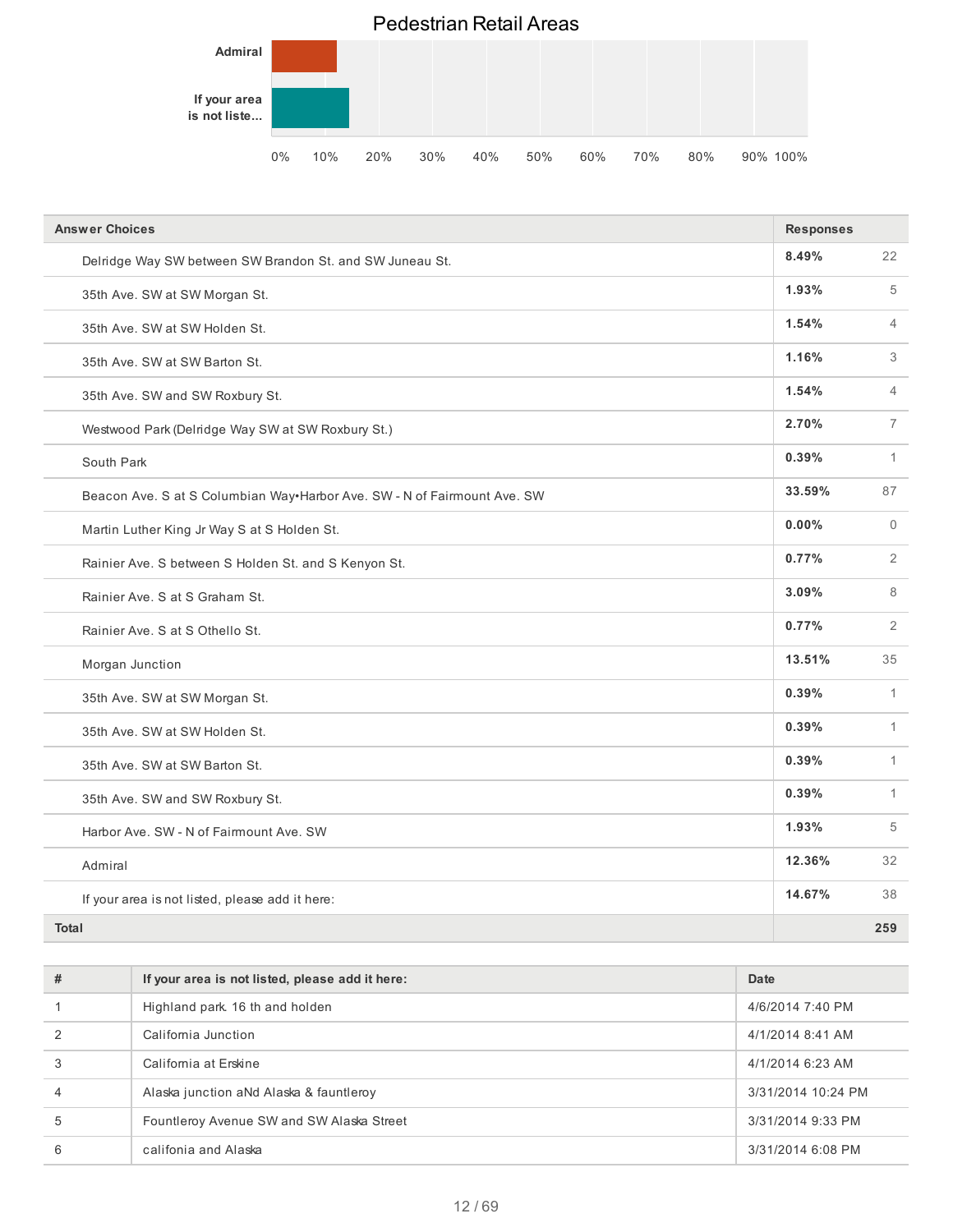| $\overline{7}$    | Alaska Junction                                                                                                                                                                   | 3/31/2014 5:24 PM  |
|-------------------|-----------------------------------------------------------------------------------------------------------------------------------------------------------------------------------|--------------------|
| 8                 | Alaska Junction (California SW and SW Alaska)                                                                                                                                     | 3/31/2014 4:46 PM  |
| 9                 | 16th ave SW and Holden Street                                                                                                                                                     | 3/31/2014 4:37 PM  |
| 10                | West Seattle Triange - Fauntleroy SW between SW Oregon south to SW Edmunds, SW Alaska from<br>California SW to 35th SW, triangle counded by Fauntleroy, Alaska, Avalon, and 35th. | 3/31/2014 4:33 PM  |
| 11                | Georgetown                                                                                                                                                                        | 3/31/2014 3:53 PM  |
| $12 \overline{ }$ | Beacon and Dawson                                                                                                                                                                 | 3/13/2014 4:18 PM  |
| 13                | Beacon Ave. So and So. Columbian Way                                                                                                                                              | 3/11/2014 3:36 PM  |
| 14                | The intersection of Columbian Way & Beacon Ave.                                                                                                                                   | 3/11/2014 3:20 PM  |
| 15                | Beacon Avenue and Hanford St; Also Beacon and Columbian Way                                                                                                                       | 3/3/2014 12:37 PM  |
| 16                | Beacon Ave. So and So. Lander at the light rail station.                                                                                                                          | 3/2/2014 8:14 PM   |
| 17                | Rainier Ave S between Hudson and Alaska                                                                                                                                           | 2/28/2014 2:15 PM  |
| 18                | 16th Ave SW between Henderson St and Roxbury St.                                                                                                                                  | 2/25/2014 11:35 PM |
| 19                | Airport way in Georgetown                                                                                                                                                         | 2/11/2014 2:46 AM  |
| 20                | North Beacon Hill Urban Village                                                                                                                                                   | 2/6/2014 9:49 AM   |
| 21                | Columbia City                                                                                                                                                                     | 1/28/2014 7:22 PM  |
| 22                | Triangle area in West Seattle                                                                                                                                                     | 1/19/2014 1:02 PM  |
| 23                | The survey will not let me enter multiple areas - that are in my walking area.                                                                                                    | 1/19/2014 10:23 AM |
| 24                | Martin Luther King Jr. Way S. + Orcas St.                                                                                                                                         | 1/18/2014 10:54 PM |
| 25                | Beacon Avenue South and South Graham St                                                                                                                                           | 1/16/2014 8:41 PM  |
| 26                | Hillman City, Rainier Ave S at S Orcas St                                                                                                                                         | 1/16/2014 3:05 PM  |
| 27                | Beacon Ave S between spokane and the existing light rail station TOD                                                                                                              | 1/16/2014 12:00 PM |
| 28                | 1st Ave between Forest and Holgate and possibly further north.                                                                                                                    | 1/16/2014 11:57 AM |
| 29                | Alaska and California junction                                                                                                                                                    | 1/16/2014 11:24 AM |
| 30                | Alki Beach                                                                                                                                                                        | 1/16/2014 8:17 AM  |
| 31                | 31st S near S. Day, a small neighborhood commercial district                                                                                                                      | 1/15/2014 9:31 PM  |
| 32                | Beacon Avenue at LINK station, Beacon and Columbia                                                                                                                                | 1/15/2014 1:04 PM  |
| 33                | Triangle pedestrian zone from Fauntleroy to 35th avenue sw. Designated during triangle planning<br>discussions with dpd approval.                                                 | 1/15/2014 11:28 AM |
| 34                | "Edge" of beacon hill/columbia city. Specifically close to columbia city light rail station.                                                                                      | 1/15/2014 8:29 AM  |
| 35                | Hillman City! Rainier between S Juneau St. & S Lucile St.                                                                                                                         | 1/14/2014 4:48 PM  |
| 36                | Northeast Beacon Hill neighborhood pedestrian connections to the existing pedestrian zone at<br>Rainier Ave S, S McClellan and MLK way.                                           | 1/14/2014 3:30 PM  |
| 37                | All regions                                                                                                                                                                       | 1/14/2014 1:00 PM  |
| 38                | Beacon Ave S between Lander and Spokane                                                                                                                                           | 1/14/2014 11:31 AM |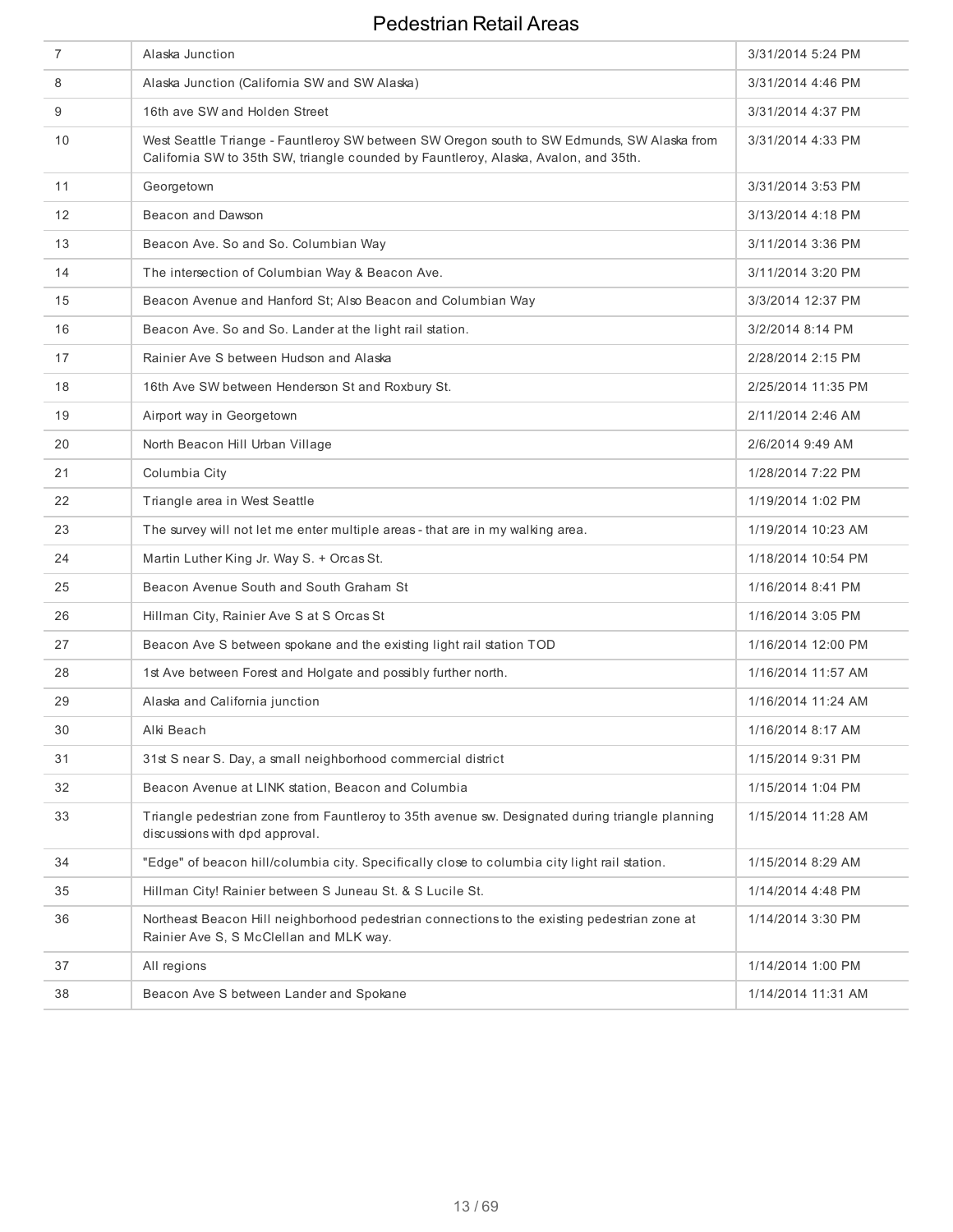# **Q5 How would you describe yourself (in terms of the study area)? (check all that apply)**



| <b>Answer Choices</b>         | <b>Responses</b> |
|-------------------------------|------------------|
| Neighborhood resident         | 88.88%<br>799    |
| Business owner                | 6.45%<br>58      |
| Property owner                | 29.14%<br>262    |
| Employee                      | 17<br>1.89%      |
| Visitor                       | 56<br>6.23%      |
| Other (please specify)        | 4.34%<br>39      |
| <b>Total Respondents: 899</b> |                  |

| # | Other (please specify)                                                                                                                                                                      | Date               |
|---|---------------------------------------------------------------------------------------------------------------------------------------------------------------------------------------------|--------------------|
|   | Community volunteer and board of trustees of a non profit                                                                                                                                   | 4/15/2014 8:18 PM  |
|   | <b>Business Manager</b>                                                                                                                                                                     | 4/15/2014 12:03 AM |
|   | Most recent resident of 9 years                                                                                                                                                             | 4/14/2014 6:24 PM  |
|   | customer                                                                                                                                                                                    | 4/9/2014 8:29 AM   |
| 5 | customer                                                                                                                                                                                    | 4/9/2014 8:27 AM   |
| 6 | I regularly pass through the neighborhood or come to the bakery on bike. I am also interested in<br>making sure that people have a safe way to walk and bike to school and around the city. | 4/1/2014 11:44 AM  |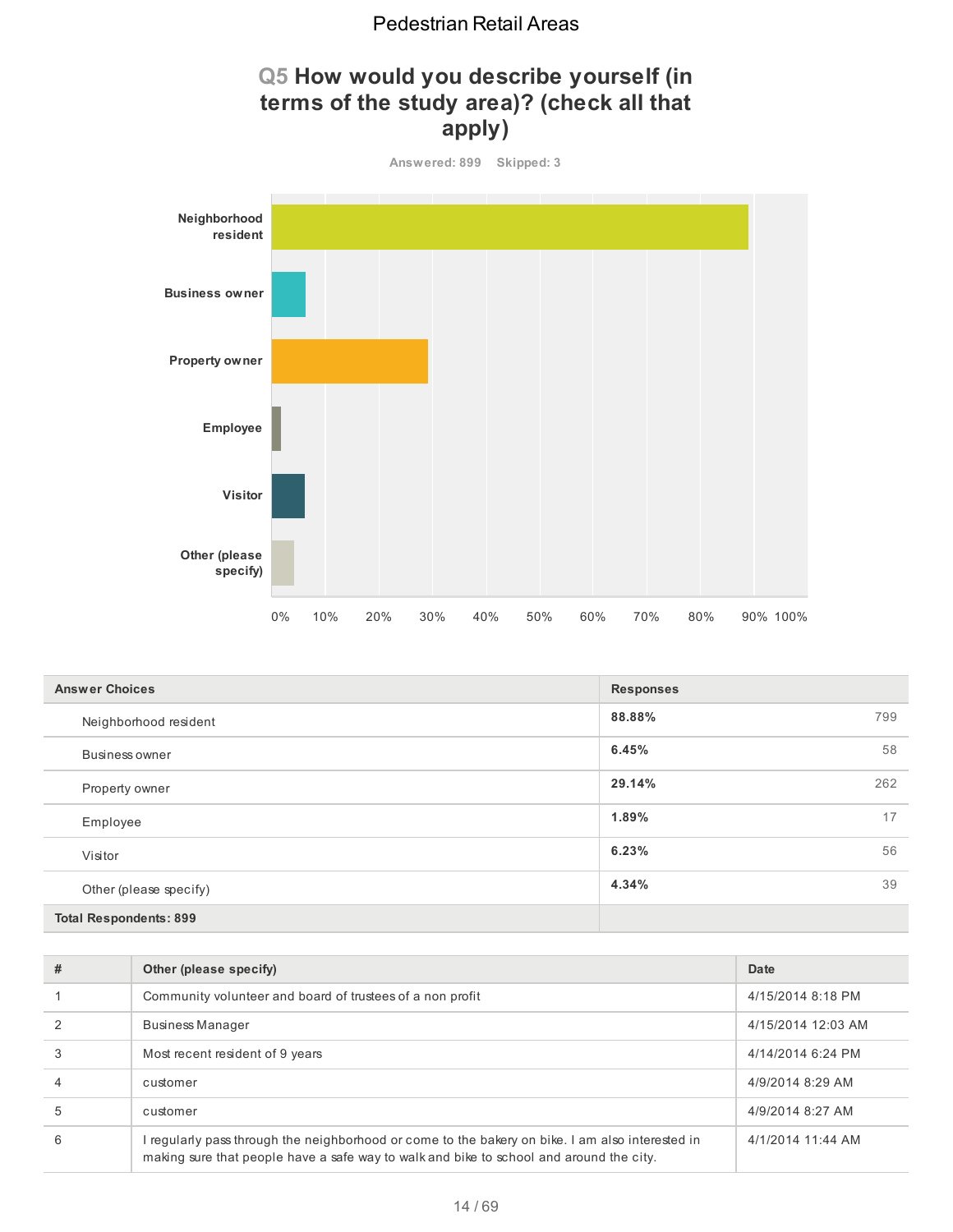| 7  | Transit rider                                                                                                                                                              | 4/1/2014 10:25 AM  |
|----|----------------------------------------------------------------------------------------------------------------------------------------------------------------------------|--------------------|
| 8  | Pass through on way to work                                                                                                                                                | 4/1/2014 7:29 AM   |
| 9  | Co-Pres. Uptown Alliance, the Civic Organization for the Uptown Urban Center                                                                                               | 3/31/2014 3:54 PM  |
| 10 | WCC Land Use Committee                                                                                                                                                     | 3/18/2014 8:59 PM  |
| 11 | Member/owner/board member of future Delridge Grocery Co-op                                                                                                                 | 3/14/2014 1:24 PM  |
| 12 | small business owner                                                                                                                                                       | 3/11/2014 9:00 PM  |
| 13 | Employer                                                                                                                                                                   | 3/6/2014 3:35 PM   |
| 14 | Alki resident, frequently shop and dine in the area                                                                                                                        | 3/3/2014 9:43 PM   |
| 15 | I am a current renter, previous home owner and future home buyer in this neighborhood. I grew up<br>within 1 mile of this intersection and have lived nearby for 40 years. | 3/3/2014 11:00 AM  |
| 16 | <b>Business Manager</b>                                                                                                                                                    | 3/1/2014 7:57 PM   |
| 17 | consultant                                                                                                                                                                 | 2/28/2014 3:15 PM  |
| 18 | Both resident and I drive to other areas to shop and for classes.                                                                                                          | 2/28/2014 11:25 AM |
| 19 | Green Lake Community Council                                                                                                                                               | 2/27/2014 3:04 PM  |
| 20 | Resident of study area.                                                                                                                                                    | 2/24/2014 12:59 PM |
| 21 | I cross this intersection twice daily by foot or bicycle. I live in Greenwood and work in Ballard.                                                                         | 2/12/2014 2:02 PM  |
| 22 | <b>Community Activist</b>                                                                                                                                                  | 2/11/2014 11:49 AM |
| 23 | I live nearby, but technically outside the study area                                                                                                                      | 2/7/2014 12:32 PM  |
| 24 | Cyclist, Walker                                                                                                                                                            | 1/23/2014 7:42 PM  |
| 25 | Frequent visitor, customer, parent, etc.                                                                                                                                   | 1/23/2014 10:26 AM |
| 26 | I attend University Unitarian Church and shop PCC & use NE Library.                                                                                                        | 1/21/2014 4:44 PM  |
| 27 | Resident of Live/Work space on ground floor of Jasper Apartments                                                                                                           | 1/19/2014 12:34 PM |
| 28 | shopper                                                                                                                                                                    | 1/19/2014 12:33 PM |
| 29 | community member                                                                                                                                                           | 1/18/2014 9:27 AM  |
| 30 | I represent Virginia Mason Medical Center                                                                                                                                  | 1/16/2014 8:00 PM  |
| 31 | Community Activist, Organizer/Leader                                                                                                                                       | 1/16/2014 3:09 PM  |
| 32 | Resident of a nearby neighborhood, who regularly frequents Phinney Ridge                                                                                                   | 1/16/2014 9:03 AM  |
| 33 | Resident in a different neighborhood                                                                                                                                       | 1/16/2014 8:27 AM  |
| 34 | Resident on the North End of Seattle                                                                                                                                       | 1/16/2014 8:23 AM  |
| 35 | home owner, married father of 1                                                                                                                                            | 1/16/2014 7:47 AM  |
| 36 | Volunteer at the VA Medical Center                                                                                                                                         | 1/15/2014 7:11 AM  |
| 37 | District Council officer                                                                                                                                                   | 1/14/2014 9:50 PM  |
| 38 | Community leader for Cheasty Greenspace, the closest natural area/park to this intersection.                                                                               | 1/14/2014 7:02 PM  |
| 39 | Community activist (Wedgwood Community Council and 35th Ave NE Committee)                                                                                                  | 1/14/2014 1:28 PM  |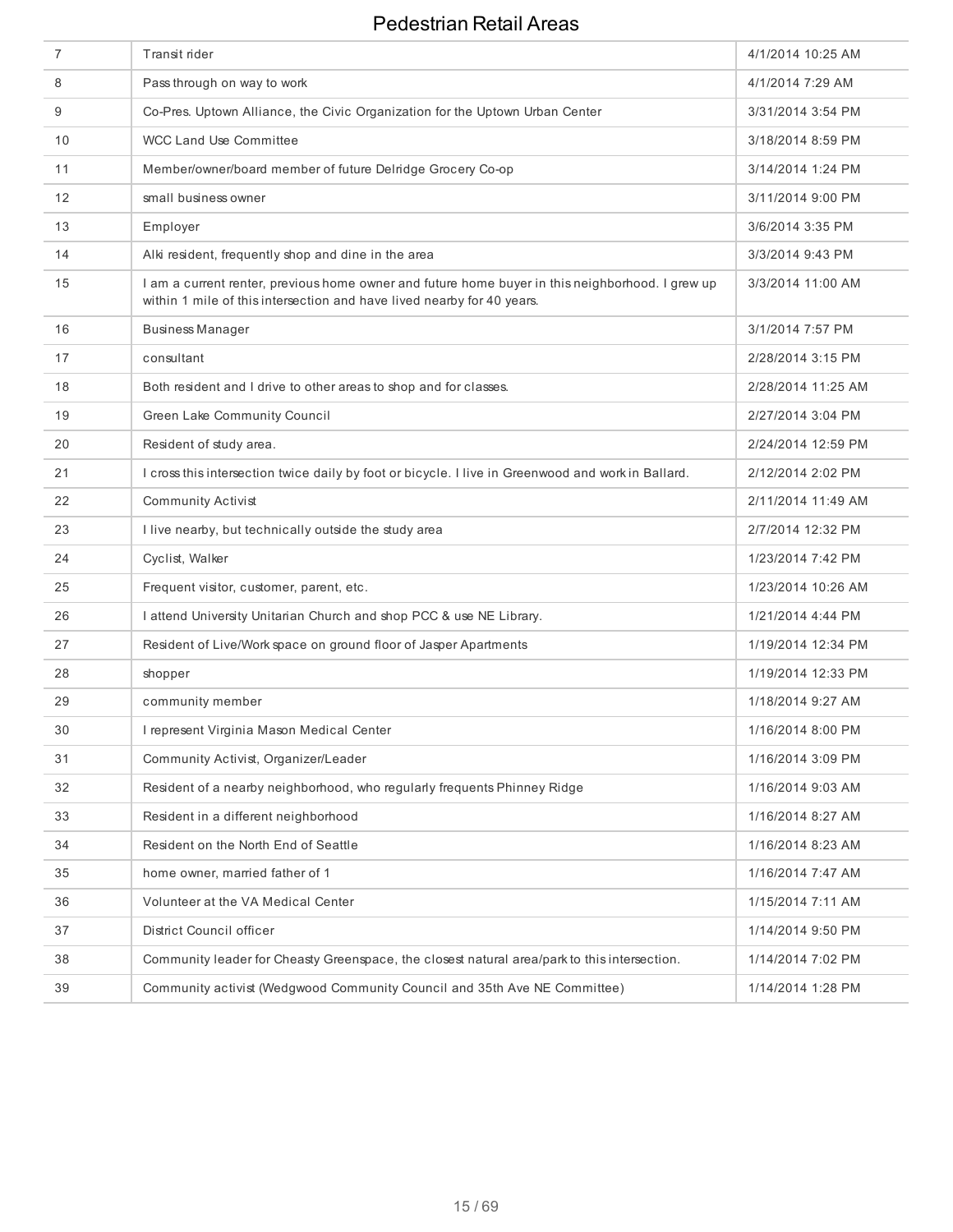# **Q6 How often do you visit this neighborhood retail area?**





| <b>Answer Choices</b>   | <b>Responses</b> |
|-------------------------|------------------|
| Multiple times per week | 68.34%<br>611    |
| Once a week             | 15.55%<br>139    |
| Twice a month           | 62<br>6.94%      |
| Once a month            | 41<br>4.59%      |
| Less than once a month  | 4.59%<br>41      |
| <b>Total</b>            | 894              |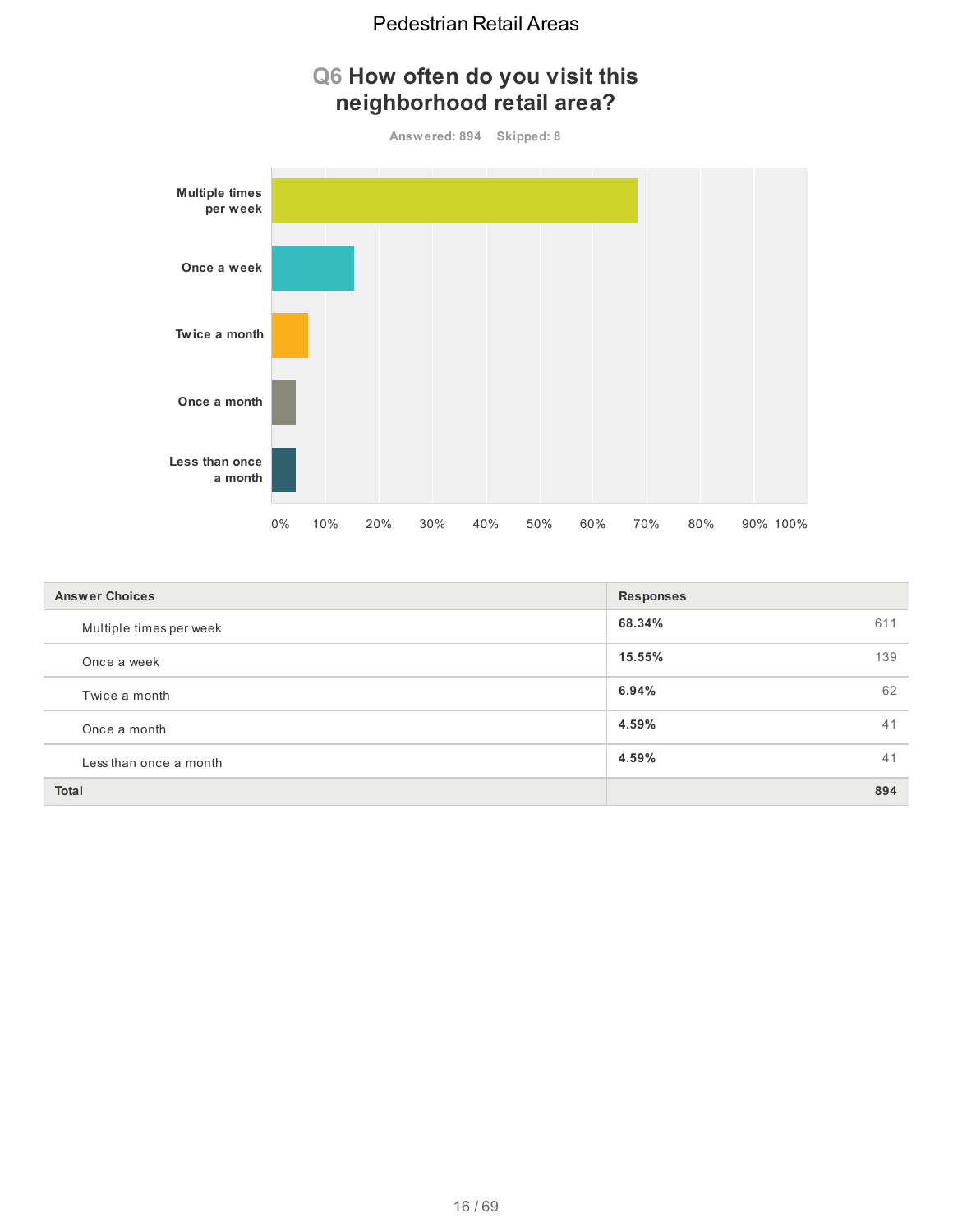## **Q7 Do you feel there is an appropriate balance between commercial and residential uses within the area?**



| <b>Answer Choices</b> | <b>Responses</b> |     |
|-----------------------|------------------|-----|
| Yes                   | 56.41%           | 497 |
| No                    | 43.59%           | 384 |
| Total                 |                  | 881 |

| #  | Comments:                                                                                                                                                                                                                                                                                                               | Date               |
|----|-------------------------------------------------------------------------------------------------------------------------------------------------------------------------------------------------------------------------------------------------------------------------------------------------------------------------|--------------------|
| 1  | I'd like to see more businesses.                                                                                                                                                                                                                                                                                        | 4/30/2014 6:19 PM  |
| 2  | Most businesses have difficulty surviving because of the impact of a regional attraction.                                                                                                                                                                                                                               | 4/30/2014 4:54 PM  |
| 3  | Would welcome more commercial in the immediate neighborhood, especially retail.                                                                                                                                                                                                                                         | 4/30/2014 2:39 PM  |
| 4  | This area has many available storefronts that could accommodate more retail. There are many<br>restaurants, but not necessary retail, such as a pharmacy.                                                                                                                                                               | 4/30/2014 2:35 PM  |
| 5  | Way too heavy on commercial/entertainment. People driving in the area never think to look for<br>residents walking.                                                                                                                                                                                                     | 4/30/2014 2:13 PM  |
| 6  | I wish there were more commercial spaces                                                                                                                                                                                                                                                                                | 4/30/2014 1:57 PM  |
| 7  | I would like to see more local businesses in the neighborhood                                                                                                                                                                                                                                                           | 4/29/2014 12:13 PM |
| 8  | There are large areas within my neighborhood that are filled with parking lots and poorly planned<br>commercial spaces. The area would be better served if a pedestrian style storefront zone were<br>created. I frequently walk to the businesses in this area and see the large potential for growth.                 | 4/28/2014 5:23 PM  |
| 9  | More commercial would only add to the successes of the business district and provide more<br>choices                                                                                                                                                                                                                    | 4/28/2014 1:11 PM  |
| 10 | There should be more multifamily mixed use. I want to see 4+ floor buildings with 1st floor<br>commercial and 2nd+ floor residential.                                                                                                                                                                                   | 4/23/2014 4:42 PM  |
| 11 | There is way too much industrial use in the area. There are so many young families that I see<br>walking around to Starbucks and the park, but there are a lot of homeless, prostitution, big work<br>trucks, etc. it's a very uneven balance. It's way too much industrial and not enough family friendly<br>retail!!! | 4/23/2014 10:17 AM |
| 12 | The variety of businesses is low and does not make a viable destination for shopping.                                                                                                                                                                                                                                   | 4/22/2014 10:02 PM |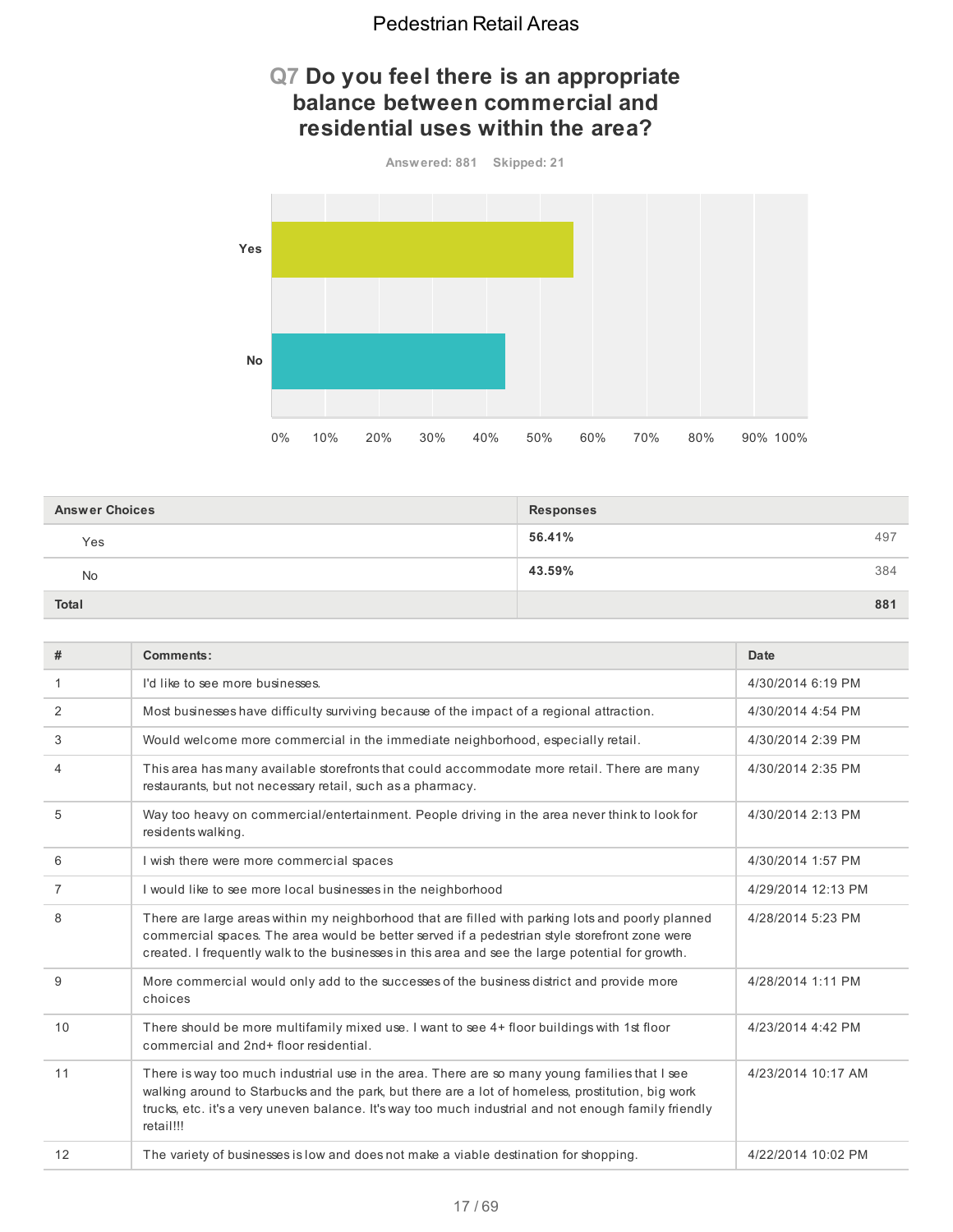| 13 | Need more grocery stores                                                                                                                                                                                                                                                            | 4/22/2014 2:49 PM  |
|----|-------------------------------------------------------------------------------------------------------------------------------------------------------------------------------------------------------------------------------------------------------------------------------------|--------------------|
| 14 | Very little useful commercial activity.                                                                                                                                                                                                                                             | 4/17/2014 10:07 AM |
| 15 | Too much low income housing which does not support the businesses. Need more moderate and<br>regular housing.                                                                                                                                                                       | 4/15/2014 8:18 PM  |
| 16 | There's a need for far more mixed residential and retail space                                                                                                                                                                                                                      | 4/15/2014 3:02 PM  |
| 17 | More neighborhood commercial: restaurants and sm biz. No more banks and tanning salons.                                                                                                                                                                                             | 4/15/2014 12:21 AM |
| 18 | Maybe                                                                                                                                                                                                                                                                               | 4/15/2014 12:03 AM |
| 19 | This is not - nor should it be - considered a pedestrian zone.                                                                                                                                                                                                                      | 4/14/2014 5:20 PM  |
| 20 | I don't understand any of this. Instead of trying to pretty up areas that are in good to great shape,<br>why not spend the consultant fee on a little bit of sidewalk in N Seattle where they need help so<br>badly!                                                                | 4/14/2014 4:43 PM  |
| 21 | This is a heavily populated neighborhood with very few commercial services. The few retail spaces<br>we have are inhabited by either businesses that serve very few residents (e.g., a hookah bar) or<br>eyesores that take terrible care of their property (Seattle Super Market). | 4/8/2014 4:21 PM   |
| 22 | We need more places we can walk to. We also need more sidewalks.                                                                                                                                                                                                                    | 4/6/2014 8:17 PM   |
| 23 | Many new dense housing developments outpace services, transit capacity. There is NO grocery<br>store in Delridge corridor.                                                                                                                                                          | 4/5/2014 8:34 PM   |
| 24 | More retail and less condos would be great.                                                                                                                                                                                                                                         | 4/4/2014 4:34 PM   |
| 25 | No parking to get to local stores                                                                                                                                                                                                                                                   | 4/2/2014 11:38 AM  |
| 26 | Need better to protect single-family residential.                                                                                                                                                                                                                                   | 4/2/2014 4:12 AM   |
| 27 | How about you stop ruining our area and put a cap on over-development? What's so wrong with a<br>little green space? How about development that allows for some sunshine to be visible from the<br>street where the tax paying citizens walk?                                       | 4/1/2014 4:12 PM   |
| 28 | Needs more businesses                                                                                                                                                                                                                                                               | 4/1/2014 1:49 PM   |
| 29 | We need retail. The Goodwill site was supposed to be the needed retail for the neighborhood and<br>the adjacent neighborhoods inclusive of the ID and SODO build out but a small group of NIMBY's<br>killed it off.                                                                 | 4/1/2014 1:01 PM   |
| 30 | Needs more of both!                                                                                                                                                                                                                                                                 | 4/1/2014 11:47 AM  |
| 31 | There are too many arterials to encourage pedestrian use                                                                                                                                                                                                                            | 4/1/2014 11:44 AM  |
| 32 | There is a balance, however, as it stands it is not pedestrian friendly.                                                                                                                                                                                                            | 4/1/2014 11:34 AM  |
| 33 | Could be more food and drink                                                                                                                                                                                                                                                        | 4/1/2014 10:25 AM  |
| 34 | This area has been over developed with apartment buildings without sufficient parking which<br>affects the parking in the junction negatively                                                                                                                                       | 4/1/2014 8:45 AM   |
| 35 | We need more businesses that provide daily needs, such as groceries.                                                                                                                                                                                                                | 4/1/2014 7:51 AM   |
| 36 | starting to be too many higher rise residential buildings in area                                                                                                                                                                                                                   | 4/1/2014 6:27 AM   |
| 37 | not enough parking                                                                                                                                                                                                                                                                  | 3/31/2014 10:04 PM |
| 38 | Leans toward commercial use on Fauntleroy Avenue SW and SW Alaska Street and "The Triangle"<br>neighborhood.                                                                                                                                                                        | 3/31/2014 9:39 PM  |
| 39 | More commercial!                                                                                                                                                                                                                                                                    | 3/31/2014 9:19 PM  |
| 40 | My worst fear is having Admiral become like Alaska Junction, full of huge apartment buildings with<br>no parking. Transit is not a miracle cure. People near buses still own cars.                                                                                                  | 3/31/2014 8:32 PM  |
| 41 | More retail/commercial would be good.                                                                                                                                                                                                                                               | 3/31/2014 8:30 PM  |
| 42 | Give the recent growth in the area, we could benefit from more day to day services (restaurants,<br>cafés, shops) and less businesses like tax prep, gas stations, real estate, and big chain restaurants.<br>We need a Melrose market like spot!                                   | 3/31/2014 7:44 PM  |
| 43 | i visit it rarely because, currently, there are few pedestrian businesses.                                                                                                                                                                                                          | 3/31/2014 7:40 PM  |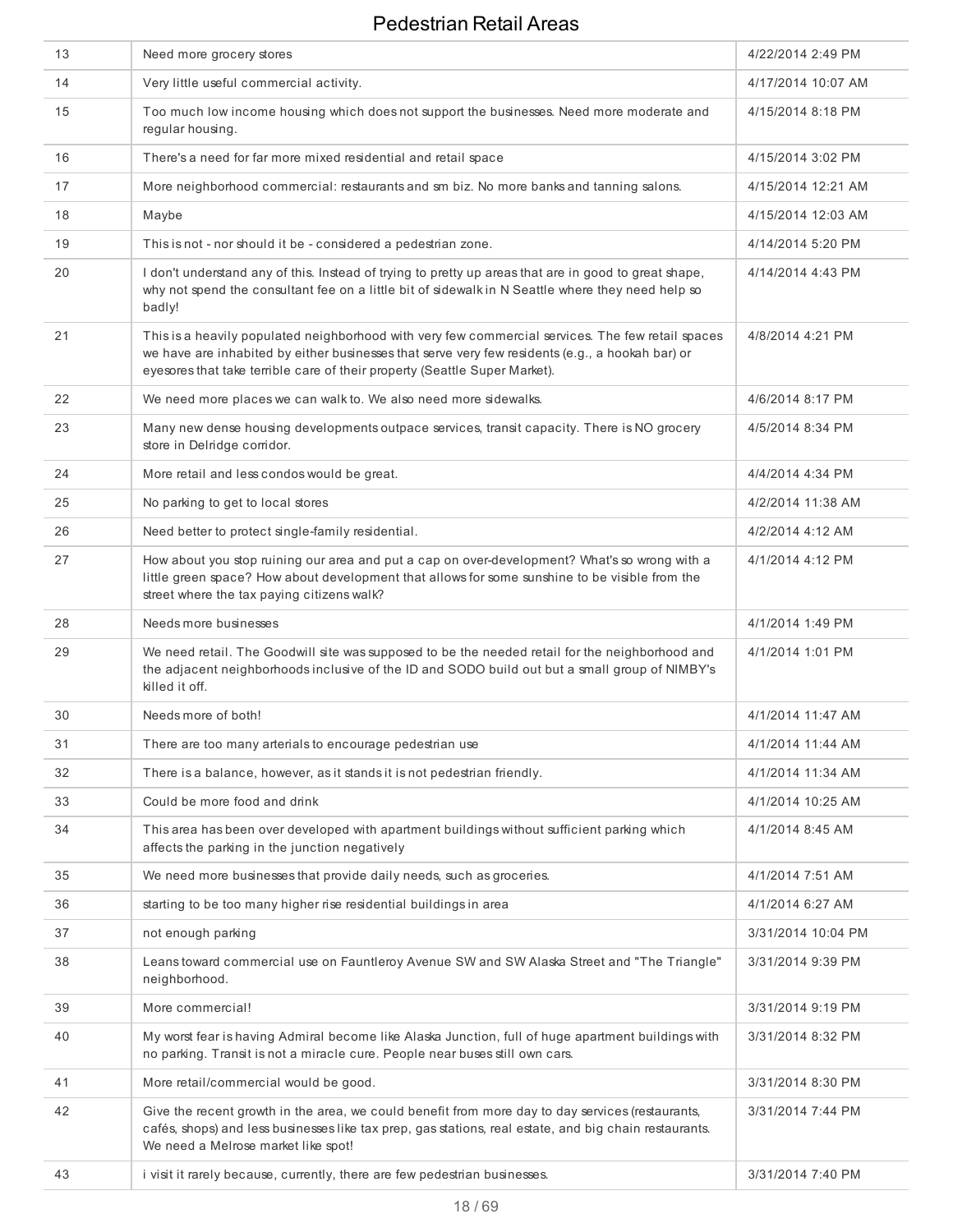| 44 | It's getting too residential                                                                                                                                                                                                                                                                                                                                                                                                                                                                                                                                                                                                      | 3/31/2014 7:12 PM  |
|----|-----------------------------------------------------------------------------------------------------------------------------------------------------------------------------------------------------------------------------------------------------------------------------------------------------------------------------------------------------------------------------------------------------------------------------------------------------------------------------------------------------------------------------------------------------------------------------------------------------------------------------------|--------------------|
| 45 | Parking for commercial extends well into residential streets (restaurants/bars after 5:00 PM)                                                                                                                                                                                                                                                                                                                                                                                                                                                                                                                                     | 3/31/2014 7:07 PM  |
| 46 | The area is much too heavy in commercial/industrial use, is under-developed residentially, and<br>lacks pedestrian oriented businesses.                                                                                                                                                                                                                                                                                                                                                                                                                                                                                           | 3/31/2014 4:39 PM  |
| 47 | Would like to see a few more businesses.                                                                                                                                                                                                                                                                                                                                                                                                                                                                                                                                                                                          | 3/31/2014 4:28 PM  |
| 48 | We need several more crosswalks and mitigated crossings. Traffic speeds and does not stop for<br>pedestrians at non lit crossings.                                                                                                                                                                                                                                                                                                                                                                                                                                                                                                | 3/31/2014 3:55 PM  |
| 49 | Retail, other than supermarkets, is not doing well in Uptown.                                                                                                                                                                                                                                                                                                                                                                                                                                                                                                                                                                     | 3/31/2014 3:54 PM  |
| 50 | I'd like to see more vibrant commercial district in Seward Park and Rainier Beach (specifically by<br>50th, wilson Ave, and Seward Park Ave by Othello). Increased Walkability and Community<br>gathering areas for Pedestrians                                                                                                                                                                                                                                                                                                                                                                                                   | 3/31/2014 3:18 PM  |
| 51 | Although the balance is appropriate the density of each needs to be greater                                                                                                                                                                                                                                                                                                                                                                                                                                                                                                                                                       | 3/31/2014 3:05 PM  |
| 52 | If no off street parking for the commercial just where do you expect people to park? This is one of<br>the most illogical idea I have seen the city put forth.                                                                                                                                                                                                                                                                                                                                                                                                                                                                    | 3/31/2014 2:53 PM  |
| 53 | Need more businesses and a more pedestrian friendly area.                                                                                                                                                                                                                                                                                                                                                                                                                                                                                                                                                                         | 3/29/2014 1:20 PM  |
| 54 | Need for greater commercial/retain uses in this area to serve the community and those passing<br>through the area which are largely famillies, cyclists, and those visiting neaby parks. This area<br>would benefit greatly from childrens play area/pocket park, improved bike access to the burk<br>gillman, that is not as unsafe for pedestrians. While the retail is only on one side of the street, the<br>poor sidewalk size and quality accross the street can be hazardous and offputting.                                                                                                                               | 3/28/2014 4:16 PM  |
| 55 | Not pedestrian friendly                                                                                                                                                                                                                                                                                                                                                                                                                                                                                                                                                                                                           | 3/27/2014 9:54 PM  |
| 56 | I would like to see an increase in pedestrian friendly commercial (small business) use in this area.                                                                                                                                                                                                                                                                                                                                                                                                                                                                                                                              | 3/27/2014 1:44 PM  |
| 57 | I'd like to see more retail in this area.                                                                                                                                                                                                                                                                                                                                                                                                                                                                                                                                                                                         | 3/26/2014 9:53 AM  |
| 58 | The way Northgate neighborhood is designed is a high density of commercial space segregated<br>from residential neighborhoods. It would be nice to see a better blend between commercial,<br>commercial + high density residential (apartments and condos with ground level retail space), and<br>some single family homes. Given the Light Rail extension plans, this area can best reach it's<br>economic potential by making the urban space more accessible by pedestrians and bicycles,<br>reducing the amount of traffic congestion that is currently already a problem due to everyone<br>flocking to Northgate Mall area. | 3/21/2014 8:12 AM  |
| 59 | New projects that could complete the commercial streetfront in these C1 and C2 zones are being<br>allowed to be live work with no possibility of housing retail uses.                                                                                                                                                                                                                                                                                                                                                                                                                                                             | 3/18/2014 8:59 PM  |
| 60 | There is not much available for retail.                                                                                                                                                                                                                                                                                                                                                                                                                                                                                                                                                                                           | 3/18/2014 8:57 PM  |
| 61 | There is an inappropriate business (hookah bar) in operation in this area and a lack of upkeep of<br>the pedestrian areas, discouraging pedestrian use of the area.                                                                                                                                                                                                                                                                                                                                                                                                                                                               | 3/17/2014 6:41 PM  |
| 62 | We need a south wallingford funky tavem/food/neighborhood gathering spot; NO LIVE-WORK                                                                                                                                                                                                                                                                                                                                                                                                                                                                                                                                            | 3/15/2014 8:13 AM  |
| 63 | We need more retail!!!                                                                                                                                                                                                                                                                                                                                                                                                                                                                                                                                                                                                            | 3/13/2014 9:11 PM  |
| 64 | commercial shops are not appropriate for the area                                                                                                                                                                                                                                                                                                                                                                                                                                                                                                                                                                                 | 3/13/2014 5:45 PM  |
| 65 | I think that the area is heavily residential and we could use more street-level business to improve<br>the area.                                                                                                                                                                                                                                                                                                                                                                                                                                                                                                                  | 3/13/2014 5:15 PM  |
| 66 | We need more commercial.                                                                                                                                                                                                                                                                                                                                                                                                                                                                                                                                                                                                          | 3/13/2014 1:09 PM  |
| 67 | Area is developed commercial, but not pedestrian friendly, except for tavems. Too much traffic<br>volume at too high a speed.                                                                                                                                                                                                                                                                                                                                                                                                                                                                                                     | 3/13/2014 11:16 AM |
| 68 | The type of commercial could be more residential-friendly.                                                                                                                                                                                                                                                                                                                                                                                                                                                                                                                                                                        | 3/13/2014 10:26 AM |
| 69 | The area itself is devoted to commercial uses, which is appropriate for its location and traffic<br>realities.                                                                                                                                                                                                                                                                                                                                                                                                                                                                                                                    | 3/13/2014 8:11 AM  |
| 70 | High density residential has come to dominate the land use mix                                                                                                                                                                                                                                                                                                                                                                                                                                                                                                                                                                    | 3/13/2014 7:50 AM  |
| 71 | I am in this area because it is where I catch the #36 bus. The businesses are not very welcoming.                                                                                                                                                                                                                                                                                                                                                                                                                                                                                                                                 | 3/12/2014 4:29 PM  |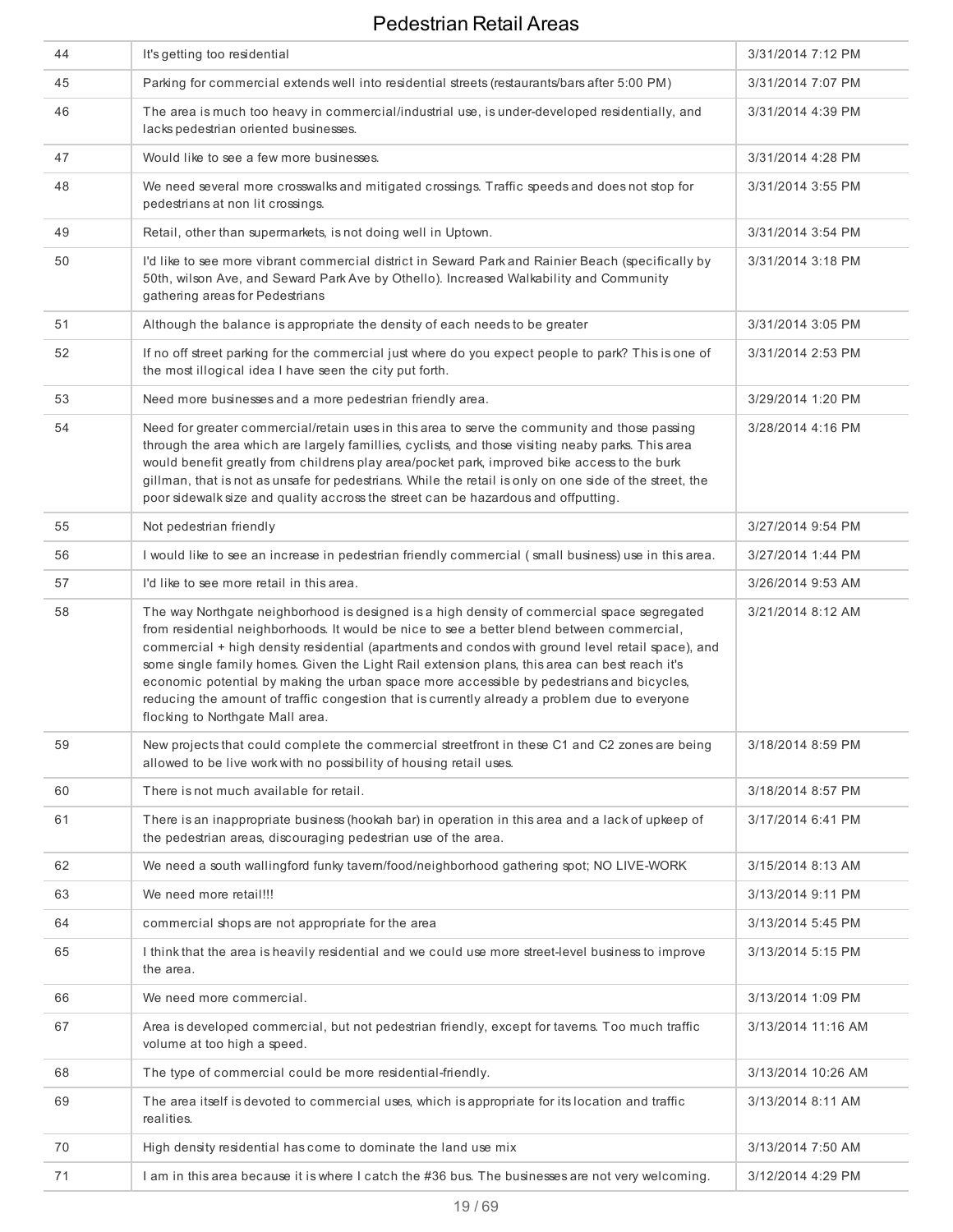| 72 | Yes, although the businesses in that area (with the exception of FuLee) have horrible issues with<br>trash and maintaining their parking lots.                                                                                                                                                                                                                                                                                                                                                                                                                                                                                                                  | 3/12/2014 2:59 PM  |
|----|-----------------------------------------------------------------------------------------------------------------------------------------------------------------------------------------------------------------------------------------------------------------------------------------------------------------------------------------------------------------------------------------------------------------------------------------------------------------------------------------------------------------------------------------------------------------------------------------------------------------------------------------------------------------|--------------------|
| 73 | The commercial uses in this area are dispersed and are mostly auto-oriented destinations. This<br>makes it difficult for pedestrians to walk from one establishment to the next without feeling like they<br>are going to be in the way of traffic, or worse hit by a car. It would be better to create denser areas<br>of commercial establishments that are connected by sidewalks, etc. Neighborhood residents, as<br>well as, visitors arriving by transit will benefit.                                                                                                                                                                                    | 3/12/2014 12:12 PM |
| 74 | I think this neighborhood would be better served with some more commercial development around<br>the core intersection of Beacon Ave / Columbian Way                                                                                                                                                                                                                                                                                                                                                                                                                                                                                                            | 3/12/2014 8:17 AM  |
| 75 | Please leave this area alone and stop looking to gentrify long standing neighborhoods of color. Just<br>because there are certain businesses that white people aren't comfortable going into doesn't mean<br>the aren't needed. Basically there are certain racist people that want to cater the business to just<br>them.                                                                                                                                                                                                                                                                                                                                      | 3/12/2014 12:22 AM |
| 76 | I would like to see more business to bring people in the community out. More restaurants, coffee<br>shops, art.                                                                                                                                                                                                                                                                                                                                                                                                                                                                                                                                                 | 3/11/2014 9:00 PM  |
| 77 | I've lived in Beacon Hill for a while, and have seen it change a bunch. We're an area with easy<br>access to Light Rail. For years, I questioned whether there was enough demand in the area for a<br>good set of businesses. However, with Bar Del Corso coming in, and the the following Oak + Tippe<br>and Drague, it seems that we ahve a community that is able to support new businesses. The thing<br>about the intersection of Beacon + Columbian is it has the appropriate consumer demand, but<br>seems like it has been more neglected than the areas a bit more north. I would love to see a bit of<br>a revitalization, and think this could help. | 3/11/2014 5:10 PM  |
| 78 | I wish you would close down the so called coffee shop on the 4900 block of beacon Ave that is<br>actually some kind of club? It is creating lots of garbage in the area!                                                                                                                                                                                                                                                                                                                                                                                                                                                                                        | 3/11/2014 3:47 PM  |
| 79 | yes, however I would like to see more diversity in the business area i.e. new businesses                                                                                                                                                                                                                                                                                                                                                                                                                                                                                                                                                                        | 3/11/2014 3:32 PM  |
| 80 | I think that this intersection looks run down, and while it is a well used intersection, I think that this<br>space could be improved to allow for a stronger balance between commercial and residential<br>uses.                                                                                                                                                                                                                                                                                                                                                                                                                                               | 3/11/2014 3:21 PM  |
| 81 | It would be nice to see more business.                                                                                                                                                                                                                                                                                                                                                                                                                                                                                                                                                                                                                          | 3/11/2014 3:09 PM  |
| 82 | There needs to be more commerical (consumer retail, restaurants, etc.) use in this area.                                                                                                                                                                                                                                                                                                                                                                                                                                                                                                                                                                        | 3/11/2014 3:04 PM  |
| 83 | No grocery store                                                                                                                                                                                                                                                                                                                                                                                                                                                                                                                                                                                                                                                | 3/11/2014 11:05 AM |
| 84 | Needs more commerical                                                                                                                                                                                                                                                                                                                                                                                                                                                                                                                                                                                                                                           | 3/11/2014 9:55 AM  |
| 85 | We would like more commercial interests that are serving the residents of the area and that could<br>employ residents of the area as well.                                                                                                                                                                                                                                                                                                                                                                                                                                                                                                                      | 3/11/2014 9:40 AM  |
| 86 | Very under developed with few active storefronts                                                                                                                                                                                                                                                                                                                                                                                                                                                                                                                                                                                                                | 3/11/2014 9:33 AM  |
| 87 | I like the industry that is in this area and gives it a real flavor of a sea - harbor community.I actually<br>think the industry gives this area some of its flavor.                                                                                                                                                                                                                                                                                                                                                                                                                                                                                            | 3/10/2014 6:51 PM  |
| 88 | This is a major through way for cars and should be treated as such. Recent changes clearly<br>indicate the cities desire for residential mixed-use, which is not appropriate in this location.                                                                                                                                                                                                                                                                                                                                                                                                                                                                  | 3/10/2014 4:14 PM  |
| 89 | The commercial that is present on Aurora is terrible. As a pedestrian, it's dangerous to walk<br>(frequent driveways, narrow sidewalks). Much could be done to improve density (multi-family, mixed<br>used developments) and pedestrian-friendliness of Aurora between green lake & 80th                                                                                                                                                                                                                                                                                                                                                                       | 3/10/2014 3:40 PM  |
| 90 | Unsure.                                                                                                                                                                                                                                                                                                                                                                                                                                                                                                                                                                                                                                                         | 3/9/2014 2:10 PM   |
| 91 | the pockets of development are separated by too many residences to really seem like the business<br>districts get traction                                                                                                                                                                                                                                                                                                                                                                                                                                                                                                                                      | 3/5/2014 11:26 PM  |
| 92 | It's close, but there's definitely room for more commercial space. The new large apartment<br>building is single-use, and much of the space below the other condo building (Pontedera) is<br>empty. The closest grocery store is a bit more than a mile down Rainier, and not a really nice walk.                                                                                                                                                                                                                                                                                                                                                               | 3/5/2014 9:42 PM   |
| 93 | The introduction of apodments on 85th along with other apartments leads to a need for more<br>diverse shopping. Not just superstores and chains on 85th.                                                                                                                                                                                                                                                                                                                                                                                                                                                                                                        | 3/5/2014 6:13 PM   |
| 94 | There should be more retail.                                                                                                                                                                                                                                                                                                                                                                                                                                                                                                                                                                                                                                    | 3/3/2014 9:24 PM   |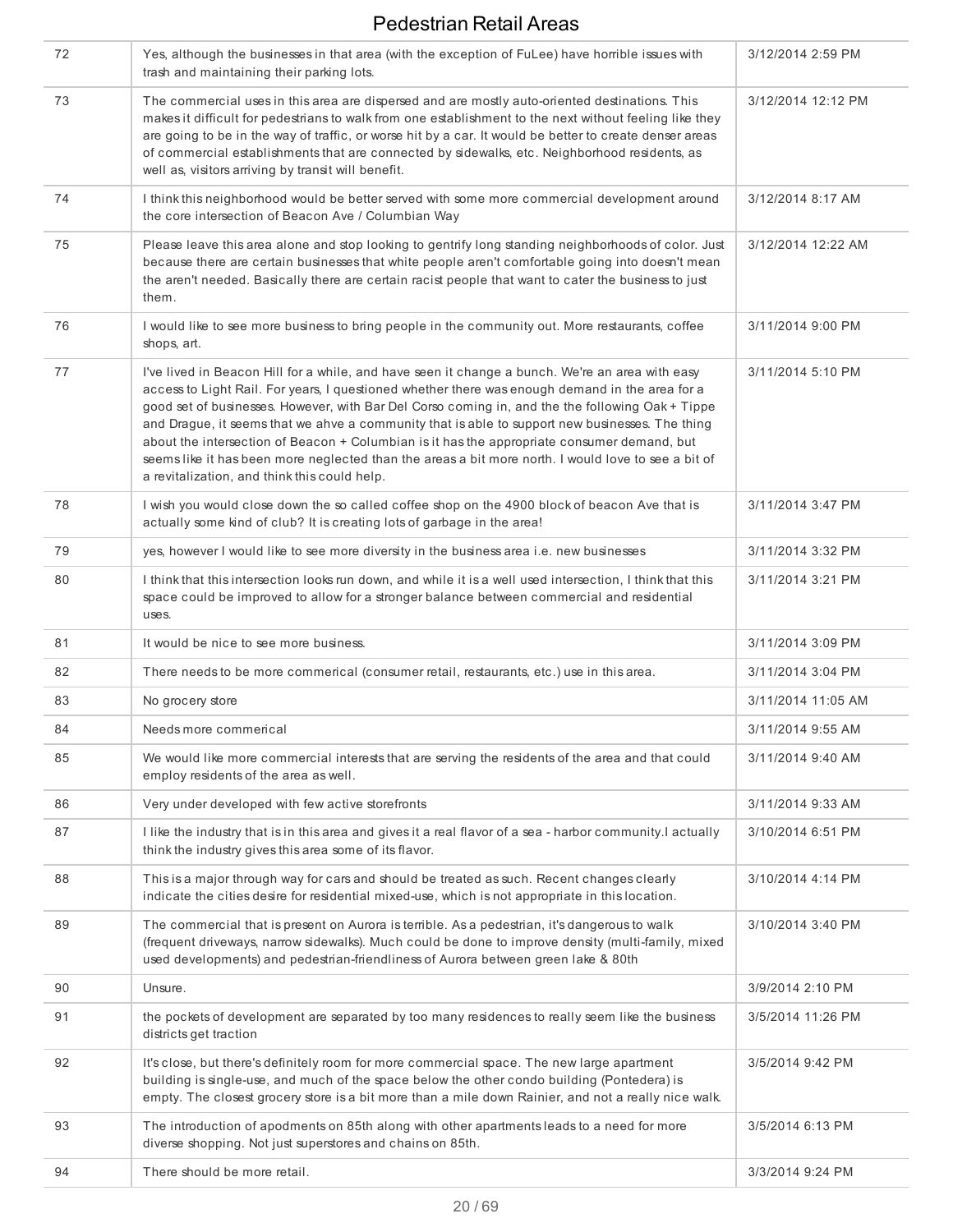| 95  | It's not as pedestrian friendly as it could/should be given the density that will continue to develop in<br><b>SE Seattle</b>                                                                                                                                                                                                                                                                                                                                        | 3/3/2014 6:40 PM   |
|-----|----------------------------------------------------------------------------------------------------------------------------------------------------------------------------------------------------------------------------------------------------------------------------------------------------------------------------------------------------------------------------------------------------------------------------------------------------------------------|--------------------|
| 96  | Need more businesses                                                                                                                                                                                                                                                                                                                                                                                                                                                 | 3/3/2014 1:52 PM   |
| 97  | Not enough quality commercial buildings and businesses                                                                                                                                                                                                                                                                                                                                                                                                               | 3/3/2014 12:43 PM  |
| 98  | more small stores that don't depend just on cigrettes and liquor.                                                                                                                                                                                                                                                                                                                                                                                                    | 3/3/2014 12:34 PM  |
| 99  | The NC zoning requirement for street level commercial has not worked and in particular live work<br>has not led to commercial activity just more residential.                                                                                                                                                                                                                                                                                                        | 3/3/2014 9:14 AM   |
| 100 | Although apartments are beginning to be built, there is still not enough multifamily housing in the<br>area                                                                                                                                                                                                                                                                                                                                                          | 3/2/2014 6:34 PM   |
| 101 | I am in favor of increased density, especially at sites like the old Pal's Drive-Thru.                                                                                                                                                                                                                                                                                                                                                                               | 3/2/2014 1:15 PM   |
| 102 | There should be more true retail.                                                                                                                                                                                                                                                                                                                                                                                                                                    | 3/2/2014 8:47 AM   |
| 103 | The current mix is OK by me                                                                                                                                                                                                                                                                                                                                                                                                                                          | 3/2/2014 12:02 AM  |
| 104 | No community engagement from businesses, all have "destination" businesses for people from<br>other areas to come to                                                                                                                                                                                                                                                                                                                                                 | 3/1/2014 4:01 PM   |
| 105 | You will not create mixed-use retail/residential ecosystem by adding a P designation on a major<br>highway. You will just create empty store fronts, so developers can get the extra FAR with mixed-<br>use or get live-work apartments.                                                                                                                                                                                                                             | 2/28/2014 11:07 PM |
| 106 | More commercial uses, please!                                                                                                                                                                                                                                                                                                                                                                                                                                        | 2/28/2014 3:58 PM  |
| 107 | There could always be more.                                                                                                                                                                                                                                                                                                                                                                                                                                          | 2/27/2014 12:31 PM |
| 108 | There is a growing population of residents in this corridor, with housing growing in Magnuson Park.<br>Along with the residential growth retail alternatives to 7-11 are critical to support the efforts of the<br>Seattle Housing Authority at Magnuson Park and for the corridor of med. to high density residential<br>(apartments, UW student housing and condos).                                                                                               | 2/27/2014 9:03 AM  |
| 109 | More commercial would be ok.                                                                                                                                                                                                                                                                                                                                                                                                                                         | 2/26/2014 10:13 PM |
| 110 | Yes, but more commercial and retail would be ok.                                                                                                                                                                                                                                                                                                                                                                                                                     | 2/26/2014 10:08 PM |
| 111 | multifamily should NOT be considered for Highnway 99 (Aurora) 1 block on each side since<br>"hiway" is extremely" noisy 24/7 requirement for lower floor to be business oriented NOT residential<br>oriented is mis-guided. parking requirements should be 1 space per unit - not all residents or guests<br>ride transit as transit service does not and is not always available from point A to point B                                                            | 2/26/2014 10:56 AM |
| 112 | Promoting locally owned pedestrian retail, like restaurants and coffee shops to serve the many<br>families in the area, would drastically improve the livability and opportunity in this neighborhood.                                                                                                                                                                                                                                                               | 2/25/2014 11:44 PM |
| 113 | Currently, the area leans heavily commercial with the U-Haul and a defunct gas station/mini-mart.<br>The residential potential, however, is available, especially with the long vacant property at<br>35/Graham.                                                                                                                                                                                                                                                     | 2/25/2014 7:43 AM  |
| 114 | I would like to have a place where I can shop for clothes there, another cafe, which is open in the<br>aftemoon hours, and a restaurant with a more extensive menu than what Locol has. Also, a mail<br>box and a place where I can buy stamps, postcards, writing utensils and maybe print photos would<br>be great. Since I garden, a store with small garden tools, seeds and seedlings would be great,<br>together with having some advice on organic gardening. | 2/24/2014 6:27 PM  |
| 115 |                                                                                                                                                                                                                                                                                                                                                                                                                                                                      | 2/24/2014 1:40 PM  |
|     | Needs a bit more high density residential, but is mostly ok (ROWHOUSES!!!)                                                                                                                                                                                                                                                                                                                                                                                           |                    |
| 116 | I like the gas station and street parking. Lets attract noncorparate business to the empty storefronts<br>instead of making the place a yuppie haven like Ballard                                                                                                                                                                                                                                                                                                    | 2/24/2014 12:59 PM |
| 117 | Need for greater density of residential and retail.                                                                                                                                                                                                                                                                                                                                                                                                                  | 2/22/2014 7:44 PM  |
| 118 | Commercial uses are car oriented or underdeveloped. New residential is going in with live work on<br>ground level.                                                                                                                                                                                                                                                                                                                                                   | 2/22/2014 4:30 PM  |
| 119 | Only commercial is Salty's                                                                                                                                                                                                                                                                                                                                                                                                                                           | 2/21/2014 3:03 PM  |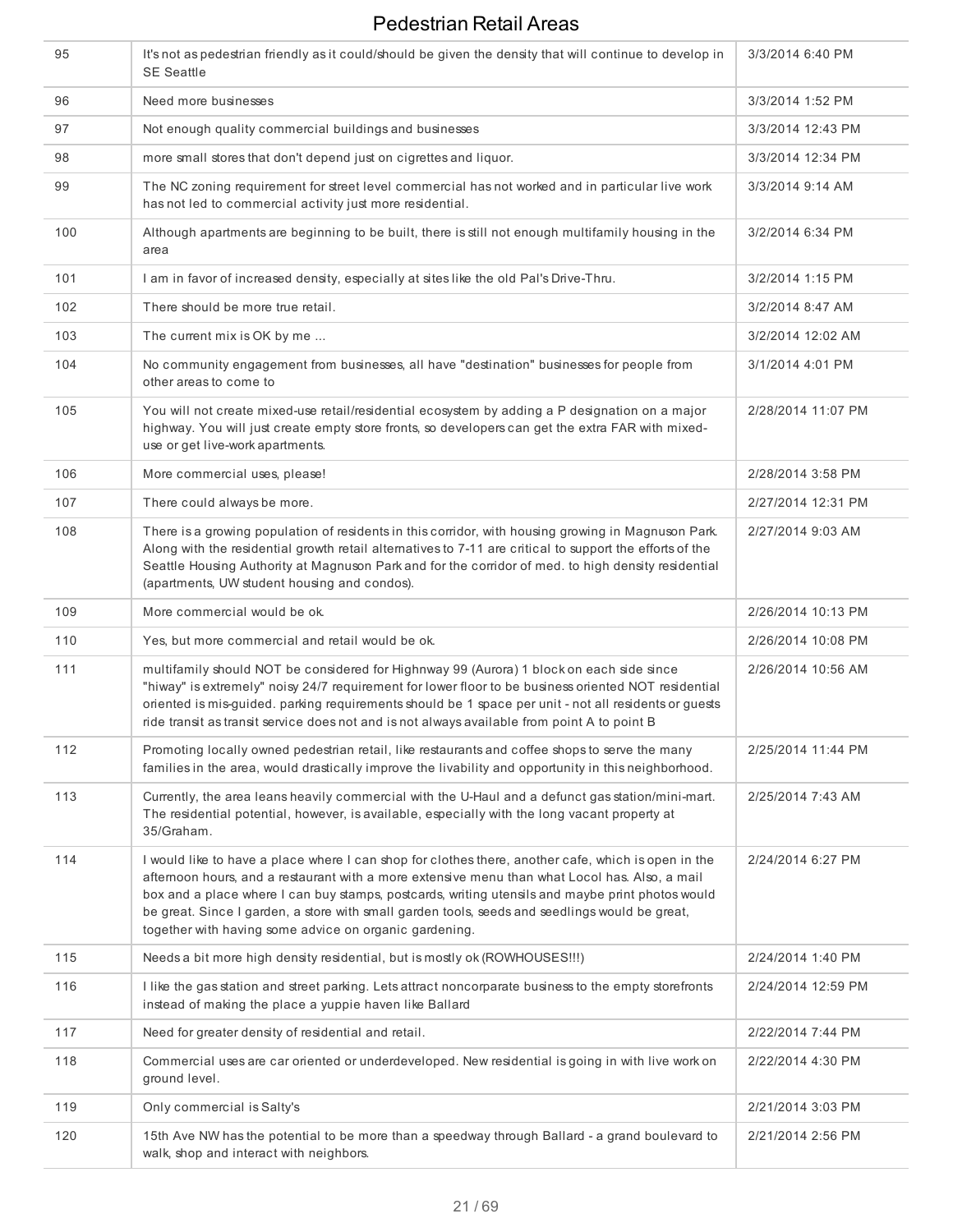| 121 | The leading block (26th to 27th) could use some serious improvement as it looks incredibly run<br>down and sketchy. This sort of "kills the vibe" for the neighborhood when entering from the city<br>centre. The remaining buildings and store fronts are relatively decent. Better parking (more clearly<br>marked and timed appropriately) could also help out.            | 2/21/2014 9:46 AM  |
|-----|-------------------------------------------------------------------------------------------------------------------------------------------------------------------------------------------------------------------------------------------------------------------------------------------------------------------------------------------------------------------------------|--------------------|
| 122 | Needs to be rezoned to encourage pedestrian friendly retail                                                                                                                                                                                                                                                                                                                   | 2/19/2014 5:20 PM  |
| 123 | Not enough of the ground floor spaces on the street are appropriate or inviting to the public. At<br>night it can be a little intimidating.                                                                                                                                                                                                                                   | 2/19/2014 1:29 PM  |
| 124 | There is a strong retail core on 35th Ave NE but there is a lot of residential space occupied with<br>little incentive for retail development.                                                                                                                                                                                                                                | 2/19/2014 10:01 AM |
| 125 | 15th Avenue NW is very car oriented in terms of the kinds of businesses located here. In addition<br>there are very few businesses that attract pedestrian customers.                                                                                                                                                                                                         | 2/19/2014 7:59 AM  |
| 126 | Retail is limited to grocery, restaurant/bars and nail salons in a very dense residential community.                                                                                                                                                                                                                                                                          | 2/18/2014 6:05 PM  |
| 127 | There should be a more varied use of commercial space i.e. a better business mix to meet the<br>needs of the neighborhood.                                                                                                                                                                                                                                                    | 2/18/2014 10:16 AM |
| 128 | Too many businesses.                                                                                                                                                                                                                                                                                                                                                          | 2/17/2014 6:32 PM  |
| 129 | This space lacks enough apartments and commercial on the street. The street is too wide and there<br>are too many one-story buildings and parking lots.                                                                                                                                                                                                                       | 2/16/2014 8:09 PM  |
| 130 | We need WAY more real businesses to support the residents.                                                                                                                                                                                                                                                                                                                    | 2/16/2014 3:03 PM  |
| 131 | Depends on the types of businesses                                                                                                                                                                                                                                                                                                                                            | 2/16/2014 11:30 AM |
| 132 | 35th Ave NE needs more consistent sidewalks and better connections between commercial zones                                                                                                                                                                                                                                                                                   | 2/15/2014 8:31 PM  |
| 133 | I'd like to see more small, local businesses installed along the Phinney/Greenwood corridor.                                                                                                                                                                                                                                                                                  | 2/15/2014 4:09 PM  |
| 134 | There are enough businesses here.                                                                                                                                                                                                                                                                                                                                             | 2/15/2014 7:29 AM  |
| 135 | I would perhaps like to see a little more retail (hardware store, more restaurants, etc.), but I like the<br>fact that the retail core is compact.                                                                                                                                                                                                                            | 2/14/2014 5:01 PM  |
| 136 | could use a "longer" commercial strip and be for ped focused. Any new development on 65th in<br>Ravenna should combine commercial with housing.                                                                                                                                                                                                                               | 2/14/2014 11:45 AM |
| 137 | Increase in commercial use is desired.                                                                                                                                                                                                                                                                                                                                        | 2/14/2014 8:51 AM  |
| 138 | I think more commercial use would improve the area.                                                                                                                                                                                                                                                                                                                           | 2/14/2014 8:48 AM  |
| 139 | Would like to see denser retail                                                                                                                                                                                                                                                                                                                                               | 2/14/2014 8:16 AM  |
| 140 | Need restaurants, nice small stores, galleries.                                                                                                                                                                                                                                                                                                                               | 2/13/2014 6:21 PM  |
| 141 | There's a pretty good balance now, I don't want high-density housing added w/o infrastructure PAID<br>FOR BY DEVELOPERS.                                                                                                                                                                                                                                                      | 2/13/2014 4:34 PM  |
| 142 | The locks is a low density area with terrific walkability. It should remain that way.                                                                                                                                                                                                                                                                                         | 2/13/2014 1:26 PM  |
| 143 | Currently we have a lot of empty retail spaces and struggling small businesses whose customers<br>complain that they can't find parking.                                                                                                                                                                                                                                      | 2/13/2014 1:04 PM  |
| 144 | There are many small shops and opportunities for low-rent businesses available in our<br>neighborhood. Do we need more opportunities when these shops often have difficulty remaining in<br>business?                                                                                                                                                                         | 2/13/2014 10:38 AM |
| 145 | Existing commercial area is weak, with too many businesses not oriented at neighborhood services.                                                                                                                                                                                                                                                                             | 2/12/2014 10:51 PM |
| 146 | I think the neighborhood needs and could support much more small, relevant retail than is<br>currently available. Every week I drive by empty or dumpy storefronts to do shopping in other areas<br>when I would much rather walk around my neighborhood interracting with my neighbors. Luckily we<br>can and do walk weekly to our bookstore, pizza place, drug store, etc. | 2/12/2014 9:55 PM  |
| 147 | Neighborhood needs neighborhood commercial zones and/or straight commercial. (i.e., Why was<br>new development on 22nd and 65th approved with no retail. Yet property is zoned commercial)                                                                                                                                                                                    | 2/12/2014 6:45 PM  |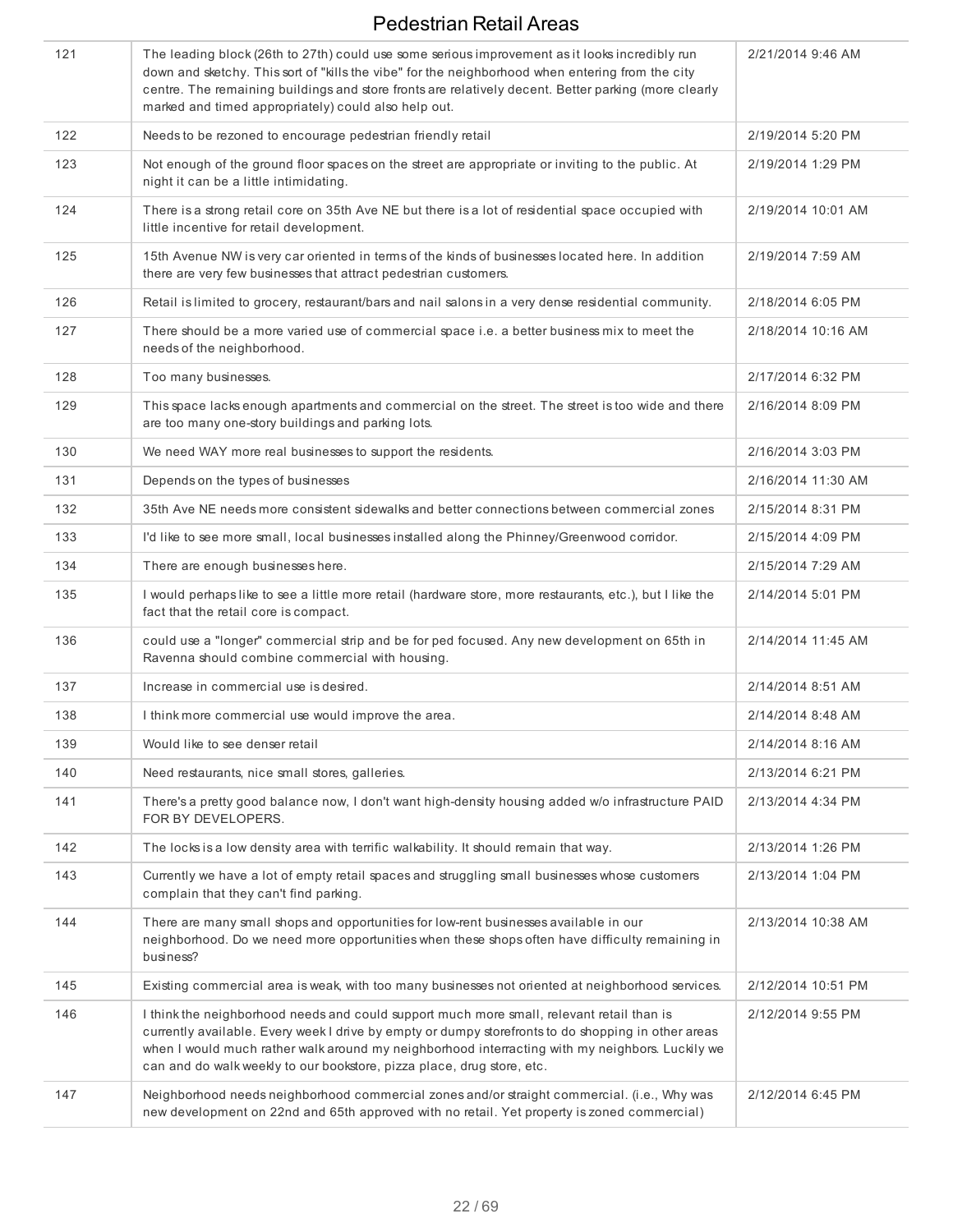| 148 | The City has done a horrible job attracting developers this area (Delridge Way - Brandon to<br>Juneau) since it was rezoned over to NC 40 over ten years ago, with the exception of low income<br>housing developments. While many areas of Seattle are seeing rapid growth this area remains<br>stagnate, with little services excluding the trio of convenient stores/gas stations. The Cities policies<br>as it related to this community are shameful, especially with its support of the most recent<br>government financed housing project; a supportive facility for over 60 extremely low income<br>individuals that are drug addicts and/or mentally ill. For the City to support adding this type of<br>facility into any a low income neighborhood with historic drug and crime issues and void of basic<br>services (e.g. a grocery store) illustrates Seattle commitment to commitment to making poor<br>neighborhoods poorer. So to answer the question, because I don't feel a good<br>commercial/residential balance is having readily access to malt liquor and heroin, with virtually no<br>other services, my answer is no. | 2/12/2014 4:50 PM  |
|-----|------------------------------------------------------------------------------------------------------------------------------------------------------------------------------------------------------------------------------------------------------------------------------------------------------------------------------------------------------------------------------------------------------------------------------------------------------------------------------------------------------------------------------------------------------------------------------------------------------------------------------------------------------------------------------------------------------------------------------------------------------------------------------------------------------------------------------------------------------------------------------------------------------------------------------------------------------------------------------------------------------------------------------------------------------------------------------------------------------------------------------------------------|--------------------|
| 149 | A higher density of shops restaurants and destinations would be benificial to me and my family. We<br>would walk more.                                                                                                                                                                                                                                                                                                                                                                                                                                                                                                                                                                                                                                                                                                                                                                                                                                                                                                                                                                                                                         | 2/12/2014 4:32 PM  |
| 150 | There are sufficient businesses for the residents right now, that may change if the population<br>increases here.                                                                                                                                                                                                                                                                                                                                                                                                                                                                                                                                                                                                                                                                                                                                                                                                                                                                                                                                                                                                                              | 2/12/2014 2:02 PM  |
| 151 | Future higher density development lacking adequate on-site parking will disrupt this appropriate<br>balance.                                                                                                                                                                                                                                                                                                                                                                                                                                                                                                                                                                                                                                                                                                                                                                                                                                                                                                                                                                                                                                   | 2/12/2014 11:59 AM |
| 152 | It's something of a destination district, considering the two groceries. But it would benefit from more<br>residences in the immediate vicinity -- tough with so much SF zoning. The auto-oriented corner<br>buildings on the E side of Beacon don't contribute.                                                                                                                                                                                                                                                                                                                                                                                                                                                                                                                                                                                                                                                                                                                                                                                                                                                                               | 2/12/2014 10:57 AM |
| 153 | Too industrial right now                                                                                                                                                                                                                                                                                                                                                                                                                                                                                                                                                                                                                                                                                                                                                                                                                                                                                                                                                                                                                                                                                                                       | 2/11/2014 9:34 PM  |
| 154 | The commercial businesses in this area seem to favor car traffic. (strip malls, large parking lots)                                                                                                                                                                                                                                                                                                                                                                                                                                                                                                                                                                                                                                                                                                                                                                                                                                                                                                                                                                                                                                            | 2/11/2014 9:04 PM  |
| 155 | I think there could be more commercial uses. People in Phinney Ridge really like being able to<br>walk to stores along Phinney and Greenwood.                                                                                                                                                                                                                                                                                                                                                                                                                                                                                                                                                                                                                                                                                                                                                                                                                                                                                                                                                                                                  | 2/11/2014 8:17 PM  |
| 156 | Unsure about this question. I find myself in this area for some of the restaurants and to Value<br>Village.                                                                                                                                                                                                                                                                                                                                                                                                                                                                                                                                                                                                                                                                                                                                                                                                                                                                                                                                                                                                                                    | 2/11/2014 7:56 PM  |
| 157 | mostly commercial, and hard tomaccess in car, and even harder to access on foot (due to<br>aversiveness of walking along Aurora)                                                                                                                                                                                                                                                                                                                                                                                                                                                                                                                                                                                                                                                                                                                                                                                                                                                                                                                                                                                                               | 2/11/2014 7:33 PM  |
| 158 | I feel it's a good mix, but there needs to be more affordable housing.                                                                                                                                                                                                                                                                                                                                                                                                                                                                                                                                                                                                                                                                                                                                                                                                                                                                                                                                                                                                                                                                         | 2/11/2014 7:06 PM  |
| 159 | I would like to see more businesses.                                                                                                                                                                                                                                                                                                                                                                                                                                                                                                                                                                                                                                                                                                                                                                                                                                                                                                                                                                                                                                                                                                           | 2/11/2014 4:42 PM  |
| 160 | More commercial on Phinney/Grenwood, please                                                                                                                                                                                                                                                                                                                                                                                                                                                                                                                                                                                                                                                                                                                                                                                                                                                                                                                                                                                                                                                                                                    | 2/11/2014 4:21 PM  |
| 161 | The balance is fine, BUT the area seriously needs redevelopment.                                                                                                                                                                                                                                                                                                                                                                                                                                                                                                                                                                                                                                                                                                                                                                                                                                                                                                                                                                                                                                                                               | 2/11/2014 3:44 PM  |
| 162 | The old motels should be turned into apartments and there is no real green space on aurora                                                                                                                                                                                                                                                                                                                                                                                                                                                                                                                                                                                                                                                                                                                                                                                                                                                                                                                                                                                                                                                     | 2/11/2014 3:13 PM  |
| 163 | This area is not pedestrian oriented at all. The current street configuration heavily favors Cars and<br>the neighborhood as a strip mall/drive past zone.                                                                                                                                                                                                                                                                                                                                                                                                                                                                                                                                                                                                                                                                                                                                                                                                                                                                                                                                                                                     | 2/11/2014 3:00 PM  |
| 164 | The businesses along Aurora are not places that I would enjoy walking to. They're things like auto<br>mechanics, glass repair, real estate offices, smoke shops, etc. I would love to see more restaurants,<br>clothing stores, cafes things that are more neighborhood-friendly.                                                                                                                                                                                                                                                                                                                                                                                                                                                                                                                                                                                                                                                                                                                                                                                                                                                              | 2/11/2014 2:53 PM  |
| 165 | Not enough of either one!                                                                                                                                                                                                                                                                                                                                                                                                                                                                                                                                                                                                                                                                                                                                                                                                                                                                                                                                                                                                                                                                                                                      | 2/11/2014 2:37 PM  |
| 166 | Too much residential, not enough small-scale commercial                                                                                                                                                                                                                                                                                                                                                                                                                                                                                                                                                                                                                                                                                                                                                                                                                                                                                                                                                                                                                                                                                        | 2/11/2014 2:35 PM  |
| 167 | There is a good balance, now but the area could have more retail and still be well balanced, to<br>me.                                                                                                                                                                                                                                                                                                                                                                                                                                                                                                                                                                                                                                                                                                                                                                                                                                                                                                                                                                                                                                         | 2/11/2014 2:32 PM  |
| 168 | More diverse commercial little less residential high density                                                                                                                                                                                                                                                                                                                                                                                                                                                                                                                                                                                                                                                                                                                                                                                                                                                                                                                                                                                                                                                                                   | 2/11/2014 2:31 PM  |
| 169 | Not sure what the phrase 'balance between commercial and residential uses' means.                                                                                                                                                                                                                                                                                                                                                                                                                                                                                                                                                                                                                                                                                                                                                                                                                                                                                                                                                                                                                                                              | 2/11/2014 11:49 AM |
| 170 | Instead of a wonderful oriented pedestrian entry way to Gas Works, the current Avtech plan provides<br>for another much too large apartment building with no pedestrian access, built by out-of-town<br>developers that have no concern for current residents or the city in general.                                                                                                                                                                                                                                                                                                                                                                                                                                                                                                                                                                                                                                                                                                                                                                                                                                                          | 2/8/2014 3:48 PM   |
| 171 | More residential units have sprung up here, and should continue.                                                                                                                                                                                                                                                                                                                                                                                                                                                                                                                                                                                                                                                                                                                                                                                                                                                                                                                                                                                                                                                                               | 2/8/2014 1:46 PM   |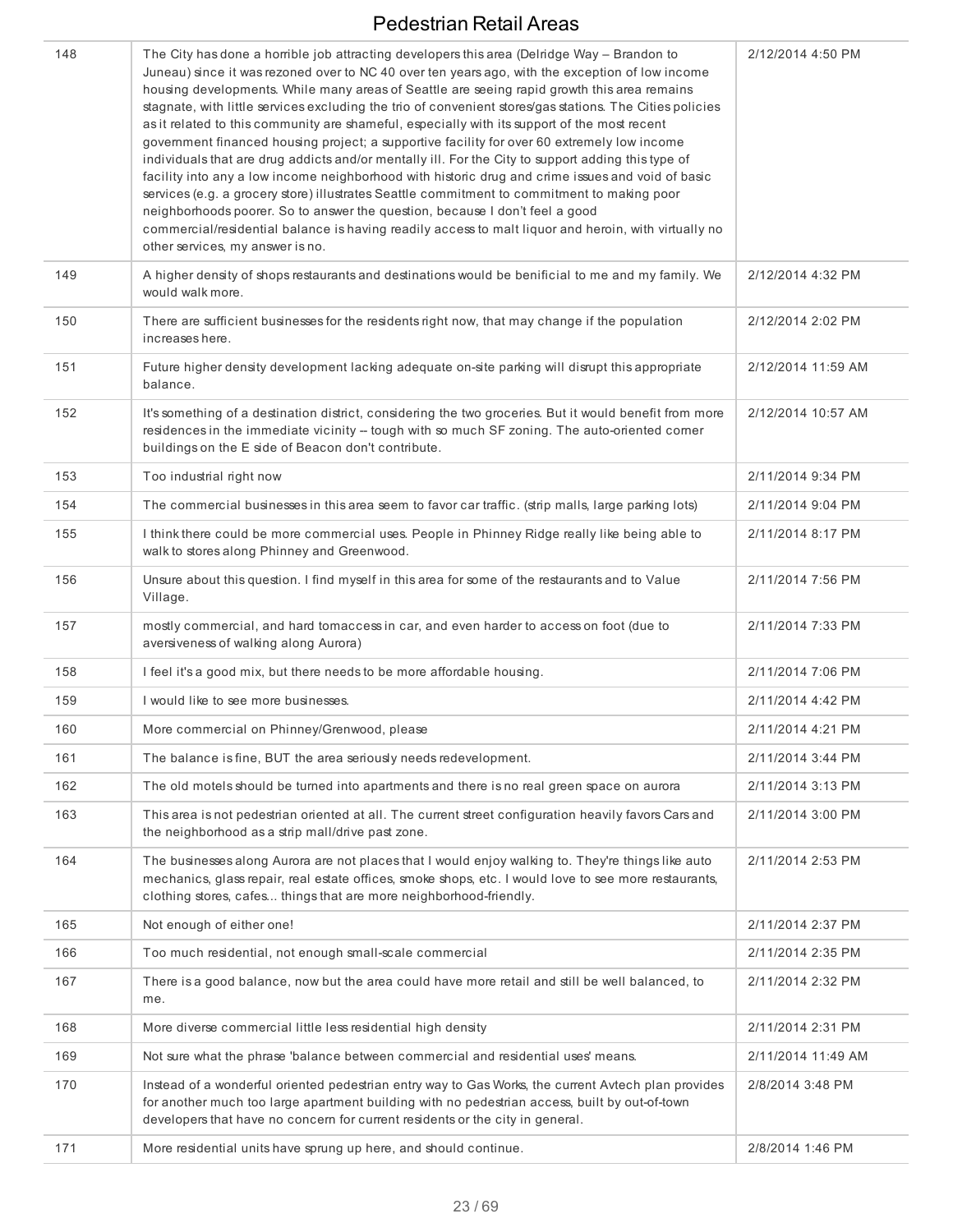| 172 | Area could have more residential above street level. There is an undeveloped commercial lot for<br>sale that would be ideal for residential above and pedestrian friendly shops below.                                                                                                                                                        | 2/8/2014 1:37 PM   |
|-----|-----------------------------------------------------------------------------------------------------------------------------------------------------------------------------------------------------------------------------------------------------------------------------------------------------------------------------------------------|--------------------|
| 173 | Would love to see more coffee shops, boutiques, and speciality stores on this section of the street!                                                                                                                                                                                                                                          | 2/7/2014 3:52 PM   |
| 174 | I'm not sure I understand the question - I believe there are not enough neighborhood friendly<br>businesses in this area (restaurants, coffee shops, gift shops, etc.)                                                                                                                                                                        | 2/7/2014 3:42 PM   |
| 175 | There could definitely be more "daily use" retail such as restaurants, cafes, shops, small corner<br>stores                                                                                                                                                                                                                                   | 2/7/2014 3:27 PM   |
| 176 | We need more retail                                                                                                                                                                                                                                                                                                                           | 2/6/2014 10:20 PM  |
| 177 | More retail needed with more pedestrian-safe access                                                                                                                                                                                                                                                                                           | 2/6/2014 8:06 PM   |
| 178 | need more, and more family friendly commercial establishments from 83rd south, esp. around<br>75th. It is ridiculous to have a Strip Club, Love Zone lingerie, medical marijuana all on a major<br>walking route for an elementary, middle and high school.                                                                                   | 2/6/2014 6:56 PM   |
| 179 | Many of the businesses in this area are not family friendly even though most of the neighborhood is<br>single family dwellings.                                                                                                                                                                                                               | 2/6/2014 11:16 AM  |
| 180 | Could use more retail of different variety. (Many businesses cater to adults only on this stretch.)                                                                                                                                                                                                                                           | 2/6/2014 10:45 AM  |
| 181 | Developments currently being planned need more space for retail/commercial use.                                                                                                                                                                                                                                                               | 2/6/2014 10:05 AM  |
| 182 | We need more nice, commercial spaces and businesses. Please we also need to make the area<br>more pedestrian friendly.                                                                                                                                                                                                                        | 2/6/2014 9:52 AM   |
| 183 | I would like to see more small scale commercial options not only along California, but East and<br>West along Morgan and Fauntleroy as well. Traffic needs to be calmed along Fauntleroy for this to<br>be effective. and the Ped zone needs to extend away from California as well.                                                          | 2/6/2014 9:16 AM   |
| 184 | It would be great to encourage the kind of businesses that residents in the surrounding streets would<br>use. Crown Hill Hardware is a great example. I can walk there when working on a home project,<br>rather than drive to a conglomerate like Home Depot. Would love to encourage more retail shops,<br>coffee cafes, even a restaurant. | 2/5/2014 11:20 PM  |
| 185 | The stretch of 15ave NW between 65th and 85th has quite a few businesses that are less than<br>desirable. We need to figure out a way to bring in businesses that are more family friendly,<br>considering the close proximity to many elementary schools.                                                                                    | 2/5/2014 8:57 PM   |
| 186 | I am very unhappy with the number of medical marijuana stores; as well as the Love Zone and a<br>strip joint. All on a walking/driving thoroughfare used daily for middle schoolers and elementary<br>schoolers. Really unfriendly for families and kids. Would LOVE to see this street develop with<br>restaurants and shops!!!              | 2/5/2014 7:53 PM   |
| 187 | Could use more commercial/retail.                                                                                                                                                                                                                                                                                                             | 2/5/2014 1:13 PM   |
| 188 | There are a lot of new condos which are great and convenient to rapid transit, but there are very<br>few commercial stores/restaurant that i'd want to visit.                                                                                                                                                                                 | 2/5/2014 9:55 AM   |
| 189 | There's a lot of surface parking lot space in this area. The ratio of commercial to residential would<br>be better if plots were more oriented to walkers rather than cars.                                                                                                                                                                   | 2/4/2014 9:45 PM   |
| 190 | Needs more mixed use development. Have been told most of neighborhood is not redeveloped due<br>to absentee owners.                                                                                                                                                                                                                           | 2/4/2014 12:02 PM  |
| 191 | There is not enough true commercial.                                                                                                                                                                                                                                                                                                          | 2/1/2014 5:36 PM   |
| 192 | car traffic is heavy, pedestrian access to commerce not inviting                                                                                                                                                                                                                                                                              | 1/29/2014 12:17 PM |
| 193 | There should be more commercial - small shops, small retail, restaurants, cafes, space for gyms                                                                                                                                                                                                                                               | 1/28/2014 7:35 PM  |
| 194 | Could use more places for entertainment, recreation, gathering.                                                                                                                                                                                                                                                                               | 1/27/2014 10:09 AM |
| 195 | Heavily residential, would like to see more business                                                                                                                                                                                                                                                                                          | 1/25/2014 7:24 PM  |
| 196 | Walkability, access and parking are all gooid in these areas as well                                                                                                                                                                                                                                                                          | 1/25/2014 1:05 PM  |
| 197 | another restaurant or two would be great                                                                                                                                                                                                                                                                                                      | 1/24/2014 3:04 PM  |
| 198 | Ideally, Frontage on 35th should be stand-alone businesses, multi-family and mixed use.                                                                                                                                                                                                                                                       | 1/24/2014 9:38 AM  |
|     |                                                                                                                                                                                                                                                                                                                                               |                    |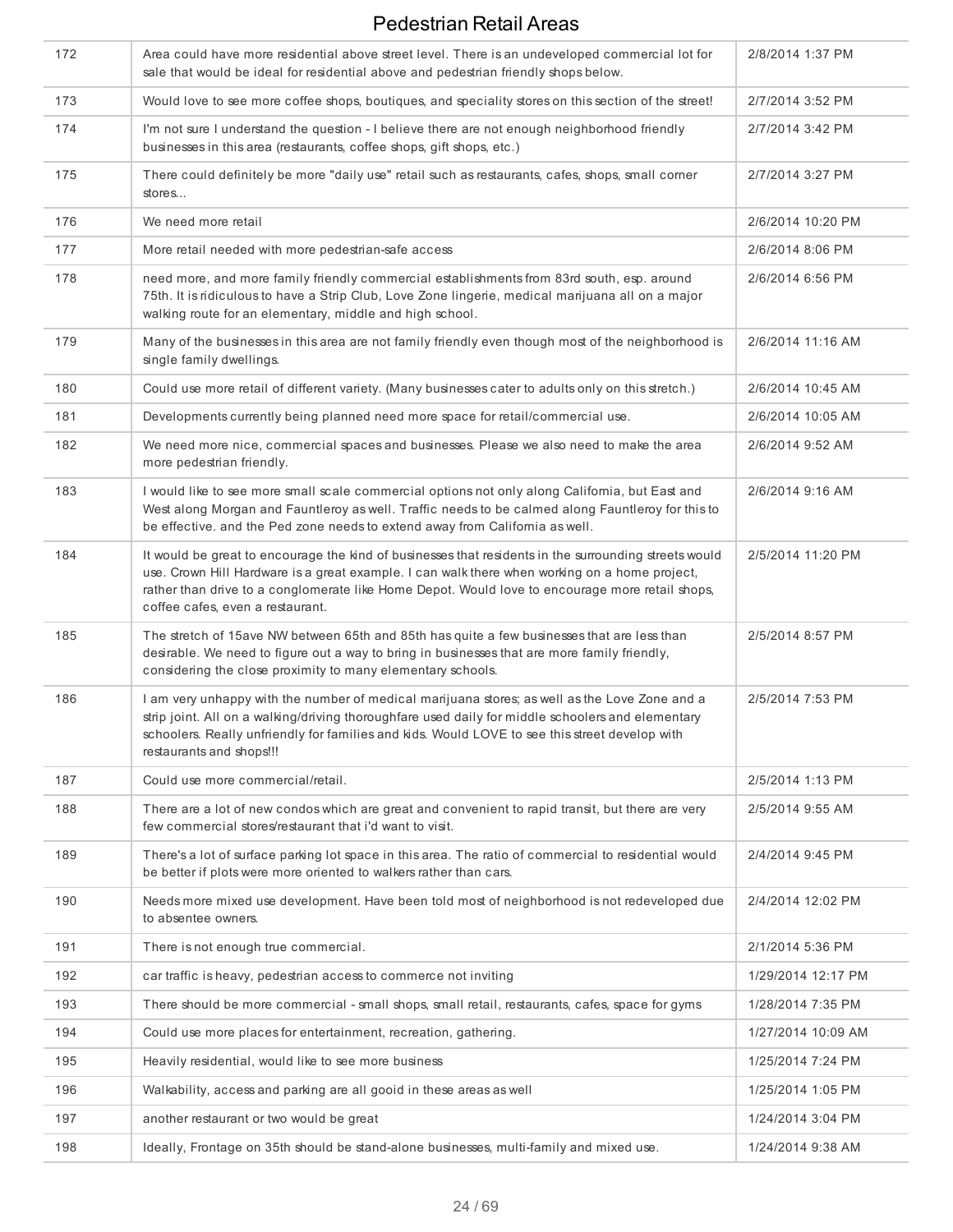| 199 | Good balance exists now. This is predominantly single family housing enjoyed by the residents with<br>few parking problems at this time. Why screw it up by reducing the number of parking spaces, as<br>suggested in question 8? Businesses aren't "encouraged" to move to an area with little or no<br>parking!                                                                                                                                                                                                                         | 1/24/2014 9:26 AM  |
|-----|-------------------------------------------------------------------------------------------------------------------------------------------------------------------------------------------------------------------------------------------------------------------------------------------------------------------------------------------------------------------------------------------------------------------------------------------------------------------------------------------------------------------------------------------|--------------------|
| 200 | need more retail in this area                                                                                                                                                                                                                                                                                                                                                                                                                                                                                                             | 1/24/2014 9:03 AM  |
| 201 | need more retail/restaurants                                                                                                                                                                                                                                                                                                                                                                                                                                                                                                              | 1/24/2014 9:01 AM  |
| 202 | Not quite enough retail along 35th                                                                                                                                                                                                                                                                                                                                                                                                                                                                                                        | 1/23/2014 9:03 PM  |
| 203 | I feel like we have enough retail. The only business that seem to come here are hair and nail<br>salons. We don't need more of those. Maybe a bike shop.                                                                                                                                                                                                                                                                                                                                                                                  | 1/23/2014 7:42 PM  |
| 204 | Need more businesses that draw people to them (shops, restaurants, etc.). Too much commercial-<br>insurance, dry cleaners, medical offices, etc.                                                                                                                                                                                                                                                                                                                                                                                          | 1/23/2014 6:20 PM  |
| 205 | Preponderance of banks and dentists.                                                                                                                                                                                                                                                                                                                                                                                                                                                                                                      | 1/23/2014 5:10 PM  |
| 206 | Need to fill in with a few more ammenities - hardware store, resturant                                                                                                                                                                                                                                                                                                                                                                                                                                                                    | 1/23/2014 4:55 PM  |
| 207 | The area needs more mixed-use, and more retail.                                                                                                                                                                                                                                                                                                                                                                                                                                                                                           | 1/23/2014 4:04 PM  |
| 208 | need more and useful commercial. No more banks, tanning, nail salons                                                                                                                                                                                                                                                                                                                                                                                                                                                                      | 1/23/2014 3:57 PM  |
| 209 | I believe the area would benefit from additional pedestrian-oriented commercial uses and phasing-<br>out of car-oriented commercial uses.                                                                                                                                                                                                                                                                                                                                                                                                 | 1/23/2014 2:11 PM  |
| 210 | No! we need walkable neighborhoods with something to walk to! More stores, restaurants, cafes, etc.                                                                                                                                                                                                                                                                                                                                                                                                                                       | 1/23/2014 1:20 PM  |
| 211 | I feel there should be some additional commercial areas, specifically resturants                                                                                                                                                                                                                                                                                                                                                                                                                                                          | 1/23/2014 11:04 AM |
| 212 | Push hard to get your new rules implemented here to bring people (with money, not drugs) back to<br>the area                                                                                                                                                                                                                                                                                                                                                                                                                              | 1/23/2014 10:36 AM |
| 213 | Needs more attractive income producing retail, and get rid of the eyesore posing as a grocery<br>store. Tear it down and redevelop all the lots based on your plan                                                                                                                                                                                                                                                                                                                                                                        | 1/23/2014 10:33 AM |
| 214 | 34th currently has scattered businesses on it. It really needs to have more continuous businesses<br>located along it as it is a main/busy street leading to Fremont and a natural walking area.                                                                                                                                                                                                                                                                                                                                          | 1/23/2014 8:43 AM  |
| 215 | There is no parking for the existing commercial on 35th Ave NE, pushing employee cars into the<br>residential streets of 34th Ave NE creating many blind spots for pedestrians and making it so that<br>current residents cannot comfortably use their streets                                                                                                                                                                                                                                                                            | 1/23/2014 8:42 AM  |
| 216 | Unsure what this question means. The retail area is centered along 35th, which is nice. It would be<br>great if there were more retail along that street but I don't want to see it spread into the residential<br>streets, if that's what you mean.                                                                                                                                                                                                                                                                                      | 1/23/2014 8:31 AM  |
| 217 | Fundamentally, the Wedgwood North neighborhood is a Single Family residential neighborhood.<br>The retail shopping presence encourages a strong sense of community, and encourages walking<br>and biking. Unfortunately, the commercial zoning has been used to justify the gigantic Jasper<br>Apartments, a use totally in-consistent with the fundamental neighborhood. It does no good to<br>make the neighborhood more gentle (increased walking and biking) and then pile on Jasper-like<br>monstrosities. Please don't do it again! | 1/23/2014 8:26 AM  |
| 218 | Not enough retail uses. Too much commercial uses. There are businesses that don't invite<br>pedestrian use. Also, the heights of the 1st floor ceilings in the commercial uses areas don't allow<br>for HVAC for restaurants. Please require higher 1st floor ceiling heights!!!                                                                                                                                                                                                                                                          | 1/23/2014 6:35 AM  |
| 219 | I would like to see more high quality interesting restaurants and shops in the area to serve the<br>community. Less insurance/banks/tanning salons.                                                                                                                                                                                                                                                                                                                                                                                       | 1/22/2014 4:26 PM  |
| 220 | The commercial offerings are run down and limited even thought it has great foot traffic and<br>access to public transport.                                                                                                                                                                                                                                                                                                                                                                                                               | 1/22/2014 1:10 PM  |
| 221 | There are enough "business establishments" in this part of Wedgwood. What can't be controlled<br>and needed are more restaurants and hardware stores and such that are lacking in this area.                                                                                                                                                                                                                                                                                                                                              | 1/22/2014 10:31 AM |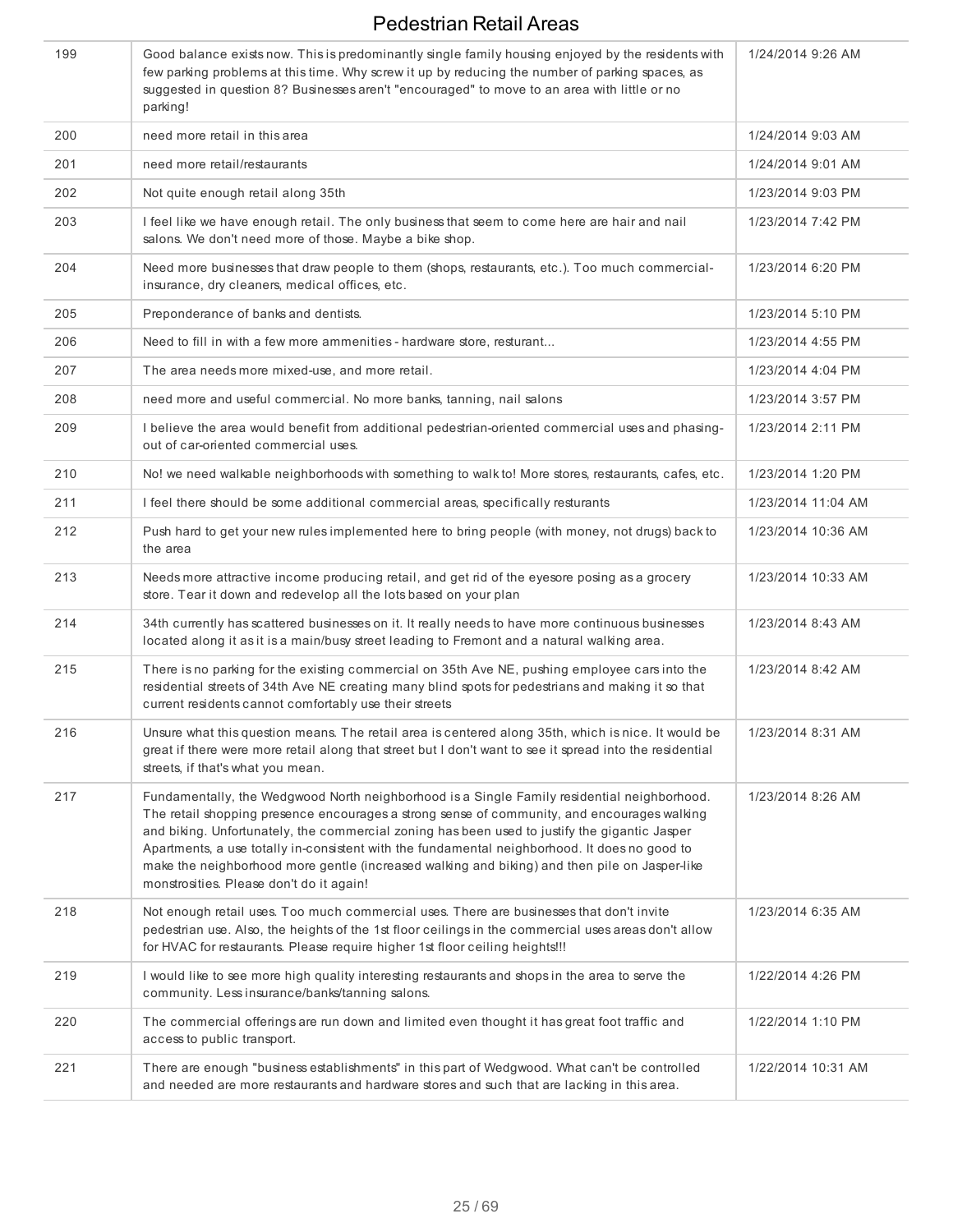| 222 | The number of actual businesses seems to be in sync with the size of the neighborhood. What<br>appears to be disproportionate is a high concentration of certain businesses such as banks, hair<br>salons, nail shops (this is a debatable subject since by virtue of demand they all seem to be doing<br>ok). What the neighborhood really seems to lack are restaurants, cafe's, boutiques, book stores,<br>hardware stores and other businesses which allows for a truly walkable neighborhood to round-out<br>residents' everyday needs. While many can walk to a grocery store, nail/hair salon and bank, you<br>still have to get in your car (or bus) to obtain other regular necessities for urban living. | 1/22/2014 10:27 AM |
|-----|--------------------------------------------------------------------------------------------------------------------------------------------------------------------------------------------------------------------------------------------------------------------------------------------------------------------------------------------------------------------------------------------------------------------------------------------------------------------------------------------------------------------------------------------------------------------------------------------------------------------------------------------------------------------------------------------------------------------|--------------------|
| 223 | I would like to see more commercial/mixed use development along 35th                                                                                                                                                                                                                                                                                                                                                                                                                                                                                                                                                                                                                                               | 1/22/2014 8:38 AM  |
| 224 | Needs parking enforcement - cars routinely park next to or in crosswalks; difficult to see patrons until<br>they step into traffic. Speeds high during commute hrs; SDOTs characterization of low speeds is<br>incorrect.                                                                                                                                                                                                                                                                                                                                                                                                                                                                                          | 1/21/2014 7:33 PM  |
| 225 | Too much single family residential on the 35th corridor                                                                                                                                                                                                                                                                                                                                                                                                                                                                                                                                                                                                                                                            | 1/21/2014 12:01 PM |
| 226 | need more diversity                                                                                                                                                                                                                                                                                                                                                                                                                                                                                                                                                                                                                                                                                                | 1/21/2014 10:34 AM |
| 227 | the space is large enough for a variety of businesses but only a couple restaurants are of interest                                                                                                                                                                                                                                                                                                                                                                                                                                                                                                                                                                                                                | 1/21/2014 6:18 AM  |
| 228 | Wedgwood needs more commercial - bars, restaurants, shopping etc.                                                                                                                                                                                                                                                                                                                                                                                                                                                                                                                                                                                                                                                  | 1/20/2014 9:21 PM  |
| 229 | Not enough retail options for the area.                                                                                                                                                                                                                                                                                                                                                                                                                                                                                                                                                                                                                                                                            | 1/20/2014 9:21 PM  |
| 230 | need better restaurants                                                                                                                                                                                                                                                                                                                                                                                                                                                                                                                                                                                                                                                                                            | 1/20/2014 7:40 PM  |
| 231 | No more business pls                                                                                                                                                                                                                                                                                                                                                                                                                                                                                                                                                                                                                                                                                               | 1/20/2014 7:38 PM  |
| 232 | A little more neighborhood business                                                                                                                                                                                                                                                                                                                                                                                                                                                                                                                                                                                                                                                                                | 1/20/2014 7:19 PM  |
| 233 | We need retail parking in Phinney Ridge. Our many restaurants and businesses can't survive on<br>neighborhood traffic alone.                                                                                                                                                                                                                                                                                                                                                                                                                                                                                                                                                                                       | 1/20/2014 6:59 PM  |
| 234 | Would be great to have better restaurant options. Would love to have a market with multiple sellers<br>(eg Melrose Market on Capitol Hill)                                                                                                                                                                                                                                                                                                                                                                                                                                                                                                                                                                         | 1/20/2014 6:19 PM  |
| 235 | I would like to see more commercial uses, restaurants, coffee shops, small shops (ice cream, etc.)                                                                                                                                                                                                                                                                                                                                                                                                                                                                                                                                                                                                                 | 1/20/2014 5:58 PM  |
| 236 | More retail needed                                                                                                                                                                                                                                                                                                                                                                                                                                                                                                                                                                                                                                                                                                 | 1/20/2014 4:19 PM  |
| 237 | Wedgwood is desperate for more eating establishments and retail.                                                                                                                                                                                                                                                                                                                                                                                                                                                                                                                                                                                                                                                   | 1/20/2014 3:57 PM  |
| 238 | More retail, bars, and restaurants would be great.                                                                                                                                                                                                                                                                                                                                                                                                                                                                                                                                                                                                                                                                 | 1/20/2014 2:52 PM  |
| 239 | I do believe there is a good balance, however I would gladly welcome more commercial space.                                                                                                                                                                                                                                                                                                                                                                                                                                                                                                                                                                                                                        | 1/20/2014 1:34 PM  |
| 240 | More commercial is needed.                                                                                                                                                                                                                                                                                                                                                                                                                                                                                                                                                                                                                                                                                         | 1/20/2014 12:55 PM |
| 241 | More commercial is needed. The SFRs fronting 35th should convert to commercial or mixed use.                                                                                                                                                                                                                                                                                                                                                                                                                                                                                                                                                                                                                       | 1/20/2014 12:54 PM |
| 242 | More retail please                                                                                                                                                                                                                                                                                                                                                                                                                                                                                                                                                                                                                                                                                                 | 1/20/2014 12:47 PM |
| 243 | Lets avoid the super density of what Ballard has become. Wedgwood could use some more quality<br>restaurants in its retail corridors.                                                                                                                                                                                                                                                                                                                                                                                                                                                                                                                                                                              | 1/20/2014 12:29 PM |
| 244 | $\overline{2}$                                                                                                                                                                                                                                                                                                                                                                                                                                                                                                                                                                                                                                                                                                     | 1/20/2014 12:27 PM |
| 245 | Needs better balance of businesses that meet needs of residences. Currently mostly businesses that<br>attract from outside neighborhood, meaning customers primarily drive to the businesses.                                                                                                                                                                                                                                                                                                                                                                                                                                                                                                                      | 1/20/2014 11:27 AM |
| 246 | In the neighborhood immediately west and south of this intersection, there are no sidewalks.<br>Calling this area "pedestrian zone" is absolutely LAUGHABLE. These businesses NEED to have<br>parking, as it is NOT a walkable destination for the residents that live here.                                                                                                                                                                                                                                                                                                                                                                                                                                       | 1/19/2014 5:58 PM  |
| 247 | Need more retail                                                                                                                                                                                                                                                                                                                                                                                                                                                                                                                                                                                                                                                                                                   | 1/19/2014 5:24 PM  |
| 248 | Needs larger variety of businesses                                                                                                                                                                                                                                                                                                                                                                                                                                                                                                                                                                                                                                                                                 | 1/19/2014 1:39 PM  |
| 249 | I think there is too limited commercial given all the residential uses on both sides of 35th SW.                                                                                                                                                                                                                                                                                                                                                                                                                                                                                                                                                                                                                   | 1/19/2014 1:34 PM  |
| 250 | Too many drive- in businesses make it difficult if you just want to walk to a business                                                                                                                                                                                                                                                                                                                                                                                                                                                                                                                                                                                                                             | 1/19/2014 1:04 PM  |
| 251 | Smaller neighborhood businesses would be very welcome. Large developments would only attract<br>national chains given their high rents.                                                                                                                                                                                                                                                                                                                                                                                                                                                                                                                                                                            | 1/19/2014 12:37 PM |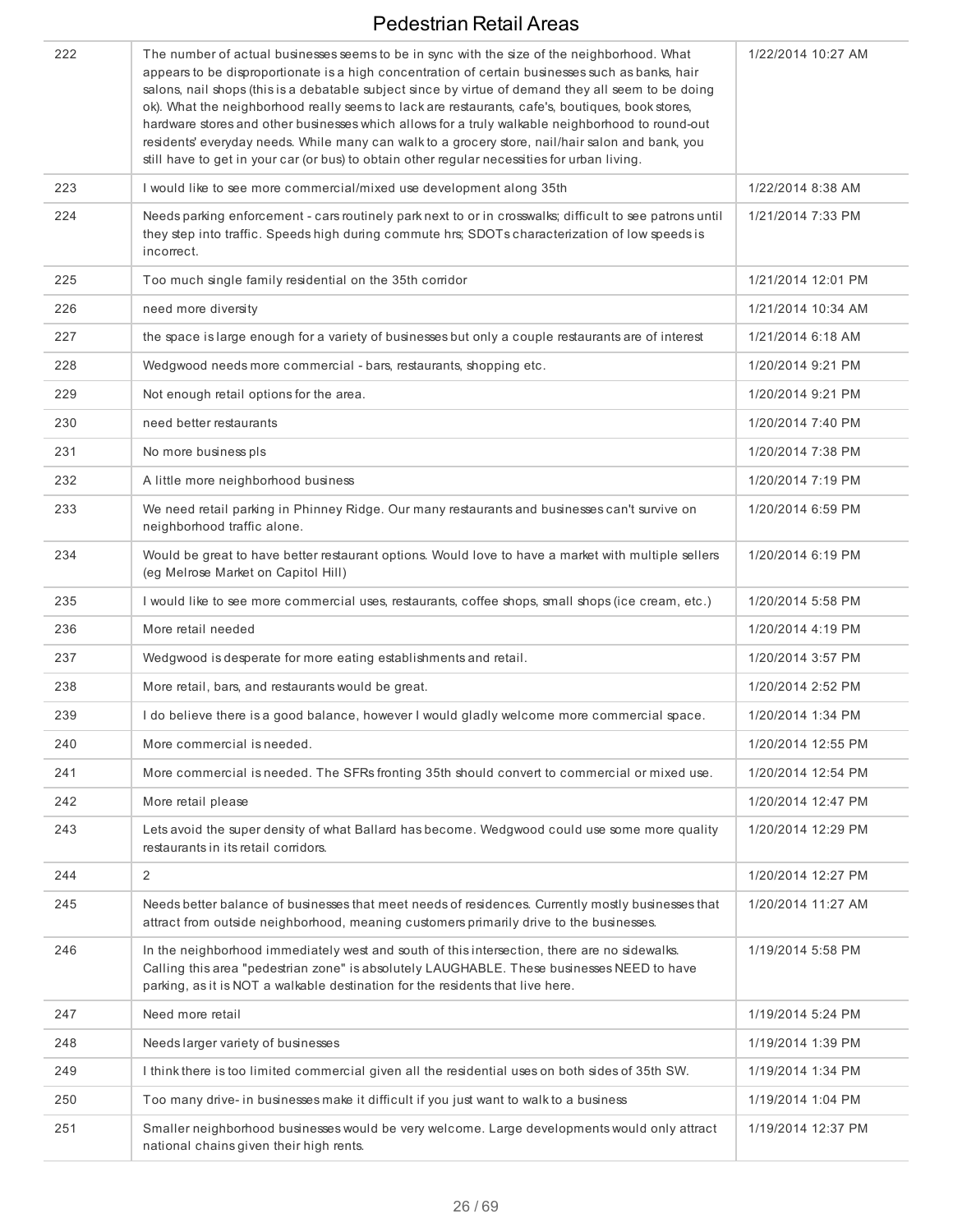| 252 | The Jasper was allowed to be constructed with more apartments than spaces for underground<br>parking. Also the current spaces are too small for many SUV's and trucks - so they are obligated to<br>park outside on the streets surrounding the Jasper and the main business area of Wedgwood. This<br>causes parking and access problems for our businesses and my own (on-street) parking of my<br>vehicle.                                                                                                                                                                                                                                                                                                                                                                                                                                                                                                                                                                               | 1/19/2014 12:34 PM |
|-----|---------------------------------------------------------------------------------------------------------------------------------------------------------------------------------------------------------------------------------------------------------------------------------------------------------------------------------------------------------------------------------------------------------------------------------------------------------------------------------------------------------------------------------------------------------------------------------------------------------------------------------------------------------------------------------------------------------------------------------------------------------------------------------------------------------------------------------------------------------------------------------------------------------------------------------------------------------------------------------------------|--------------------|
| 253 | I would like to see more apartmetns/condos over the businesses.                                                                                                                                                                                                                                                                                                                                                                                                                                                                                                                                                                                                                                                                                                                                                                                                                                                                                                                             | 1/19/2014 11:57 AM |
| 254 | I would like to see more, smaller businesses to serve the neighborhood, e.g., restaurants, small<br>shops, etc.                                                                                                                                                                                                                                                                                                                                                                                                                                                                                                                                                                                                                                                                                                                                                                                                                                                                             | 1/19/2014 10:20 AM |
| 255 | We need some more retail, including a pharmacy/drug store.                                                                                                                                                                                                                                                                                                                                                                                                                                                                                                                                                                                                                                                                                                                                                                                                                                                                                                                                  | 1/19/2014 9:46 AM  |
| 256 | too many empty lots                                                                                                                                                                                                                                                                                                                                                                                                                                                                                                                                                                                                                                                                                                                                                                                                                                                                                                                                                                         | 1/18/2014 10:56 PM |
| 257 | Slighter more commercial density would serve neighborhood well                                                                                                                                                                                                                                                                                                                                                                                                                                                                                                                                                                                                                                                                                                                                                                                                                                                                                                                              | 1/18/2014 10:42 PM |
| 258 | Not sure. I don't have any expertise in this area.                                                                                                                                                                                                                                                                                                                                                                                                                                                                                                                                                                                                                                                                                                                                                                                                                                                                                                                                          | 1/18/2014 2:51 PM  |
| 259 | commercial retail clearly lacking - pedestrian safety most inadequate in terms of sidewalk<br>throughway access.                                                                                                                                                                                                                                                                                                                                                                                                                                                                                                                                                                                                                                                                                                                                                                                                                                                                            | 1/18/2014 9:27 AM  |
| 260 | There could be more residential uses, but lack of parking is a big issue.                                                                                                                                                                                                                                                                                                                                                                                                                                                                                                                                                                                                                                                                                                                                                                                                                                                                                                                   | 1/18/2014 8:54 AM  |
| 261 | We need to have more commercial under-pining this pedestrian zone. Small shops & services. We<br>have only a handful of businesses. Not enough services.                                                                                                                                                                                                                                                                                                                                                                                                                                                                                                                                                                                                                                                                                                                                                                                                                                    | 1/17/2014 8:06 PM  |
| 262 | On E Union specifically, I think there is potential to have a very good mix between commercial<br>and residential. However, the few new projects that have gone in don't have retail, and one by one<br>we are losing the opportunity to develop this neighborhood thoughtfully.                                                                                                                                                                                                                                                                                                                                                                                                                                                                                                                                                                                                                                                                                                            | 1/17/2014 1:51 PM  |
| 263 | I think we need more little "real" businesses to support the neighbors. Also, the business we do have<br>need the protection of a pedestrian zone. I site this example of a recent accident: " On Saturday<br>evening, two pedestrians in a crosswalk were hit by an automobile while crossing Stone Way at 41st<br>Street. The pedestrians are a young married couple, Zach and Ashley Adair, who were on their way<br>to a performance at Stone Soup Theater. They suffered multiple, significant injuries and were<br>rushed to Harborview."                                                                                                                                                                                                                                                                                                                                                                                                                                             | 1/17/2014 11:58 AM |
| 264 | Would like to more restaurant, coffee shops and place to go out and meet friends. Longer opening<br>hours would be great too.                                                                                                                                                                                                                                                                                                                                                                                                                                                                                                                                                                                                                                                                                                                                                                                                                                                               | 1/17/2014 4:56 AM  |
| 265 | This intersection contains only one business, and a church kitty corner to it. One other corner<br>contains what appears to be a small retail space that has been vacant and "for Sale" for over 10<br>years. It is regularly hit by graphitti.                                                                                                                                                                                                                                                                                                                                                                                                                                                                                                                                                                                                                                                                                                                                             | 1/16/2014 8:50 PM  |
| 266 | First Hill needs a more robust retail environment, especially some big anchor stores. The current<br>mix of mom and pop retail is targeted at day-time employees, and does not meet the<br>neighborhood's needs for groceries, gas stations, evening venues and pedestrian-focused retail<br>activities.                                                                                                                                                                                                                                                                                                                                                                                                                                                                                                                                                                                                                                                                                    | 1/16/2014 8:00 PM  |
| 267 | There is an odd geographical imbalance between apartment buildings on the east side of the<br>street and restaurants and other retail on the west side.                                                                                                                                                                                                                                                                                                                                                                                                                                                                                                                                                                                                                                                                                                                                                                                                                                     | 1/16/2014 12:04 PM |
| 268 | I don't think there is any residential at all, it could certainly use some.                                                                                                                                                                                                                                                                                                                                                                                                                                                                                                                                                                                                                                                                                                                                                                                                                                                                                                                 | 1/16/2014 11:59 AM |
| 269 | but this is rapidly changing as HUGELY tall condos and apts are being constructed.                                                                                                                                                                                                                                                                                                                                                                                                                                                                                                                                                                                                                                                                                                                                                                                                                                                                                                          | 1/16/2014 11:31 AM |
| 270 | Mostly. The continued efforts to expand parking at the Woodland Park Zoo is a concern since I feel<br>it would have a negative impact on the area.                                                                                                                                                                                                                                                                                                                                                                                                                                                                                                                                                                                                                                                                                                                                                                                                                                          | 1/16/2014 9:03 AM  |
| 271 | Avtech building is scheduled for demolition and a new very large multi-unit apartment or condo<br>complex planned. We neighbors have organized and are submitting requests for redesign to fit our<br>neighbhorhood plan better. Most of what we have asked for has been supported by the City except<br>for the "live-work" space. we have seen in other parts of the City (Stone Way/N 40th St and<br>Greenlake/4th Ave NE) where live-work space has not gone well. Leads to empty space and does<br>not add value to neighbors. We'd like exactly what you are proposing - a pedestrial retail area,<br>where we can find a comer store with eggs, a kids consignment shot, a CREDIT UNION! It's a shame<br>that in Fremont and 34th next door a Chase branch was opened - the most notorious bank in the<br>world at this point, paying billions in fines for shafting the American people in recent years. We<br>want business that represents our values and makes our lives better. | 1/16/2014 7:47 AM  |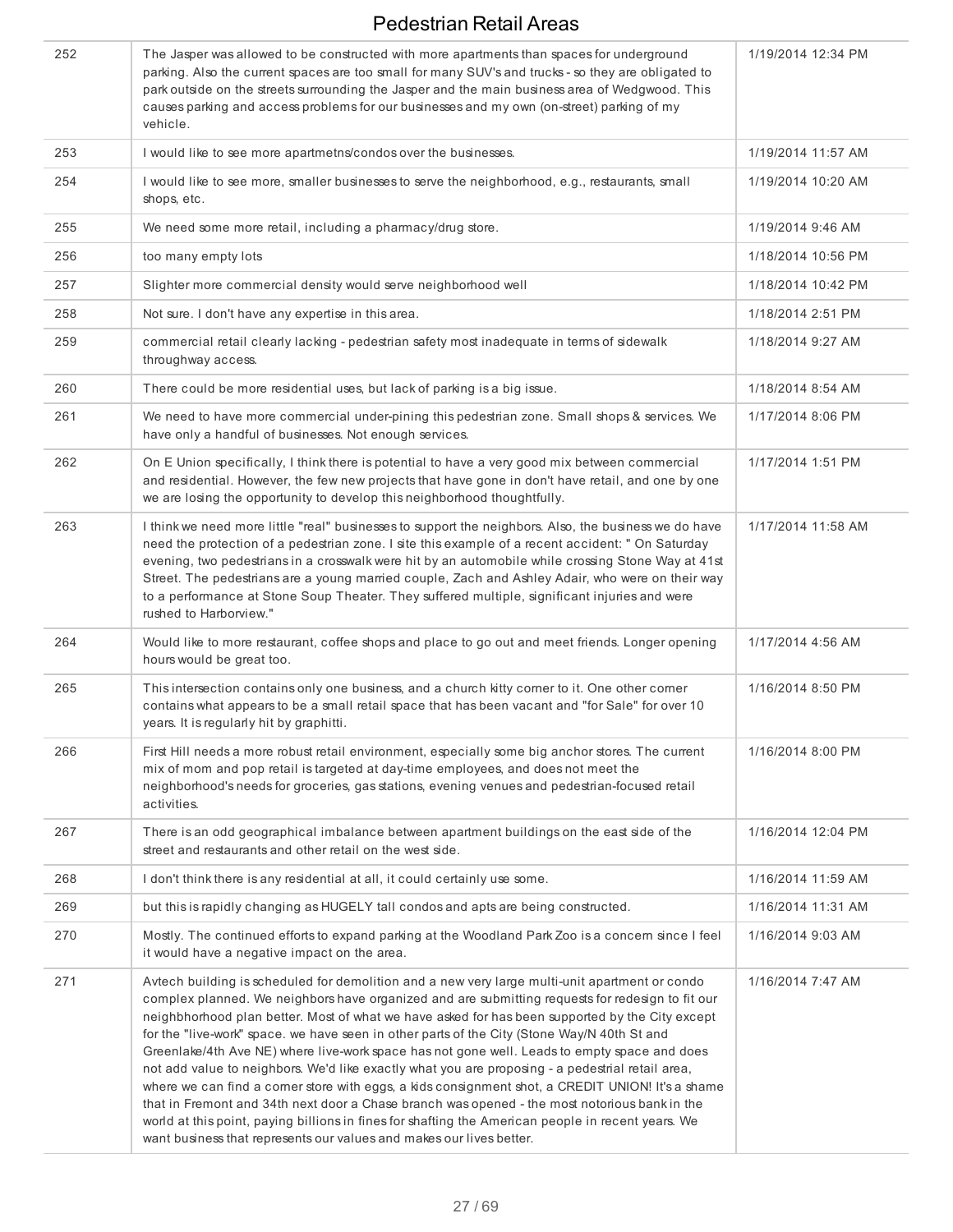| 272 | we need more small and medium commercial uses. particularly retail services. the few small<br>commercial spaces (in the northern node at andover) are occupied by financial services and a<br>construction companyand only a few retail and food service options are available between<br>andover and home depot.                 | 1/15/2014 11:29 PM |
|-----|-----------------------------------------------------------------------------------------------------------------------------------------------------------------------------------------------------------------------------------------------------------------------------------------------------------------------------------|--------------------|
| 273 | need for commercial, more commercial zoning. it's too small                                                                                                                                                                                                                                                                       | 1/15/2014 9:33 PM  |
| 274 | I walk through this area daily and use the commucial businesses about once a month.                                                                                                                                                                                                                                               | 1/15/2014 8:12 PM  |
| 275 | Insufficient retail, especially pedestrian retail                                                                                                                                                                                                                                                                                 | 1/15/2014 1:07 PM  |
| 276 | all commercial uses not establish - many open srorefronts                                                                                                                                                                                                                                                                         | 1/15/2014 11:46 AM |
| 277 | Intersection is too neglected and littered to attract residential use at this time.                                                                                                                                                                                                                                               | 1/15/2014 8:40 AM  |
| 278 | not sure! columbia city is within walking distance, but other (north) areas of beacon hill are not.                                                                                                                                                                                                                               | 1/15/2014 8:34 AM  |
| 279 | Businesses are in disarray and falling apart. The businesses that do exist there don't seem to be<br>functional (a bakery/florist shop that never has any fresh bakery or flowers in the shop?).                                                                                                                                  | 1/15/2014 7:42 AM  |
| 280 | The retail/commercial area does not provide the services I want. It's not so much the balance but<br>the quality of retail choices. I only use the gas station regularly. This station also serves the patients<br>who use the VA Med Center (I'm a volunteer there too and am always asked where the closest gas<br>station is). | 1/15/2014 7:11 AM  |
| 281 | Depends on what one calls "appropriate" and "balanced".                                                                                                                                                                                                                                                                           | 1/15/2014 2:38 AM  |
| 282 | I'd love to see a little more zoned for retail store fronts on Beacon Ave near columbian to create a<br>business district                                                                                                                                                                                                         | 1/14/2014 9:21 PM  |
| 283 | I walk for exercise and this intersection is beyond disgusting with piles of street garbage and litter<br>from surrounding businesses, namely Beacon Espresso, Seattle Supermarket, and EM Foods.                                                                                                                                 | 1/14/2014 9:03 PM  |
| 284 | We need more American business opportunities: Grocery Stores Restaurants Coffee Shops, Etc                                                                                                                                                                                                                                        | 1/14/2014 8:49 PM  |
| 285 | I would like to see this corridor further developed. New buildings should have dedicated retail<br>space not live-work space.                                                                                                                                                                                                     | 1/14/2014 8:33 PM  |
| 286 | Few of the businesses cater to neighborhood residences. They are almost all catering to an out-of-<br>neighborhood clientele. The businesses that did encourage residents to walk here (barber shop,<br>coffe shop) were driven out of by the landlords.                                                                          | 1/14/2014 7:49 PM  |
| 287 | There needs to be more commercial use that supports the surrounding neighborhood giving<br>residents more reasons to walk there.                                                                                                                                                                                                  | 1/14/2014 7:02 PM  |
| 288 | I'm excited about the proposals for the Pierre family's properties that would increase commercial<br>and mixed - use residential development in Lake City.                                                                                                                                                                        | 1/14/2014 1:43 PM  |
| 289 | We have undertaken a zoning review and streetscape design process to help encourage this<br>mix/balance.http://35thneighborhoodplan.blogspot.com/                                                                                                                                                                                 | 1/14/2014 1:28 PM  |
| 290 | I feel that there are some business that do not belong in a residential area. I also believe we need<br>more residential/pedestrian friendly businesses in the area.                                                                                                                                                              | 1/14/2014 12:50 PM |
| 291 | commercial uses employ many service industry and retail workers, but do not provide wages that<br>support allow for an individual to live in the neighborhood due to an underage of housing priced in<br>their range, and limited roomate friendly middle income housing.                                                         | 1/14/2014 12:24 PM |
| 292 | would like more commercial                                                                                                                                                                                                                                                                                                        | 1/14/2014 12:05 PM |
| 293 | commercial uses seem to be taking over our nice residential community.                                                                                                                                                                                                                                                            | 1/14/2014 11:59 AM |
| 294 | We need more commercial development. Restaurants, shops, shoe repair,  Everything but fast<br>food - we need.                                                                                                                                                                                                                     | 1/14/2014 11:35 AM |
| 295 | No sidewalk connections and encroaching auto lots.                                                                                                                                                                                                                                                                                | 1/14/2014 11:20 AM |
| 296 | Would like more commercial mixed into the residential                                                                                                                                                                                                                                                                             | 1/14/2014 10:58 AM |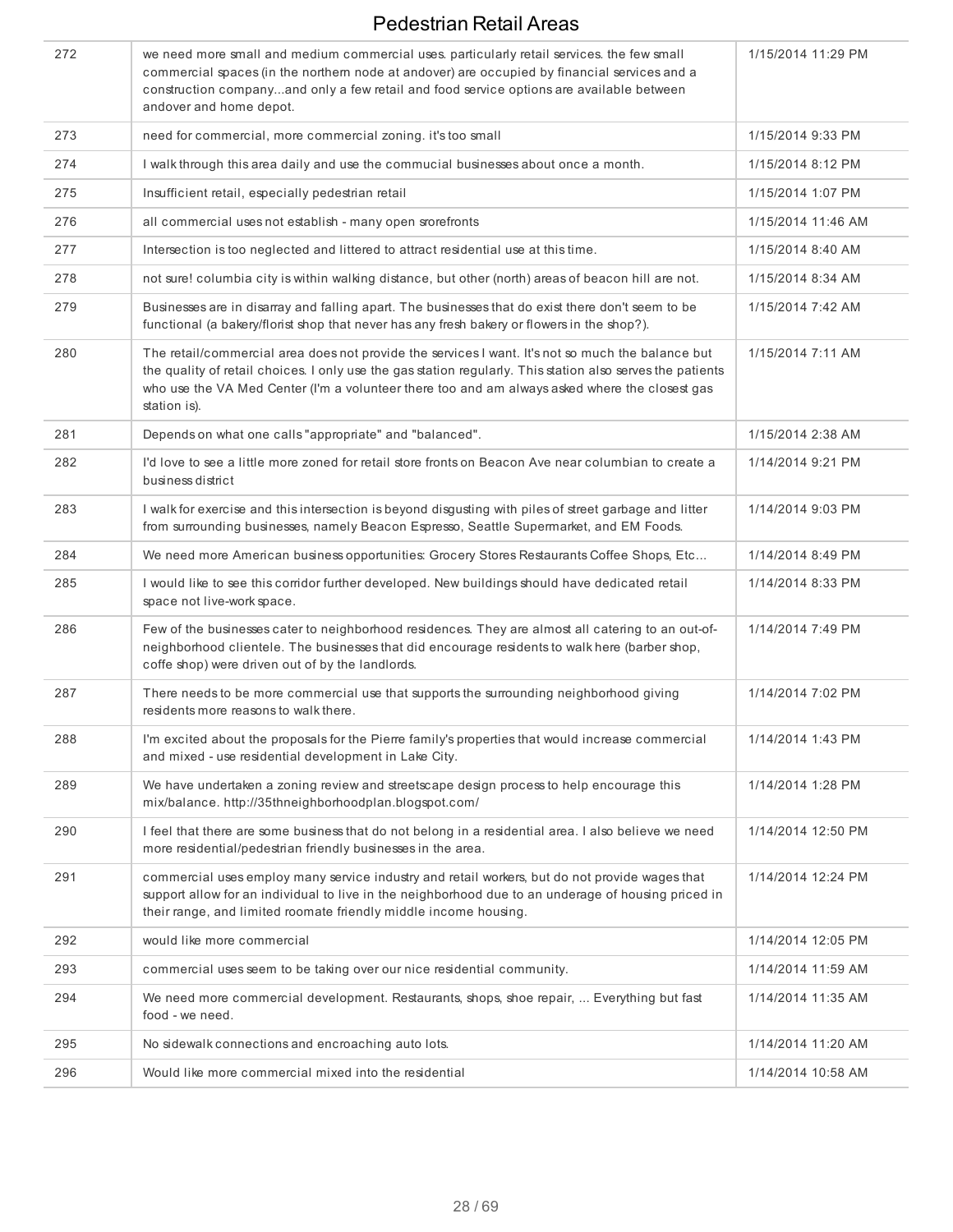For the questions below (5 -11), please indicate your level of agreement with the statements on a scale of 1 to 5.

- 1. Strongly Agree
- 2. Agree
- 3. Neutral
- 4. Disagree
- 5. Strongly Disagree

Note: Questions 5-7 address requirements that currently apply in a pedestrian zone and questions 8 -11 address requirements that may be added to pedestrian zones.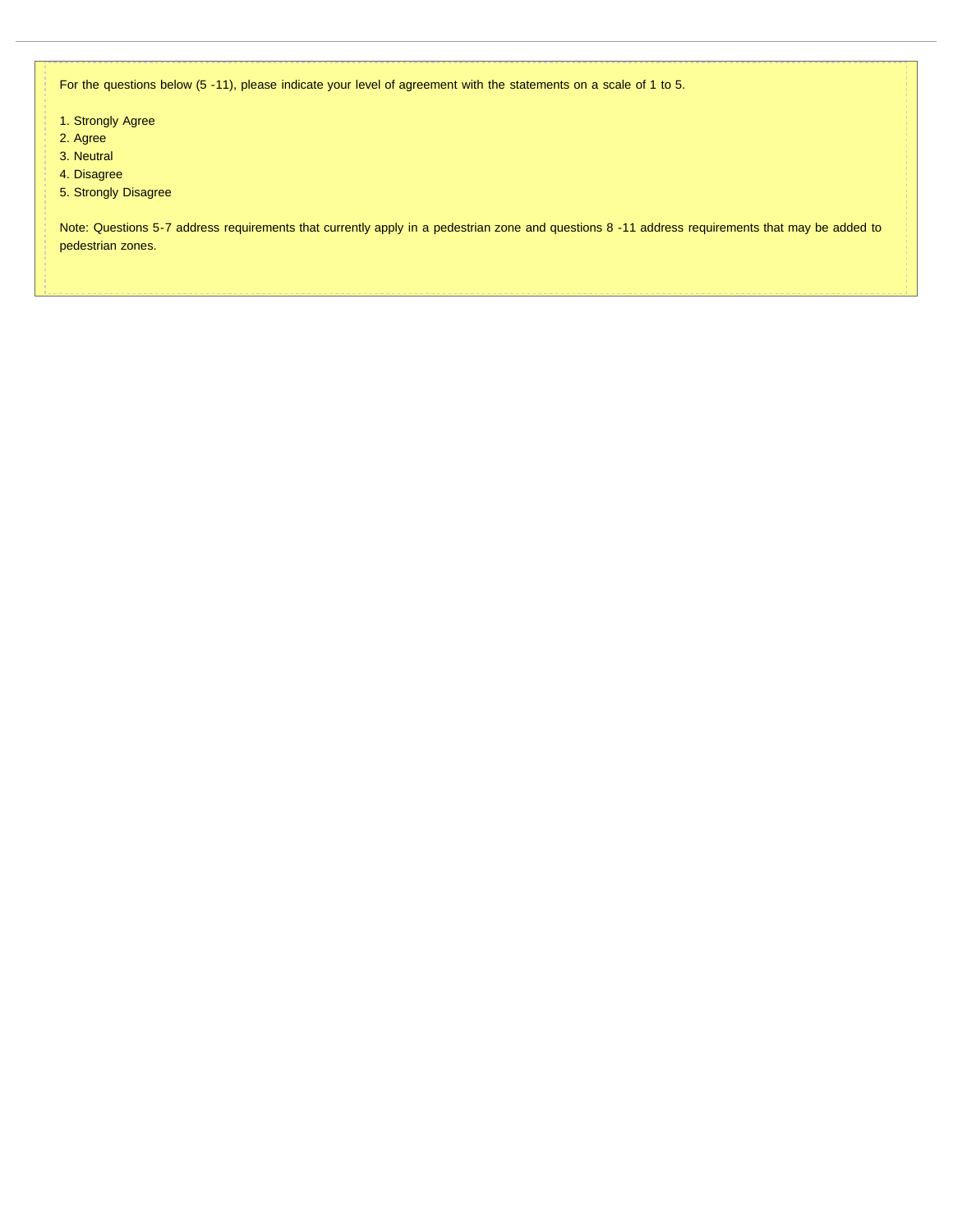## **Q8 Uses should be prohibited that do not contribute to the desired pedestrianoriented setting (for example, gas stations, and restaurants with drive-in lanes).**



|            |        |                                           | <b>N</b> |       |        | <b>Total</b> | <b>Average Rating</b> |
|------------|--------|-------------------------------------------|----------|-------|--------|--------------|-----------------------|
| (no label) | 45.74% | 19.84%                                    | 12.11%   | 9.30% | 13.00% |              |                       |
|            | 408    | $\rightarrow$ $\rightarrow$<br>$\sqrt{ }$ | 108      | 83    | 116    | 892          | 2.24                  |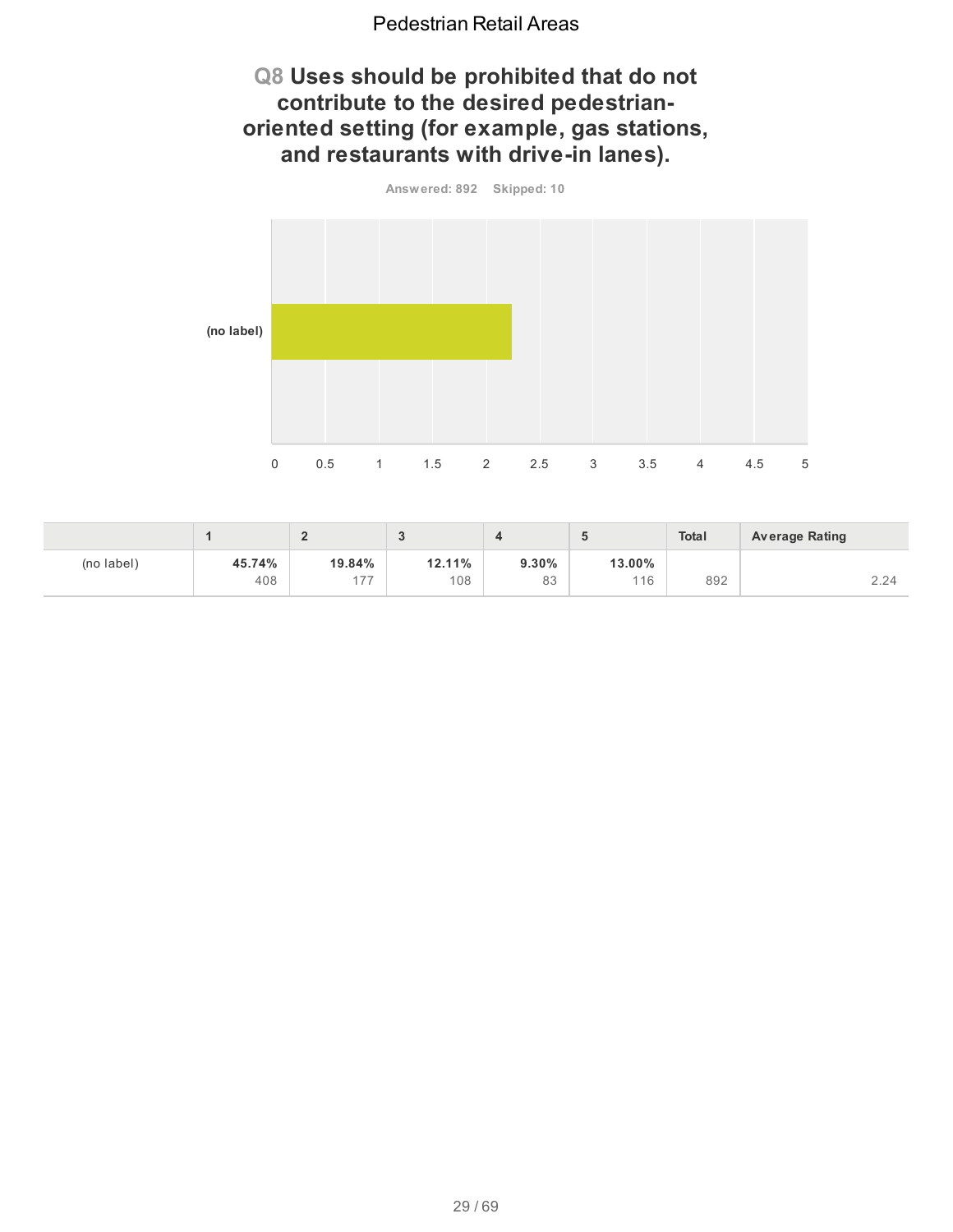## **Q9 Active commercial uses should be required at the street level on key streets and some side streets (for example, shops, restaurants, real estate offices, community services).**

**Answered: 891 Skipped: 11**



|            |        |        | $\sim$ |       | $\sim$ | <b>Total</b> | <b>Average Rating</b> |
|------------|--------|--------|--------|-------|--------|--------------|-----------------------|
| (no label) | 48.71% | 23.57% | 11.45% | 6.40% | 9.88%  |              |                       |
|            | 434    | 210    | 102    | 57    | 88     | 891          | 2.05                  |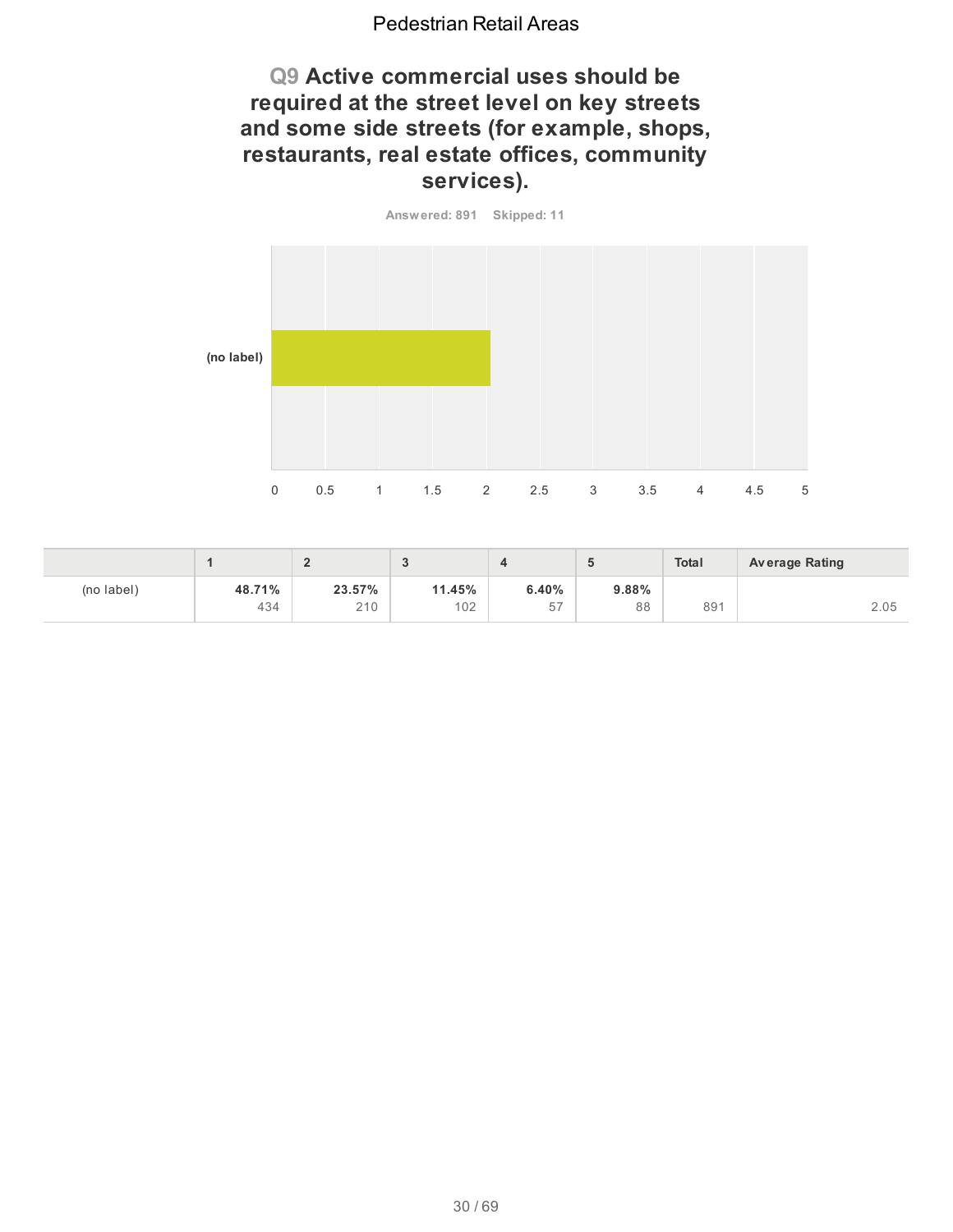## **Q10 In areas that have a minimum offstreet parking requirement, some reduction in the number of parking spaces should be available to encourage businesses to move into the area.**

**Answered: 883 Skipped: 19**



|            |        | £<br>∸        |        |        |        | <b>Total</b> | <b>Average Rating</b> |
|------------|--------|---------------|--------|--------|--------|--------------|-----------------------|
| (no label) | 26.73% | 25.03%<br>001 | 17.67% | 11.44% | 19.14% |              | $\rightarrow$         |
|            | 236    | ∠∠            | 156    | 101    | 169    | 883          | <u>.</u>              |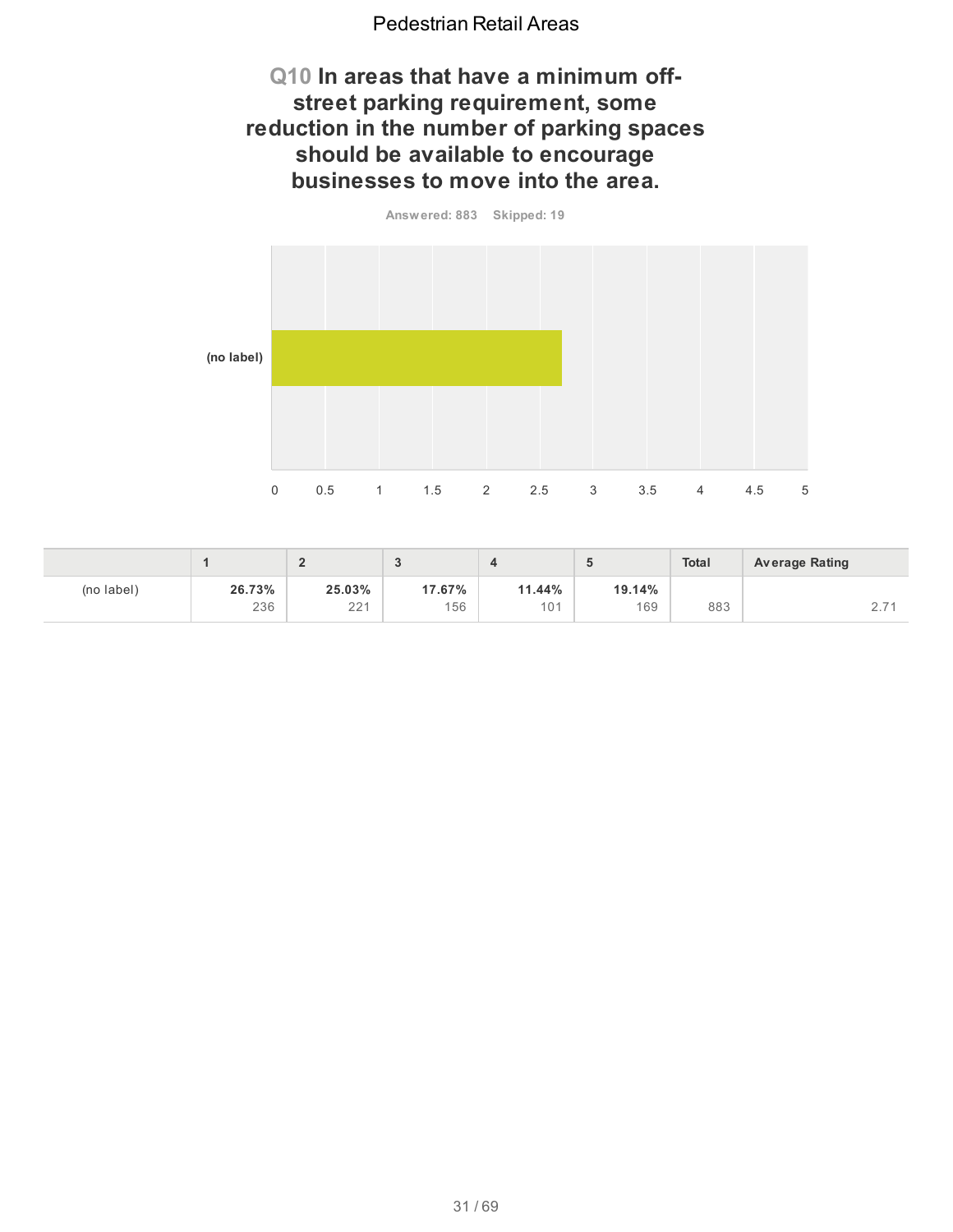# **Q11 Require all new buildings in pedestrian zones to provide overhead weather protection along main streets.**

**Answered: 892 Skipped: 10 (no label)** 0 0.5 1 1.5 2 2.5 3 3.5 4 4.5 5

|            |               | c<br>-        |               |               | u                | <b>Total</b> | <b>Average Rating</b> |
|------------|---------------|---------------|---------------|---------------|------------------|--------------|-----------------------|
| (no label) | 28.25%<br>252 | 26.01%<br>232 | 25.56%<br>228 | 12.00%<br>107 | 8.18%<br>72<br>J | 892          | 2.46                  |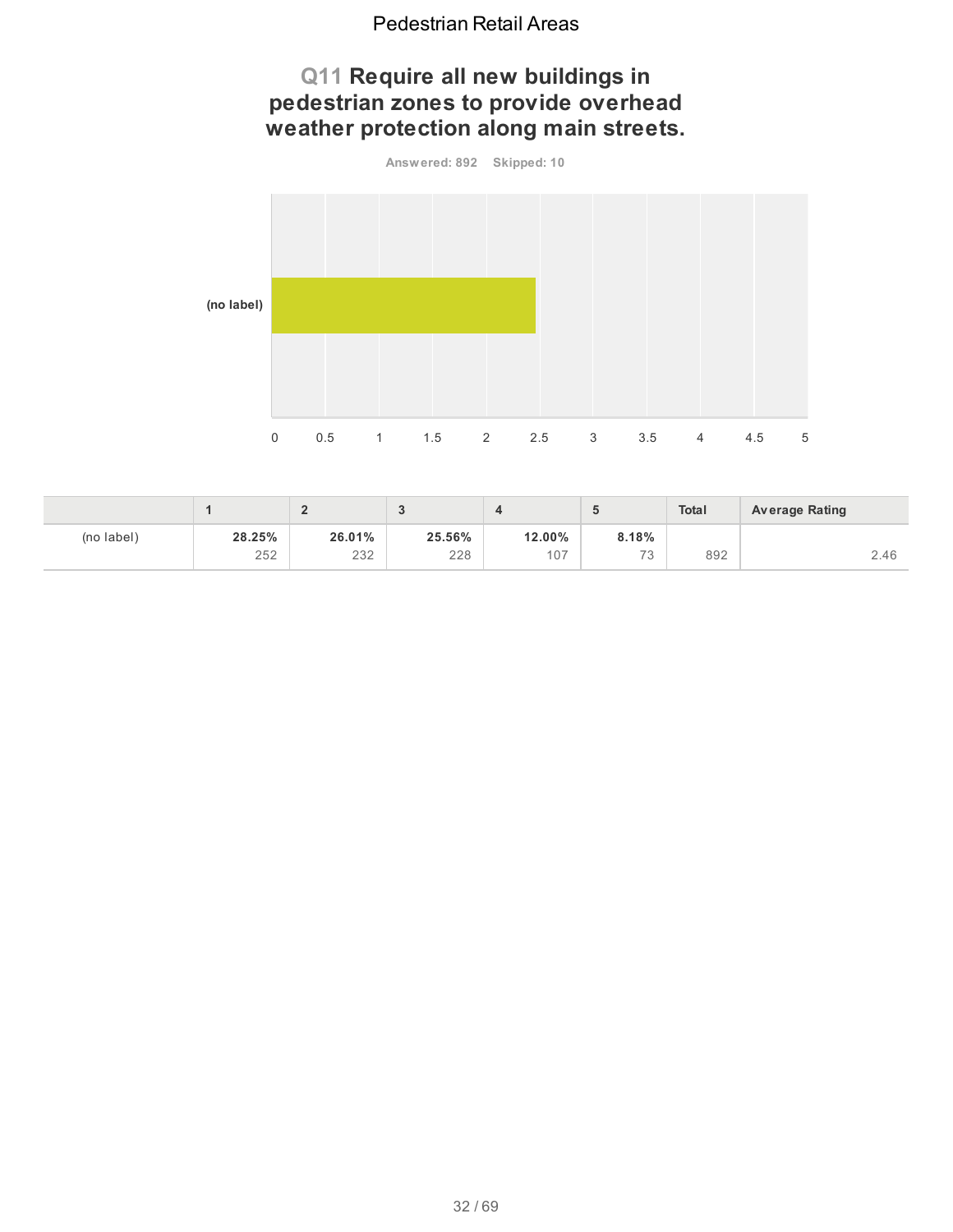# **Q12 Prohibit businesses with drive-in lanes on the periphery of pedestrian zones (not just in the pedestrian zone itself).**



|            |               | -             | Ð<br>- 1      |               |               | <b>Total</b> | <b>Average Rating</b> |
|------------|---------------|---------------|---------------|---------------|---------------|--------------|-----------------------|
| (no label) | 32.06%<br>285 | 22.95%<br>204 | 21.03%<br>187 | 12.04%<br>107 | 11.92%<br>106 | 889          | 2.49                  |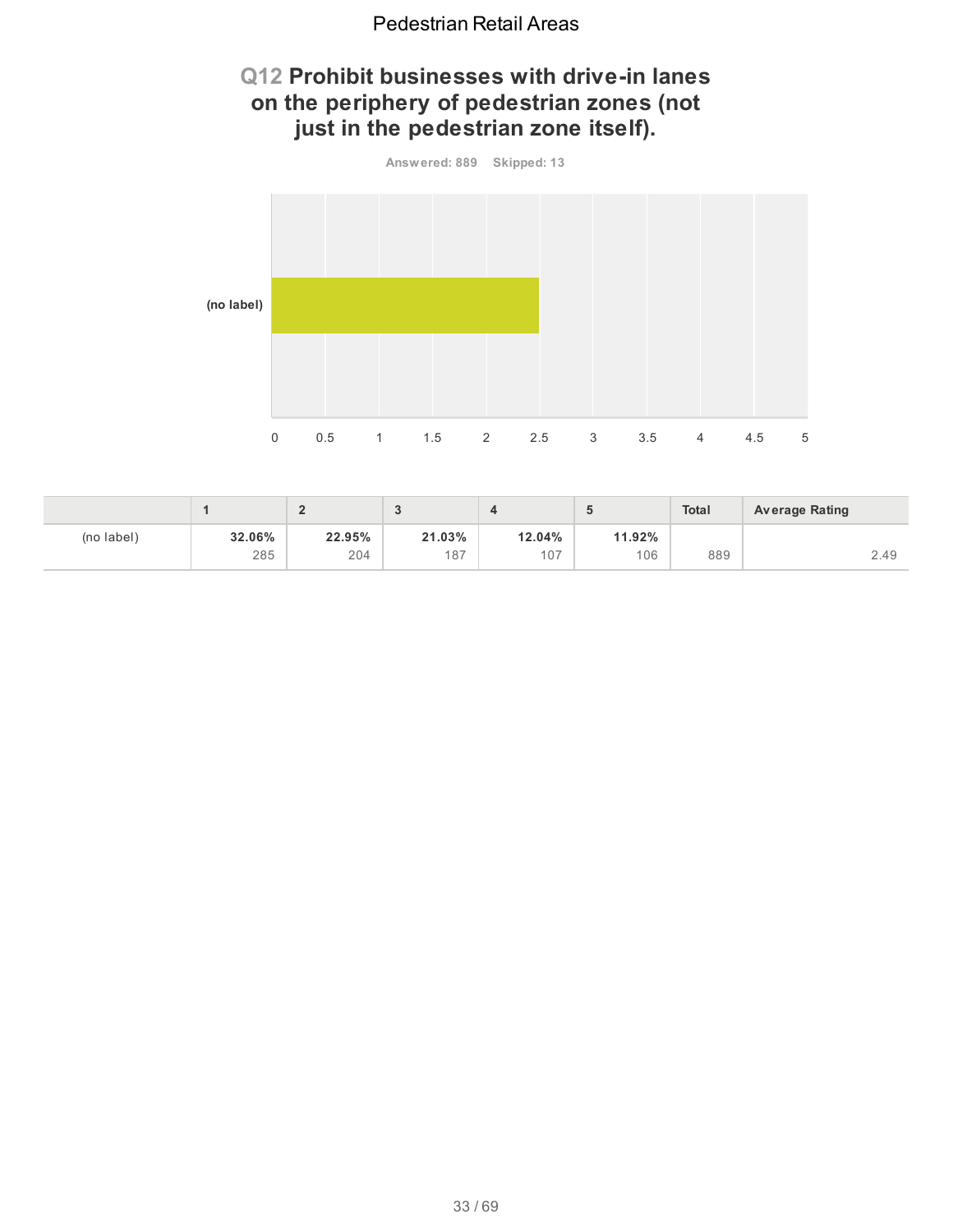# **Q13 Require wider than average sidewalks in pedestrian zones even if the extra width comes from the adjacent properties.**



|            |               | Æ             | -              |               |               | <b>Total</b> | <b>Average Rating</b>                   |
|------------|---------------|---------------|----------------|---------------|---------------|--------------|-----------------------------------------|
| (no label) | 27.36%<br>243 | 25.23%<br>224 | 19.93%<br>$-7$ | 14.41%<br>128 | 13.06%<br>116 | 888          | $\sim$ $\sim$ $\sim$<br>$\sim$ . $\sim$ |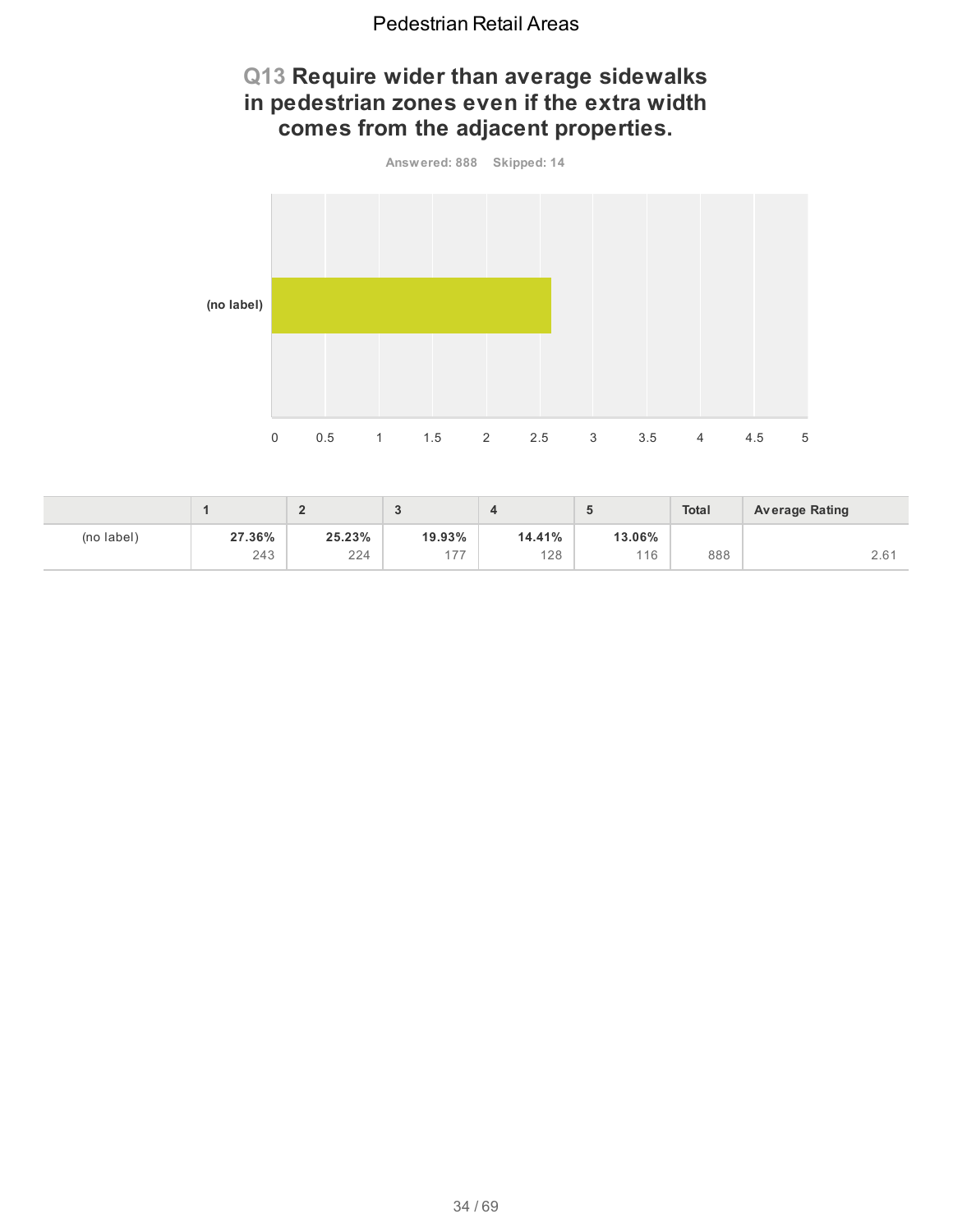# **Q14 Require new development meets a minimum size requirement (minimum floor area) in Urban Villages, Urban Centers and Station Area Overlay Districts.**



|            |        | £<br>- |        |                 |                | <b>Total</b> | <b>Average Rating</b> |
|------------|--------|--------|--------|-----------------|----------------|--------------|-----------------------|
| (no label) | 21.65% | 24.74% | 31.62% | 11.57%          | 10.42%         | 070          | $\cap$ $\cap$ $\land$ |
|            | 189    | 216    | 276    | 10 <sup>1</sup> | 9 <sub>1</sub> | O / J        | 2.64                  |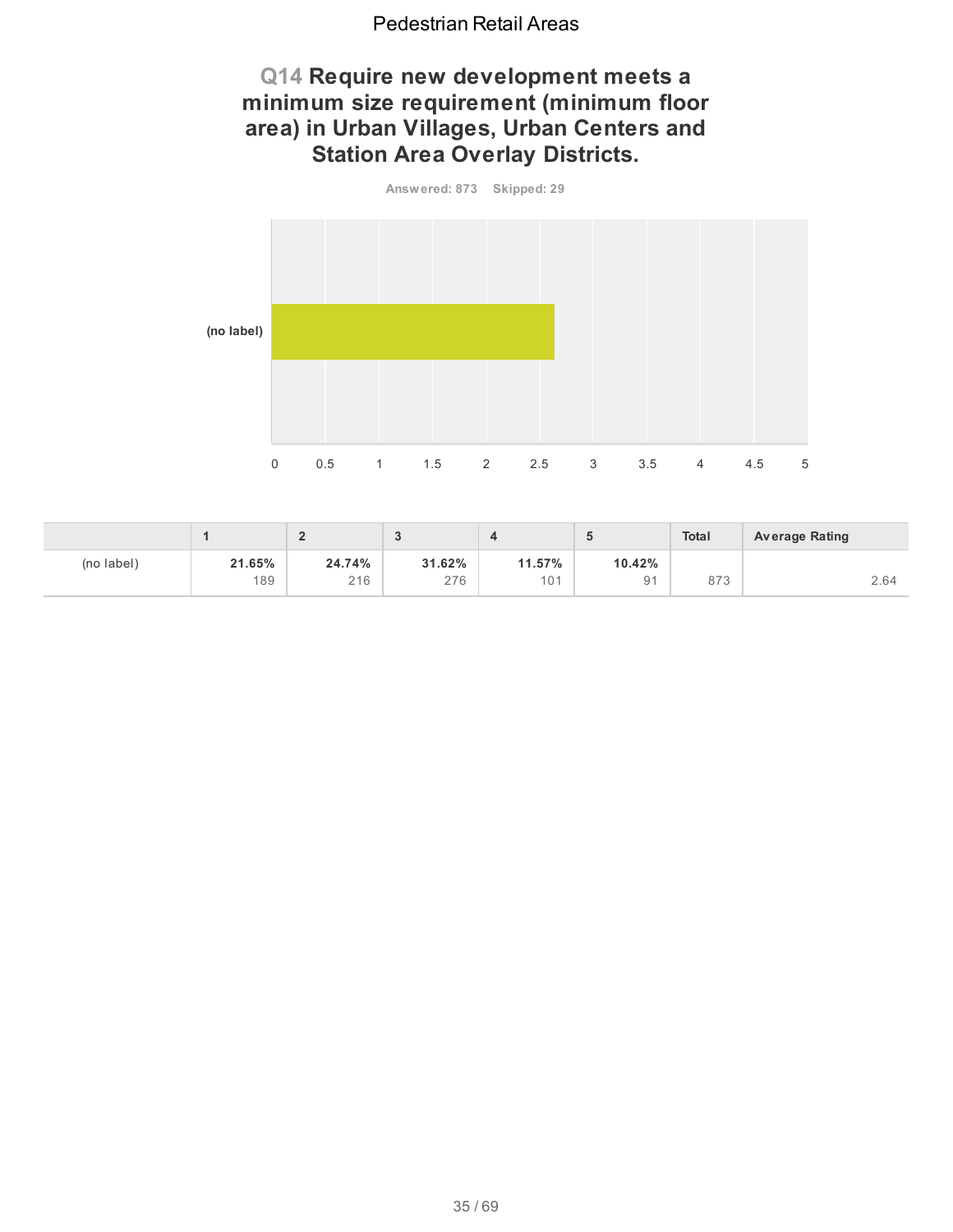

# **Q15 Are there other specific uses that should be allowed in pedestrian zones?**

| <b>Answer Choices</b>   | <b>Responses</b> |
|-------------------------|------------------|
| Yes                     | 2.59%<br>17      |
| No                      | 362<br>55.18%    |
| If yes, please specify: | 42.23%<br>277    |
| <b>Total</b>            | 656              |

| #              | If yes, please specify:                                                                                                                                                                                                                                                | Date               |
|----------------|------------------------------------------------------------------------------------------------------------------------------------------------------------------------------------------------------------------------------------------------------------------------|--------------------|
|                | Do not take away the free street parking that is crucial to visitors like me that love shopping and<br>visiting in this neighborhood and have free parking.                                                                                                            | 4/30/2014 7:33 PM  |
| 2              | Innovative businesses other than restaurants                                                                                                                                                                                                                           | 4/30/2014 4:54 PM  |
| 3              | Parklets                                                                                                                                                                                                                                                               | 4/30/2014 2:35 PM  |
| 4              | Perhaps more "Parklets" or some such, for pedestrians to relax?                                                                                                                                                                                                        | 4/30/2014 1:06 PM  |
| 5              | I don't think this area should be designated as a pedestrian zone.                                                                                                                                                                                                     | 4/30/2014 9:41 AM  |
| 6              | Food Trucks are becoming ever more popular and there some food trucks present in this area<br>already. Leasing/renting a designated parking spot for these food trucks would increase pedestrian<br>traffic that would also bolster new business moving into the area. | 4/28/2014 5:23 PM  |
| $\overline{7}$ | pocket parks and public accessible courtyards open space                                                                                                                                                                                                               | 4/28/2014 1:11 PM  |
| 8              | Outdoor seating areas, planters, landscape.                                                                                                                                                                                                                            | 4/26/2014 6:44 AM  |
| 9              | Food carts, corner drug stores, bike parking                                                                                                                                                                                                                           | 4/25/2014 11:50 AM |
| 10             | More cameras to prevent drug deals and prostitution.                                                                                                                                                                                                                   | 4/23/2014 10:17 AM |
| 11             | It would be good to allow "sidewalk" businesses like coffee cart, food carts or event farmer's market                                                                                                                                                                  | 4/22/2014 10:02 PM |
| 12             | Cars. Is everyone supposed to walk everywhere now in this city. Get real.                                                                                                                                                                                              | 4/17/2014 4:48 PM  |
| 13             | need safe bike areas. Need a good bike lane.                                                                                                                                                                                                                           | 4/16/2014 6:13 PM  |
| 14             | There Should be a designated bike lane on 35th ave NE just like 75th ave NE - biking is dangerous<br>NOW on 35th. There should be no street parking - like on NE 75th street.                                                                                          | 4/16/2014 6:12 PM  |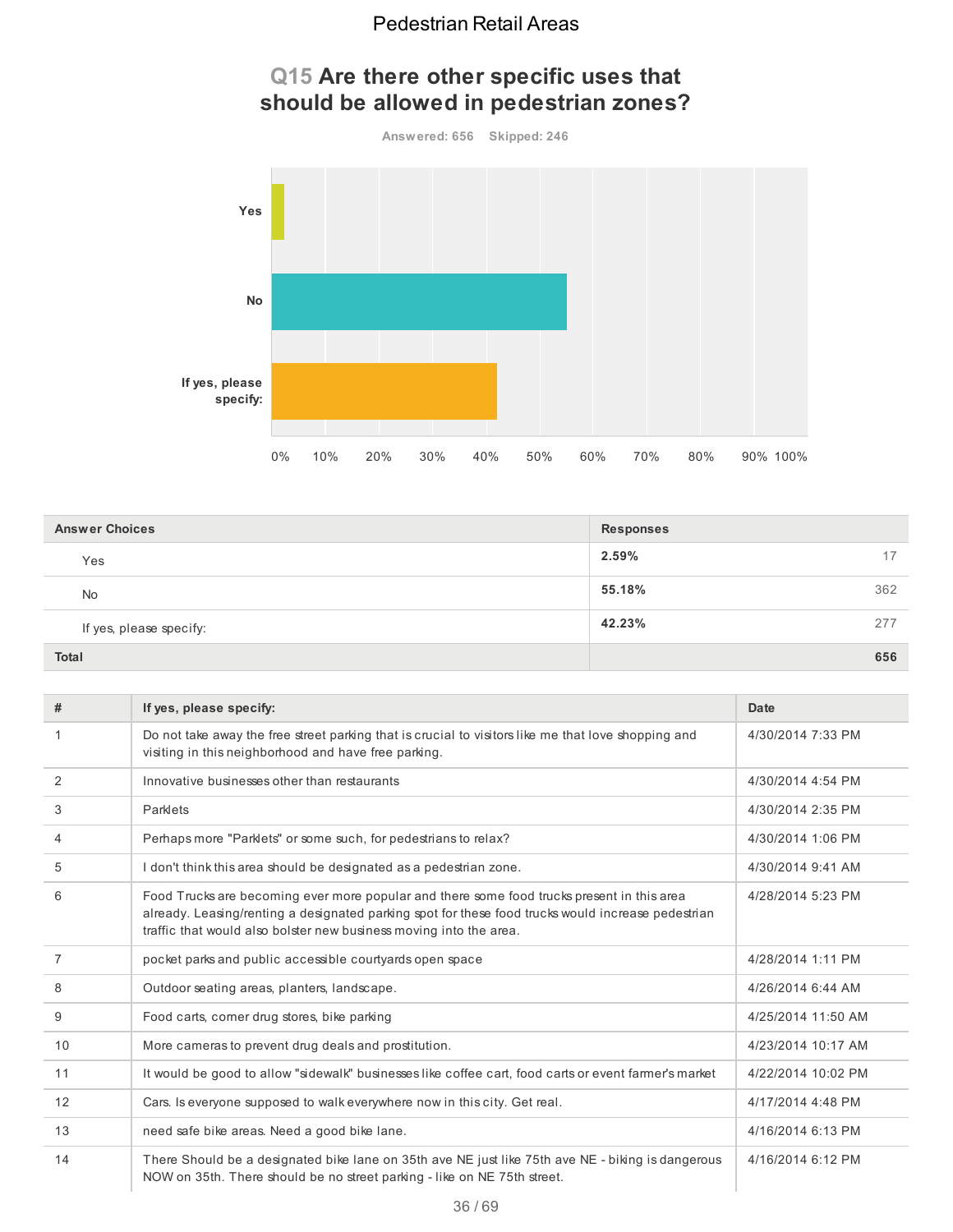| 15 | seating for seniors and children                                                                                                                                                                                                                                                                                                                                                                                                                                                                                                             | 4/15/2014 8:18 PM  |
|----|----------------------------------------------------------------------------------------------------------------------------------------------------------------------------------------------------------------------------------------------------------------------------------------------------------------------------------------------------------------------------------------------------------------------------------------------------------------------------------------------------------------------------------------------|--------------------|
| 16 | Public spaces should always be incorporated into pedestrian areas. It would be great to see more<br>interactive public art to encourage people to walk more in neighborhoods.                                                                                                                                                                                                                                                                                                                                                                | 4/15/2014 3:02 PM  |
| 17 | I want to add a note to NO here - your list of restorations focuses on minimum wage jobs and drives<br>off living wage/family wage jobs. It's a terrible list. IN addition Holman Road is a T1 freight corridor.<br>It is a highly inappropriate location for a pedestrian zone.                                                                                                                                                                                                                                                             | 4/15/2014 12:03 AM |
| 18 | Community art installations and other contributions to prevent taggers from defacing property.<br>"keep it clean" volunteers" and "adopt a street" for better maintenance. Anti drug, anti loitering<br>enforced.                                                                                                                                                                                                                                                                                                                            | 4/14/2014 6:24 PM  |
| 19 | Leave this one alone!                                                                                                                                                                                                                                                                                                                                                                                                                                                                                                                        | 4/14/2014 5:22 PM  |
| 20 | This should not be considered a pedestrian zone!                                                                                                                                                                                                                                                                                                                                                                                                                                                                                             | 4/14/2014 5:20 PM  |
| 21 | Just leave us alone, we are doing fine!                                                                                                                                                                                                                                                                                                                                                                                                                                                                                                      | 4/14/2014 4:43 PM  |
| 22 | Food trucks                                                                                                                                                                                                                                                                                                                                                                                                                                                                                                                                  | 4/14/2014 2:59 PM  |
| 23 | free on street parking. Customers can park and stay in the area without moving the car.                                                                                                                                                                                                                                                                                                                                                                                                                                                      | 4/14/2014 2:37 PM  |
| 24 | stop DPD giving away our streets to developers                                                                                                                                                                                                                                                                                                                                                                                                                                                                                               | 4/11/2014 6:05 PM  |
| 25 | Markets                                                                                                                                                                                                                                                                                                                                                                                                                                                                                                                                      | 4/10/2014 9:32 PM  |
| 26 | yes, this area is a total business district and none of the Pedestrian Zone "enhancements" apply, So<br>take it off the list                                                                                                                                                                                                                                                                                                                                                                                                                 | 4/9/2014 8:27 AM   |
| 27 | Encourage businesses we NEED, not more gift shops or coffee shops. Magnolia has no place to buy<br>children's underwear or socks, for example. We can only buy thread in a blister pack at the<br>hardware store. Too few necessities are available here or in Queen Anne---we have to go to Ballard<br>for basics.                                                                                                                                                                                                                          | 4/8/2014 8:11 PM   |
| 28 | Yes, don't be so strict about the use that it doesn't allow for distinct neighborhood character, needs<br>of the neighborhood, and the ethic diversity of the neighborhood. Also, there might be some<br>professional businesses that are not a shop that you would walk to but should be still allowed. If a<br>professional business would allow for a nice cafe to go next to it rather than a fast food restauran.<br>The cafe I would walk to but I think most people would drive to fast food. So don't shoot yourself in<br>the foot. | 4/6/2014 8:17 PM   |
| 29 | <b>Bikes</b>                                                                                                                                                                                                                                                                                                                                                                                                                                                                                                                                 | 4/4/2014 4:43 PM   |
| 30 | The goal should not be mandatory retail on the street front, much of which sits empty in other<br>neighborhoods. The goal should be creating an interesting and welcoming streetscape which can<br>include a much wider variety of uses.                                                                                                                                                                                                                                                                                                     | 4/4/2014 1:32 PM   |
| 31 | Pedestrian-oriented areas should call for an interesting streetscape. That is different from<br>mandating retail and commercial uses. Brick and mortar retail foot traffic is already much lower<br>than it used to be, and likely to continue to decline. Street level residential, and even light<br>manufacturing, as well as art installations on solid walls can all help contribute to an interesting<br>streetscape far more than a vacant retail space.                                                                              | 4/4/2014 1:25 PM   |
| 32 | Let the area develop naturally and minimize the meddling by government fools!                                                                                                                                                                                                                                                                                                                                                                                                                                                                | 4/2/2014 7:09 AM   |
| 33 | Single family residences. Parks, gardens, ponds, large old trees. Natural vegetation, lakes,<br>wetlands. Underground parking. Pedestrian overpasses, underpasses, escalators. .                                                                                                                                                                                                                                                                                                                                                             | 4/2/2014 4:12 AM   |
| 34 | <b>Bike lanes</b>                                                                                                                                                                                                                                                                                                                                                                                                                                                                                                                            | 4/1/2014 8:29 PM   |
| 35 | Art studios                                                                                                                                                                                                                                                                                                                                                                                                                                                                                                                                  | 4/1/2014 4:18 PM   |
| 36 | Green Space! Don't build on it! Just leave a little green space somewhere!!!!!!!!!!!!!!                                                                                                                                                                                                                                                                                                                                                                                                                                                      | 4/1/2014 4:12 PM   |
| 37 | Small/pocket parks with little play areas for kids would be nice.                                                                                                                                                                                                                                                                                                                                                                                                                                                                            | 4/1/2014 3:44 PM   |
| 38 | Family oriented activities/dining                                                                                                                                                                                                                                                                                                                                                                                                                                                                                                            | 4/1/2014 3:08 PM   |
| 39 | Spot zoneing in residential neighborhoods to allow for a walkable resouce for infill retail. We could<br>redevelop between Dearborn and Mc Clellan and fit at least 5,000 residents in new development in<br>this corridor.                                                                                                                                                                                                                                                                                                                  | 4/1/2014 1:01 PM   |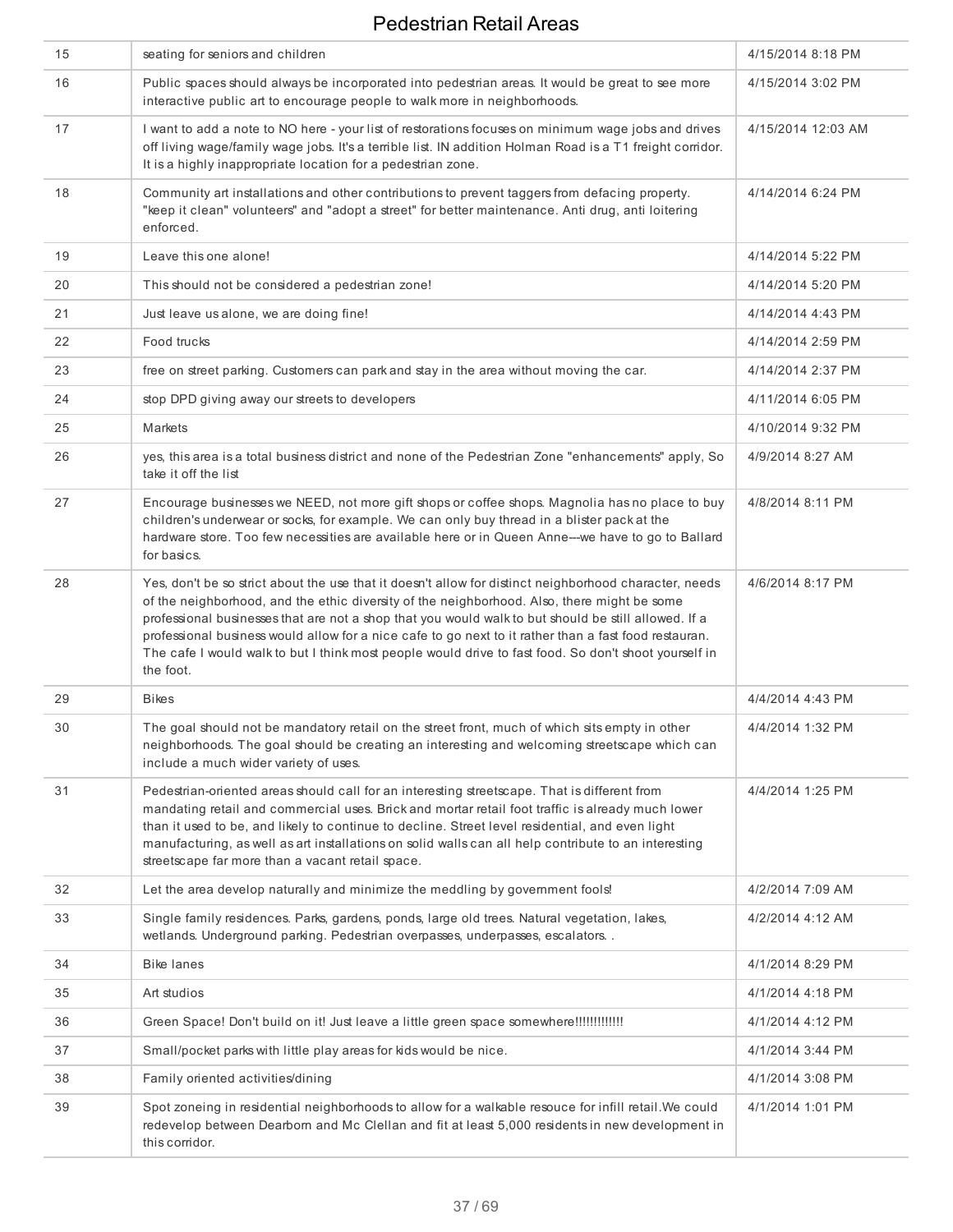| 40 | Public space, better transit stops, bike parking, bike share, bike lanes, food trucks, parklets and other<br>creative and engaging uses of space. Basically, anything except long-term parking of cars!                                                                                                                                                                                                                                                                                                                                                                                                      | 4/1/2014 11:47 AM  |
|----|--------------------------------------------------------------------------------------------------------------------------------------------------------------------------------------------------------------------------------------------------------------------------------------------------------------------------------------------------------------------------------------------------------------------------------------------------------------------------------------------------------------------------------------------------------------------------------------------------------------|--------------------|
| 41 | Parklets, play space, in street bike corrals, art                                                                                                                                                                                                                                                                                                                                                                                                                                                                                                                                                            | 4/1/2014 11:44 AM  |
| 42 | There could be a better balance of services that are open 9-5 (financial & Real estate) and then<br>nights and weekends (like food & drink).                                                                                                                                                                                                                                                                                                                                                                                                                                                                 | 4/1/2014 10:25 AM  |
| 43 | RESTRICT THE WALL OF BUSES ON SW BARTON!!! This neighborhood has become entirely<br>unsafe for walking because the buses line up the entirety of Barton south of the shopping center,<br>blocking all visibility to and from the park and pedestrian zones. Crime has skyrocketed. Make Metro<br>have designated "stop areas" to get back on schedule, take lunch breaks, etc where there are no<br>end-to-end buses. One bus can park in that block of Barton, but the next needs to park on 29th,<br>another on 25th, another on Trenton, etc rather than lining up nose to tail. It's completely unsafe!! | 4/1/2014 9:01 AM   |
| 44 | pot stores                                                                                                                                                                                                                                                                                                                                                                                                                                                                                                                                                                                                   | 4/1/2014 8:04 AM   |
| 45 | residential properties should still be required to provide parking for each unit                                                                                                                                                                                                                                                                                                                                                                                                                                                                                                                             | 4/1/2014 4:16 AM   |
| 46 | More seating for pedestrians as at Wells Fargo and Zatz Bagel. Possible pocket parks.                                                                                                                                                                                                                                                                                                                                                                                                                                                                                                                        | 4/1/2014 12:46 AM  |
| 47 | On Fauntleroy have a pedestrian overpass at Alaska. Make it a pedestrian, retail friendly overpsass.<br>Eliminate pedestrian issues with crossing Fauntleroy. Look at what Denver has done with their<br>pedestrian overpasses to get an idea of success                                                                                                                                                                                                                                                                                                                                                     | 3/31/2014 10:29 PM |
| 48 | Benches.                                                                                                                                                                                                                                                                                                                                                                                                                                                                                                                                                                                                     | 3/31/2014 10:18 PM |
| 49 | yes more parking                                                                                                                                                                                                                                                                                                                                                                                                                                                                                                                                                                                             | 3/31/2014 10:04 PM |
| 50 | traffic calming measures, increased cross-walks and/or overpass walkways, bike lanes that are<br>separated from both sidewalks and traffic lanes, boulevard style streets with trees on both sides, and<br>along the middle with greenery.                                                                                                                                                                                                                                                                                                                                                                   | 3/31/2014 9:39 PM  |
| 51 | Green spaces                                                                                                                                                                                                                                                                                                                                                                                                                                                                                                                                                                                                 | 3/31/2014 7:44 PM  |
| 52 | if the pedestrian zone extends beyond delridge itself, into e/w side streets, then residential<br>development should be allowed to extend to the front lot line as such development is allowed in<br>denser areas such as capitol hill.                                                                                                                                                                                                                                                                                                                                                                      | 3/31/2014 7:40 PM  |
| 53 | Any business that may have it's clients walk up and into the place of business.                                                                                                                                                                                                                                                                                                                                                                                                                                                                                                                              | 3/31/2014 7:33 PM  |
| 54 | Any auto oriented business should be allowed.                                                                                                                                                                                                                                                                                                                                                                                                                                                                                                                                                                | 3/31/2014 7:12 PM  |
| 55 | Childcare facilities                                                                                                                                                                                                                                                                                                                                                                                                                                                                                                                                                                                         | 3/31/2014 7:07 PM  |
| 56 | Food trucks or espresso carts                                                                                                                                                                                                                                                                                                                                                                                                                                                                                                                                                                                | 3/31/2014 7:03 PM  |
| 57 | Apartment, condo, and town house developers should be required to provide one off-street parking<br>space for each unit in their developments. All street-level retail spaces in new developments<br>should have a minimum 15 ft set back from the street curb. The commercial building code for West<br>Seattle should limit all buildings to four floors maximum.                                                                                                                                                                                                                                          | 3/31/2014 6:44 PM  |
| 58 | The area lacks a sufficient number of reataraunts and reatail shopts.                                                                                                                                                                                                                                                                                                                                                                                                                                                                                                                                        | 3/31/2014 4:39 PM  |
| 59 | Businesses to avoid: more nail salons, smoke shops which will soon become pot depots.                                                                                                                                                                                                                                                                                                                                                                                                                                                                                                                        | 3/31/2014 3:54 PM  |
| 60 | 1. Active use of public space on a permanent basis (such as sidewalk cafes) or for programmed<br>events (such as a Farmer's Market, product promotion or entertainment) 2. Delivery vehicles, maybe<br>with a time limit, taxi drop-off                                                                                                                                                                                                                                                                                                                                                                      | 3/31/2014 3:41 PM  |
| 61 | There are a number of uses that are on the current 'prohibited' list that I feel are completely<br>compatible with a pedestrian zone. Live-work spaces, incubator spaces and professional offices<br>should be perfectly compatible. The caveat is that the transparency and signage requirements<br>should be comparable to a use such as a restaurant. See 'Additional Comments' section for more<br>on this.                                                                                                                                                                                              | 3/31/2014 3:05 PM  |
| 62 | If any business goes in they should have to provide off street parking. the bus service for this "zone"<br>you propose is non exist at present.                                                                                                                                                                                                                                                                                                                                                                                                                                                              | 3/31/2014 2:53 PM  |
| 63 | parking                                                                                                                                                                                                                                                                                                                                                                                                                                                                                                                                                                                                      | 3/31/2014 1:15 PM  |
| 64 | Mini-parks, family-friendly amenities.                                                                                                                                                                                                                                                                                                                                                                                                                                                                                                                                                                       | 3/28/2014 4:16 PM  |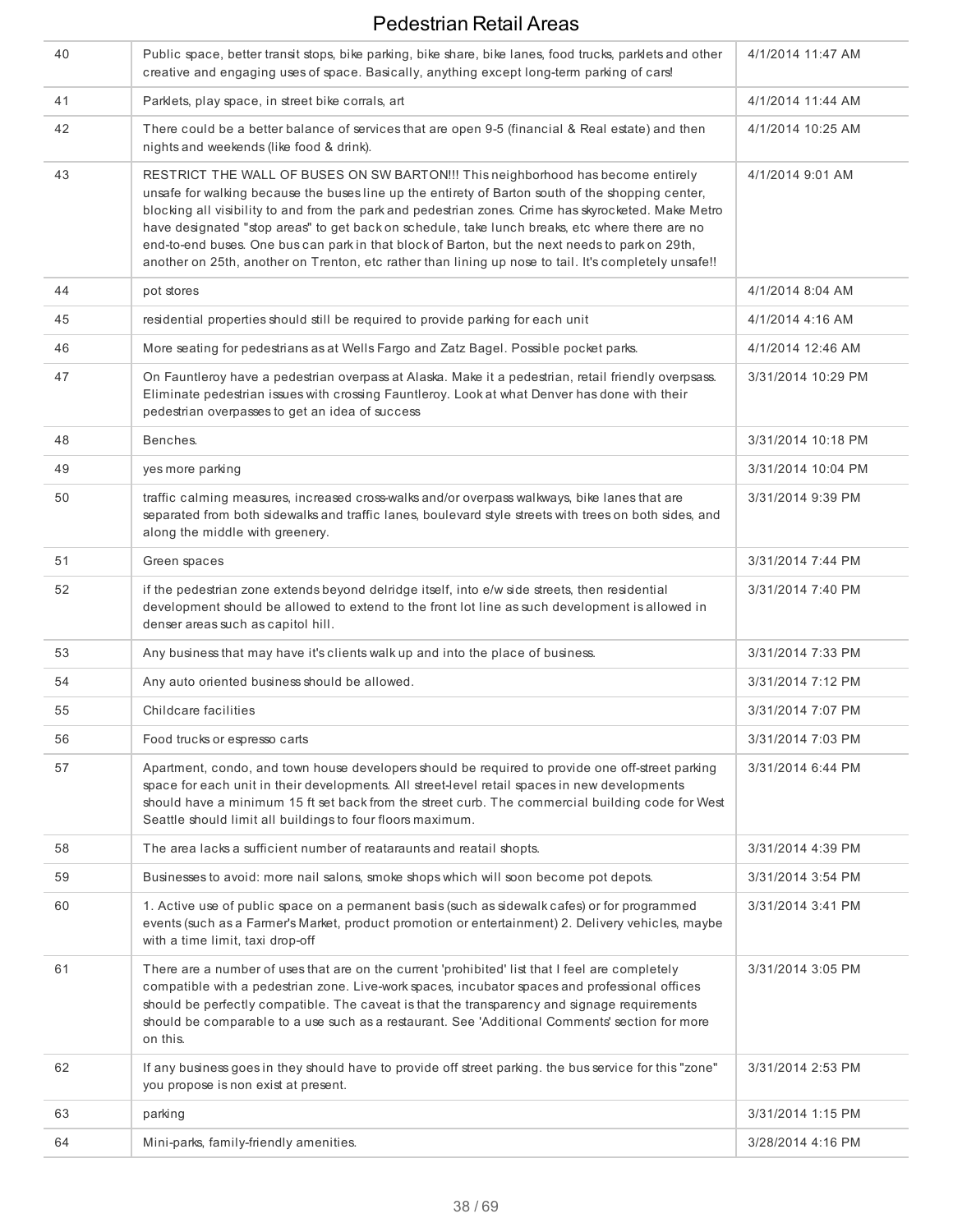| 65 | Refer to list of desired commercial uses for the area developed from survey conducted by<br>Wedgwood Community Council.                                                                                                                                                                                                                                                                                                                                                     | 3/27/2014 1:44 PM  |
|----|-----------------------------------------------------------------------------------------------------------------------------------------------------------------------------------------------------------------------------------------------------------------------------------------------------------------------------------------------------------------------------------------------------------------------------------------------------------------------------|--------------------|
| 66 | Food trucks                                                                                                                                                                                                                                                                                                                                                                                                                                                                 | 3/26/2014 9:53 AM  |
| 67 | pedestrian zone design should also consider it's relationship to traffic safety. In urban cities where<br>drivers are not habitual walkers, drivers are often not aware of pedestrians. It would help to create<br>more crosswalks that have flashing lights, flags for pedestrians to hold while crossing, and other<br>safety and visibility tools that the design can provide.                                                                                           | 3/21/2014 8:12 AM  |
| 68 | safety, neighborhood police stations                                                                                                                                                                                                                                                                                                                                                                                                                                        | 3/18/2014 9:40 AM  |
| 69 | Restaurants; 34th/Pacific desperately needs more cross-walks/lights (on Meridian) to allow safer<br>access to Gasworks Park from the north.                                                                                                                                                                                                                                                                                                                                 | 3/15/2014 8:13 AM  |
| 70 | Roofed or covered music venues offering scheduled concerts.                                                                                                                                                                                                                                                                                                                                                                                                                 | 3/14/2014 1:47 PM  |
| 71 | Food trucks, sidewalk cafe use, small kiosk business shared spaces,                                                                                                                                                                                                                                                                                                                                                                                                         | 3/14/2014 1:24 PM  |
| 72 | Who will pay for these changes? You or me? You want it YOU pay for it!                                                                                                                                                                                                                                                                                                                                                                                                      | 3/13/2014 8:02 PM  |
| 73 | I think it is better to prohibit certain auto-oriented uses, rather than to specify specific uses.<br>Including greenery in the streetscape would be an additional help.                                                                                                                                                                                                                                                                                                    | 3/13/2014 11:16 AM |
| 74 | <b>Bike lanes</b>                                                                                                                                                                                                                                                                                                                                                                                                                                                           | 3/12/2014 7:56 PM  |
| 75 | It depends on what will inspire further commercial develpment in the area.                                                                                                                                                                                                                                                                                                                                                                                                  | 3/12/2014 2:59 PM  |
| 76 | Don't push out the businesses that are there just because certain uppity white people don't like<br>them.                                                                                                                                                                                                                                                                                                                                                                   | 3/12/2014 12:22 AM |
| 77 | This area is so blighted, I think little amenities to attract people. With the schools nearby perhaps<br>areas with hopscotch squares or other games for the kids that would not disrupt or impede the<br>pedestrian flow, built in chess boards (I see one by the Mt. Baker light rail station that gets fair use),<br>community bulletin boards, art projects, mosaics by the school kids? Yarn bombed trees and light<br>poles, do something colorful and enticing here. | 3/11/2014 9:00 PM  |
| 78 | Whatever walls within zoning laws in the area                                                                                                                                                                                                                                                                                                                                                                                                                               | 3/11/2014 4:52 PM  |
| 79 | I answered yes because you didn't have an unsure option. I'm still not clear on what is allowed vs<br>not allowed since some items are allowed if they are previously non-conforming.                                                                                                                                                                                                                                                                                       | 3/11/2014 4:23 PM  |
| 80 | Trees                                                                                                                                                                                                                                                                                                                                                                                                                                                                       | 3/11/2014 3:38 PM  |
| 81 | Like what?                                                                                                                                                                                                                                                                                                                                                                                                                                                                  | 3/11/2014 3:04 PM  |
| 82 | Let the areas develop NATURALLY, instead of forcing them!!! Please!!! This is an utter waste of<br>time and money!                                                                                                                                                                                                                                                                                                                                                          | 3/10/2014 8:20 PM  |
| 83 | Community gardens                                                                                                                                                                                                                                                                                                                                                                                                                                                           | 3/10/2014 6:51 PM  |
| 84 | Office lobby entrance for offices on upper floors.                                                                                                                                                                                                                                                                                                                                                                                                                          | 3/10/2014 4:14 PM  |
| 85 | The perspective needs to be flipped, from a very limited list of accepted uses, which is too<br>restrictive given the volatile nature of the economy, to a list of prohibited uses.                                                                                                                                                                                                                                                                                         | 3/10/2014 3:52 PM  |
| 86 | multi-family                                                                                                                                                                                                                                                                                                                                                                                                                                                                | 3/10/2014 3:40 PM  |
| 87 | Large surface parking lots. Extra long developments that prevent mid block passages. Construction<br>projects that create extra street crossings for pedestrians for the benefit of cars. Projects should<br>build and manage around consistent and safe pedestrian access                                                                                                                                                                                                  | 3/7/2014 6:50 PM   |
| 88 | We need a variety of uses and you don't know what they are and shouldn't be losing us these<br>opportunities.                                                                                                                                                                                                                                                                                                                                                               | 3/5/2014 2:16 PM   |
| 89 | Occasional/temporary outdoor market displays (mini-farmers market, sidewalk sales, etc.)                                                                                                                                                                                                                                                                                                                                                                                    | 3/3/2014 6:40 PM   |
| 90 | Restaurants and coffee shops                                                                                                                                                                                                                                                                                                                                                                                                                                                | 3/3/2014 1:52 PM   |
| 91 | Art facilities. Food Trucks. Window sidewalk sales (like coffee or pizza windows).                                                                                                                                                                                                                                                                                                                                                                                          | 3/3/2014 12:43 PM  |
| 92 | The businesses in the area are run down and unkept. The gas station automatic pay machine has<br>been broken for 10+ years creating safety issues. Kids from the schools are in abundance. There<br>are lots of bikers who use the intersection. Pedestrian safety should be the main concern. Consider<br>an intesection that allows walkers to ALL walk simultaneously.                                                                                                   | 3/3/2014 11:00 AM  |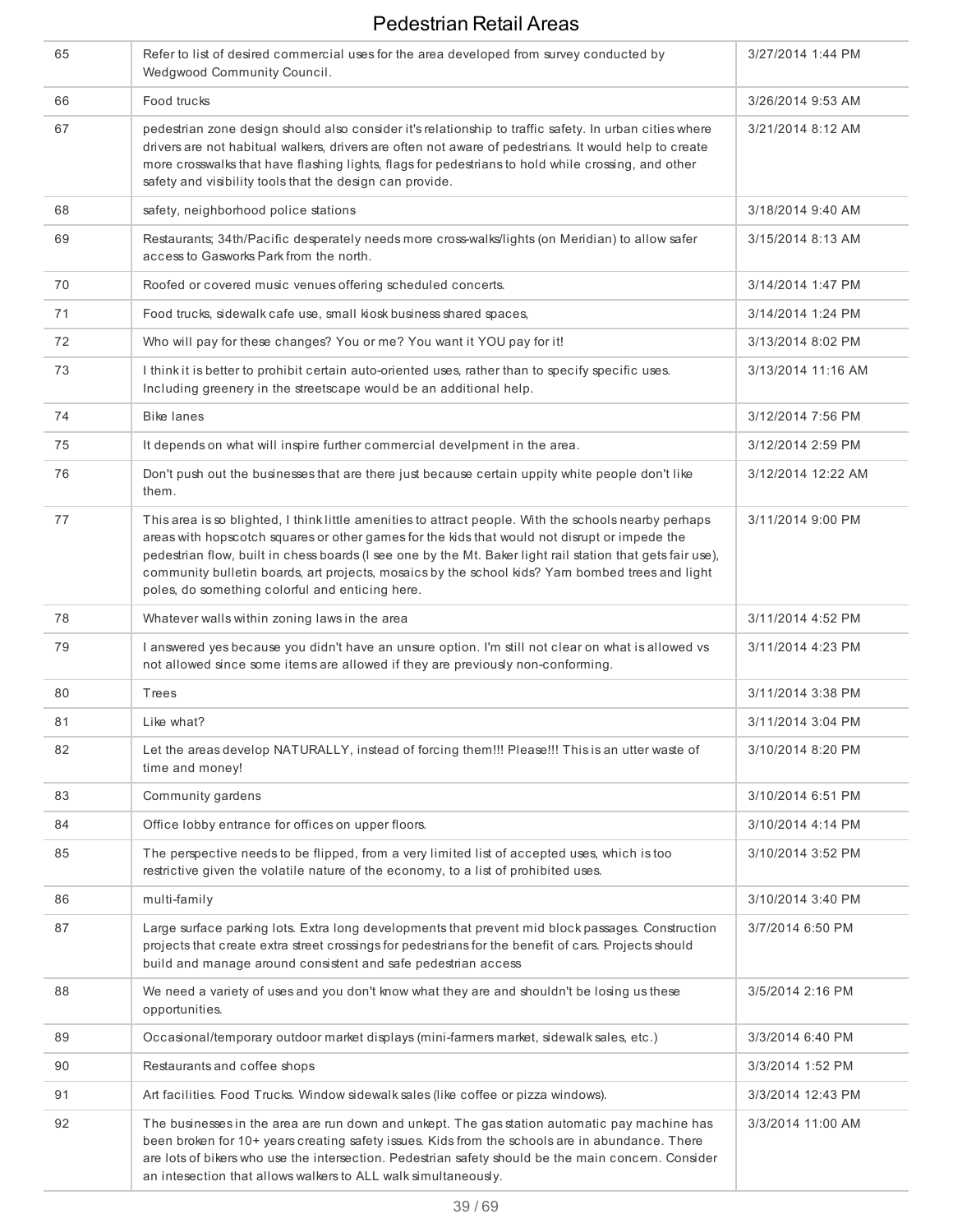| 93  | Grocery stores; drug stores                                                                                                                                                                                                                                                                                                                                                                                           | 3/3/2014 9:14 AM   |
|-----|-----------------------------------------------------------------------------------------------------------------------------------------------------------------------------------------------------------------------------------------------------------------------------------------------------------------------------------------------------------------------------------------------------------------------|--------------------|
| 94  | bike facilities, bike parking & signage                                                                                                                                                                                                                                                                                                                                                                               | 3/3/2014 12:01 AM  |
| 95  | There should be a drop off and pick up area at the light rail for passengers being dropped off or<br>picked up, especially visitors with luggage.                                                                                                                                                                                                                                                                     | 3/2/2014 8:17 PM   |
| 96  | <b>Buffered bike lanes</b>                                                                                                                                                                                                                                                                                                                                                                                            | 3/2/2014 6:34 PM   |
| 97  | more outside table seating for restaurants in the Columbian Way/Beacon Ave area should be<br>ACTIVELY encouraged, supported, initially underwritten by City support                                                                                                                                                                                                                                                   | 3/2/2014 8:47 AM   |
| 98  | Parks! Public open space, either publicly owned or private.                                                                                                                                                                                                                                                                                                                                                           | 3/2/2014 12:02 AM  |
| 99  | Ground floor residential.                                                                                                                                                                                                                                                                                                                                                                                             | 3/1/2014 9:49 PM   |
| 100 | I think excluding professional services is a huge mistake - particularly since they could be a front<br>entry with more of their mass behind smaller more sustainable retail spots. Many other things - but<br>in general - this is an undesirable designation.                                                                                                                                                       | 3/1/2014 7:57 PM   |
| 101 | Congregation areas, resting areas, places for people to be able to spend time together at outside of<br>the shops, similar to what Centro de la Raza is planning.                                                                                                                                                                                                                                                     | 3/1/2014 4:01 PM   |
| 102 | Please stop determining winners or losers.                                                                                                                                                                                                                                                                                                                                                                            | 2/28/2014 11:21 PM |
| 103 | The city shouldn't try to pick winners or losers in business. The market and business acumen will<br>decide who survives or not. Aurora is not U Village nor Cap Hill. Specialty, service, or regional draw<br>retail will only survive on Aurora. A bank without a drive-thru? Are you kidding me? Talk with some<br>commercial real estate brokers. Go look at the retail that have been here for almost 100 years. | 2/28/2014 11:07 PM |
| 104 | More transit oriented uses, bike share, orca vending machines, etc. Make it possible to have farmers<br>markets and food trucks.                                                                                                                                                                                                                                                                                      | 2/28/2014 3:58 PM  |
| 105 | light Industrial                                                                                                                                                                                                                                                                                                                                                                                                      | 2/28/2014 3:15 PM  |
| 106 | More locally owned shops.                                                                                                                                                                                                                                                                                                                                                                                             | 2/28/2014 2:24 PM  |
| 107 | Replacement of on street parking with mini parks, benches, seating, etc.                                                                                                                                                                                                                                                                                                                                              | 2/28/2014 9:44 AM  |
| 108 | Arts organizations, non-profit administration and services                                                                                                                                                                                                                                                                                                                                                            | 2/28/2014 4:54 AM  |
| 109 | <b>Bicycle facilities</b>                                                                                                                                                                                                                                                                                                                                                                                             | 2/27/2014 4:36 PM  |
| 110 | Product sales such as marijuana should not be restricted in pedestrian zones                                                                                                                                                                                                                                                                                                                                          | 2/27/2014 12:31 PM |
| 111 | Support non motorized transportation on an equal footing with motorized.                                                                                                                                                                                                                                                                                                                                              | 2/27/2014 9:03 AM  |
| 112 | Daycare, parks and grocery stores                                                                                                                                                                                                                                                                                                                                                                                     | 2/27/2014 8:03 AM  |
| 113 | history will show that each proposed "pedestrian zone" may need and have different requirements,<br>there must be some recognition of that fact - one rule does not "fit" all! so appeal variations MUST<br>be considered and available.                                                                                                                                                                              | 2/26/2014 10:56 AM |
| 114 | more green space, such as grass and tree areas that are pet friendly, and more liberal use of<br>flowering plants                                                                                                                                                                                                                                                                                                     | 2/25/2014 4:19 PM  |
| 115 | Incentivize sitting plazas that would be attractive to businesses like restaurants and coffee shops.<br>Redesign landscaping going forward to create better visual atmosphere.                                                                                                                                                                                                                                        | 2/25/2014 7:43 AM  |
| 116 | Street & neighborhood festivals.                                                                                                                                                                                                                                                                                                                                                                                      | 2/24/2014 6:27 PM  |
| 117 | no sure                                                                                                                                                                                                                                                                                                                                                                                                               | 2/23/2014 10:19 AM |
| 118 | More aggressive traffic calming                                                                                                                                                                                                                                                                                                                                                                                       | 2/22/2014 7:44 PM  |
| 119 | Sidewalk seating for restaurants                                                                                                                                                                                                                                                                                                                                                                                      | 2/21/2014 9:08 PM  |
| 120 | Good transportation                                                                                                                                                                                                                                                                                                                                                                                                   | 2/21/2014 3:03 PM  |
| 121 | Anything that draws people to an active street.                                                                                                                                                                                                                                                                                                                                                                       | 2/21/2014 2:56 PM  |
| 122 | Commercial businesses that generate foot traffic (favored over professional services offices which<br>generate little). Businesses that attract visitors into the area for social purposes (restaurants, bistros,<br>etc) to allow people to linger and stay for more than a "hit and run" visit.                                                                                                                     | 2/21/2014 9:46 AM  |
| 123 | <b>Bike lanes</b>                                                                                                                                                                                                                                                                                                                                                                                                     | 2/20/2014 9:31 PM  |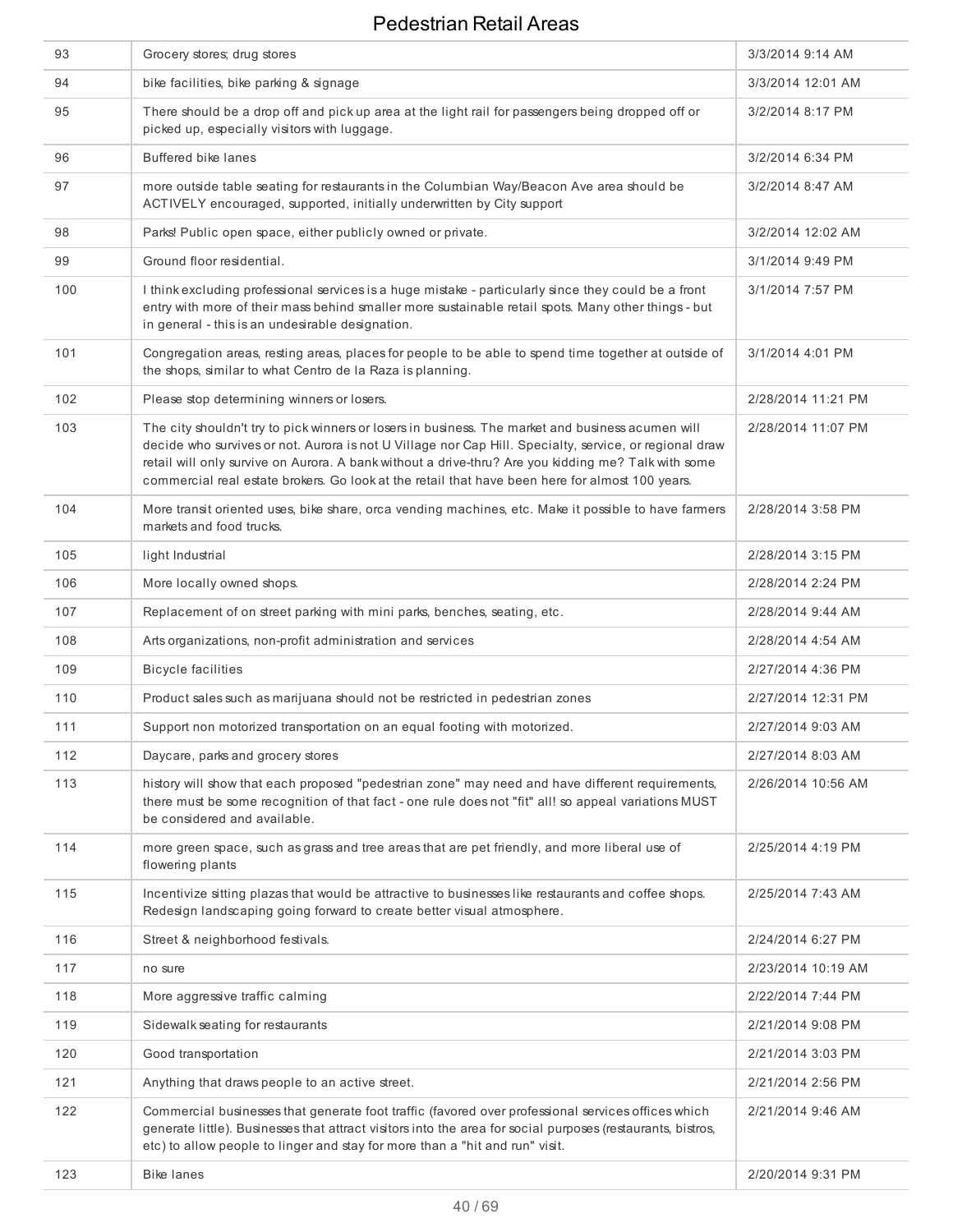| 124 | No Bikes, pedestrians only.                                                                                                                                                                                                                                                                                                                         | 2/20/2014 2:54 PM  |
|-----|-----------------------------------------------------------------------------------------------------------------------------------------------------------------------------------------------------------------------------------------------------------------------------------------------------------------------------------------------------|--------------------|
| 125 | Make sure bicycles have facilities-if not on the main street, on adjacent greenways. These make<br>areas safer and improve the support for local businesses, according to recent research (I don't have<br>handy right now).                                                                                                                        | 2/20/2014 10:13 AM |
| 126 | Businesses that welcome the public, i.e. restaurants, small gift shops/bookstores, bakeries and other<br>specialty food stores, and many more of this type of offering to encourage foot traffic and neighbor<br>mingling.                                                                                                                          | 2/19/2014 1:29 PM  |
| 127 | Make sure that there are ample cross walks on busy streets, lower speeds on busy arterials in<br>pedestrian prominent areas and make sure to PRIORITIZE pedestrian crossing at stoplights; people<br>cross against lights due to long waits for walk signals, very dangerous                                                                        | 2/19/2014 10:01 AM |
| 128 | Outlets for water and electricity at street level are necessary to support beautification (holiday<br>lighting, i.e.) and festivals (food carts, bands, etc.)                                                                                                                                                                                       | 2/18/2014 6:05 PM  |
| 129 | Outdoor seating. Use of the parking strip for benches or widening the sidewalk. Sidewalk repair.                                                                                                                                                                                                                                                    | 2/18/2014 10:16 AM |
| 130 | open public space options at corners.                                                                                                                                                                                                                                                                                                               | 2/17/2014 12:04 PM |
| 131 | pubic art installations mobile food trucks farmers/craft markets                                                                                                                                                                                                                                                                                    | 2/16/2014 3:03 PM  |
| 132 | 1, museum uses already been included. Hope it includes gallery as well.                                                                                                                                                                                                                                                                             | 2/16/2014 10:19 AM |
| 133 | Some significant percentage of women- and minority-owned businesses should be required in each<br>neighborhood, with pipelines to support systems for those businesses (existing funding, mentorship<br>programs, etc.). I would be so much more likely to keep my business in neighborhoods like that!                                             | 2/15/2014 4:09 PM  |
| 134 | 15th avenue between Ballard High School and 85th should be made more pedestrian and<br>residential/family friendly. I would like to see new zoning such that businesses like the Love Zone,<br>strip clubs, and tobacco shops be moved out of the neighborhood.                                                                                     | 2/15/2014 10:38 AM |
| 135 | enough local free parking so people can get out of their cars to walk!                                                                                                                                                                                                                                                                              | 2/15/2014 7:29 AM  |
| 136 | More street lights or better lighting for sidewalks. Repair cracks, bumps, raised area on sidewalks to<br>make walking safer.                                                                                                                                                                                                                       | 2/14/2014 2:30 PM  |
| 137 | live work spaces would be great. But make the live/work spaces suitable for families and long-term<br>neighborhood residents -- not just for single hipsters there for the short term.                                                                                                                                                              | 2/14/2014 11:45 AM |
| 138 | Sidewalk dining.                                                                                                                                                                                                                                                                                                                                    | 2/14/2014 8:48 AM  |
| 139 | Outdoor seating Promenade style sidewalks                                                                                                                                                                                                                                                                                                           | 2/13/2014 8:57 PM  |
| 140 | Sidewalk cafe room would be excellent.                                                                                                                                                                                                                                                                                                              | 2/13/2014 6:21 PM  |
| 141 | childcare                                                                                                                                                                                                                                                                                                                                           | 2/13/2014 1:21 PM  |
| 142 | Sidewalk seating.                                                                                                                                                                                                                                                                                                                                   | 2/12/2014 9:55 PM  |
| 143 | Parks and open spaces                                                                                                                                                                                                                                                                                                                               | 2/12/2014 7:32 PM  |
| 144 | restaurants, cafes (with outdoor seating to improve street vibrancy)                                                                                                                                                                                                                                                                                | 2/12/2014 6:45 PM  |
| 145 | outdoor restaurants, benches                                                                                                                                                                                                                                                                                                                        | 2/12/2014 6:18 PM  |
| 146 | Yes, bee farming and marijuana shops/smoking lounges (like the ones in Holland where you can<br>smoke inside the business). Also a prohibition on food truck storage facilities, especially ones<br>surrounded by chain linked fences with razor wire (no joke).                                                                                    | 2/12/2014 4:50 PM  |
| 147 | The pedestrian flags on 3rd NW, 80th & 3rd NW and 75th and 8th NW work well.                                                                                                                                                                                                                                                                        | 2/12/2014 4:34 PM  |
| 148 | 70th should (as planned) become a green street, facilitating more pedestrian and bicycle<br>movement. To facilitate this, 8th and 3rd ave will eventually need traffic lights to allow for safe<br>crossing of pedestrians (at minimum) and bicyclists (also nice). Please see the intersection of 24th<br>and 70th to see what I mean.             | 2/12/2014 2:02 PM  |
| 149 | Add pedestrian level lighting, trees (more green/living vegitation), shade porducing for teh sunny<br>afternoon sides of street. Move power underground to remove utility poles from sidewalks or require<br>they be located in the planting zones, NEVER THE SIDEWALK. Provide plazas with seating. Add<br>active art, windmills, weather stations | 2/12/2014 12:30 PM |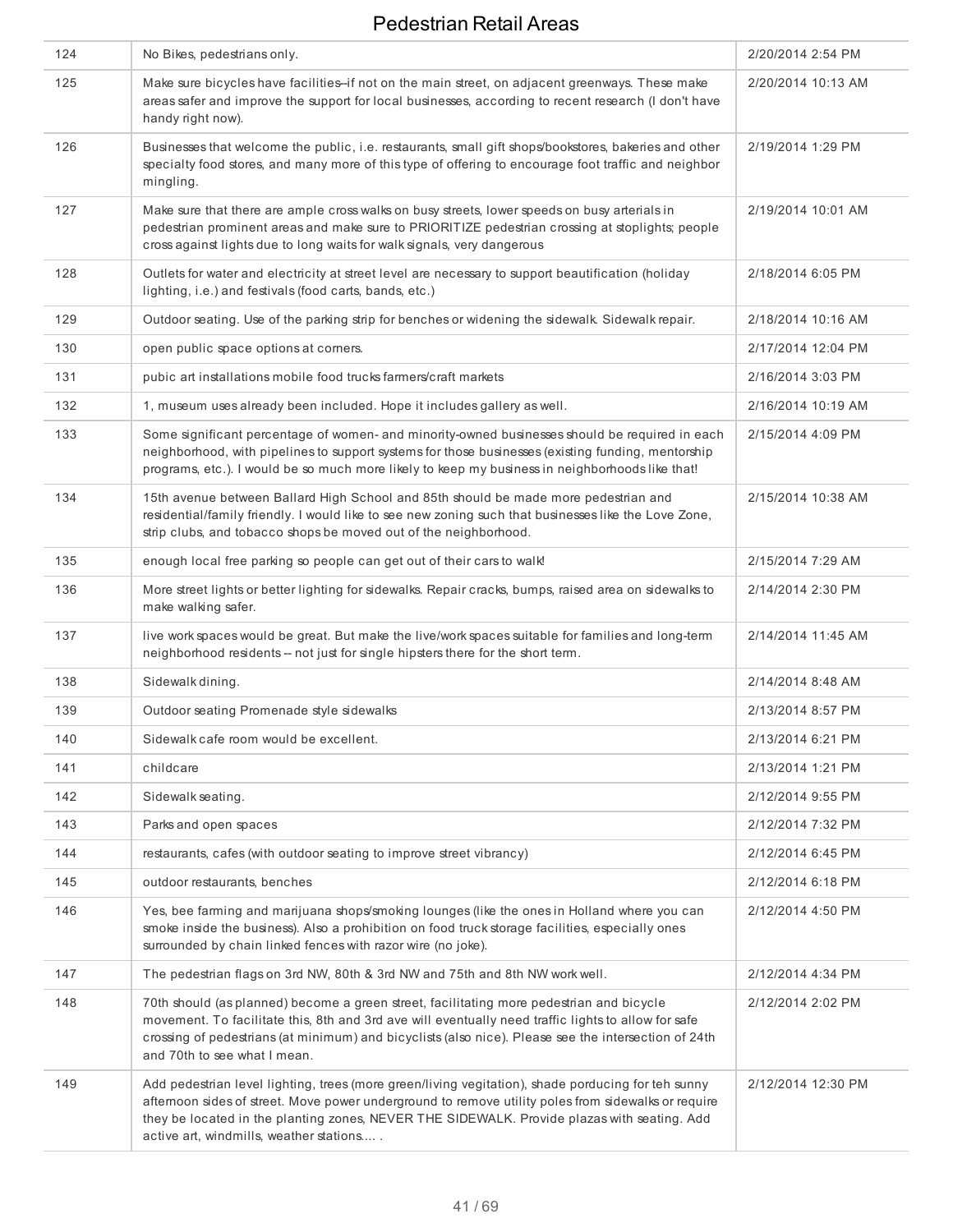| 150 | Gas stations, this area is surrounded by SF5000 zoning, having a gas station located in the<br>immediate community is an asset. A gas station does not preclude pedestrian access.                                                                                                            | 2/12/2014 11:59 AM |
|-----|-----------------------------------------------------------------------------------------------------------------------------------------------------------------------------------------------------------------------------------------------------------------------------------------------|--------------------|
| 151 | In new development with ground floor retail, it shouldn't just be banks, H&R Blocks, and tanning<br>salons! Shops, restaurants, books stores, etc - places that invite lingering & browsing should be<br>encouraged!                                                                          | 2/12/2014 10:11 AM |
| 152 | I don't know, this question shouldn't be mandatory.                                                                                                                                                                                                                                           | 2/11/2014 9:34 PM  |
| 153 | We do not need real estate offices, art would be a good addition, restaurants and small retail stores<br>with a variety of goods and services would be welcome, but they must have parking and we do not<br>want the retail to encroach on existing residential (single family) side streets. | 2/11/2014 9:13 PM  |
| 154 | Park, p-patch, spot for food truck,                                                                                                                                                                                                                                                           | 2/11/2014 7:52 PM  |
| 155 | professional services (health, educational, etc.) should be allowed                                                                                                                                                                                                                           | 2/11/2014 7:36 PM  |
| 156 | Outdoor seating for restaurants, bike parking (including using on-street parking spots for a bike<br>corrals)                                                                                                                                                                                 | 2/11/2014 3:02 PM  |
| 157 | Pedestrian zones should be on smaller blocks or should encourage car free walk throughs on larger<br>blocks. Development should be edge to edge and avoid quasi suburban development of all kinds.                                                                                            | 2/11/2014 3:00 PM  |
| 158 | Live-work spaces with narrow entrances                                                                                                                                                                                                                                                        | 2/11/2014 2:35 PM  |
| 159 | The Phinney neighborhood along Greenwood NEEDS more crosswalks! If your goal is to make it<br>pedestrian friendly make it safe too!                                                                                                                                                           | 2/11/2014 2:34 PM  |
| 160 | Integration of biking facilities. Outdoor seating for businesses.                                                                                                                                                                                                                             | 2/11/2014 1:55 PM  |
| 161 | accommodate people arriving on bikes and buses                                                                                                                                                                                                                                                | 2/11/2014 12:46 PM |
| 162 | Not sure of other options. Some examples would have been more helpful.                                                                                                                                                                                                                        | 2/11/2014 11:49 AM |
| 163 | Increase height limits to encourage more residential development.                                                                                                                                                                                                                             | 2/11/2014 10:58 AM |
| 164 | Benches, bike corrals, trees                                                                                                                                                                                                                                                                  | 2/11/2014 8:04 AM  |
| 165 | Crafts people who sell on the premises should also be able to produce goods on the premises - for<br>example clothing, food items, artworks.                                                                                                                                                  | 2/11/2014 7:31 AM  |
| 166 | Good lighting for safe walking at night. Businesses that attract walk in customers that help the<br>neighborhood infrastructure.                                                                                                                                                              | 2/9/2014 11:21 AM  |
| 167 | Food trucks                                                                                                                                                                                                                                                                                   | 2/8/2014 5:28 PM   |
| 168 | Sidewalk cafes                                                                                                                                                                                                                                                                                | 2/8/2014 1:46 PM   |
| 169 | Sidewalk cafes                                                                                                                                                                                                                                                                                | 2/8/2014 1:41 PM   |
| 170 | Sidewalk cafes.                                                                                                                                                                                                                                                                               | 2/8/2014 1:37 PM   |
| 171 | Better and more street crossings for pedestrians; flashing lights at interestections for pedestrian<br>crossings; nicer shops - get ride of Love Zone.                                                                                                                                        | 2/8/2014 7:01 AM   |
| 172 | Parks and outdoor seating                                                                                                                                                                                                                                                                     | 2/7/2014 12:32 PM  |
| 173 | Family friendly                                                                                                                                                                                                                                                                               | 2/6/2014 9:17 PM   |
| 174 | Resting places, benches, trees, pet facilities,                                                                                                                                                                                                                                               | 2/6/2014 8:06 PM   |
| 175 | Sidewalk seating for restaurants and cafes.                                                                                                                                                                                                                                                   | 2/6/2014 7:05 PM   |
| 176 | Getting across the street to visit the other businesses and parks in the area - as it is now, it is very<br>difficult and often scary for younger folks.                                                                                                                                      | 2/6/2014 9:52 AM   |
| 177 | A pedestrian bridge that extends over 15th from 75th ave nw would be much safer for children<br>going to school, rapid ride, and pedestrians in general                                                                                                                                       | 2/5/2014 8:57 PM   |
| 178 | If you are going to require minimum FAR, make sure that real estate analysis has been done on<br>those parcels and that development is feasible. Otherwise parcels with minimum FAR that exceeds<br>profitable development will not be built.                                                 | 2/5/2014 1:13 PM   |
| 179 | More crosswalks and pedestrian safety measures.                                                                                                                                                                                                                                               | 2/5/2014 9:19 AM   |
| 180 | I think theaters, like the Majestic Bay, would also be a welcome addition.                                                                                                                                                                                                                    | 2/4/2014 9:45 PM   |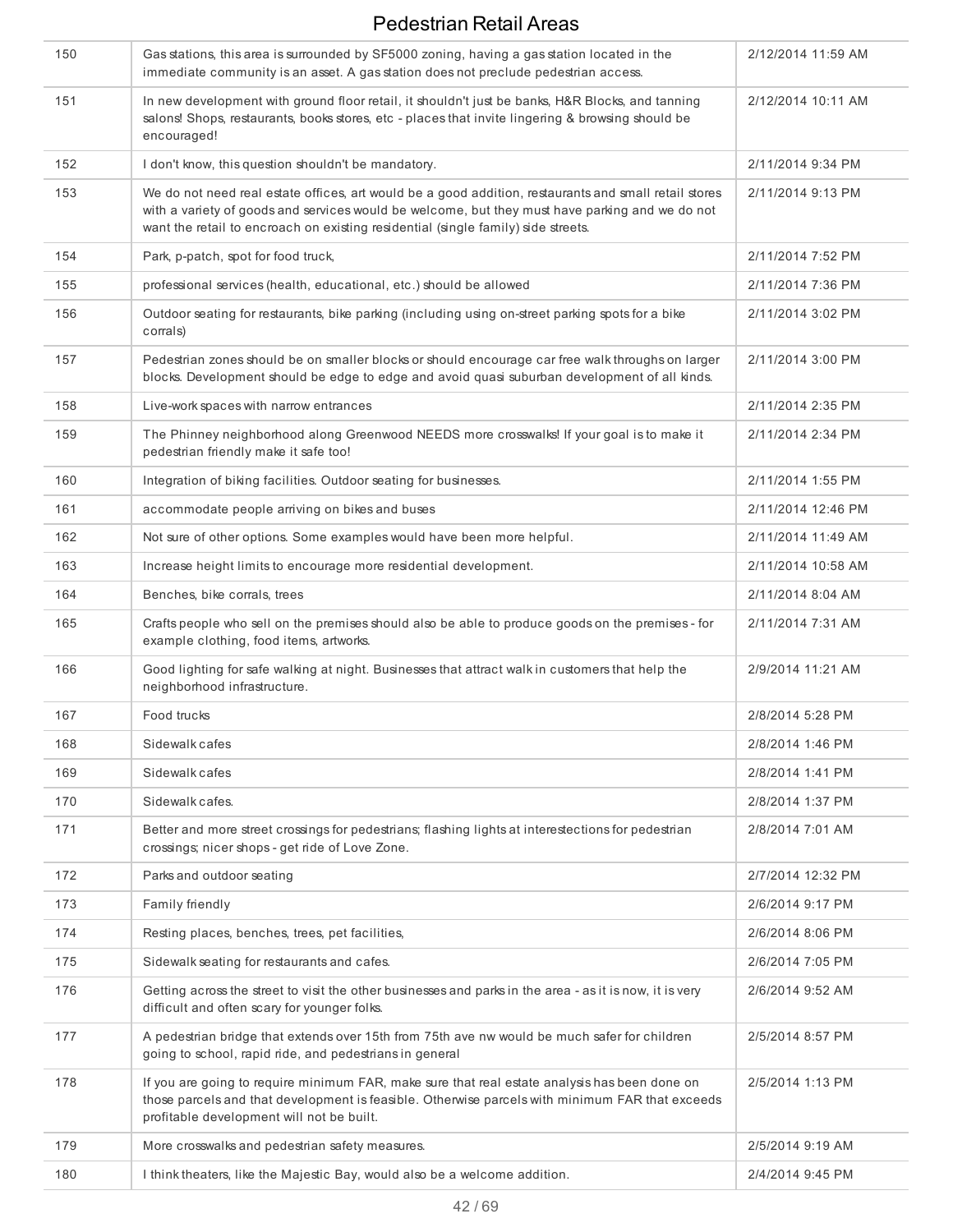| 181 | Cafe sidewalk seating for outdoor dining.                                                                                                                                                                                                                                                                                                                                                                              | 2/4/2014 9:20 PM   |
|-----|------------------------------------------------------------------------------------------------------------------------------------------------------------------------------------------------------------------------------------------------------------------------------------------------------------------------------------------------------------------------------------------------------------------------|--------------------|
| 182 | Entertainment venues such as theaters, cabarets, arcades. Government facilities with lots of public<br>interface, such as mini-libraries, licensing and Social Security offices.                                                                                                                                                                                                                                       | 2/4/2014 12:11 PM  |
| 183 | Bike racks.                                                                                                                                                                                                                                                                                                                                                                                                            | 2/3/2014 7:34 PM   |
| 184 | gathering spaces, recreation and information gathering                                                                                                                                                                                                                                                                                                                                                                 | 1/29/2014 12:17 PM |
| 185 | Make sure sidewalks are really walkable, ie, repair cracks and overgrown tree roots which split up<br>sidewalks                                                                                                                                                                                                                                                                                                        | 1/29/2014 12:47 AM |
| 186 | fitness/gym spaces (crossfit, studio gyms), yoga studios etc restaurants doggy day care outdoor<br>seating areas that are dog friendly too food trucks sidewalk cafe carts outdoor patios                                                                                                                                                                                                                              | 1/28/2014 7:35 PM  |
| 187 | Benches for restin' a spell and garbage/recycle bins                                                                                                                                                                                                                                                                                                                                                                   | 1/27/2014 6:59 PM  |
| 188 | parkettes, spot zoning, higher density, bonus height for providing ground level public amenities.                                                                                                                                                                                                                                                                                                                      | 1/26/2014 3:54 PM  |
| 189 | art just as in pike/pine. why not have it here?                                                                                                                                                                                                                                                                                                                                                                        | 1/25/2014 5:52 PM  |
| 190 | Consider where you are putting bike parking. There needs to be adequate bike parking of course to<br>meet the high demand, but it shouldn't impede pedestrians                                                                                                                                                                                                                                                         | 1/25/2014 5:37 PM  |
| 191 | businesses that provide health care services                                                                                                                                                                                                                                                                                                                                                                           | 1/25/2014 5:09 PM  |
| 192 | I am not sure we should limit uses a suggested.                                                                                                                                                                                                                                                                                                                                                                        | 1/25/2014 1:05 PM  |
| 193 | oddly, parking lots that permit people to park at one spot and then walk to multiple destinations<br>would be preferable.                                                                                                                                                                                                                                                                                              | 1/24/2014 5:44 PM  |
| 194 | Restaurants with sidewalk seating, à la Paris.                                                                                                                                                                                                                                                                                                                                                                         | 1/24/2014 5:15 PM  |
| 195 | bicycle access and parking                                                                                                                                                                                                                                                                                                                                                                                             | 1/24/2014 4:58 PM  |
| 196 | Just make sure there are plenty of opportunities for pedestrians to cross 35th safely.                                                                                                                                                                                                                                                                                                                                 | 1/24/2014 3:03 PM  |
| 197 | Parking lots. Increased required parking in all new apts., condos, a PODments etc. Having owned a<br>small business for 30 years, first in Wallingford and now is West Seattle, I know, if parking is too far<br>away, businesses lose customers. Look at the Junction QFC--if they had no parking, they'd have no<br>customers.                                                                                       | 1/24/2014 9:26 AM  |
| 198 | REDUCE COMMERCIAL AREAS IN WEDGWOOD AND RETURN IT TO THE SINGLE FAMILY<br>NEIGHBORHOOD IT IS                                                                                                                                                                                                                                                                                                                           | 1/23/2014 8:20 PM  |
| 199 | Zoning in the Morgan Junction area should encourage and facilitate small, street focused retail<br>and commercial spaces as seen on California at Alaska and Admiral Junctions.                                                                                                                                                                                                                                        | 1/23/2014 2:11 PM  |
| 200 | fairs, festivals, music events, demonstrations of useful skills- ie solar cooking workshop etc. Look at<br>European cities, lively and diverse uses. Gardening events or sales. Non profit events.                                                                                                                                                                                                                     | 1/23/2014 1:20 PM  |
| 201 | Retail, food service, etc. that drive income production - NOT government offices and NGO offices<br>that bring many people who do not spend money. These activities should be concentrated at<br>Northgate or down town - not in pedestrian areas near schools and residential areas. Find ways to<br>discourage businesses that will attract the drug culture being displaced from other areas                        | 1/23/2014 10:36 AM |
| 202 | Retail, food service, etc. that drive income production - NOT government offices and NGO offices<br>that bring many people who do not spend money. These activities should be concentrated at<br>Northgate or down town - not in pedestrian areas near schools and residential areas. Find ways to<br>discourage businesses that will attract the drug culture being displaced from 23rd & Union, and<br>23rd & Cherry | 1/23/2014 10:33 AM |
| 203 | hardware stores                                                                                                                                                                                                                                                                                                                                                                                                        | 1/23/2014 10:28 AM |
| 204 | Retail, food service, etc. that drive income production - NOT government offices and NGO offices<br>that bring many people who do not spend money. These activities should be concentrated at<br>Northgate or down town - not in pedestrian areas near schools and residential areas                                                                                                                                   | 1/23/2014 10:26 AM |
| 205 | Any new commercial that comes into 35th Ave NE MUST contain parking for its employees within<br>its commercial area, they must NOT be allowed to park on residential streets - zone residential<br>streets for homeowner parking only                                                                                                                                                                                  | 1/23/2014 8:42 AM  |
| 206 | Require commercial spaces to provide parking in proportion to the size of the commercial space.<br>Require that the parking is onsite and easily accessible for pedestrians.                                                                                                                                                                                                                                           | 1/23/2014 8:38 AM  |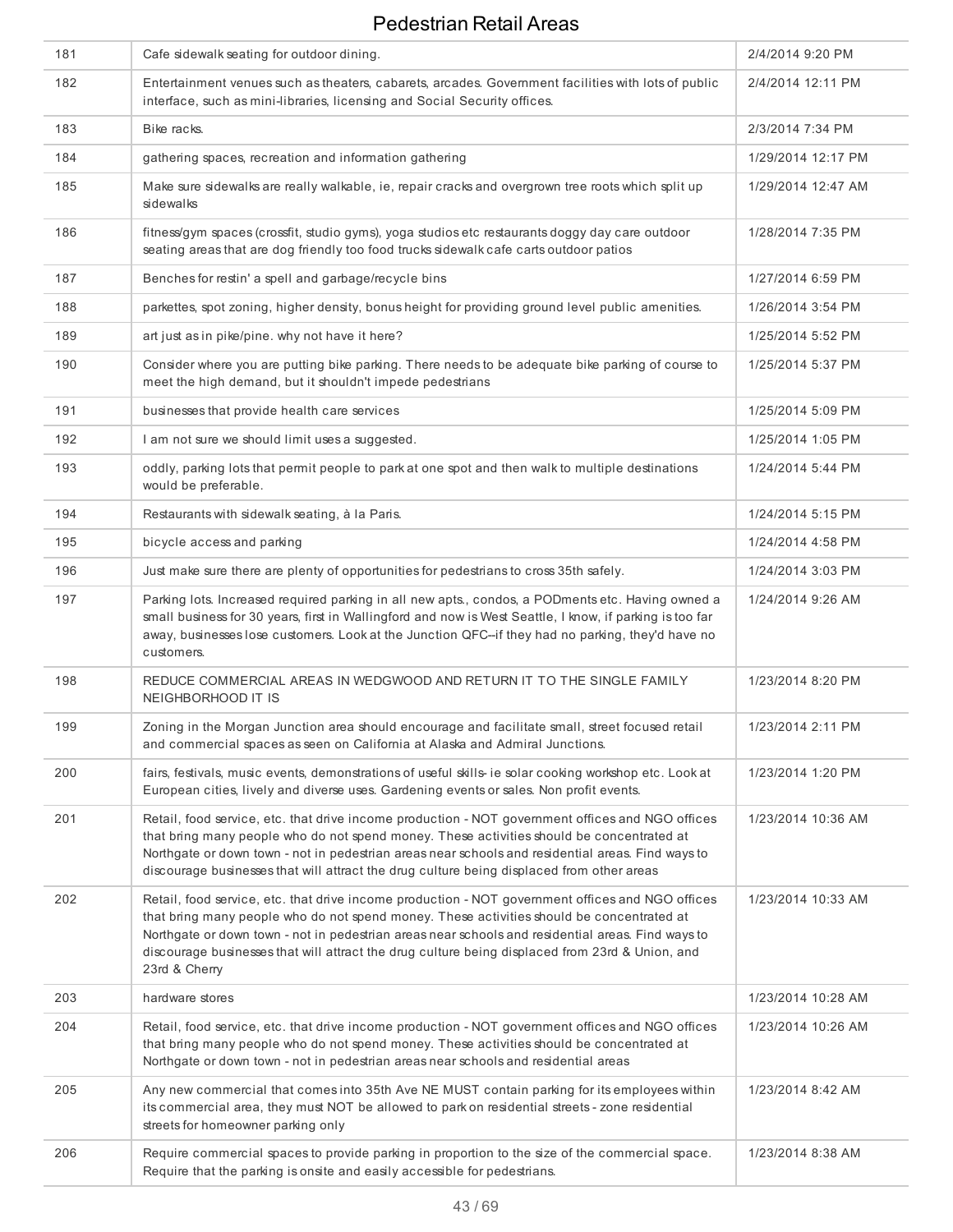| 207 | Play areas/gathering spaces, small open green spaces, or plazas for different uses such as farmers<br>markets.                                                                                                                                                                                                                                                                                                                                                                        | 1/23/2014 8:31 AM  |
|-----|---------------------------------------------------------------------------------------------------------------------------------------------------------------------------------------------------------------------------------------------------------------------------------------------------------------------------------------------------------------------------------------------------------------------------------------------------------------------------------------|--------------------|
| 208 | Any business that has a large and frequent customer base and encourages walk-in customers, and<br>that sells goods and/or services that can be reasonably carted away by hand (i.e. walking) should<br>be encouraged.                                                                                                                                                                                                                                                                 | 1/23/2014 8:26 AM  |
| 209 | Mini parks                                                                                                                                                                                                                                                                                                                                                                                                                                                                            | 1/23/2014 8:25 AM  |
| 210 | sidewalk cafe                                                                                                                                                                                                                                                                                                                                                                                                                                                                         | 1/23/2014 7:20 AM  |
| 211 | Yoga studios, dance studios, frozen yogurt shops (they don't need all the restaurant requirements,<br>only some of them)                                                                                                                                                                                                                                                                                                                                                              | 1/23/2014 6:35 AM  |
| 212 | I would like to see some allowance for a future community center or park area included in the<br>acceptable use of pedestrian space. I do not see the need to include real estate offices. There is<br>one already. We do not need more.                                                                                                                                                                                                                                              | 1/22/2014 4:26 PM  |
| 213 | creation of more "common areas" at pedestrian area centers (like piazza's, kiosks, sitting areas,<br>qazebos)                                                                                                                                                                                                                                                                                                                                                                         | 1/22/2014 10:27 AM |
| 214 | <b>Health Care Facilities</b>                                                                                                                                                                                                                                                                                                                                                                                                                                                         | 1/20/2014 11:59 PM |
| 215 | No more business or development, we have enough already. Use the space for gardens/parks.                                                                                                                                                                                                                                                                                                                                                                                             | 1/20/2014 7:38 PM  |
| 216 | Dogs on leash ok. Skateboarding not.                                                                                                                                                                                                                                                                                                                                                                                                                                                  | 1/20/2014 7:12 PM  |
| 217 | gathering spaces, small parks                                                                                                                                                                                                                                                                                                                                                                                                                                                         | 1/20/2014 5:58 PM  |
| 218 | Sidewalk cafes                                                                                                                                                                                                                                                                                                                                                                                                                                                                        | 1/20/2014 3:45 PM  |
| 219 | Outdoor seating                                                                                                                                                                                                                                                                                                                                                                                                                                                                       | 1/20/2014 1:05 PM  |
| 220 | Outdoor uses such as restaurant seating, vendor carts, and temporary uses.                                                                                                                                                                                                                                                                                                                                                                                                            | 1/20/2014 12:55 PM |
| 221 | Outdoor uses such as restaurant seating on sidewalks (sidewalks must be of sufficient width), carts<br>(food carts, flower carts, etc), and temporary uses on sites waiting to develop/redevelop.                                                                                                                                                                                                                                                                                     | 1/20/2014 12:54 PM |
| 222 | Allowance for bicycle parking.                                                                                                                                                                                                                                                                                                                                                                                                                                                        | 1/20/2014 12:34 PM |
| 223 | We should encourage micro retail in the Wedgwood zone i.e. approx. 200 sq. ft. retail space that<br>would encourage diversity of businesses.                                                                                                                                                                                                                                                                                                                                          | 1/20/2014 12:29 PM |
| 224 | Restructure parking in median as temporary parking, but designate areas for only mobile venders<br>(food trucks, produce stand, etc. Remove street parking along stretch with parking in median and<br>push out curb to create one lane of traffic to add sidewalk space, slow traffic, and prevent passing<br>of stopped buses. Work with existing businesses that don't fit proposed changes to assist changing<br>layout or relocation to more compatible location (i.e., Fou Lee) | 1/20/2014 11:27 AM |
| 225 | Micro-retail (or restaurant/café), minority-owned businesses, bars                                                                                                                                                                                                                                                                                                                                                                                                                    | 1/19/2014 5:24 PM  |
| 226 | Outdoor cafe space. Also, there should be off sidewalk space for bicycle parking so that the<br>sidewalks are kept free for foot and bicycle traffic.                                                                                                                                                                                                                                                                                                                                 | 1/19/2014 3:48 PM  |
| 227 | 1. Restaraunts 2. Small neighborhood grocery 3. Small scale retail                                                                                                                                                                                                                                                                                                                                                                                                                    | 1/19/2014 1:34 PM  |
| 228 | I would like to be assured that cyclists have protected lanes as well.                                                                                                                                                                                                                                                                                                                                                                                                                | 1/19/2014 1:05 PM  |
| 229 | Open Space for food trucks, farmer's markets and art fairs.                                                                                                                                                                                                                                                                                                                                                                                                                           | 1/19/2014 12:37 PM |
| 230 | I operate a medical office that requires handicap access. I would like to ensure that patients will<br>have a handicapped zone accessible to the Jasper apartments at all times. I am GREATLY<br>ALARMED at the proposed implementation of the Bicycle Master Plan that proposes to<br>ELIMINATE PARKING IN FAVOR OF A DEDICATED BICYCLE LANE ALONG 35th AVE. THIS WILL<br>DESTROY MY NEW BUSINESS!                                                                                   | 1/19/2014 12:34 PM |
| 231 | Drive through. Adequate parking. Extra traffic lanes.                                                                                                                                                                                                                                                                                                                                                                                                                                 | 1/19/2014 12:31 PM |
| 232 | Bike paths should also be encouraged. We bike to most west seattle locations although it's hard<br>with kids due to no bike paths.                                                                                                                                                                                                                                                                                                                                                    | 1/19/2014 11:57 AM |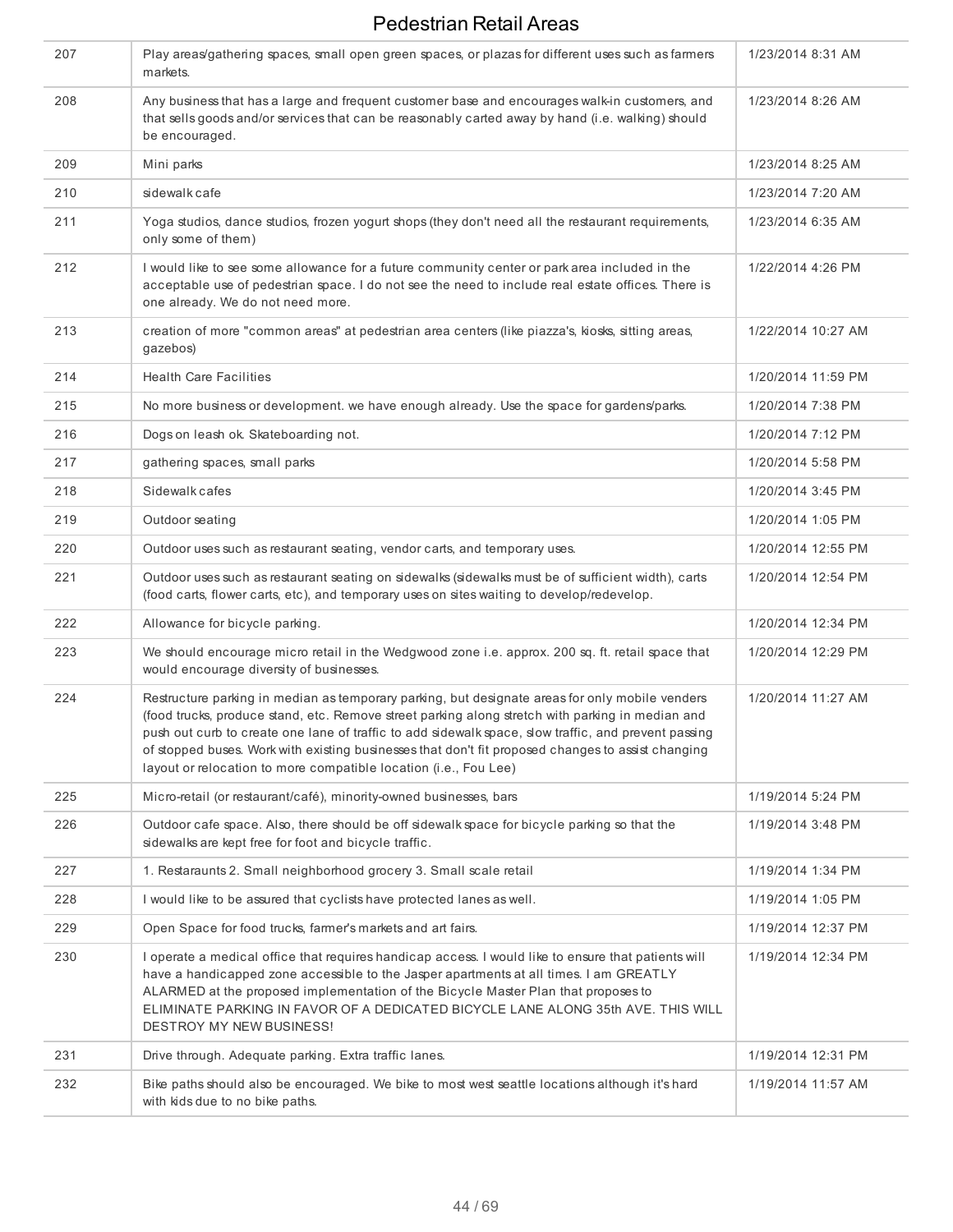| 233 | My answer is not what you are looking for-however in case there is no other spot to note this-I don't<br>see how you address street trees and the desire for canopy space in this proposal. Overhead<br>weather protection can end up impacting trees especially if you allow outdoor seating. Bike racks<br>also important but placing them can conflict with tree planting space. | 1/19/2014 10:30 AM |
|-----|-------------------------------------------------------------------------------------------------------------------------------------------------------------------------------------------------------------------------------------------------------------------------------------------------------------------------------------------------------------------------------------|--------------------|
| 234 | Adjacent buildings allowed to provide "cafe space" on wider sidewalks.                                                                                                                                                                                                                                                                                                              | 1/19/2014 10:20 AM |
| 235 | Plaza of significance.                                                                                                                                                                                                                                                                                                                                                              | 1/19/2014 3:17 AM  |
| 236 | bike racks                                                                                                                                                                                                                                                                                                                                                                          | 1/18/2014 5:49 PM  |
| 237 | Any use should be allowed as long as it accommodates safe pedestrian use                                                                                                                                                                                                                                                                                                            | 1/18/2014 3:03 PM  |
| 238 | open community spaces such as place on important gateway comers like 34th ave no and<br>wallingford as well as burke and 34th.                                                                                                                                                                                                                                                      | 1/18/2014 9:27 AM  |
| 239 | Require planting of suitable size street trees                                                                                                                                                                                                                                                                                                                                      | 1/18/2014 8:54 AM  |
| 240 | There should be sheltered areas at bus stops. Pedestrian Public Areas should be more than just a<br>traffic bulb.                                                                                                                                                                                                                                                                   | 1/17/2014 8:06 PM  |
| 241 | uses how about speed limit or making it easier to get to these areas walking from houses<br>residential areas to the commerical area. SIDE WALKS                                                                                                                                                                                                                                    | 1/17/2014 4:42 PM  |
| 242 | With all of the transit issues, don't forget to encourage bikes and zipcar type services along with<br>walking. I walk 2-4 miles every day and would do more if it were safer and more small businesses,<br>libraries, etc were in the neighborhood.                                                                                                                                | 1/17/2014 11:58 AM |
| 243 | Public amenities like community centers, meeting areas, fire stations, etc. Major institution and<br>educational uses. A variety of sizes of shops, from very small to very large to encourage<br>diversity/start-ups mixed within larger anchors.                                                                                                                                  | 1/16/2014 8:00 PM  |
| 244 | <b>Bicycle lanes</b>                                                                                                                                                                                                                                                                                                                                                                | 1/16/2014 11:31 AM |
| 245 | Effective integration of bike lanes.                                                                                                                                                                                                                                                                                                                                                | 1/16/2014 9:03 AM  |
| 246 | allowance for private seating areas (for cafe/restaurant operations) and public seating (benches)                                                                                                                                                                                                                                                                                   | 1/16/2014 8:27 AM  |
| 247 | Outdoor seating areas, both for restaurant/cafe and public benches                                                                                                                                                                                                                                                                                                                  | 1/16/2014 8:23 AM  |
| 248 | We don't need another real-estate office, there's one on corner of 34th and Pacific. How about a<br>gym or a doctor's office or massage business?                                                                                                                                                                                                                                   | 1/16/2014 7:47 AM  |
| 249 | Access to containers for keeping the area clean. Beautification and upkeep of vegetation that the<br>city planted. Mended walkways for safety.                                                                                                                                                                                                                                      | 1/15/2014 8:12 PM  |
| 250 | food truck and other small cart vendors                                                                                                                                                                                                                                                                                                                                             | 1/15/2014 1:07 PM  |
| 251 | More places to sit - this is a friendly neighborhood but a lot of the sitting areas have been<br>disappearing during recent changes                                                                                                                                                                                                                                                 | 1/15/2014 12:40 PM |
| 252 | doctor/medical services offices                                                                                                                                                                                                                                                                                                                                                     | 1/15/2014 11:46 AM |
| 253 | Community support services (childcare, advocacy programs, public meeting spaces, healthcare<br>etc)                                                                                                                                                                                                                                                                                 | 1/15/2014 10:44 AM |
| 254 | I am not a cyclist - but there are many in the neighborhood. It looks rough for cyclists - no bike<br>lanes, etc.                                                                                                                                                                                                                                                                   | 1/15/2014 8:34 AM  |
| 255 | This neighborhood does need a viable supermarket for groceries, so consessions need to be made.<br>Foo Lee does a decent job but it is more expensive than a normal grocer.                                                                                                                                                                                                         | 1/15/2014 7:42 AM  |
| 256 | Protection of existing off-street parking for the pedestrians that need to drive to our neighborhood.                                                                                                                                                                                                                                                                               | 1/14/2014 10:36 PM |
| 257 | Business owners should put out trash containers and be responsible for them in addition to<br>maintaining a clean sidewalk if front of their business.                                                                                                                                                                                                                              | 1/14/2014 9:03 PM  |
| 258 | Dedicated retail not live-work,                                                                                                                                                                                                                                                                                                                                                     | 1/14/2014 8:33 PM  |
| 259 | Community gathering spaces.                                                                                                                                                                                                                                                                                                                                                         | 1/14/2014 8:29 PM  |
| 260 | Current zoning height restrictions on commercial properties should be raised to encourage<br>redevelopment of under-utilized properties with excess parking and to encourage development of<br>additional residential units within the pedestrian zone above street level.                                                                                                          | 1/14/2014 7:49 PM  |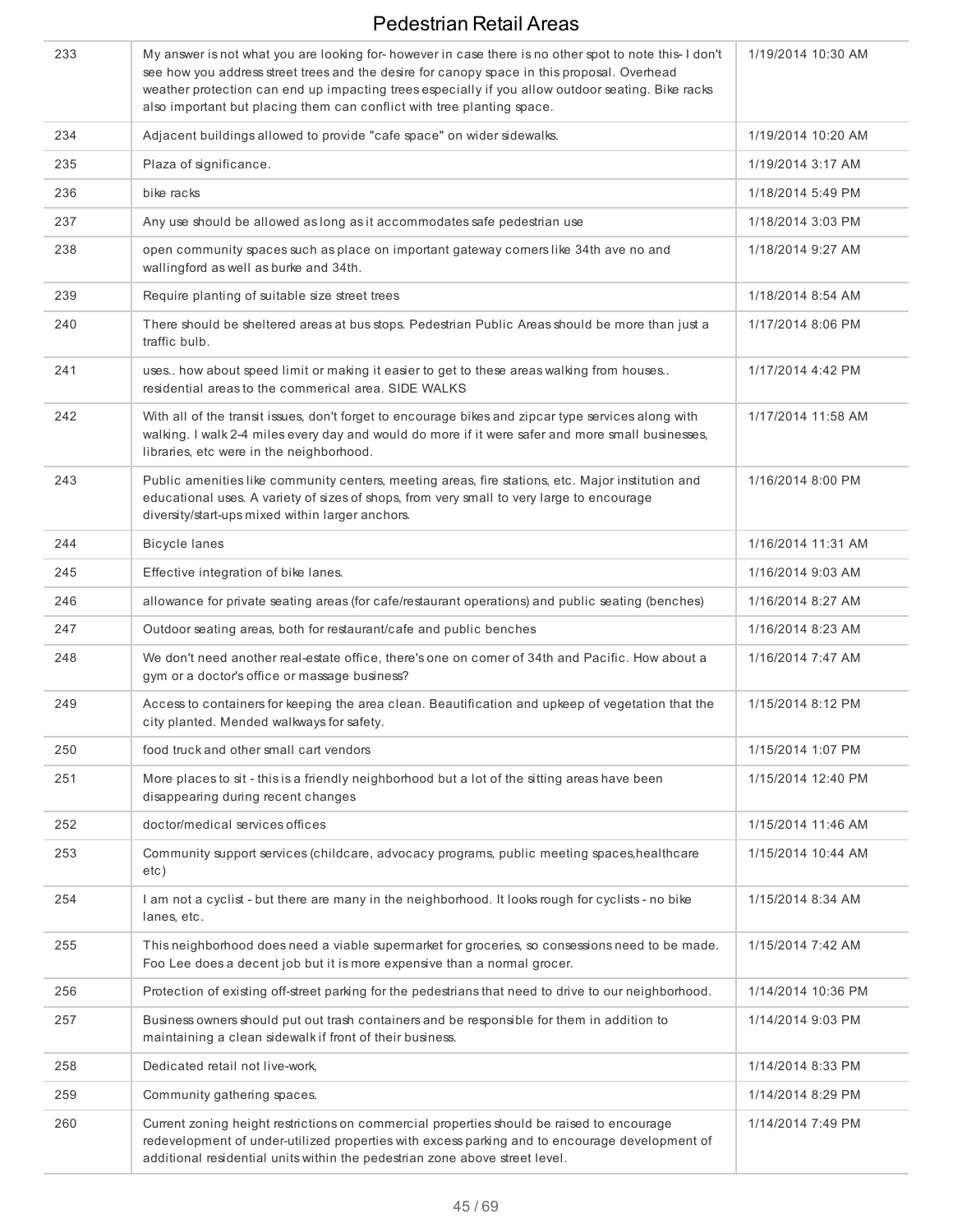| 261 | Bike parking. We are working with Seattle Parks on developing the first ever urban mountain bike<br>park in Cheasty Greenspace. This will draw riders from all over the city and be a boon to this area.<br>The main community area for this park will be on Cheasty Blvd, the block north of the current Gull<br>gas station.                                                                                                                                                                                                  | 1/14/2014 7:02 PM  |
|-----|---------------------------------------------------------------------------------------------------------------------------------------------------------------------------------------------------------------------------------------------------------------------------------------------------------------------------------------------------------------------------------------------------------------------------------------------------------------------------------------------------------------------------------|--------------------|
| 262 | Lighted crosswalks                                                                                                                                                                                                                                                                                                                                                                                                                                                                                                              | 1/14/2014 4:51 PM  |
| 263 | Side walk cafe seating, dedicated bike lanes, trees/vegetation, ample bicycle parking, marked<br>crosswalks at intersections, 4 way stops for vehicles, increased lighting for safety,                                                                                                                                                                                                                                                                                                                                          | 1/14/2014 4:42 PM  |
| 264 | At present, there is very little pedestrian-friendly access to this existing pedestrian zone from the<br>northeast Beacon Hill neighborhood. A person can walk down 25th Ave S, which is does not have<br>pedestrian-friendly lighting nor adequate sidewalk width. Or, a person can walk down the stairs at<br>the end of S. Hanford Street. However, the later also has inadequate pedestrian-friendly lighting, is<br>encroached by blackberries and leads to a uneven, gravel path, where a sidewalk should be,<br>instead. | 1/14/2014 3:35 PM  |
| 265 | I don't see why Real Estate offices are 'active' and yet a lawyer or an insurance office is not. All of<br>these activities are what makes a neighborhood work. There is more to living than just trying to be<br>pretty.                                                                                                                                                                                                                                                                                                       | 1/14/2014 2:22 PM  |
| 266 | Marijuana stores.                                                                                                                                                                                                                                                                                                                                                                                                                                                                                                               | 1/14/2014 1:43 PM  |
| 267 | street fairs or festivals                                                                                                                                                                                                                                                                                                                                                                                                                                                                                                       | 1/14/2014 1:16 PM  |
| 268 | Anything that encourages use of the public space by people.                                                                                                                                                                                                                                                                                                                                                                                                                                                                     | 1/14/2014 1:05 PM  |
| 269 | Anything that encourages use of the public space by people.                                                                                                                                                                                                                                                                                                                                                                                                                                                                     | 1/14/2014 1:04 PM  |
| 270 | Anything that helps encourage use of the public space by people.                                                                                                                                                                                                                                                                                                                                                                                                                                                                | 1/14/2014 1:03 PM  |
| 271 | Family friendly uses should be encouraged and family unfriendly uses should be discouraged.                                                                                                                                                                                                                                                                                                                                                                                                                                     | 1/14/2014 12:50 PM |
| 272 | continued allowance of non-profit service providing agencies, and encouragement of public<br>private partnerships for centers of interaction: ex. studio and cultural arts visitor center. inclusion of<br>502 store in Belltown as well.                                                                                                                                                                                                                                                                                       | 1/14/2014 12:24 PM |
| 273 | Don't know what #12 means. But, other uses I would like to see include pedi cabs, food trucks, street<br>performers and  These can't all be "in" the zone, but the zone should be set up with all sorts of<br>other services in mind.                                                                                                                                                                                                                                                                                           | 1/14/2014 11:35 AM |
| 274 | Mid block pedistrian passage, east/west. Encourage sidewalk oriented seating. Encourage variety of<br>design and setbacks to storefronts. Require storefronts to project from building structure (not<br>recessed between building columns). Limit storefront length to 30'-50' average. Discourage box<br>and brightly lighted signs. Bosque, or group street trees, alternating witt low planting to allow sun<br>penetration between.                                                                                        | 1/14/2014 11:20 AM |
| 275 | Full commercial without housing above.                                                                                                                                                                                                                                                                                                                                                                                                                                                                                          | 1/14/2014 11:14 AM |
| 276 | bicycle parking, bicycle lanes, sidewalk cafes, pedestrian only zones, farmer's market streets,<br>diverters                                                                                                                                                                                                                                                                                                                                                                                                                    | 1/14/2014 10:58 AM |
| 277 | Priority for bikes, transit and rideshare services. More activation of public spaces such as (legal)<br>vendors in parks.                                                                                                                                                                                                                                                                                                                                                                                                       | 1/14/2014 10:44 AM |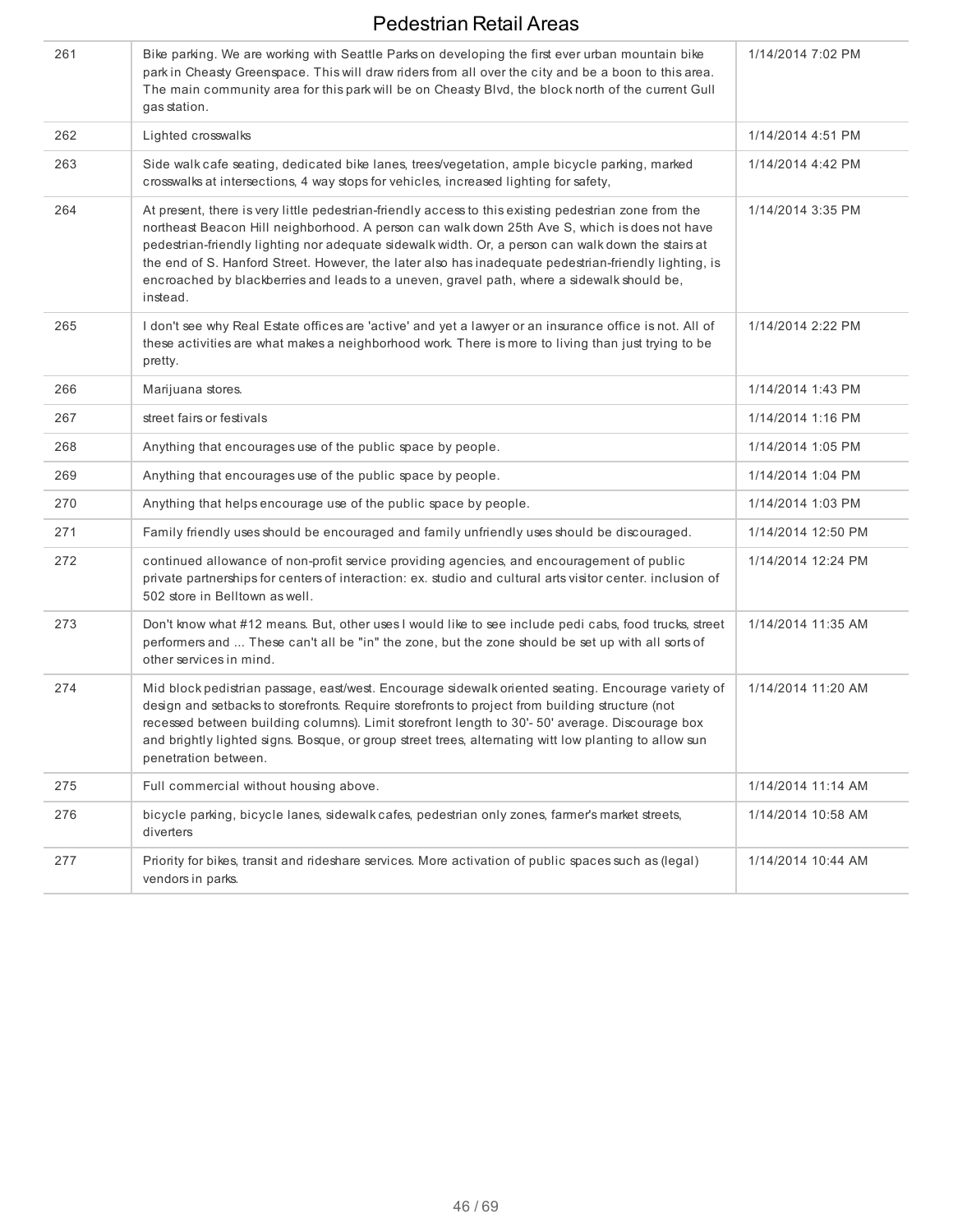## **Q16 Should this area be designated as a pedestrian zone?**



| <b>Answer Choices</b> | <b>Responses</b> |  |
|-----------------------|------------------|--|
| Yes                   | 72.41%<br>635    |  |
| <b>No</b>             | 13.68%<br>120    |  |
| Unsure                | 13.91%<br>122    |  |
| <b>Total</b>          | 877              |  |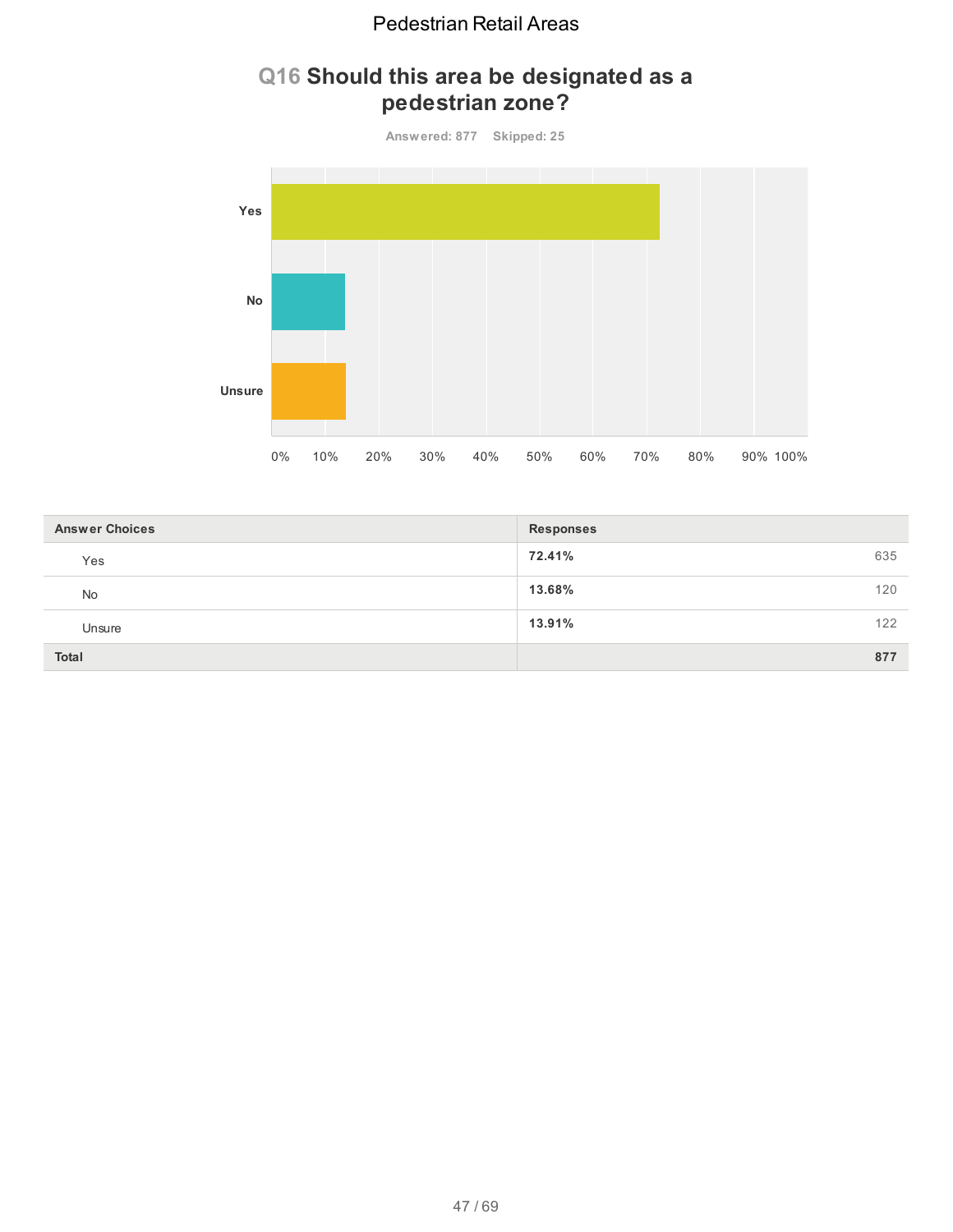# **Q17 Additional Comments/Questions:**

**Answered: 346 Skipped: 556**

| #  | <b>Responses</b>                                                                                                                                                                                                                                                                                                                                                                                                                                                                                                                                                                                                                                                                                                                                                                                                                                                                                                                                                                                                                                                                                                                                                                                                                                                                                                       | <b>Date</b>        |
|----|------------------------------------------------------------------------------------------------------------------------------------------------------------------------------------------------------------------------------------------------------------------------------------------------------------------------------------------------------------------------------------------------------------------------------------------------------------------------------------------------------------------------------------------------------------------------------------------------------------------------------------------------------------------------------------------------------------------------------------------------------------------------------------------------------------------------------------------------------------------------------------------------------------------------------------------------------------------------------------------------------------------------------------------------------------------------------------------------------------------------------------------------------------------------------------------------------------------------------------------------------------------------------------------------------------------------|--------------------|
| 1  | Absolute no pedestrian zone N of 58th Street. Parking is a critical need N of 58th street. .Do not<br>take away the free street parking that is crucial to visitors like me that love shopping and visiting in<br>this neighborhood.                                                                                                                                                                                                                                                                                                                                                                                                                                                                                                                                                                                                                                                                                                                                                                                                                                                                                                                                                                                                                                                                                   | 4/30/2014 7:33 PM  |
| 2  | There is an existing gas station there. It's on the corner so I don't know that it would impact<br>pedestrians that much. I very much like the idea of encouraging more businesses in the area<br>around Graham though.                                                                                                                                                                                                                                                                                                                                                                                                                                                                                                                                                                                                                                                                                                                                                                                                                                                                                                                                                                                                                                                                                                | 4/30/2014 6:19 PM  |
| 3  | Public transportation options are not sustainable.                                                                                                                                                                                                                                                                                                                                                                                                                                                                                                                                                                                                                                                                                                                                                                                                                                                                                                                                                                                                                                                                                                                                                                                                                                                                     | 4/30/2014 4:54 PM  |
| 4  | Extra effort should also be taken to maximize pedestrian safety when it comes to crossing streets,<br>especially when an Arterial is involved, such as plenty of signalized crossings, and VERY visible<br>markings and signage at unsignalized crossings. Perhaps lower speed limits, and/or traffic calming.<br>And strict enforcement of issues related to pedestrian safety, such as speed limits, failing to yield to<br>pedestrians, and such, as SPD has the available resources to do so. One side note on traffic<br>calming; although I'm greatly in favor of it, I do have issues with traffic circles, in that they can<br>sometimes force vehicle traffic INTO the pedestrian crossing area. A perfect example, is the traffic<br>circle at 17th SW & SW Barton St, West Seattle. A pedestrian literally cannot cross, without a<br>conflict between them and a vehicle traveling in the same direction, parallel to them, even with<br>the safest vehicle operator using caution, and "hugging" the traffic circle. Theoretically, a<br>pedestrian and vehicle, SHOULD be able to cross in that same direction/parallel scenario without<br>conflict at a non-traffic circled intersection, or at most other traffic circled intersections I've<br>observed, as long as they are both using due caution. | 4/30/2014 1:06 PM  |
| 5  | The primary problem at 80th and Lake City is in the traffic turning onto LCW. The current signage<br>isn't sufficient to protect pedestrians from vehicles. This is a scary crossing. Instead of gently<br>reminding drivers not to threaten the health of pedestrians, the City needs to ensure that drivers<br>cannot turn into LCW while pedestrians have a walk signal. This is particularly important now that<br>Metro's 73 line is being moved across LCW to Roosevelt.                                                                                                                                                                                                                                                                                                                                                                                                                                                                                                                                                                                                                                                                                                                                                                                                                                         | 4/30/2014 12:42 PM |
| 6  | More to limit vehicle speeds and improve pedestrian street crossings, too.                                                                                                                                                                                                                                                                                                                                                                                                                                                                                                                                                                                                                                                                                                                                                                                                                                                                                                                                                                                                                                                                                                                                                                                                                                             | 4/30/2014 12:39 PM |
| 7  | My family is very human-powered. We bicycle commute to work, (children used to bicycle<br>commute to school), we bicycle to visit an elderly parent, we walk to stores multiple times a week<br>and we walk the dog twice a day. These activities have us encounter 35th Ave NE everyday. As the<br>Wedgwood Public Workshop does its work I'd like to see several things happen. - Add more 35th Ave<br>button-activated crosswalks -Widen the sidewalk -Clip foliage that encroaches the sidewalk -<br>Eliminate sidewalk obstacles (trees, signs poles) -Repair uneven sidewalks -Repair potholes in the<br>sharrow lanes                                                                                                                                                                                                                                                                                                                                                                                                                                                                                                                                                                                                                                                                                           | 4/30/2014 10:05 AM |
|    | This neighborhood is a strong area for small businesses, companies, and residents. It has been for a<br>long time. Please preserve it by not turning it into something else.                                                                                                                                                                                                                                                                                                                                                                                                                                                                                                                                                                                                                                                                                                                                                                                                                                                                                                                                                                                                                                                                                                                                           | 4/30/2014 9:41 AM  |
| 9  | Traffic calming is probably more important than retail requirements - bulb-outs and narrow travel<br>lanes encourage pedestrians more than requiring a setback from a wide road                                                                                                                                                                                                                                                                                                                                                                                                                                                                                                                                                                                                                                                                                                                                                                                                                                                                                                                                                                                                                                                                                                                                        | 4/29/2014 12:13 PM |
| 10 | I'm less concerned about the sidewalks than the unjustifiable increase in density. The proposed<br>sidewalk changes appear to be a feeble attempt to mitigate the overdevelopment that is promoted<br>by the City. " You can put lipstick on a pig but it is still a pig."                                                                                                                                                                                                                                                                                                                                                                                                                                                                                                                                                                                                                                                                                                                                                                                                                                                                                                                                                                                                                                             | 4/26/2014 6:44 AM  |
| 11 | Why should the city have such power. It seems that requiring commercial spaces, results in empty<br>store fronts, raises the rents for existing businesses and raises the rent or cost of the housing units in<br>the buildings. This is just another draconian power play by the city.                                                                                                                                                                                                                                                                                                                                                                                                                                                                                                                                                                                                                                                                                                                                                                                                                                                                                                                                                                                                                                | 4/24/2014 7:45 AM  |
| 12 | in order to become pedestrian friendly, drug selling and prostitution will need to be addressed.                                                                                                                                                                                                                                                                                                                                                                                                                                                                                                                                                                                                                                                                                                                                                                                                                                                                                                                                                                                                                                                                                                                                                                                                                       | 4/23/2014 12:59 PM |
| 13 | It seems that many of the retail uses between 100th and 105th along Aurora are barely hanging on<br>by a thread. I'm more worried about vacant businesses than improving the ped environment in this<br>area. However, if a ped zone can contribute to increased economic vitality of the area, that that<br>would be great.                                                                                                                                                                                                                                                                                                                                                                                                                                                                                                                                                                                                                                                                                                                                                                                                                                                                                                                                                                                           | 4/23/2014 11:59 AM |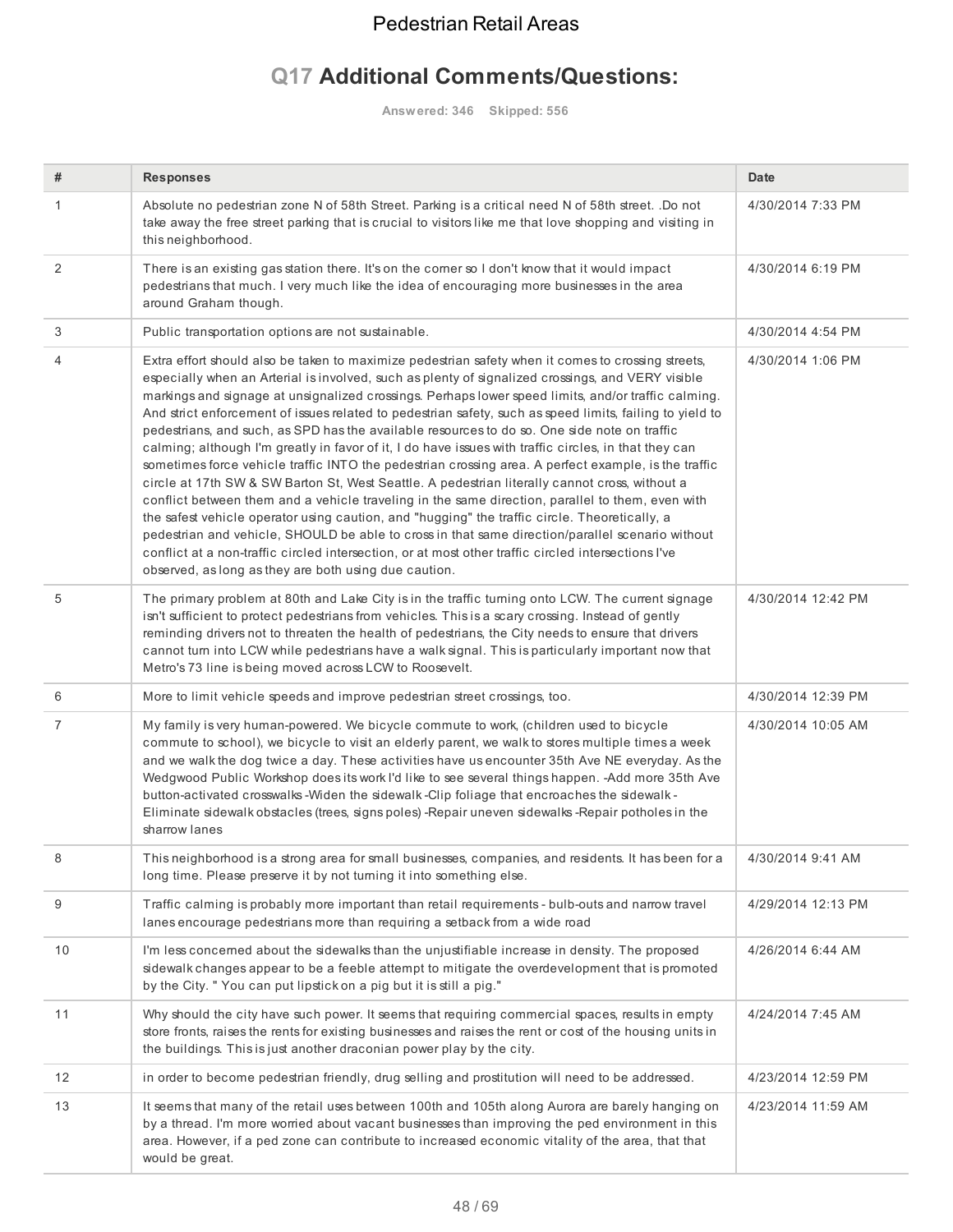| 14 | Hopefully creating a pedestrian zone at Aurora and Licton Springs area would bring a feeling of<br>safety to the neighborhood. This would keep families here versus them going elsewhere to spend<br>their money. Economic implications would show positive growth if there's a way to welcome<br>businesses that are attractive to the demographic. I think you'll find it's an area waiting for a revamp<br>with positive results. "Clean it up and they will come." Get rid of the needle sharing at Aurora<br>Commons, it's way too close to the new elementary and middle school that will be built. It's also<br>crazy that this is going on and it's not being stopped.                                                          | 4/23/2014 10:17 AM |
|----|-----------------------------------------------------------------------------------------------------------------------------------------------------------------------------------------------------------------------------------------------------------------------------------------------------------------------------------------------------------------------------------------------------------------------------------------------------------------------------------------------------------------------------------------------------------------------------------------------------------------------------------------------------------------------------------------------------------------------------------------|--------------------|
| 15 | A key to make the area more pedestrian friendly would be to slow down car traffic.                                                                                                                                                                                                                                                                                                                                                                                                                                                                                                                                                                                                                                                      | 4/22/2014 10:02 PM |
| 16 | All of 35th Avenue under consideration for pedestrian zoning should be developed in a thoughtful,<br>strategic fashion. Too many of Seattle's established residential communities have been terribly<br>compromised by poorly planned, uncoordinated, ad hoc development that demonstrates little care<br>for the concerns of livability, aesthetic cohesiveness, growth management, parking or safety.                                                                                                                                                                                                                                                                                                                                 | 4/22/2014 6:41 PM  |
| 17 | there needs to be user impact fees on developers                                                                                                                                                                                                                                                                                                                                                                                                                                                                                                                                                                                                                                                                                        | 4/17/2014 2:42 PM  |
| 18 | NEED a designated - SAFE bike lane                                                                                                                                                                                                                                                                                                                                                                                                                                                                                                                                                                                                                                                                                                      | 4/16/2014 6:12 PM  |
| 19 | The right to be free of curb bulbs if we don't want them; permission of adjacent businesses and<br>community members to install them                                                                                                                                                                                                                                                                                                                                                                                                                                                                                                                                                                                                    | 4/15/2014 8:18 PM  |
| 20 | Somebody has too much time on their hands.                                                                                                                                                                                                                                                                                                                                                                                                                                                                                                                                                                                                                                                                                              | 4/14/2014 5:22 PM  |
| 21 | There is much too much traffic here. It is one of only three ways in/out of Magnolia. It can become<br>a pedestrian zone the day after the Magnolia bridge is replaced!                                                                                                                                                                                                                                                                                                                                                                                                                                                                                                                                                                 | 4/14/2014 5:20 PM  |
| 22 | Somebody has way too much time on their hands. Extremely poor use of my tax dollars!                                                                                                                                                                                                                                                                                                                                                                                                                                                                                                                                                                                                                                                    | 4/14/2014 4:43 PM  |
| 23 | No parking meters. Customers will not shop the area if they have to pay for parking.                                                                                                                                                                                                                                                                                                                                                                                                                                                                                                                                                                                                                                                    | 4/14/2014 2:37 PM  |
| 24 | I think there needs to be adjustments made to this intersection to make it more pedestrian friendly.<br>Right now, traffic traveling westbound on 40th has a left turn lane but not a left turn arrow and I've<br>almost been hit by left turning traffic that doesn't stop, even while I'm crossing with a walk sign<br>(crossing east/west on 40th.). It's not safe for adults and especially not for kids. What would really<br>help is a left turn arrow on 40th westbound. Thanks!                                                                                                                                                                                                                                                 | 4/12/2014 5:50 PM  |
| 25 | Just fix the Goddam potholes and stoop dreaming up pedestrian zones, bike lanes, tunnels, etc.                                                                                                                                                                                                                                                                                                                                                                                                                                                                                                                                                                                                                                          | 4/12/2014 2:21 PM  |
| 26 | The plan to increase pedestrian zones will decrease parking & hurt local business.                                                                                                                                                                                                                                                                                                                                                                                                                                                                                                                                                                                                                                                      | 4/12/2014 7:26 AM  |
| 27 | you questions are very confisuing                                                                                                                                                                                                                                                                                                                                                                                                                                                                                                                                                                                                                                                                                                       | 4/11/2014 6:05 PM  |
| 28 | You should leave Magnolia alone. We have parking issues. An aging population. Lousy bus<br>service. The businesses in the Magnolia area was working dillegently to keep small family<br>businesses alive and healthy. Especially in "Magnolia Village." Magnolia, with a 20,000 residential<br>base with business being (mainly) small family-own establishments would not be able to sustain<br>your urban village concept without destroying existing businesses. Magnolia is not an area that is<br>not condusive to the "big box" stores. Also, the city should be reminded that they should not make<br>plans to make urban changes when it has not bothered to consult and communicate with Magnolia<br>businesses and residents. | 4/11/2014 4:19 PM  |
| 29 | Encourage local business                                                                                                                                                                                                                                                                                                                                                                                                                                                                                                                                                                                                                                                                                                                | 4/10/2014 9:32 PM  |
| 30 | Take away bike lanes, bike parking before taking away for parking for vehicles. People get around<br>just fine as it is.                                                                                                                                                                                                                                                                                                                                                                                                                                                                                                                                                                                                                | 4/10/2014 4:10 PM  |
| 31 | How about crosswalks just outside the Village core? How about a drinking fountain in the core?                                                                                                                                                                                                                                                                                                                                                                                                                                                                                                                                                                                                                                          | 4/8/2014 8:11 PM   |
| 32 | If retail spaces are too large than only chains can afford them and who wants to go to an area to<br>shop at yet another Subway Shop. Areas without enough parking also restrict the number of people<br>who will come and shop or patronize restaurants.                                                                                                                                                                                                                                                                                                                                                                                                                                                                               | 4/8/2014 4:29 PM   |
| 33 | You know what would really draw pedestrians to Columbian Way and Beacon Avenue South?<br>Businesses that are clean and inviting, which provide goods and services residents want. Smeary<br>and smoked windows, bad lighting at night, sidewalks covered with garbage, rats running on the<br>sidewalk in front of Seattle Super Market -- these all prohibit pedestrians more than drive-throughs<br>or narrow sidewalks.                                                                                                                                                                                                                                                                                                              | 4/8/2014 4:21 PM   |
| 34 | Please invest in Highland Park. It is a great neighborhood but could be made better with some<br>improvements to the infrastructure and commercial rezoning. This would help us increase our<br>walkabity index.                                                                                                                                                                                                                                                                                                                                                                                                                                                                                                                        | 4/6/2014 8:17 PM   |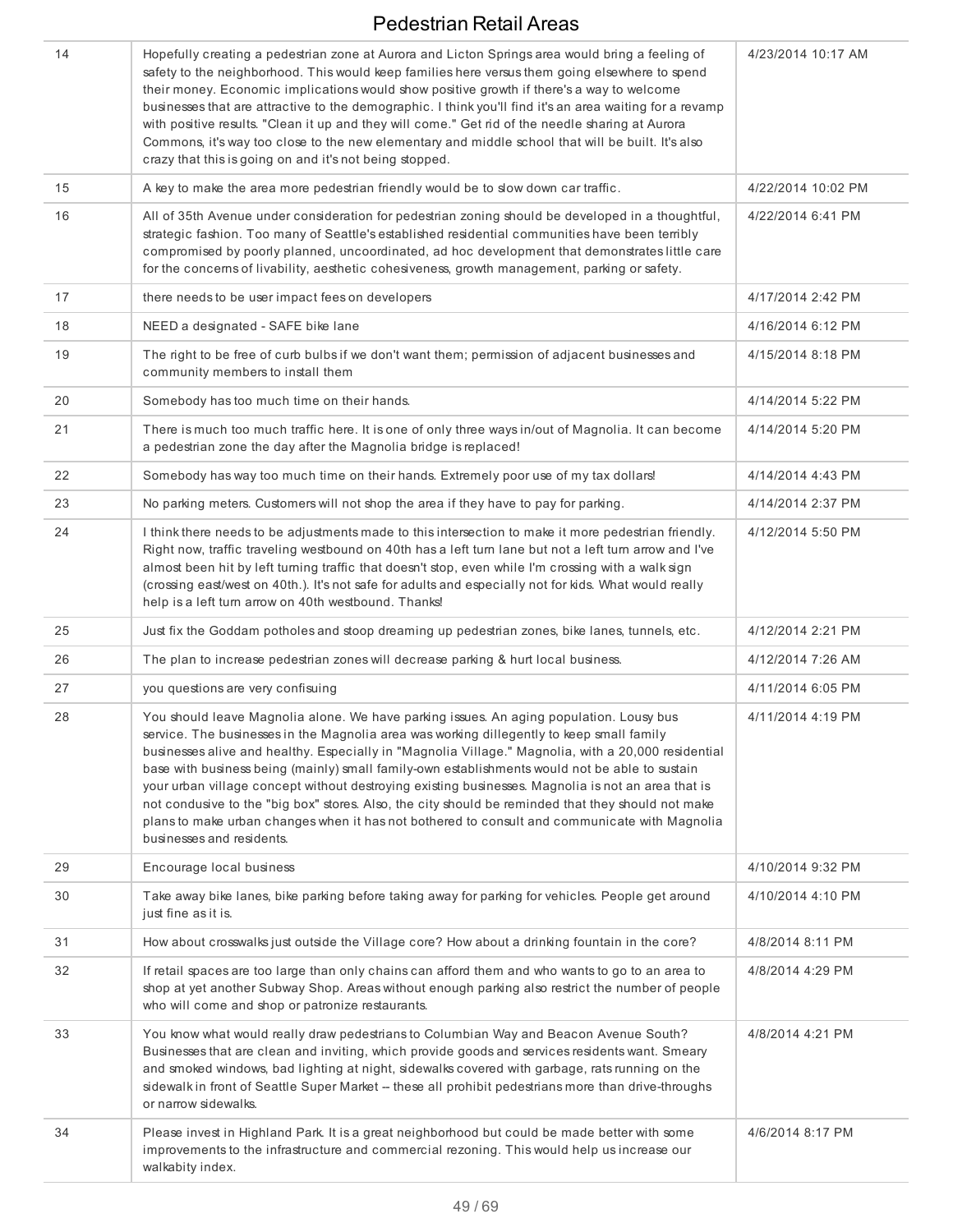| 35 |                                                                                                                                                                                                                                                                                                                                                                                                                                                                                                                                                                                                                                                                                                                                                                                                                               |                   |
|----|-------------------------------------------------------------------------------------------------------------------------------------------------------------------------------------------------------------------------------------------------------------------------------------------------------------------------------------------------------------------------------------------------------------------------------------------------------------------------------------------------------------------------------------------------------------------------------------------------------------------------------------------------------------------------------------------------------------------------------------------------------------------------------------------------------------------------------|-------------------|
|    | As a resident and property owner in the magnolia village, I am concerned about the impact to<br>parking in the area if it becomes pedestrian only.                                                                                                                                                                                                                                                                                                                                                                                                                                                                                                                                                                                                                                                                            | 4/6/2014 10:35 AM |
| 36 | This area is oriented to cars right now - a medium sized grocery store and what's now a butcher<br>shop but has been a wide variety of retail outlets, both have parking lots that abut the street. The<br>commercial area is surrounded by low density single family, only a few apartments. Eliminating<br>ease of driving a car to the grocery is an absurd idea - no matter how physically fit a person is, no<br>one can take a week's worth of groceries home by foot or bicycle - especially in the driving rain.<br>Redevelopment will eventually come, and the current codes already call for placement of<br>buildings on the street and better hiding of parking, don't make it even harder to redevelop by<br>imposing a pedestrian zone in an area that needs to be served by cars.                              | 4/4/2014 1:32 PM  |
| 37 | I answered "unsure" as to whether to designate the Magnolia Village as a pedestrian zone, for three<br>reasons: (1) it already functions well as an effective pedestrian zone even though not so<br>designated, (2) if the designation was applied with a prohibition on street level residential or admin<br>office and mandate for retail I would vote "no", and (3) if you take my suggestion to require an<br>interesting streetscape allowing far more uses and letting the market drive the result, I would vote<br>"yes."                                                                                                                                                                                                                                                                                              | 4/4/2014 1:25 PM  |
| 38 | the questions are poorly written and confusing                                                                                                                                                                                                                                                                                                                                                                                                                                                                                                                                                                                                                                                                                                                                                                                | 4/4/2014 12:54 PM |
| 39 | I am troubled by a proposal just two blocks down the street for a large, multi-unit residential project<br>that will not have any off street parking. While it will bring lots of customers to the nearby<br>businesses, it seems very irresponsible. Frequent bus service has been mentioned as the reason<br>parking isn't required—the residents won't need a car. That is at odds with the always overcrowded<br>C-Line buses, and proposed reductions in transit service. I am also discouraged to see 7-story<br>developments at nearby Alaska Junction. I lived on Capitol Hill while Broadway underwent a<br>similar transformation, and the pedestrian zone is a deep canyon of shade. Not nice. Would also<br>like to see more respect paid to neighborhood plans, of which Morgan Junction has a very nice<br>one. | 4/3/2014 5:15 PM  |
| 40 | Some restaurants Have outdoor seating. They are not maintaining or cleaning the area used for<br>same one bit The areas are filthy and unsanitary.                                                                                                                                                                                                                                                                                                                                                                                                                                                                                                                                                                                                                                                                            | 4/3/2014 2:00 PM  |
| 41 | South has a very small retali core more restrictiive zoning will not be helpful, plus your South Park<br>Documentation has several details wrong.                                                                                                                                                                                                                                                                                                                                                                                                                                                                                                                                                                                                                                                                             | 4/3/2014 8:30 AM  |
| 42 | With wider sidewalks some landscaping should be encouraged such as at a minimum, street trees.                                                                                                                                                                                                                                                                                                                                                                                                                                                                                                                                                                                                                                                                                                                                | 4/3/2014 3:08 AM  |
| 43 | The area has become a great shopping district and is already pedestrian friendly. No changes<br>needed                                                                                                                                                                                                                                                                                                                                                                                                                                                                                                                                                                                                                                                                                                                        | 4/2/2014 5:33 PM  |
| 44 | Cross walks in the middle of the street are a bad idea unless there is a traffic signal                                                                                                                                                                                                                                                                                                                                                                                                                                                                                                                                                                                                                                                                                                                                       | 4/2/2014 11:38 AM |
| 45 | This is a very busy road. Cars frequently pull up to Stone Way from cross streets and block<br>pedestrians from walking from one corner to another. Pedestrians attempting to cross Stone Way at<br>crosswalks are frequently ignored by motorists. Safe pedestrian travel up, down, and across Stone<br>Way is more important to me than specifically what kind of business are located in the area.                                                                                                                                                                                                                                                                                                                                                                                                                         | 4/2/2014 11:31 AM |
| 46 | Certain areas are rightfully pedestrian zones but other areas are not.                                                                                                                                                                                                                                                                                                                                                                                                                                                                                                                                                                                                                                                                                                                                                        | 4/2/2014 7:09 AM  |
| 47 | If the rules for pedestrian zones be amended to encourage and promote single-family residences,<br>parks, gardens, natural areas and large old trees, then yes to question 14, otherwise no.                                                                                                                                                                                                                                                                                                                                                                                                                                                                                                                                                                                                                                  | 4/2/2014 4:12 AM  |
| 48 | Regarding side walk width. I do not think that extra wide side walk is as important as well<br>landscaped setback from the sidewalk. Regarding minimum size requirements-since I have no idea<br>of the minimum size requirement, I cannot comment. I will say, however, that while I encourage<br>density in urban areas, I do not want to see so much density as to make the city one of sky scrapers<br>with narrow canyons between that block out the sun, act as heat sinks and wind tunnels. We need<br>open spaces, adequate set backs, green buildings attractive and enlightened architecture and<br>ecologically sound landscaping. I do not want to see size minimums which are arbitrary and only<br>serve to maximize the profits of the developers.                                                             | 4/1/2014 4:18 PM  |
| 49 | It should be designated as a pedestrian zone. In a couple years it will be known as the ghetto,<br>formally known as West Seattle.                                                                                                                                                                                                                                                                                                                                                                                                                                                                                                                                                                                                                                                                                            | 4/1/2014 4:12 PM  |
| 50 | these areas need maintained sidewalks, speed bumps for speed regulation, crosswalks, parks.                                                                                                                                                                                                                                                                                                                                                                                                                                                                                                                                                                                                                                                                                                                                   | 4/1/2014 3:08 PM  |
|    |                                                                                                                                                                                                                                                                                                                                                                                                                                                                                                                                                                                                                                                                                                                                                                                                                               |                   |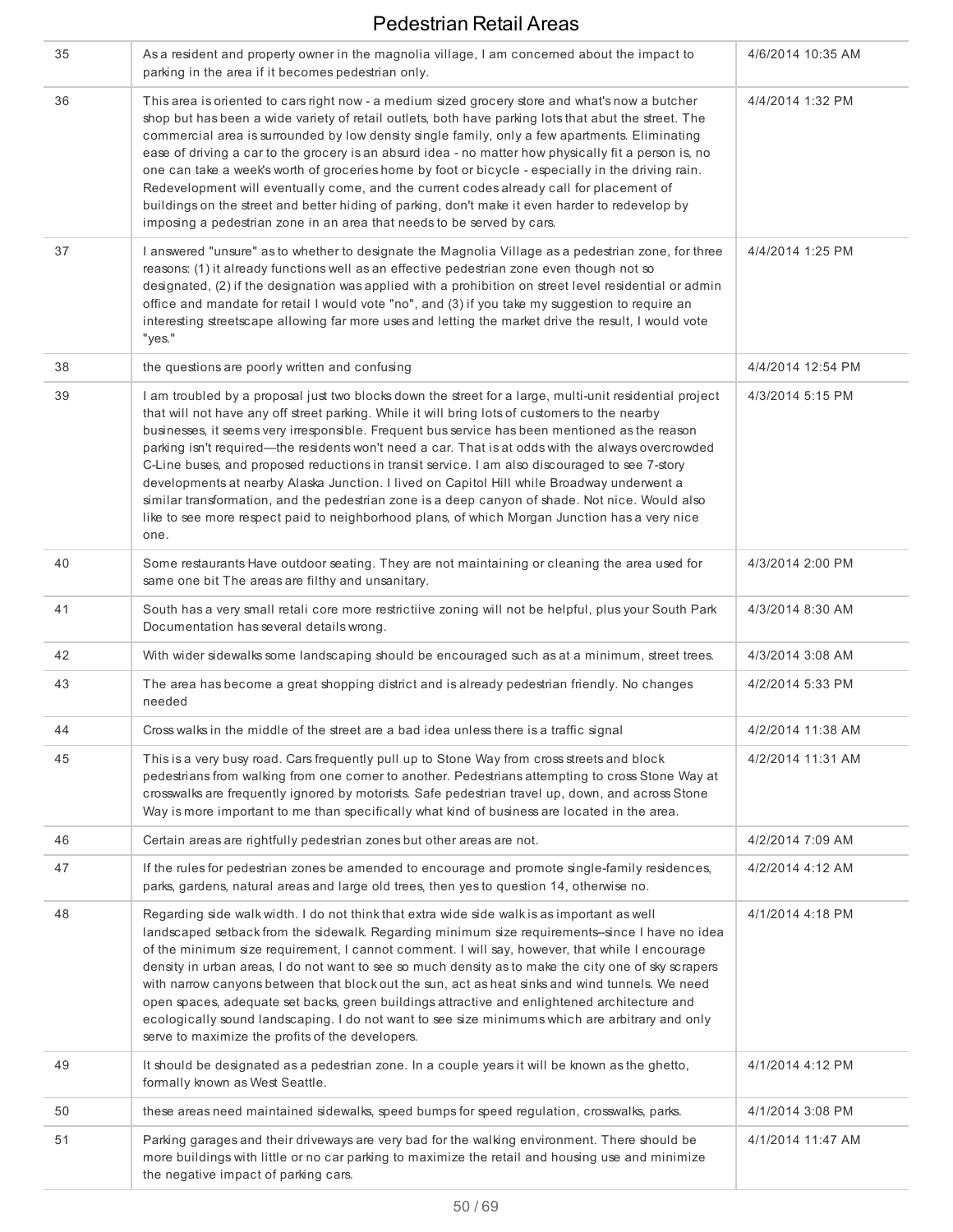| 52 | Seattle has too few pedestrian friendly areas. There is a school near by and families could be<br>encouraged to walk or bike with their children to and from school and to the business district if it<br>were more pedestrian friendly and interesting.                                                                                                                                                                                                                                                                                                                                                                                                | 4/1/2014 11:44 AM  |
|----|---------------------------------------------------------------------------------------------------------------------------------------------------------------------------------------------------------------------------------------------------------------------------------------------------------------------------------------------------------------------------------------------------------------------------------------------------------------------------------------------------------------------------------------------------------------------------------------------------------------------------------------------------------|--------------------|
| 53 | Encourage all businesses (existing and new) to participate in same awning program, maybe offset<br>cost w/NMF. But being dry is critical to fostering pedestrianism. And bike parking.                                                                                                                                                                                                                                                                                                                                                                                                                                                                  | 4/1/2014 10:25 AM  |
| 54 | CRITICAL for all of West Seattle, STOP allowing builders to build living spaces with no parking. We<br>currently have a severe traffic and parking problem, and Metro is cutting routes, not adding them. It<br>makes no sense to add more cars parked on surface streets for the hundreds of condos and mini-<br>apartments going in. The reality is that people in Seattle need cars because Metro SUCKS and<br>takes over an hour to go a 5-mile commute to SODO. Stop with the no-parking waivers already. It's<br>making it dramatically worse for pedestrians as drivers get gridlocked, frustrated, and start driving<br>erratically.            | 4/1/2014 9:01 AM   |
| 55 | traffic on 35th is too fast. also, get parking off of arterials like 35th and turn the extra space into<br>wider sidewalks, rain gardens and bike lanes                                                                                                                                                                                                                                                                                                                                                                                                                                                                                                 | 4/1/2014 8:04 AM   |
| 56 | interesting that there are no traffic type questions on the survey. Would like to see attention to<br>pedestrian-friendly traffic patterns at this intersection would like to see an all-way stop traffic light<br>like that at California and Alaska                                                                                                                                                                                                                                                                                                                                                                                                   | 4/1/2014 6:27 AM   |
| 57 | This is a village center that serves a constituency that often must use a vehicle to access the shops<br>in the village. Removing the gas station or the drive in cleaners or the drive in teller windows would<br>create a hardship for many of the folks who live on the back side of Magnolia and generally must<br>drive to the village to use the banking, cleaners, drug store and restaurants. Designation as a<br>Pedestrian Zone will not help Magnolia Village draw new businesses.                                                                                                                                                           | 3/31/2014 9:51 PM  |
| 58 | A pedestrian-friendly area brings increased business to the area, as well as an improved sense of<br>"livability."                                                                                                                                                                                                                                                                                                                                                                                                                                                                                                                                      | 3/31/2014 9:39 PM  |
| 59 | Driveways and parking lots provide spaces for food trucks.                                                                                                                                                                                                                                                                                                                                                                                                                                                                                                                                                                                              | 3/31/2014 7:33 PM  |
| 60 | Not even business in this area to be a ped zone                                                                                                                                                                                                                                                                                                                                                                                                                                                                                                                                                                                                         | 3/31/2014 7:22 PM  |
| 61 | This isn't a good idea. It will impact current businesses in the area and put too heavy of<br>concentration of retail business while restricting other required services sub as car wash, auto<br>repair, small home improvement, nurseries and landscape supply businesses.                                                                                                                                                                                                                                                                                                                                                                            | 3/31/2014 6:19 PM  |
| 62 | we will have a huge influx of residents in the next few yearsbetter get this right and put in plenty<br>of pedestrian friendly amenities.                                                                                                                                                                                                                                                                                                                                                                                                                                                                                                               | 3/31/2014 6:12 PM  |
| 63 | I would not want to increase the height of new construction beyond what is existing.                                                                                                                                                                                                                                                                                                                                                                                                                                                                                                                                                                    | 3/31/2014 5:12 PM  |
| 64 | Off street parking should be required for all residential units. At least one space for each unit that is<br>included in the cost of the unit rental.                                                                                                                                                                                                                                                                                                                                                                                                                                                                                                   | 3/31/2014 5:09 PM  |
| 65 | A pedestrian business zone determination in this area would be a great additon to the increased<br>building height now allowed due to recent zoning changes.                                                                                                                                                                                                                                                                                                                                                                                                                                                                                            | 3/31/2014 4:39 PM  |
| 66 | Please consult the adopted Uptown Neighborhood Design Guidelines for the map which gives a<br>good idea of where ped zone expansion might take place.                                                                                                                                                                                                                                                                                                                                                                                                                                                                                                   | 3/31/2014 3:54 PM  |
| 67 | Depending on results of an overall mobility plan, buses and streetcars could also be integrated into<br>pedestrian areas                                                                                                                                                                                                                                                                                                                                                                                                                                                                                                                                | 3/31/2014 3:41 PM  |
| 68 | To add on to the above comment. I feel that the transparency requirements should be very high in<br>these zones. Transparency is one of the things that makes a lively and interesting streetscape. It<br>also makes pedestrians feel safer and more comfortableesp. at night.                                                                                                                                                                                                                                                                                                                                                                          | 3/31/2014 3:05 PM  |
| 69 | Phinney is a common meeting location for people to drive from Greenlake and Fremont/Ballard so<br>eliminating parking would be detrimental to businesses. These business also rely on attracting<br>people from outside the neighborhood for special events, take out business, etc. Parking is already<br>scarce during summer concerts at the zoo and reducing parking would be a huge drawback to<br>people looking to visit the neighborhood. A pedestrian zone would be appropriate if the area had<br>more commercial or urban center but currently a pedestrian zone would hurt business, which<br>supply jobs and give people reasons to visit. | 3/31/2014 1:15 PM  |
| 70 | The Aurora Licton corridor has multiple areas that are below basic sidewalk standards. As a main<br>thoroughfare and new Rapid ride bus route all of the sidewalks along Aurora should be improved to<br>allow and encourage pedestrian access.                                                                                                                                                                                                                                                                                                                                                                                                         | 3/31/2014 10:55 AM |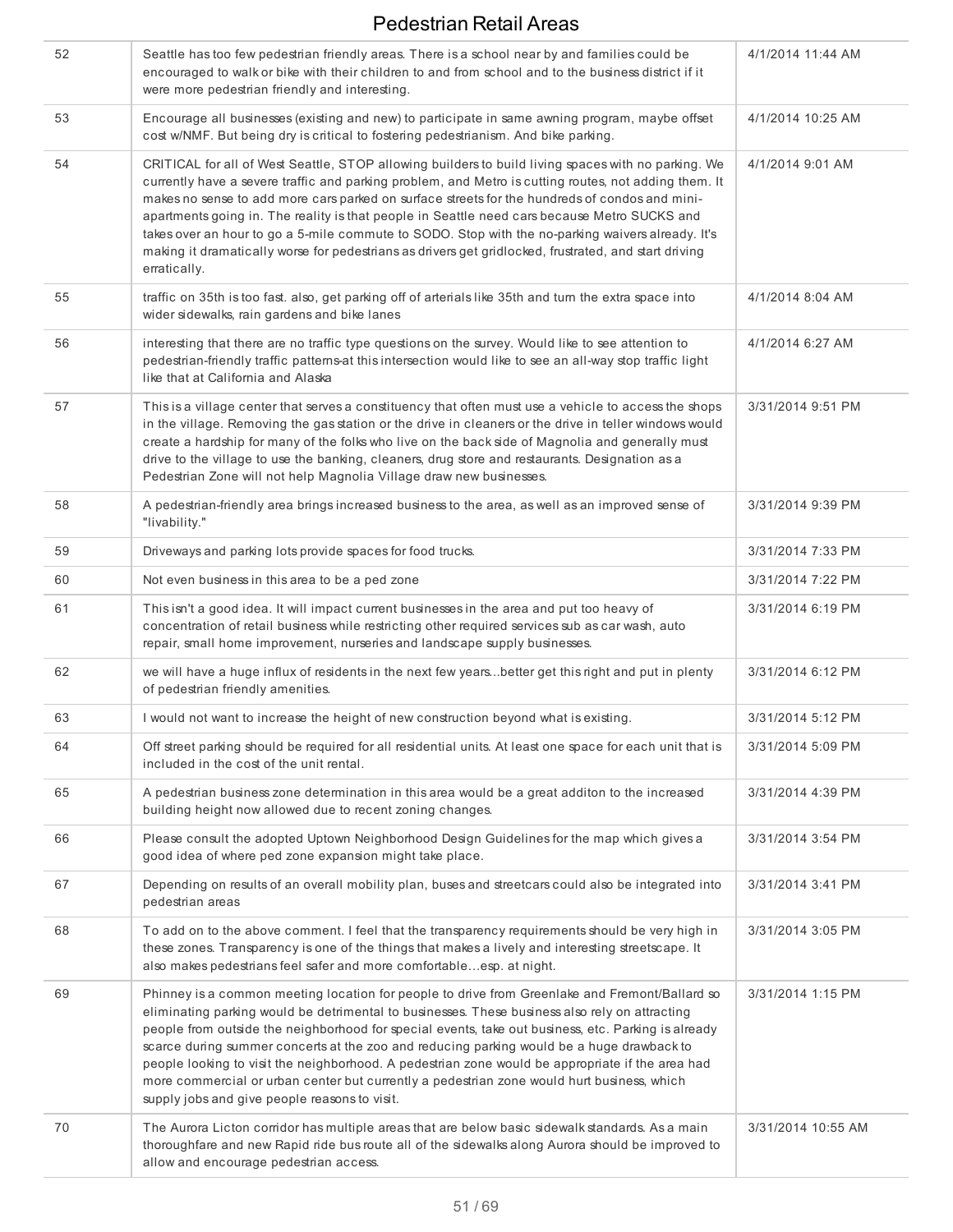| 71 | This area needs more pedestrian safety measures. Also, it would be great to get some of the office<br>uses up off the ground floor.                                                                                                                                                                                                                                                                                                                                                                                                                                                                                                                                                                                                                                                                                                                                                                                                                                                | 3/28/2014 4:16 PM  |
|----|------------------------------------------------------------------------------------------------------------------------------------------------------------------------------------------------------------------------------------------------------------------------------------------------------------------------------------------------------------------------------------------------------------------------------------------------------------------------------------------------------------------------------------------------------------------------------------------------------------------------------------------------------------------------------------------------------------------------------------------------------------------------------------------------------------------------------------------------------------------------------------------------------------------------------------------------------------------------------------|--------------------|
| 72 | Thank you. This area needs the ped zone designation.                                                                                                                                                                                                                                                                                                                                                                                                                                                                                                                                                                                                                                                                                                                                                                                                                                                                                                                               | 3/27/2014 9:54 PM  |
| 73 | There is a very urgent need for regulatory signs /lights designating crosswalks and alerting drivers to<br>pedestrians trying to cross the streets.                                                                                                                                                                                                                                                                                                                                                                                                                                                                                                                                                                                                                                                                                                                                                                                                                                | 3/20/2014 1:09 PM  |
| 74 | Not impressed with your outreach. We find out everything from other neighborhoods, never from<br>DPD.                                                                                                                                                                                                                                                                                                                                                                                                                                                                                                                                                                                                                                                                                                                                                                                                                                                                              | 3/18/2014 8:59 PM  |
| 75 | Would be nice if this area was cleaned up. The business owners don't clean up graffiti or pick up<br>their garbage. There is litter all over the street/intersection especially next to "Seattle Supermarket"<br>Plantings could be better maintained.                                                                                                                                                                                                                                                                                                                                                                                                                                                                                                                                                                                                                                                                                                                             | 3/18/2014 10:59 AM |
| 76 | First and foremost, this specific intersection needs more frequent public safety patrols to ensure a<br>modicum of safety for pedestrians in this area, as SPD is currently failing miserably in this capacity.                                                                                                                                                                                                                                                                                                                                                                                                                                                                                                                                                                                                                                                                                                                                                                    | 3/17/2014 6:41 PM  |
| 77 | The area is very dirty with litter strewn about the sidewalks, bus stops, parking strips and business<br>parking lots. Metro needs to bring back the large trash cans at the stops, even though people<br>sometimes illegally dump there. Don't know if SDOT has trash cans and has the capacity to empty<br>them, but they are sorely needed. Lots of rodents/pigeons/crows in the area and it looks unsightly,<br>unkempt and undercuts the appeal of the area to pedestrians and people going to the businesses<br>that exist. Also need to remove the donation station--the org that owns that station box rarely picks<br>up and stuff gets dumped around there. There is also a street light out on the east side of Beacon<br>Ave between Columbian Way and Ferdinand. Overall the lighting could be better to make this area<br>more pedestrian friendly and safe. There have been a number of strong arm muggings in the area<br>as people get off public transportation. | 3/17/2014 1:24 PM  |
| 78 | Live-work spaces are a joke. Give us REAL retail space. Most pressing need in South Wallingford is<br>safer crossings to Gasworks (bikes, pedestrians, strollers; dog walkers. 34th & Meridian is a very<br>dangerous intersection - heavy traffic and setting sun restricts vision on East to West traffic. please<br>keep me posted at . Thank you for requesting neighborhood input - refreshing change from the<br>previous city administration!                                                                                                                                                                                                                                                                                                                                                                                                                                                                                                                               | 3/15/2014 8:13 AM  |
| 79 | Would like to see discussion around limits on maximum square footage for development, height<br>restrictions, and type of business.                                                                                                                                                                                                                                                                                                                                                                                                                                                                                                                                                                                                                                                                                                                                                                                                                                                | 3/14/2014 1:24 PM  |
| 80 | Stop wasting money and fix the roads.                                                                                                                                                                                                                                                                                                                                                                                                                                                                                                                                                                                                                                                                                                                                                                                                                                                                                                                                              | 3/13/2014 8:02 PM  |
| 81 | That all businesses make sure it is clean inside and out at all times. The garbage around the<br>businesses on Beacon Hill is disqusting.                                                                                                                                                                                                                                                                                                                                                                                                                                                                                                                                                                                                                                                                                                                                                                                                                                          | 3/13/2014 4:22 PM  |
| 82 | You must calm the traffic on Aurora at the north end of Green Lake park if you want it to be<br>pedestrian friendly. I think that is the first step.                                                                                                                                                                                                                                                                                                                                                                                                                                                                                                                                                                                                                                                                                                                                                                                                                               | 3/13/2014 11:16 AM |
| 83 | This area has a lot of pedestrians and buses. We have a lot of new multi-family dwellings (and<br>many more on the way) that will contribute to traffic congestion unless people are encouraged not<br>to have cars. The buses with lots of resident-friendly commerce will help enormously. Thank you.                                                                                                                                                                                                                                                                                                                                                                                                                                                                                                                                                                                                                                                                            | 3/13/2014 10:26 AM |
| 84 | Extra sidewalk width could come from the ROW rather than private property. Ground Floor uses<br>could include residential Requiring overhead weather protection is a) enforcing uniformity, b) an<br>excessive response to Seattle's modest precipitation.                                                                                                                                                                                                                                                                                                                                                                                                                                                                                                                                                                                                                                                                                                                         | 3/13/2014 7:50 AM  |
| 85 | We need more businesses that attract neighbors. Current businesses have huge amounts of trash<br>that they generate and it coats the area. Thanks for the survey!!!                                                                                                                                                                                                                                                                                                                                                                                                                                                                                                                                                                                                                                                                                                                                                                                                                | 3/12/2014 2:59 PM  |
| 86 | There are a LOT of pedestrians already in this area, as one can deduce from the amount of trash<br>that gathers around the bus stops, etc. There is not NEARLY enough service/attention for the<br>people that use this area: more (or in the case of the bus stop, larger) garbage receptacles are<br>needed: people try to use them but they quickly fill. Also the sidewalks are extremely uneven. I<br>think the litter and bad sidewalks unfortunately contribute to a lack of inittative on the part of the<br>business owners; it certainly is depressing for the neighborhood residents! Thank you!                                                                                                                                                                                                                                                                                                                                                                        | 3/12/2014 8:26 AM  |
| 87 | We need some enforcement on the businesses in our area to clean up their graffiti. Also - the<br>hookah bar posing as a coffee shop is a danger to our neighborhood - we need enforcement of<br>zoning and licensing.                                                                                                                                                                                                                                                                                                                                                                                                                                                                                                                                                                                                                                                                                                                                                              | 3/12/2014 8:17 AM  |
|    |                                                                                                                                                                                                                                                                                                                                                                                                                                                                                                                                                                                                                                                                                                                                                                                                                                                                                                                                                                                    |                    |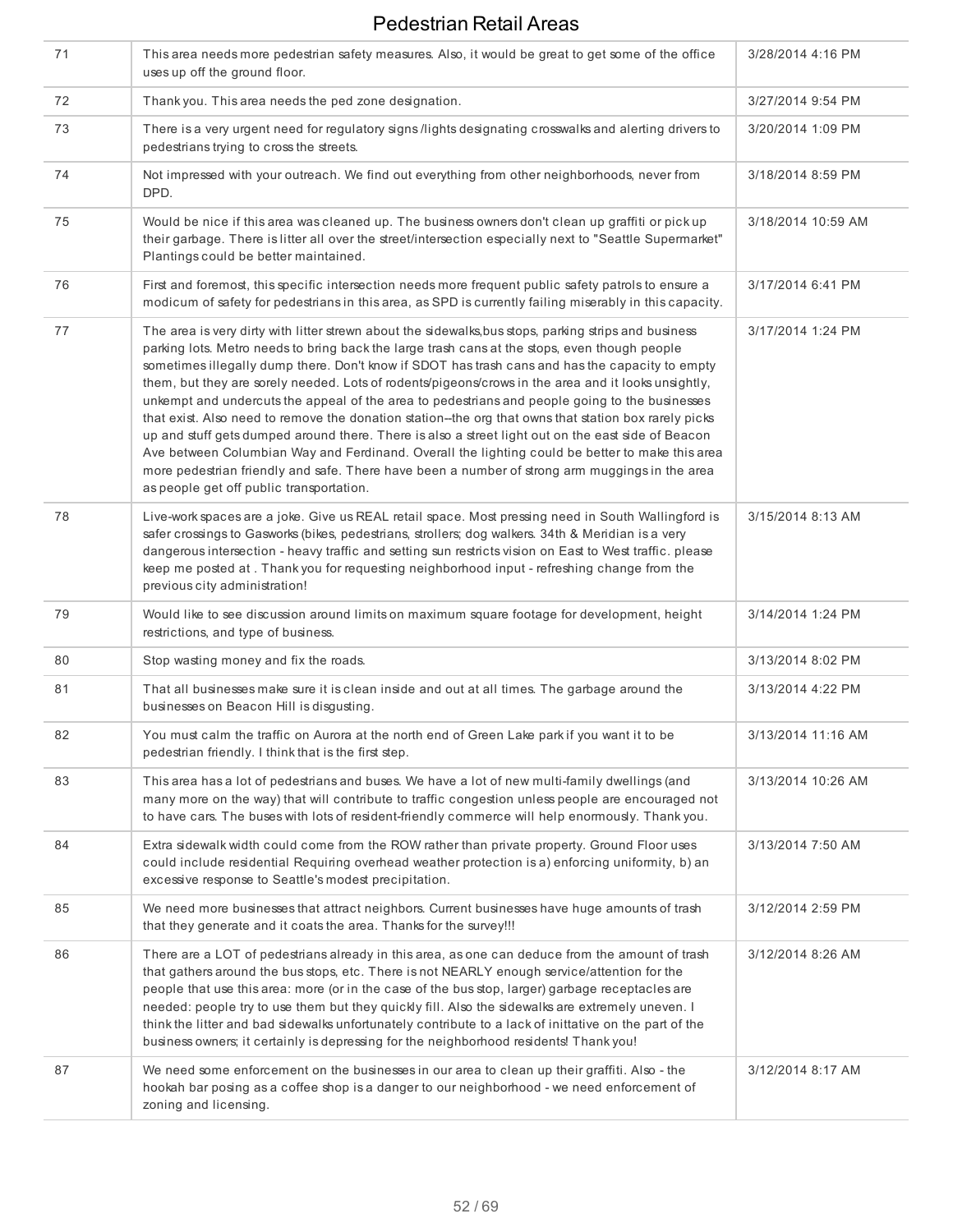| 88  | It's fine to improve sidewalks and pedestrian areas but not if you are going to push out the<br>businesses that have been there for a very long time. This is a historically red lined neighborhood<br>where the Asian American community could buy homes. It's been a strong community of color for<br>very long time. In recent years a lot white people have moved in because it was affordable. Since<br>that started they have begun to complain about business owned by people of color for people of<br>color. To put it bluntly they don't like them because it makes them uncomfortable and they are<br>uncomfortable because they are racist. They will make up a different reason and call it something<br>else, but they are just hiding the fact that they are racist. They all want to brag about living in an<br>ethnically diverse area, but make no effort to understand what that means. So please be<br>understanding about the areas you are surveying and what their history and demographics are.                                                                                                                                                                                                                                | 3/12/2014 12:22 AM |
|-----|--------------------------------------------------------------------------------------------------------------------------------------------------------------------------------------------------------------------------------------------------------------------------------------------------------------------------------------------------------------------------------------------------------------------------------------------------------------------------------------------------------------------------------------------------------------------------------------------------------------------------------------------------------------------------------------------------------------------------------------------------------------------------------------------------------------------------------------------------------------------------------------------------------------------------------------------------------------------------------------------------------------------------------------------------------------------------------------------------------------------------------------------------------------------------------------------------------------------------------------------------------|--------------------|
| 89  | Please fix the stop light timing. There are lots of cracks in the sidewalks. Pan handlers really do<br>cause traffic congestion on this corner.                                                                                                                                                                                                                                                                                                                                                                                                                                                                                                                                                                                                                                                                                                                                                                                                                                                                                                                                                                                                                                                                                                        | 3/11/2014 9:21 PM  |
| 90  | This area is so dirty, trashy, stinky, the planted beds and trees are unkept. There's nothing really<br>enticing and friendly about this intersection. I would love to see a nice friendly breakfast place. this<br>is close to my home but just does not feel good to hang out. Art! Kinetic art, colorful, glass (I'm a<br>glass artist). Thank you, Juli Sipe Cummings, julisipe@gmail.com                                                                                                                                                                                                                                                                                                                                                                                                                                                                                                                                                                                                                                                                                                                                                                                                                                                          | 3/11/2014 9:00 PM  |
| 91  | Making this area safe and clear for pedestrians will encourage more retail activity at this crucial<br>intersection.                                                                                                                                                                                                                                                                                                                                                                                                                                                                                                                                                                                                                                                                                                                                                                                                                                                                                                                                                                                                                                                                                                                                   | 3/11/2014 8:49 PM  |
| 92  | The hookah bar that poses as a coffee shop has parking on the sides and in back and makes a mess<br>in the late evenings. There is a clothing collection box that is always overflowing; an empty<br>telephone booth with graffiti; the bbq shop could use some help with making a more welcoming<br>entry and lessen the front parking spaces; the dry cleaners turned seafood shop is covered with<br>graffiti. A designation of pedestrian zone and some upgrading of this area would be wonderful and<br>support the businesses that should be there - such as the barber shop and the golf equipment shop.<br>I have a home counseling business four blocks from Beacon & Ferdinand. Some clienbts are afraid<br>to go through the neighborhood.                                                                                                                                                                                                                                                                                                                                                                                                                                                                                                  | 3/11/2014 4:40 PM  |
| 93  | The branch library in this area is the one that is distance wise nearest to my house. However I still<br>have to drive to it. Bus is possible but not practical. The parking for the library and along this<br>stretch is abysmal. The only thing that I visit here is the library. If a pedestrian zone meant more<br>things like restaurants and cafes to visit other than the library I would consider it but only if there is<br>adequate parking. Like I said I can get here by bus but it's not practical. Also it's noted that this<br>property is 1/2 mile from South Seattle Community College. That may be technically true but<br>topographically it's not just a half mile stroll or a short bus ride to get here. It's a huge round about<br>by bus (take the 125 and then transfer to the 120) which the 125 does not run on sundays. Walking<br>there is staircase access but you have to know exactly where it is and it's very up/down/up down.<br>Not exactly convenient. While the designation may help people directly in the neighborhood, if it<br>removes parking at all it will likely result in people from outside not coming. And parking is one<br>thing that I am really unclear about this whole pedestrian designation. | 3/11/2014 4:23 PM  |
| 94  | Our neighborhood is to the South of this area. We would like to see this area cleaned up.                                                                                                                                                                                                                                                                                                                                                                                                                                                                                                                                                                                                                                                                                                                                                                                                                                                                                                                                                                                                                                                                                                                                                              | 3/11/2014 3:38 PM  |
| 95  | This intersection has great potential, and I would love to see it get some attention! Thanks.                                                                                                                                                                                                                                                                                                                                                                                                                                                                                                                                                                                                                                                                                                                                                                                                                                                                                                                                                                                                                                                                                                                                                          | 3/11/2014 3:21 PM  |
| 96  | The sidewalks are in very bad shape. Thanks!                                                                                                                                                                                                                                                                                                                                                                                                                                                                                                                                                                                                                                                                                                                                                                                                                                                                                                                                                                                                                                                                                                                                                                                                           | 3/11/2014 3:09 PM  |
| 97  | The business around the main intersection (Columbian Way and Beacon Ave S) are a disgrace.<br>This is not a walkable, inviting pedestrian area at all at this point.                                                                                                                                                                                                                                                                                                                                                                                                                                                                                                                                                                                                                                                                                                                                                                                                                                                                                                                                                                                                                                                                                   | 3/11/2014 3:04 PM  |
| 98  | This area is slowing coming a more inviting area for pedestrians. This are has a ways to go before<br>things really start to happen. I have off street parking for a few cars in front of my retail building that<br>my customer really like. I would not be interested in losing that feature. This year we are going to<br>be converting more of our paved over area to planting areas. We are working with the property<br>owner just north of use to make our little part of Seattle be much more wonderful.                                                                                                                                                                                                                                                                                                                                                                                                                                                                                                                                                                                                                                                                                                                                       | 3/11/2014 12:41 PM |
| 99  | this is a crappy survey monkey. the questions are worded ambiguously and confusingly. what's the<br>point??                                                                                                                                                                                                                                                                                                                                                                                                                                                                                                                                                                                                                                                                                                                                                                                                                                                                                                                                                                                                                                                                                                                                            | 3/11/2014 11:05 AM |
| 100 | Fremont already has a vital pedestrian area - and not by regulation and force. Please, do not do<br>more to restrict uses - most particularly, do not restrict PARKING! We need MORE parking!!                                                                                                                                                                                                                                                                                                                                                                                                                                                                                                                                                                                                                                                                                                                                                                                                                                                                                                                                                                                                                                                         | 3/10/2014 8:20 PM  |
| 101 | This is a major arterial, not a pedestrian area. The fact that this area is being considered, is a sign<br>that the current zoning is already inappropriately identifying this area for commercial use. This<br>area is and should be auto-oriented commercial use with gas stations and drive-throughs.                                                                                                                                                                                                                                                                                                                                                                                                                                                                                                                                                                                                                                                                                                                                                                                                                                                                                                                                               | 3/10/2014 4:14 PM  |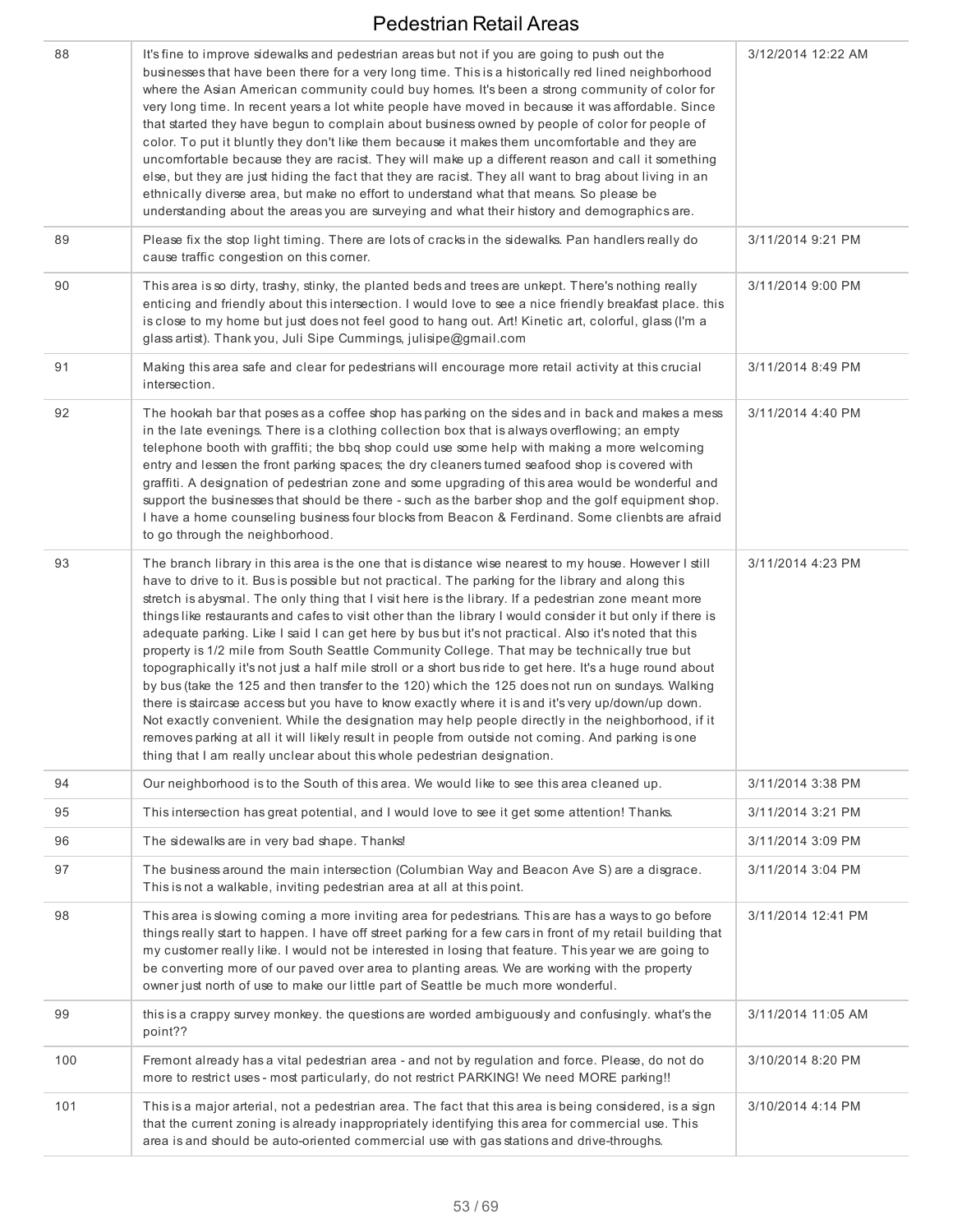| 102 | Cars moving through the traffic circle at Charles and Hiawatha don't have much pedestrian<br>training, it seems, though they should be used to bikes. It's a heavy bike commute route in the<br>mornings and evenings. Reducing parking requirements for businesses would be great! There's<br>excellent bike access, the 7 stops at multiple points in that zone, and it's an easy, pleasant walk<br>from the I-90/Rainier stop -- mostly ST buses. There's almost always a couple Car2Gos parked on<br>Hiawatha. It's a great area, but sort of invisible from Rainier -- the Shell station blocks it, I think, so I<br>don't know that people really know it's there. This area has a lot of potential, I think -- this might be<br>a place where zoning could make a real difference. | 3/5/2014 9:42 PM  |
|-----|-------------------------------------------------------------------------------------------------------------------------------------------------------------------------------------------------------------------------------------------------------------------------------------------------------------------------------------------------------------------------------------------------------------------------------------------------------------------------------------------------------------------------------------------------------------------------------------------------------------------------------------------------------------------------------------------------------------------------------------------------------------------------------------------|-------------------|
| 103 | We have some ped zones in Fremont - making more would be detrimental and all new buildings<br>should provide parking. We are an old streetcar district that needs some new parking.                                                                                                                                                                                                                                                                                                                                                                                                                                                                                                                                                                                                       | 3/5/2014 2:16 PM  |
| 104 | Street parking in this area is nonexistent (water taxi takes it all) and there is no bus service; how<br>could it possibly be a pedestrian zone?                                                                                                                                                                                                                                                                                                                                                                                                                                                                                                                                                                                                                                          | 3/4/2014 7:45 PM  |
| 105 | The Ravenna Bryant Community Association did a survey about the ne 65th business district and<br>found that the vast majority of people that visit thus biz district live within 5 blocks but drive there.<br>We need that area to be more inviting for people to stroll.                                                                                                                                                                                                                                                                                                                                                                                                                                                                                                                 | 3/4/2014 5:45 AM  |
| 106 | We have too many churches. The neighborhood is stuck in an auto dependent mode because all<br>of the commercial space is being used by churches.                                                                                                                                                                                                                                                                                                                                                                                                                                                                                                                                                                                                                                          | 3/3/2014 9:24 PM  |
| 107 | PIs look closely at Beacon and Hanford area. It's not included in your study area but should be.<br>The lack of ped overlay there is leading to some very poor proposals (look at project #3014661).<br>Beacon and Columbian wy also very much needs this designationthere will be future<br>development here and we need to see it take the right form.                                                                                                                                                                                                                                                                                                                                                                                                                                  | 3/3/2014 12:43 PM |
| 108 | Please send updates to Mikelle Page 206. 679.7018 Pagemi@msn.com Thank you for the<br>opportunity.                                                                                                                                                                                                                                                                                                                                                                                                                                                                                                                                                                                                                                                                                        | 3/3/2014 11:00 AM |
| 109 | Fremont has seen high growth in residential housing in the last ten years and now exceeds the<br>growth targets, yet commercial needs have not been addressed that will make this a live able and<br>walkable neighborhood and that gets people out of their cars-for example no grocery store on<br>Stone Way. The new restaurants on Stone Way are a good addition. Despite the growth in<br>residential and the pedestrian/bike/transit orientation of many residents and new residents in<br>Fremont, pedestrian safety is still a critical issue and motorists do not observe marked or unmarked<br>crosswalks. There have been two serious pedestrian car collisions on Stone Way in the past year.                                                                                 | 3/3/2014 9:14 AM  |
| 110 | I love the idea of creating pedestrian zones. Please apply this comment to all pedestrian zones<br>being considered: minimum parking requirements should be completely eliminated in all<br>pedestrian zones. Let developments decide for themselves how much parking they need or don't<br>need.                                                                                                                                                                                                                                                                                                                                                                                                                                                                                         | 3/2/2014 10:51 AM |
| 111 | I love the idea of limiting or prohibiting driveway curb cuts in pedestrian zones. In the cases where<br>an exception must be made (e.g. No alley or side street access to the site), the city should charge a<br>TBD curb cut fee commiserate with the harm the curb cut causes. Or require the developer to<br>offset the harm with some public benefit, similar to what is required for alley vacations. This would<br>allow the market to weigh and decide how important the curb cuts are. E.g. Buildings might<br>choose to locate parking off-site, or more sincerely consider how badly they want curb cut access.                                                                                                                                                                | 3/2/2014 10:46 AM |
| 112 | The Columbian Way/Beacon Ave selection on the first question seems to have a West Seattle<br>street attached to it - is this messing up your survey results?                                                                                                                                                                                                                                                                                                                                                                                                                                                                                                                                                                                                                              | 3/2/2014 8:47 AM  |
| 113 | Thank you for asking                                                                                                                                                                                                                                                                                                                                                                                                                                                                                                                                                                                                                                                                                                                                                                      | 3/2/2014 12:02 AM |
| 114 | The list of allowed business is filled with minimum wage jobs and excludes MANY local services<br>that our community would love to walk to, but would be excluded in this plan. The "wider<br>sidewalks" DEPENDS on so many factors. Loyal Heights area? No. 15th and Market yes. Another<br>flaw with this is it further homogenizes our business areas. This is a McDonalds, cookie cutter<br>approach and should be stopped immediately.                                                                                                                                                                                                                                                                                                                                               | 3/1/2014 7:57 PM  |
| 115 | THANK YOU for considering this area! Lockmore and Maple neighborhoods have long been<br>ignored, and are not necessarily represented in the current "Neighborhood" map.                                                                                                                                                                                                                                                                                                                                                                                                                                                                                                                                                                                                                   | 3/1/2014 4:01 PM  |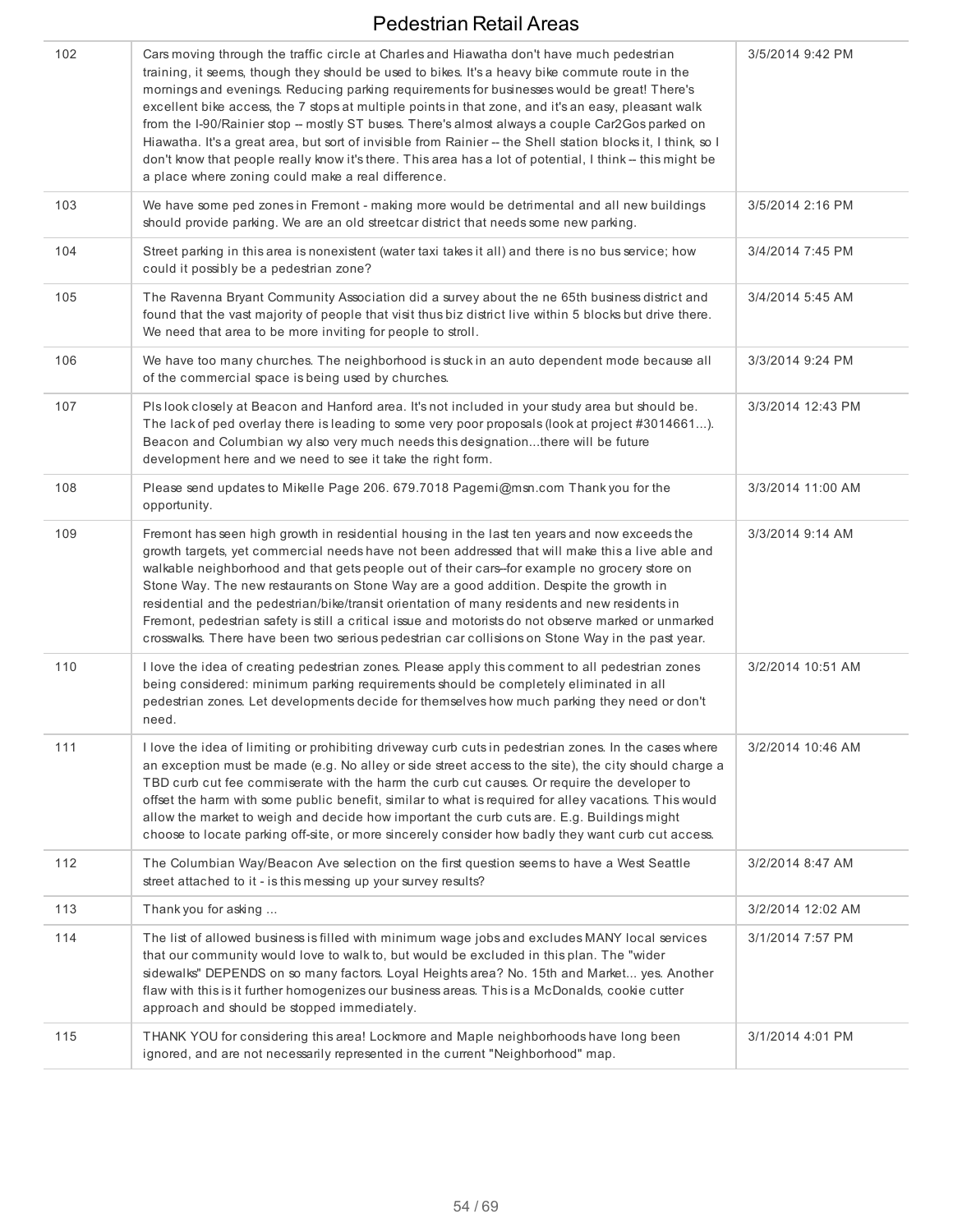| 116 | These areas will be difficult to redeveloped. The commercial land is next to SFR5000 and the 10-<br>15 foot setback will make things very difficult to pencil, especially with a P designation. Take a<br>look in SF area or down near Georgetown where the interstate destroyed highway 99 and all the<br>efforts trying to re-vital those areas with TOD and everything else. These old highway buffer zone<br>areas are really difficult to redevelop. What you see now, are the strongest and best use businesses<br>that survived over last 60 years. Leave Aurora as the only car/truck/transit oriented connector north<br>to south besides I-5 in Seattle.                                                                                                             | 2/28/2014 11:21 PM |
|-----|--------------------------------------------------------------------------------------------------------------------------------------------------------------------------------------------------------------------------------------------------------------------------------------------------------------------------------------------------------------------------------------------------------------------------------------------------------------------------------------------------------------------------------------------------------------------------------------------------------------------------------------------------------------------------------------------------------------------------------------------------------------------------------|--------------------|
| 117 | The minimum size and FAR requirement will guarantee that these areas will never be developed.<br>Who is sponsoring the this P zone change since Conlin is gone? The big area shaded for P zone is<br>the Oaktree Village. I believe that is owned by Seattle school district and land leased for 50+ years<br>or so. That area will never be apartments. Not in my lifetime. If it were developed, it would most<br>likely be another school. The other shaded areas are currently failing or low retail. The best use for<br>the area. A developer and a bank are going to invest millions for a new mixed use because now<br>there is a P designation? If you really want to help the area, upzone these areas and allow for<br>larger development where it will pencil out. | 2/28/2014 11:07 PM |
| 118 | 15th NW needs wider sidewalks                                                                                                                                                                                                                                                                                                                                                                                                                                                                                                                                                                                                                                                                                                                                                  | 2/28/2014 3:15 PM  |
| 119 | The area specified is unsafe. Rainier should be on a road diet in pedestrian areas. 4 fast lanes<br>through Columbia City is frightening. The number of cars running red lights the quick change of<br>the lights which means people are crossing when cars are running lights. The extremely short<br>amount of time for for pedestrians to cross is another hazard and unfair to those with disabilities. If<br>Airport Way can go on a road diet through Georgetown why can't Rainier go to 3 lanes in Hillman<br>City and Columbia City. Let's not wait for more injuries. It hurts commerce as well because<br>customers do not want to wait or gamble to cross the street.                                                                                               | 2/28/2014 2:24 PM  |
| 120 | I live in West Seattle and drive to the Admiral district, and to Seattle. I sign my children up for<br>classes like Gymnastics. We would have to walk to get to everything. In Admiral the shopping there<br>is nice but people already get frustrated when waiting for spots in parking lots. More parking would<br>be better. Less parking would cut down the business coming in and out, and reduce it to the people<br>who live in the immediate area. Gymnastics is not offered near where I live. I would have to find a<br>different alternative.                                                                                                                                                                                                                       | 2/28/2014 11:25 AM |
| 121 | Every residential block or two needs a corner store, coffee shop or gathering place.                                                                                                                                                                                                                                                                                                                                                                                                                                                                                                                                                                                                                                                                                           | 2/28/2014 9:44 AM  |
| 122 | Improve coordination with land use and transit lines especially frequent bus routes & rail                                                                                                                                                                                                                                                                                                                                                                                                                                                                                                                                                                                                                                                                                     | 2/27/2014 12:31 PM |
| 123 | Magnuson Park is turning into a car oriented destination with little to no support for the adjacent<br>residents or the Seattle Housing Authority residents within the park. City of Seattle policies need to<br>change, based on a "Complete Community" where economically constrained residents around the<br>park (single parent families, students, and elderly) have walkable retail opportunities that allow<br>them to avoid the expenses and liabilities of car ownership. This will also provide real alternatives<br>to the "cafés" the Arena Sports and the new Tennis Center have opened for their users.                                                                                                                                                          | 2/27/2014 9:03 AM  |
| 124 | This area has potential, but there is kind of a dead zone between the busy part of Market St. (east of<br>24th Ave NW) and the Ballard Locks. Safe access for people biking through this area would help<br>greatly. Need more safe ways to cross Market St. when walking and biking.                                                                                                                                                                                                                                                                                                                                                                                                                                                                                          | 2/26/2014 10:22 PM |
| 125 | Currently, much of this area is very unfriendly to pedestrians, with a number of rundown properties<br>and unsavory businesses in the area. In addition, many of the sidewalks are narrow and have to<br>cross wide driveways. People walking and biking need more safe ways to cross 15th Ave NW and<br>NW 85th St.                                                                                                                                                                                                                                                                                                                                                                                                                                                           | 2/26/2014 10:19 PM |
| 126 | Please fix the timing of the signal at NW 58th St. It takes far too long to tum green after pushing the<br>button. Please consider safe access for people walking and biking. More safe ways to cross 15th<br>Ave NW would be great. Some traffic calming on 15th Ave NW would be great - traffic can be very<br>fast and aggressive.                                                                                                                                                                                                                                                                                                                                                                                                                                          | 2/26/2014 10:13 PM |
| 127 | Crossing NW 65th St. is very difficult at busy times of day. Please include safer crossings for people<br>when walking or biking.                                                                                                                                                                                                                                                                                                                                                                                                                                                                                                                                                                                                                                              | 2/26/2014 10:08 PM |
| 128 | SR99 is a dangerous street for pedestrians - multifamily must and should be one block off this State<br>hiway\ - encouraging pedestrian traffic wiil result in pedestrian injuries - facts of life show that<br>vehicles including buses drive above or at the approved speed limits- current project to allow and<br>improve pedestrian crossings along a state hiway are dangerous to pedestrian traffic-I have owned<br>property and operated businesses along this Hiway for over 35 years and know the street well -<br>proposed canoes in zoning are not beneficial to the people who will be residing along a State<br>Highway however 1 block off the Highway is a great idea.! and it will work to benefit all                                                        | 2/26/2014 10:56 AM |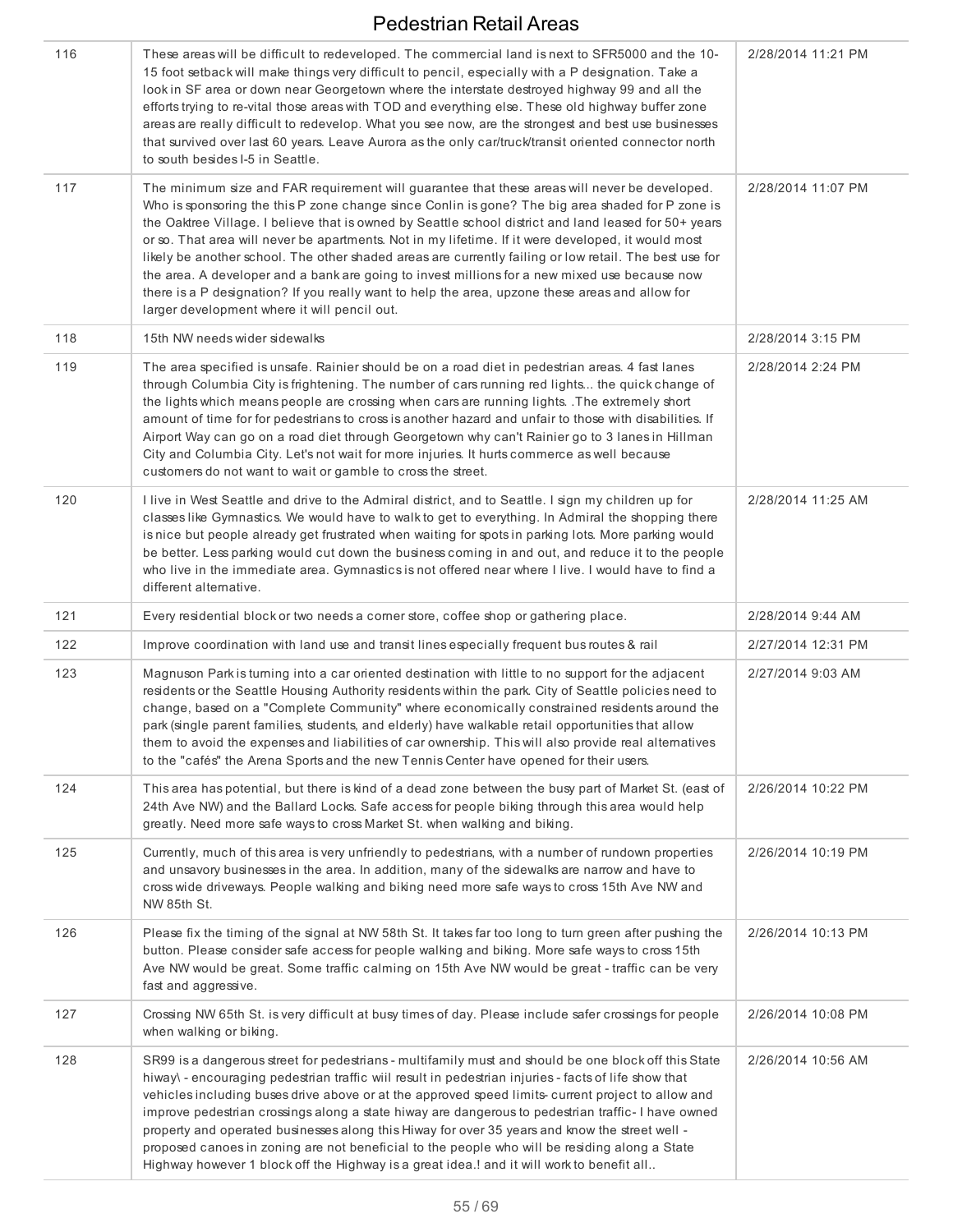| 129 | I'd prefer to widen sidewalks at the expense of on street parking spaces rather than property owners.                                                                                                                                                                                                                                                                                                                                                                                                                                                                                                                                                                                                                                                                                                                                                                                                                         | 2/25/2014 11:44 PM |
|-----|-------------------------------------------------------------------------------------------------------------------------------------------------------------------------------------------------------------------------------------------------------------------------------------------------------------------------------------------------------------------------------------------------------------------------------------------------------------------------------------------------------------------------------------------------------------------------------------------------------------------------------------------------------------------------------------------------------------------------------------------------------------------------------------------------------------------------------------------------------------------------------------------------------------------------------|--------------------|
| 130 | Pedestrian Zones encourage segregation. Growing up in Seattle we explored our city and<br>patronized business throughout. From South Seattle's rich mix of black, African, Asian and Samoan<br>cultures to Ballard's Scandinavian history we would go across town and spend the day. But<br>pedestrian zones have no parking and street parking is expensive and limits the amount of time that<br>you can spend places. There is no balance in Seattle. Forcing builders or individuals to build at a<br>minimum density is just the type of arrogant self serving government over reach that we don't need.                                                                                                                                                                                                                                                                                                                 | 2/25/2014 8:44 AM  |
| 131 | There is incredible potential for this area that has not been addressed yet. But as it is laid out now,<br>the area feels dangerous to walk in due to the speed of vehicles on 35th and the number of<br>multiple driveway entrances with each business, i.e U-haul, mini-market, and Walgreens. There is a<br>library further north that I walk to with my kids, and we are always hyper-alert around 35th and<br>Morgan due to the poor existing streetscape.                                                                                                                                                                                                                                                                                                                                                                                                                                                               | 2/25/2014 7:43 AM  |
| 132 | I assume #12 concerns FAR, not minimum total area, because the total area depends on lot area.<br>I'd rather keep the lots small, it adds character rather than the classic Seattle behemoth wood-on-<br>concrete buildings that are being built everywhere.                                                                                                                                                                                                                                                                                                                                                                                                                                                                                                                                                                                                                                                                  | 2/24/2014 1:40 PM  |
| 133 | This is an active commercial zone that is functioning just fine. Pedestrians have plenty of room. Do<br>not force out residents or nonconforming business. Pedestrian facilities need to be developed in<br>areas that are not already major city thoroughfares. The traffic jams during Zootunes are legendary<br>and the buses are already too slow                                                                                                                                                                                                                                                                                                                                                                                                                                                                                                                                                                         | 2/24/2014 12:59 PM |
| 134 | As drawn the zone is not contiguous. I'd recommend extending the proposed zone north of Howe.                                                                                                                                                                                                                                                                                                                                                                                                                                                                                                                                                                                                                                                                                                                                                                                                                                 | 2/24/2014 9:02 AM  |
| 135 | My one concern is that I am a resident in this neighborhood with offstreet parking. Because I live<br>directly on E. Madison and 26th, I am concerned I will have difficulty finding parking for my<br>vehicle in front on my residence if more people are parking to then walk in the pedestrian zone.<br>There would need to be additional parking allocated to ensure this works. Also, I am for this being a<br>pedestrian zone as long as it does not disrupt the current bus lines that travel through E. Madison.<br>Having accessible bus lines also encourages people to take public transportation and reduces the<br>number of cars on the road (and parking)                                                                                                                                                                                                                                                      | 2/23/2014 12:11 PM |
| 136 | your questions are way too complicated for me to answer with certainty. Please use common<br>language and makes those questions more understandable. Thanks                                                                                                                                                                                                                                                                                                                                                                                                                                                                                                                                                                                                                                                                                                                                                                   | 2/23/2014 10:19 AM |
| 137 | Pedestrian zones should be established at 15th Ave NW & NW 77th and 15th Ave NW & NW 75th                                                                                                                                                                                                                                                                                                                                                                                                                                                                                                                                                                                                                                                                                                                                                                                                                                     | 2/22/2014 4:30 PM  |
| 138 | Curious as to selection of Harbor Ave. Is this anticipatory of growth that has yet to occur? Also, find<br>'North' confusing. Is this towards Alki Beach?                                                                                                                                                                                                                                                                                                                                                                                                                                                                                                                                                                                                                                                                                                                                                                     | 2/21/2014 3:03 PM  |
| 139 | Madison valley                                                                                                                                                                                                                                                                                                                                                                                                                                                                                                                                                                                                                                                                                                                                                                                                                                                                                                                | 2/20/2014 9:31 PM  |
| 140 | I don;t think you should eliminate parking in this area. It would be bad for business and bad for<br>elderly people who can't walklong distances. I think it is fine as it is                                                                                                                                                                                                                                                                                                                                                                                                                                                                                                                                                                                                                                                                                                                                                 | 2/20/2014 3:17 PM  |
| 141 | No bike lanes replacing streets                                                                                                                                                                                                                                                                                                                                                                                                                                                                                                                                                                                                                                                                                                                                                                                                                                                                                               | 2/20/2014 2:54 PM  |
| 142 | This is very exciting for our neighborhood!!                                                                                                                                                                                                                                                                                                                                                                                                                                                                                                                                                                                                                                                                                                                                                                                                                                                                                  | 2/20/2014 10:13 AM |
| 143 | Admiral is used by all of west Seattle and Beacon Hill for shopping, they do not walk or bike they<br>come by car.                                                                                                                                                                                                                                                                                                                                                                                                                                                                                                                                                                                                                                                                                                                                                                                                            | 2/19/2014 1:21 PM  |
| 144 | 35th Ave Ne in Wedgwood is a busy arterial and the core of the Wedgwood neighborhood retail<br>environment. Yet, since the tolling of 520 started, more people use 35th Ave NE as a thoroughfare<br>to get to Lake City Way / 522 to go around the lake and avoid tolls. Speed reductions, more<br>pedestrian lights and speed patrolling would also help improve this district for walking.                                                                                                                                                                                                                                                                                                                                                                                                                                                                                                                                  | 2/19/2014 10:01 AM |
| 145 | In addition to the DPD recommendations for 15th Ave. NW, pedestrian zones should be established<br>at NW 77th and NW 75th. Without these additional ped. zones no pedestrian businesses would<br>encouraged between NW 83rd and NW 70th leaving a long stretch open to non-pedestrian uses.<br>Since the DPD recommendation is to only create pedestrian "nodes", rather than an cohesive<br>pedestrian retail zone, leaving this area open to non-pedestrian development undermines the idea<br>of nodes. In addition NW 77th is a proposed bike route and will attract more bike and pedestrian<br>traffic making pedestrian retail more viable. Secondly NW 75th is on the safe walking route for<br>Whittier Elementary School. Eliminating drive through businesses and wide curb cuts will make this<br>corner safer. 75th is also a Rapid Ride stop which has a lot of pedestrian traffic. Mel Kang<br>melkang@msn.com | 2/19/2014 7:59 AM  |
| 146 | Utility poles and other sidewalk obstructions should be limited. If possible underground the utilities.                                                                                                                                                                                                                                                                                                                                                                                                                                                                                                                                                                                                                                                                                                                                                                                                                       | 2/18/2014 6:05 PM  |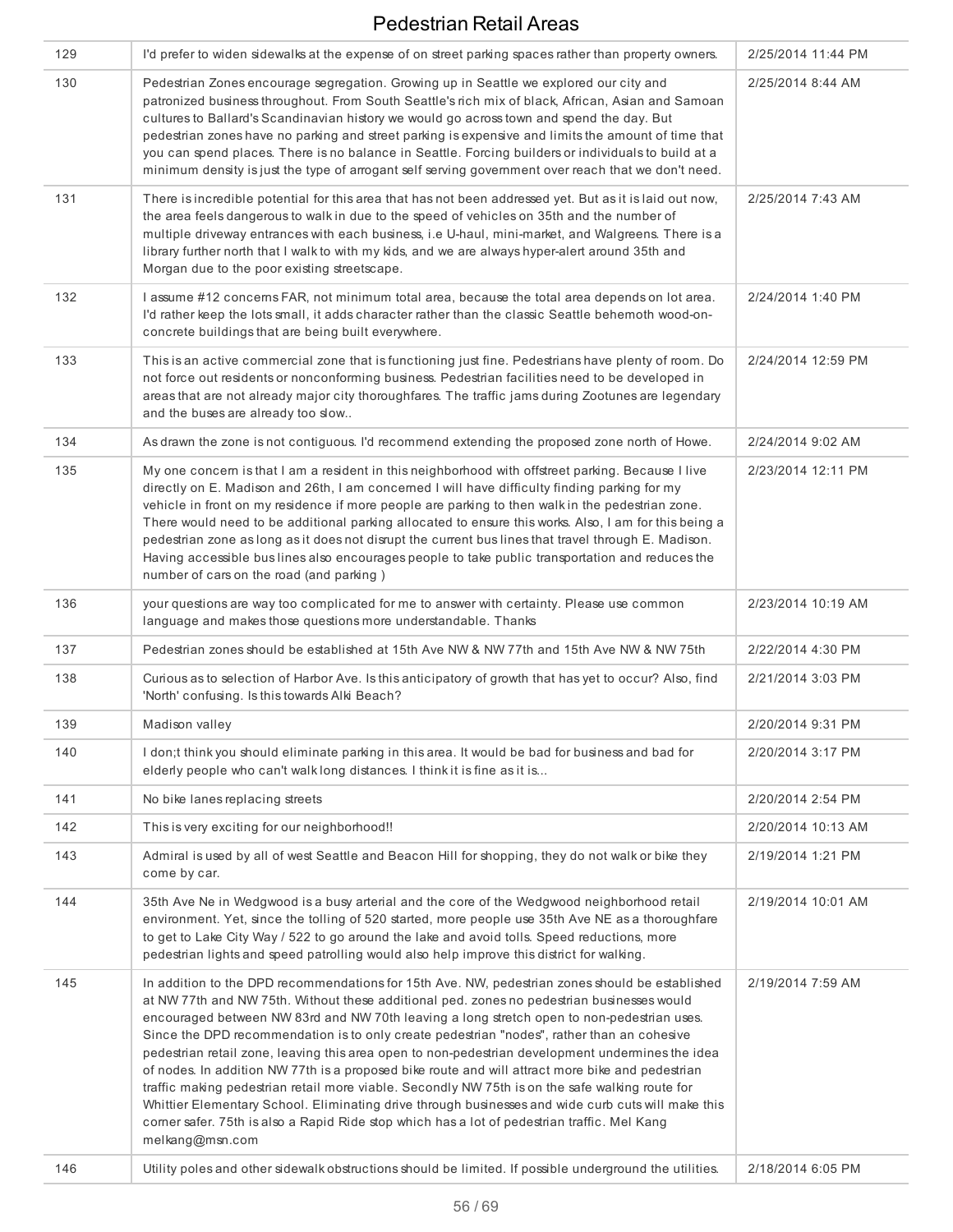| 147 | I would ask that 15th and 75th Street be included as a Pedestrian Zone because of the following: *<br>A pedestrian zone here will enhance other nearby pedestrian zones being recommended by the<br>City by increasing pedestrian traffic in this area. * This intersection is on the safe walking route for<br>Whittier School. * It is a Rapid Ride stop.                                                                                                                                                                                                                                                                                                                                                                                                                                                                                                                                                                                                                                                                                                                                                                                                                                                                                          | 2/18/2014 1:29 PM  |
|-----|------------------------------------------------------------------------------------------------------------------------------------------------------------------------------------------------------------------------------------------------------------------------------------------------------------------------------------------------------------------------------------------------------------------------------------------------------------------------------------------------------------------------------------------------------------------------------------------------------------------------------------------------------------------------------------------------------------------------------------------------------------------------------------------------------------------------------------------------------------------------------------------------------------------------------------------------------------------------------------------------------------------------------------------------------------------------------------------------------------------------------------------------------------------------------------------------------------------------------------------------------|--------------------|
| 148 | Please eliminate sandwich board signs, which clutter the walking space and are ugly. Please<br>provide more trash and recycling containers. Our neighborhood has 2 which ware constantly<br>overflowing. Adding one additional crosswalk, and looking at the bike crossing at 29th Ave E and<br>East Madison. All important for our neighborhood. lindy@madisonvalley.org                                                                                                                                                                                                                                                                                                                                                                                                                                                                                                                                                                                                                                                                                                                                                                                                                                                                            | 2/18/2014 10:16 AM |
| 149 | My utmost concern is parking around here. Currently this area is an RPZ. No business owners<br>whatsoever should be given special consideration for using the residential streets as thier personal<br>parking space.                                                                                                                                                                                                                                                                                                                                                                                                                                                                                                                                                                                                                                                                                                                                                                                                                                                                                                                                                                                                                                | 2/17/2014 6:32 PM  |
| 150 | current disignation fails to correctly describe current MUP for industrial C-2 zone to large<br>residential on adjacent current commercial/industrial property at avtech project 3014232/33<br>failure to consider that the current mixed use project directly adjacent both to the south and north<br>and soon to be East of proposed parcel is 90 % residential. both 34th and East to Burke and<br>Meridian should be included in this proposed piece of corridor for community vibrancy. wallingford<br>ave north should be considered a principal pedestrian route This whole area is a higher residential<br>and housing unit density that is compromising surrounding Sfamily residential uses. This area<br>should be considered as high value addition and it's area should be extended East and west along<br>34th.                                                                                                                                                                                                                                                                                                                                                                                                                        | 2/17/2014 12:04 PM |
| 151 | Would love to turn Greenwood Ave N (between 71st and 78 th) into an "urban village" with traffic<br>control and crosswalks.                                                                                                                                                                                                                                                                                                                                                                                                                                                                                                                                                                                                                                                                                                                                                                                                                                                                                                                                                                                                                                                                                                                          | 2/16/2014 4:40 PM  |
| 152 | I found some questions a little hard to understand, so didnt answer all                                                                                                                                                                                                                                                                                                                                                                                                                                                                                                                                                                                                                                                                                                                                                                                                                                                                                                                                                                                                                                                                                                                                                                              | 2/16/2014 11:30 AM |
| 153 | 1. since there is reduction of parking requirement, in order to prevent overflow parking goes to the<br>adjacent residential neighborhood, parking meters installed in the residential neighborhood should<br>be considered. 2. not sure about allow use of Lodging. Does that mean commercial lodging like<br>hotel/motel? It doesn't seem that commercial lodging would attract a lot of pedestrian type of<br>traffic, unless special requirements are build into plan. 3. please make sure the parking and storage<br>of the commercial establishment is well planned and regulated. For example, there should be<br>separate and adequate parking space for the supply of goods, disposal of refuse, etc. 4. I don't think<br>we want to require minimum size of business. As long as the business will attract a lot on foot/bike<br>traffic and itself doesn't need a lot commercial traffic to ship in/out goods, that should be fine.                                                                                                                                                                                                                                                                                                       | 2/16/2014 10:19 AM |
| 154 | there are a lot of elderly people who live in this area and Broadview library and Broadview<br>Thomson school. Encouraging pedestrian activity will serve the community.                                                                                                                                                                                                                                                                                                                                                                                                                                                                                                                                                                                                                                                                                                                                                                                                                                                                                                                                                                                                                                                                             | 2/15/2014 10:54 PM |
| 155 | Thank you!                                                                                                                                                                                                                                                                                                                                                                                                                                                                                                                                                                                                                                                                                                                                                                                                                                                                                                                                                                                                                                                                                                                                                                                                                                           | 2/15/2014 4:09 PM  |
| 156 | I think the drive-in limitation is to prevent things like fast food restaurants from opening. However,<br>there are some existing drive-in businesses along Greenwood Ave N in the high 70 streets such as a<br>dry cleaners at 77th and several small car repair businesses at 79th. Although the dry cleaners<br>seems to have too much parking, all of these businesses are valuable to the already highly<br>walkable neighborhood. To have your car repaired and need to walk only a few blocks home is<br>amazing. As Jane Jacobs noted, streets are where the action is, so having wider sidewalks allows for<br>a variety of uses such as outdoor seating, which is now expanding in Seattle. This is a great<br>development for both residents and local businesses. Finally, there is one major pedestrian issue on<br>Phinney/Greenwood Ave, which is that cars approaching the avenue from uphill streets often<br>blindly pull into the crosswalk because their line of sight is hidden by cars parked within 30 feet of<br>the intersection. Although we want to balance parking, which provides our businesses with<br>additional customers, having pedestrians feel safe enough to cross our streets is of the utmost<br>importance. | 2/14/2014 4:00 PM  |
| 157 | Ravenna on 65th has great potential as a pedestrian-focused neighborhood commercial area.<br>However it's too ped-unfriendly right now. Too much emphasis on cars and parking. Slow things<br>down, encourage walking, and business (as in business-prosperity) will follow. Yes, there may be a<br>period of "reset" where some of the older car-centric businesses -- such as the currently struggling<br>awful interior design place, the soon to be closed pot store, and the completely out place in a<br>neighborhood barricade place go away. But these will be replaced by businesses that cater to a<br>high-density, walkable neighborhood.                                                                                                                                                                                                                                                                                                                                                                                                                                                                                                                                                                                                | 2/14/2014 11:45 AM |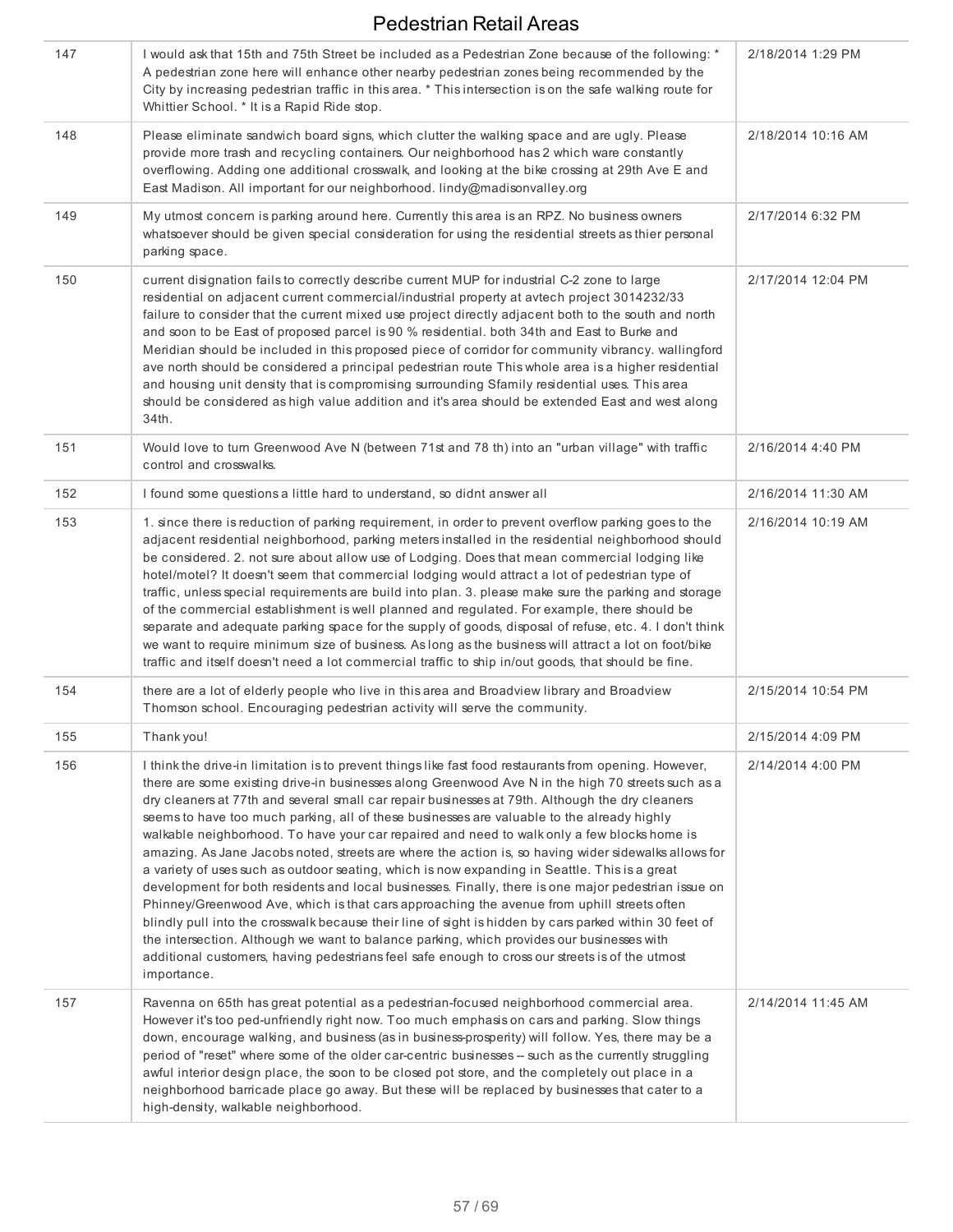| 158 | We need a crosswalk across 55th st between 27th Ave and 35th Ave. Ideally at 30th Ave or 28th<br>Ave. It is way too dangerous to try to cross the street with all of the cross traffic coming down or up<br>the hill quickly from 25th. I've almost seen people hit multiple times, and its a barrier to walking<br>down to the U village for shopping.                                                                                                                                                                                                                                                                                                                                                                                                                                                                                                                                                                                                                                                                                                                                                                                                                                                                                                                                                                                                                                              | 2/13/2014 9:51 PM  |
|-----|------------------------------------------------------------------------------------------------------------------------------------------------------------------------------------------------------------------------------------------------------------------------------------------------------------------------------------------------------------------------------------------------------------------------------------------------------------------------------------------------------------------------------------------------------------------------------------------------------------------------------------------------------------------------------------------------------------------------------------------------------------------------------------------------------------------------------------------------------------------------------------------------------------------------------------------------------------------------------------------------------------------------------------------------------------------------------------------------------------------------------------------------------------------------------------------------------------------------------------------------------------------------------------------------------------------------------------------------------------------------------------------------------|--------------------|
| 159 | I wish you would spend \$\$ fixing the streets & other infrastructure (example: water lines) in Seattle<br>rather than trying to turn Wedwood into another Ballard or Fremont--both neighborhoods have been<br>ruined by over development. First things first.                                                                                                                                                                                                                                                                                                                                                                                                                                                                                                                                                                                                                                                                                                                                                                                                                                                                                                                                                                                                                                                                                                                                       | 2/13/2014 4:43 PM  |
| 160 | Ensure cycling access. It's better for pedestrians and cyclists.                                                                                                                                                                                                                                                                                                                                                                                                                                                                                                                                                                                                                                                                                                                                                                                                                                                                                                                                                                                                                                                                                                                                                                                                                                                                                                                                     | 2/13/2014 4:34 PM  |
| 161 | I would like to request that no more dry cleaners open in Phinney, unless they are green certified.                                                                                                                                                                                                                                                                                                                                                                                                                                                                                                                                                                                                                                                                                                                                                                                                                                                                                                                                                                                                                                                                                                                                                                                                                                                                                                  | 2/13/2014 2:59 PM  |
| 162 | Keep density at locks low. I've lived in Ballard over 25 years and it is being destroyed by the high<br>density developments. I grew up in a very large city which preserved its heritage, something Seattle<br>does not do well. Parking at the locks can go away, but not to build more huge developments. It's a<br>park, area uses should reflect that.                                                                                                                                                                                                                                                                                                                                                                                                                                                                                                                                                                                                                                                                                                                                                                                                                                                                                                                                                                                                                                          | 2/13/2014 1:26 PM  |
| 163 | Minimum floor area would push for large developments at the cost of existing buildings. Keep the<br>flavor of the neighborhood intact by preserving smaller footprint businesses and buildings.                                                                                                                                                                                                                                                                                                                                                                                                                                                                                                                                                                                                                                                                                                                                                                                                                                                                                                                                                                                                                                                                                                                                                                                                      | 2/13/2014 1:21 PM  |
| 164 | This area already is pedestrian friendly, and I don't believe further restrictions would improve<br>livability for Phinney and Greenwood residents.                                                                                                                                                                                                                                                                                                                                                                                                                                                                                                                                                                                                                                                                                                                                                                                                                                                                                                                                                                                                                                                                                                                                                                                                                                                  | 2/13/2014 1:04 PM  |
| 165 | There should be absolutely no reduction in parking requirements. This doesn't encourage<br>businesses since they wont be developing the site. It only benefits developers at the expense of<br>surrounding neighborhoods on-street parking.                                                                                                                                                                                                                                                                                                                                                                                                                                                                                                                                                                                                                                                                                                                                                                                                                                                                                                                                                                                                                                                                                                                                                          | 2/13/2014 10:38 AM |
| 166 | Admiral is shopping area for all in West Seattle and being able to park is important.                                                                                                                                                                                                                                                                                                                                                                                                                                                                                                                                                                                                                                                                                                                                                                                                                                                                                                                                                                                                                                                                                                                                                                                                                                                                                                                | 2/13/2014 9:52 AM  |
| 167 | I wonder how this could affect the parking lot entrance on 65th Such an awkward and ugly area.                                                                                                                                                                                                                                                                                                                                                                                                                                                                                                                                                                                                                                                                                                                                                                                                                                                                                                                                                                                                                                                                                                                                                                                                                                                                                                       | 2/12/2014 9:55 PM  |
| 168 | This is long overdue for this stretch of Aurora. Earlier attempts to make this section more pedestrian<br>friendly failed. This strip is a key portal to North Greenlake.                                                                                                                                                                                                                                                                                                                                                                                                                                                                                                                                                                                                                                                                                                                                                                                                                                                                                                                                                                                                                                                                                                                                                                                                                            | 2/12/2014 7:42 PM  |
| 169 | Parking requirements are antiquated! Especially in urban villages and near light rail hubs. Design<br>commercial areas in these ped zones for pedestrians (and bikes)                                                                                                                                                                                                                                                                                                                                                                                                                                                                                                                                                                                                                                                                                                                                                                                                                                                                                                                                                                                                                                                                                                                                                                                                                                | 2/12/2014 6:45 PM  |
| 170 | We live in a heavy traffic area, with handicapped and elderly, and low income people. There are<br>no sidewalks. Without sidewalks there is not only a safety issue but also a feeling of isolation.                                                                                                                                                                                                                                                                                                                                                                                                                                                                                                                                                                                                                                                                                                                                                                                                                                                                                                                                                                                                                                                                                                                                                                                                 | 2/12/2014 6:18 PM  |
| 171 | While I support the idea of pedestrian retail areas, I have concerns that these new requirements will<br>deter future developments in this neighborhood, especially since to date, for profit developers has<br>been non-existent. I feel in order to ensure the positive growth of this lower income community the<br>city needs to make a concerted effort, possibly with incentives to developers to build market rate<br>housing to ensure the success pedestrian retail area. Without attracting higher income residents to<br>this area, any potential retail area would be colossal failure and would most likely result in greater<br>disparity between this community and the rest of Seattle. Though I am very skeptical of this idea as<br>it relates to Delridge Way: Brandon to Juneau NC zone, if Seattle would make this area the pilot<br>location, with the investment and commitment to its success I would be on board, but applying a<br>blanket solution, without addressing the underlying issues that have prevented market rate growth<br>since the rezone over ten years ago, I feel will result only in another low income housing project,<br>ten years from now. Also, as for parking, until Seattle has a world class transit system, reducing<br>parking requirements is reckless. As much as some like to deny it, Seattle still is a society that<br>requires a car. | 2/12/2014 4:50 PM  |
| 172 | Love to see this happen. Separating residential and commercial has resulted in a serving culture.<br>Mix the two up                                                                                                                                                                                                                                                                                                                                                                                                                                                                                                                                                                                                                                                                                                                                                                                                                                                                                                                                                                                                                                                                                                                                                                                                                                                                                  | 2/12/2014 4:32 PM  |
| 173 | Two things - pedestrian overhead weather protection should be required to either have a gutter/DS,<br>or drain back towards the building face. Current awnings create a dripline down the middle of the<br>sidewalk, negating the benefit of overhead coverage. The other items that come along with<br>pedestrian oriented retail are a-frame signs and outdoor seating. Along several stretches of Phinney<br>Ave in the area being looked at, the railings and signs, along with landscape beds, can reduce the<br>sidewalk width to 3' or less, in places. This does not contribute to a pedestrian friendly experience.                                                                                                                                                                                                                                                                                                                                                                                                                                                                                                                                                                                                                                                                                                                                                                         | 2/12/2014 2:03 PM  |
| 174 | Pedestrian safety should be #1. We should also encourage property owners to have try to have a<br>retailer ready to move in when they open their new apartment buildings rather than having empty<br>store fronts for untold months.                                                                                                                                                                                                                                                                                                                                                                                                                                                                                                                                                                                                                                                                                                                                                                                                                                                                                                                                                                                                                                                                                                                                                                 | 2/12/2014 2:02 PM  |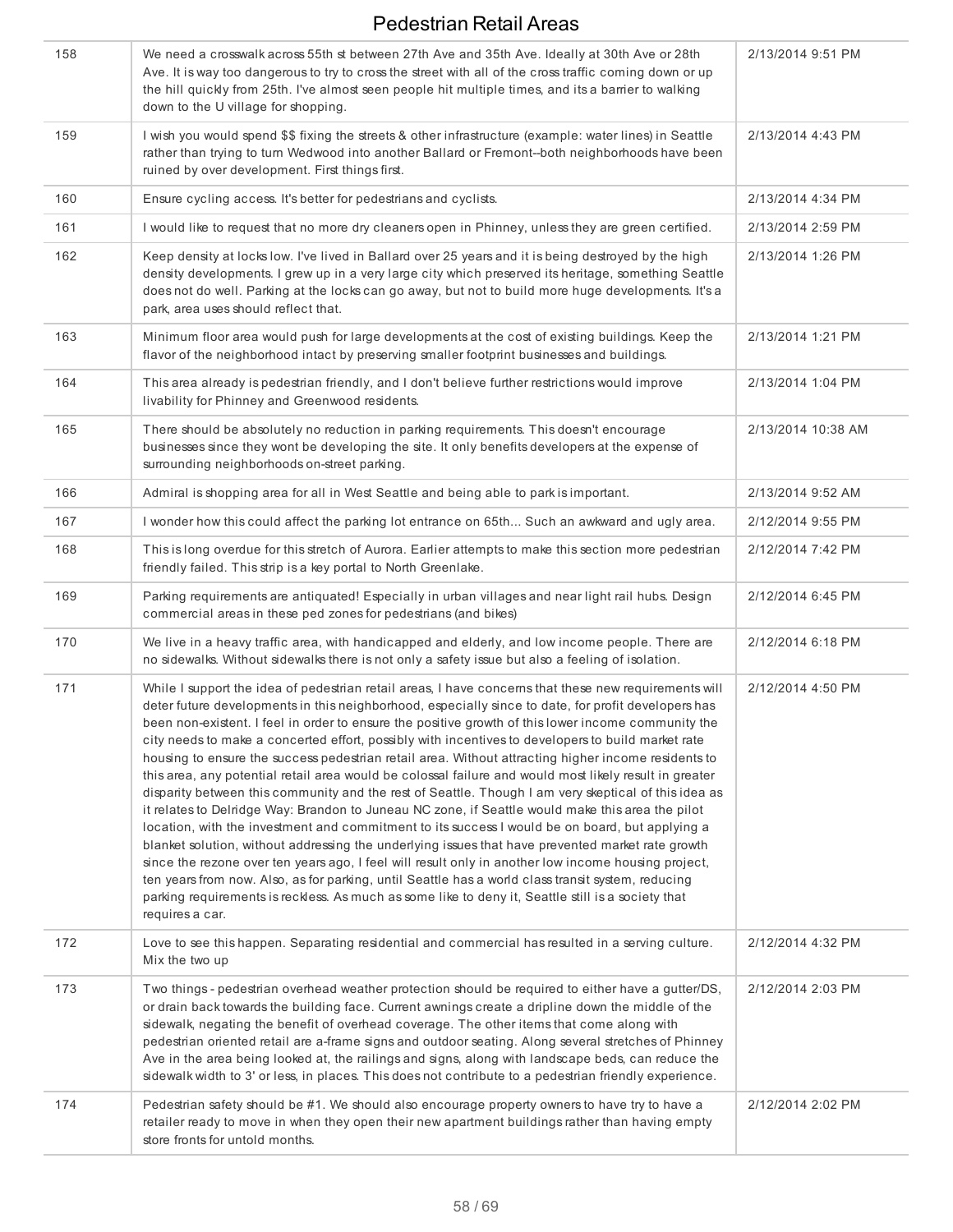| 175 | Greenwood in general is a desert, with multifamily residences, but few business'. Get people out of<br>their cars and encourage more neighborhood friendly transportation,  bike lanes, bike parking.<br>Provide wider sidewalks to encourage apartment dwellers an opportunity to sit (in seating) on the<br>wider sidewalks. Encourage people to explore. Sidewalk art (embedded in the sidewalk) use<br>pavers make the sidewalks and extension of your living room                                                                                                                                                                                                                                                                                                                                                                                                                                                                                                                                                      | 2/12/2014 12:30 PM |
|-----|-----------------------------------------------------------------------------------------------------------------------------------------------------------------------------------------------------------------------------------------------------------------------------------------------------------------------------------------------------------------------------------------------------------------------------------------------------------------------------------------------------------------------------------------------------------------------------------------------------------------------------------------------------------------------------------------------------------------------------------------------------------------------------------------------------------------------------------------------------------------------------------------------------------------------------------------------------------------------------------------------------------------------------|--------------------|
| 176 | Terminus Bus stop at this location. Large mulit-family st SE corner. Few goods and services. Like to<br>see more eateries, coffee shop, mom and pop store. Destinations for walkers and families with kids.<br>Small existing retail has limited goods.                                                                                                                                                                                                                                                                                                                                                                                                                                                                                                                                                                                                                                                                                                                                                                     | 2/12/2014 12:30 PM |
| 177 | It is not clear what the benefits to the community are in DPD documents. This area is already rather<br>successful as a vibrant multi-user corridor, nicely serving the needs of the those living here, as well<br>as those using it as the primary arterial it is designated as.                                                                                                                                                                                                                                                                                                                                                                                                                                                                                                                                                                                                                                                                                                                                           | 2/12/2014 11:59 AM |
| 178 | This looks like a solution looking for a problem. Do not see a need for it. Other solutions such as<br>regulating sidewalk furniture, allowing for vehicles in a balanced way, regulating building heights,<br>would make for a more vibrant community                                                                                                                                                                                                                                                                                                                                                                                                                                                                                                                                                                                                                                                                                                                                                                      | 2/12/2014 11:22 AM |
| 179 | This district wants clientele. Now let's see, where are lots of nearby people? The VA! But there's<br>virtually no pedestrian connection. There's also a stark cultural divide, apart from the homeless vets<br>begging at the corner. Bridge those gaps, and this district might change a lot.                                                                                                                                                                                                                                                                                                                                                                                                                                                                                                                                                                                                                                                                                                                             | 2/12/2014 10:57 AM |
| 180 | This survey is poorly worded and difficult to complete. I support the pedestrian area proposed at<br>15th Ave NW near 75th and 77th.                                                                                                                                                                                                                                                                                                                                                                                                                                                                                                                                                                                                                                                                                                                                                                                                                                                                                        | 2/11/2014 9:34 PM  |
| 181 | It is important to protect the existing single family neighborhoods surrounding Admiral. Already our<br>streets are overwhelmed by cars parked by bus riders and visitors to existing retail. Parking must be<br>included in the pedestrian plan - even if it is underground public parking.                                                                                                                                                                                                                                                                                                                                                                                                                                                                                                                                                                                                                                                                                                                                | 2/11/2014 9:13 PM  |
| 182 | I think people in Phinney Ridge would really welcome the idea of this area as a pedestrian zone<br>with more designated retail.                                                                                                                                                                                                                                                                                                                                                                                                                                                                                                                                                                                                                                                                                                                                                                                                                                                                                             | 2/11/2014 8:17 PM  |
| 183 | The businesses and restaurants in the Phinney/Greenwood corridor cannot survive on pedestrian<br>traffic alone. It is necessary for people to be able to come to the area from outside and park in<br>order to shop and eat for businesses to be able to not just survive but prosper. Your ideas will<br>effectively kill the business district in this area.                                                                                                                                                                                                                                                                                                                                                                                                                                                                                                                                                                                                                                                              | 2/11/2014 8:01 PM  |
| 184 | There are some nice bars and restaurants along this area, but Aurora is very busy and makes<br>crossing from one side of the street to the other difficult.                                                                                                                                                                                                                                                                                                                                                                                                                                                                                                                                                                                                                                                                                                                                                                                                                                                                 | 2/11/2014 7:59 PM  |
| 185 | As a pedestrian, crossing 15th is difficult. Currently there are not a lot of businesses along 15th that<br>draw me to the area so I typically walk along less busy streets and find myself without a pedestrian<br>crossing when I hit 15th.                                                                                                                                                                                                                                                                                                                                                                                                                                                                                                                                                                                                                                                                                                                                                                               | 2/11/2014 7:56 PM  |
| 186 | Improved crosswalks needed, zone should be extended to include businesses at 3rd and 65th                                                                                                                                                                                                                                                                                                                                                                                                                                                                                                                                                                                                                                                                                                                                                                                                                                                                                                                                   | 2/11/2014 7:52 PM  |
| 187 | This area is accessible to neighborhood residents, but difficult to get to with public transit so taking<br>away parking would likely increase parking in surrounding residential areas. The auto body shop in<br>the area should be allowed to stay, it feels very neighborhood related and I may take my own car<br>there should I need body work, it is nice to have those kind of amenities in walking distance from<br>your home, incase you need to leave a vehicle for repair.                                                                                                                                                                                                                                                                                                                                                                                                                                                                                                                                       | 2/11/2014 7:48 PM  |
| 188 | In addition to some parking requirement waivers for certain businesses in pedestrian zones, I think<br>the City should consider waiving parking requirements for residential units built above pedestrian<br>zones. If they still have to build a parking lot or garage for the residential units, that's likely going to<br>decrease the street-level space available for commercial uses. Let's maximize the use of this street-<br>level space for businesses. Developers should be able to put in parking if they want, but don't make<br>it a requirement. Also, I think the 65th Street area could greatly benefit from a pedestrian<br>designation. It already has a number of businesses that are very pedestrian-oriented, but others that<br>are not. These shouldn't be immediately banished (and they wouldn't be even if the pedestrian<br>designation was applied), but pedestrian-oriented businesses are what I would like to see if and<br>when any of the existing buildings on that street are replaced. | 2/11/2014 4:30 PM  |
| 189 | We need more signaled crosswalks and painted but unsignaled crosswalks at every intersection.<br>This needs to remind drivers to stop for pedestrians!                                                                                                                                                                                                                                                                                                                                                                                                                                                                                                                                                                                                                                                                                                                                                                                                                                                                      | 2/11/2014 4:03 PM  |
| 190 | This area will be difficult to convert, there needs to be an additional upzone and retail conversion<br>on a side street (80th?) that makes this less linear and car dependent. 15th is currently too wide<br>curb to curb to support this function as is.                                                                                                                                                                                                                                                                                                                                                                                                                                                                                                                                                                                                                                                                                                                                                                  | 2/11/2014 3:00 PM  |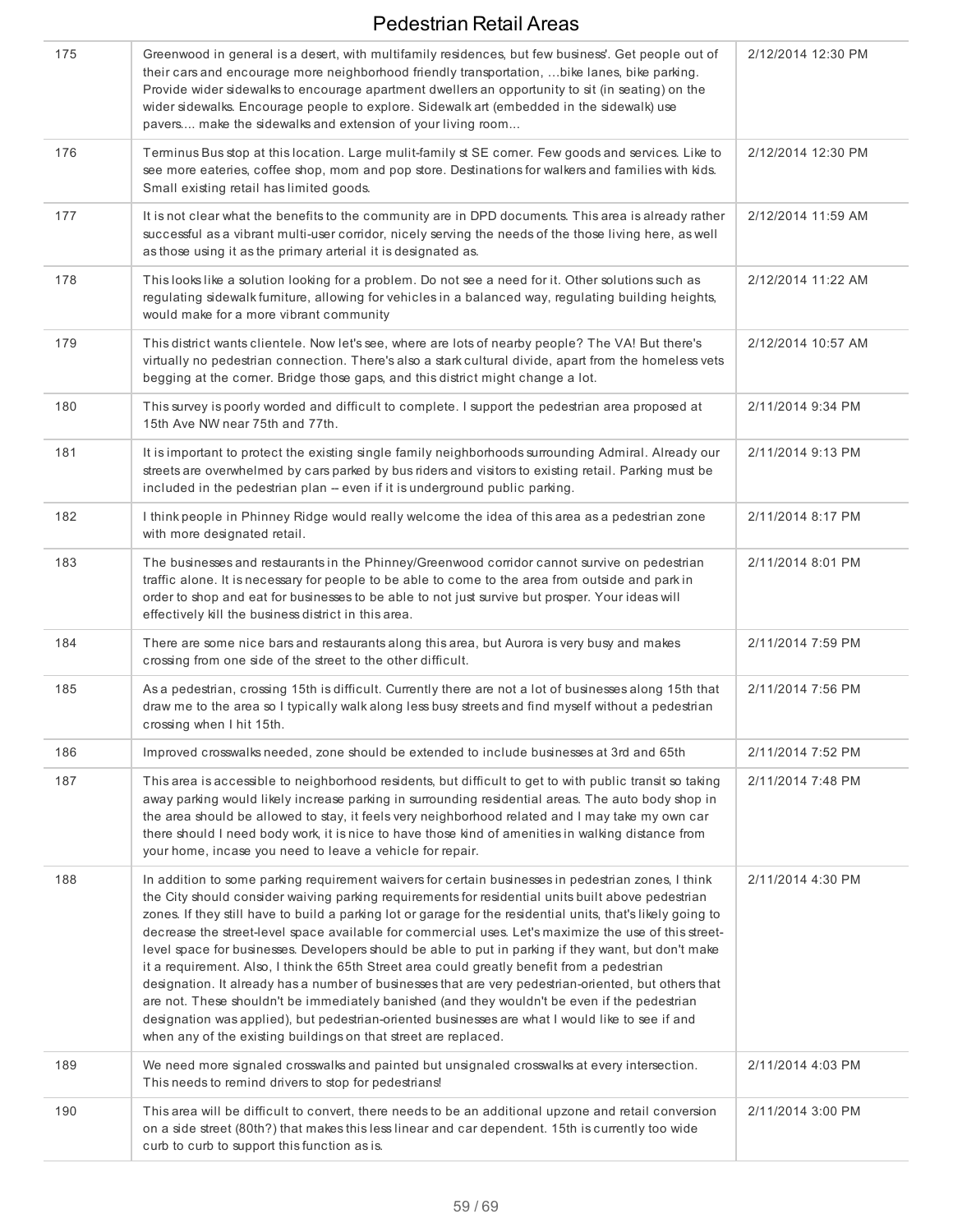| 191 | Aurora has come a long way, but still feels unsafe. More pedestrian-friendly and neighborhood-<br>friendly businesses would do a lot for the area.                                                                                                                                                                                                                                                                                                                             | 2/11/2014 2:53 PM  |
|-----|--------------------------------------------------------------------------------------------------------------------------------------------------------------------------------------------------------------------------------------------------------------------------------------------------------------------------------------------------------------------------------------------------------------------------------------------------------------------------------|--------------------|
| 192 | Extend the pedestrian zone all the way up Fremont Ave to 46th.                                                                                                                                                                                                                                                                                                                                                                                                                 | 2/11/2014 2:37 PM  |
| 193 | The zone should be wider. Make it two-dimensional, not just two straight lines.                                                                                                                                                                                                                                                                                                                                                                                                | 2/11/2014 2:35 PM  |
| 194 | Do not require paid parking in the area. That only pushes the cars into the residential areas.                                                                                                                                                                                                                                                                                                                                                                                 | 2/11/2014 12:15 PM |
| 195 | Some of these questions were too vague-and I am quite used to reading urban planning info. Not<br>a user friendly survey. Kathy King 206-786-5971                                                                                                                                                                                                                                                                                                                              | 2/11/2014 11:49 AM |
| 196 | well, it's not quite clear what area you have in mind when you say "East Madison." Madison Park<br>and Madison Valley should definitely be pedestrian zones. Also eventually the area around 14th<br>and Madison.                                                                                                                                                                                                                                                              | 2/11/2014 7:31 AM  |
| 197 | also think that 75th and 15th should be designated pedestrian friendly, due to whittier elementary<br>and walking path to salmon bay park at 70th.                                                                                                                                                                                                                                                                                                                             | 2/10/2014 9:09 PM  |
| 198 | Please include nw 70th between 16th nw & 10th nw in you study.                                                                                                                                                                                                                                                                                                                                                                                                                 | 2/9/2014 8:35 AM   |
| 199 | Add 34th to the East of Wallingford. As indicated above, make the entry to Gas Works a jewel not<br>an overcrowded box filed apartment land.                                                                                                                                                                                                                                                                                                                                   | 2/8/2014 3:48 PM   |
| 200 | 15th Avenue has sidewalks that are not well maintained by the city or businesses. The Ballard<br>Chamber or similar business organization should establish standards for keeping litter picked up and<br>sidewalks clean. Without that community commitment by the businesses along the area,<br>pedestrians will not find walking along 15th north of 65th pleasant.                                                                                                          | 2/8/2014 1:46 PM   |
| 201 | 15th Avenue has wide sidewalks and the parking strip too often has been asphalted. The asphalt<br>needs to be ripped out and proper plantings put in. That would greatly enhance the appeal of the<br>street for pedestrians.                                                                                                                                                                                                                                                  | 2/8/2014 1:41 PM   |
| 202 | Sidewalk bulges at intersections (planted with trees) to slow down traffic on street, improve feel of<br>street with green trees, and preserve on-street parking needed for businesses to thrive                                                                                                                                                                                                                                                                               | 2/8/2014 1:37 PM   |
| 203 | If possible to create signage requirements that meet council approval, that would be great. Less<br>gawdy neon and more nicely designed signs that give businesses a community feel.                                                                                                                                                                                                                                                                                           | 2/7/2014 3:27 PM   |
| 204 | Limited parking is already an issue in this area. Adding more business with even less parking would<br>be a disaster. Pedestrian zones are nice in theory, but we live in Seattle and it rains occasionally.<br>People walk less and cycle less when it is wet outside. Cars (and parking) are a necessity. If you<br>reduce street level parking, then underground and/or multi-level parking structures need to be built.                                                    | 2/7/2014 3:12 PM   |
| 205 | There are a number of good businesses there but i don't go too often because it isn't that<br>pedestrian friendly (and driving is also hard because of aurora being divided, its geared at driving<br>through, not driving or walking to shop)                                                                                                                                                                                                                                 | 2/7/2014 12:32 PM  |
| 206 | It would be great to get rid of or clean up the "dead" houses on 15th Nw. I know some are<br>occupied, but I don't know the legality of that--almost all of them look like they should be<br>condemned.                                                                                                                                                                                                                                                                        | 2/7/2014 11:50 AM  |
| 207 | Reduction in porn shops, strip joints and the like. There are restrictions on alcohol and other vices,<br>the porn needs to go from our neighborhoodsstrip joints are within just a few blocks of schools but<br>dispensaries are being disallowed. That's a disconnect. Get rid of the sex shops and strip joints from<br>near schools and in pedestrian zones as well, please.                                                                                               | 2/7/2014 9:21 AM   |
| 208 | 15th is a dead zone for business. We need to create a more walkable neighborhood and encourage<br>more businesses                                                                                                                                                                                                                                                                                                                                                              | 2/6/2014 10:20 PM  |
| 209 | This move will increase property value.                                                                                                                                                                                                                                                                                                                                                                                                                                        | 2/6/2014 9:16 PM   |
| 210 | 75th and 15th has a school bus pick up and the metro buses to downtown - right where the strip<br>club is. 70th, just off 15th has a few blocks of restaurants, bakeries and a yoga studio constantly<br>frequented by the neighborhood. No one walks on 15th to get there because is it so trashed. A<br>pedestrian zone between 70th and 75th, especially, would bring a lot of WANTED (as opposed to<br>the strip club, Love Zone, marijuana) activity to the neighborhood. | 2/6/2014 6:56 PM   |
| 211 | With the elementary school in the area, it is important that this area be made more pedestrian<br>friendly. The neighborhood has been trying to accomplish this goal for decadesI've lived here 29<br>years and have seen many changes that have reduced the walkability of this area. I would love to<br>see those changes reversed.                                                                                                                                          | 2/6/2014 11:16 AM  |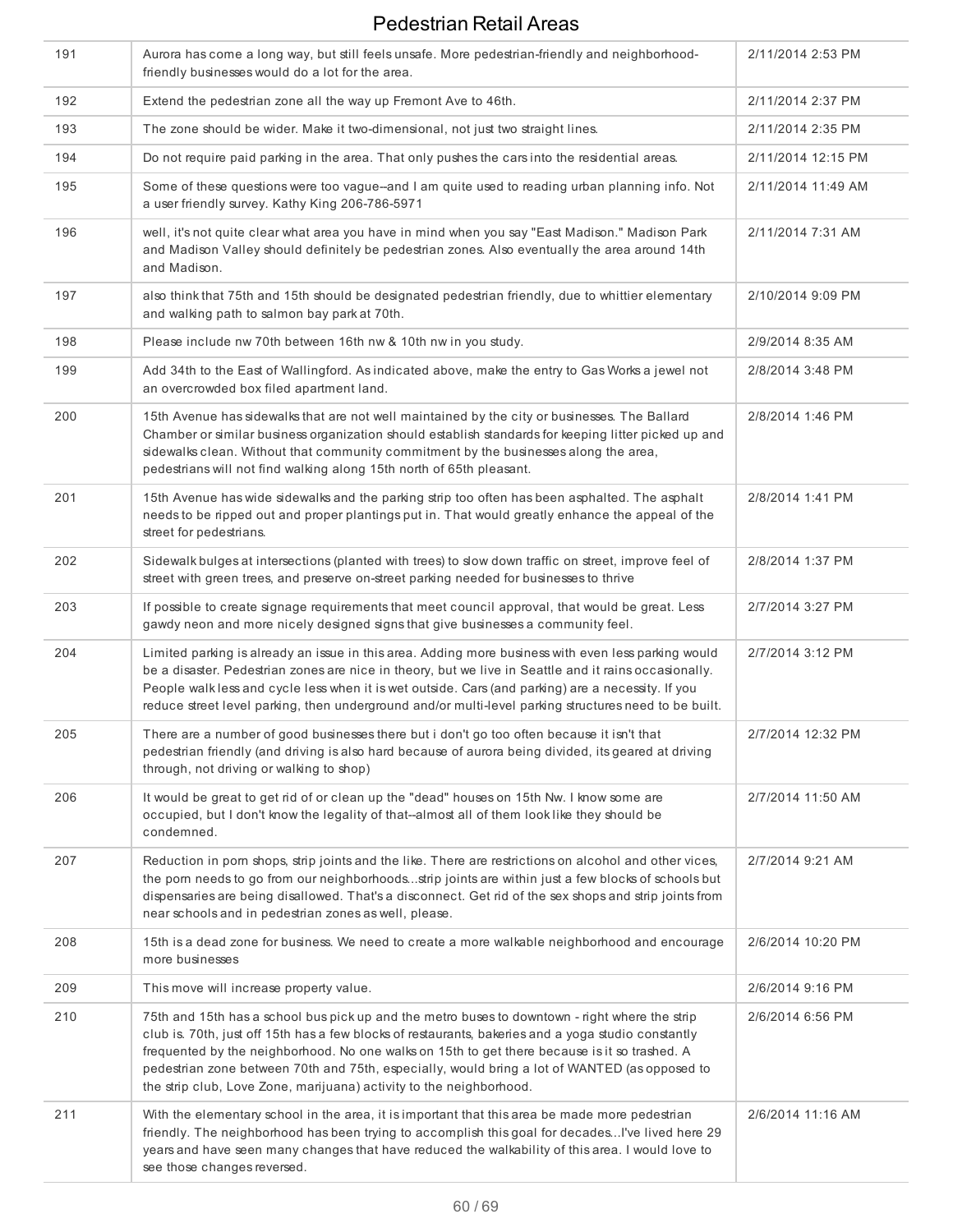| 212 | Please be aware that this area has a high volume of walking students of all ages due to Whittier,<br>Salmon Bay, Whitman and Ballard High. Lots of kids crossing 15th at 85th, 80th, 75th and 65th. It<br>would be wonderful to have a more walkable/shopable path for families from 65th to 85th. Thanks.                                                                                                                                                                                                                                                                                                                                                                                                                                                                                                                                                                                                                                                                                                                                                                        | 2/6/2014 10:45 AM |
|-----|-----------------------------------------------------------------------------------------------------------------------------------------------------------------------------------------------------------------------------------------------------------------------------------------------------------------------------------------------------------------------------------------------------------------------------------------------------------------------------------------------------------------------------------------------------------------------------------------------------------------------------------------------------------------------------------------------------------------------------------------------------------------------------------------------------------------------------------------------------------------------------------------------------------------------------------------------------------------------------------------------------------------------------------------------------------------------------------|-------------------|
| 213 | Be firm on categorizing live/work as residential and not commercial. Disallow artist studio space as<br>part of required commercial space on street level, unless it includes open gallery that adds to<br>pedestrian experience (i.e., disallow condition at 3063 Beacon Ave S. with constant doors locked<br>and windows shuttered looking like vacant space). The Pedestrian Retail Zone in the North Beacon<br>Hill Urban Village should be expanded to the current boundaries of the Light Rail Station Overlay,<br>as the intents are similar for the two zoning overlays. The inconsistent boundary is confusing and<br>would benefit from consolidation (i.e., just make the Station Overlay also be the Pedestrian Retail<br>zone). Also, consider expanding the pedestrian retail zone further south along Beacon Ave,<br>possibly even all the way to Spokane Street where Jefferson Park begins. This is a heavily traveled<br>pedestrian route with a few businesses spattered along the route and would benefit from the same<br>restrictions in the urban village. | 2/6/2014 10:05 AM |
| 214 | This is tremendous. Yes. Yes. Yes.                                                                                                                                                                                                                                                                                                                                                                                                                                                                                                                                                                                                                                                                                                                                                                                                                                                                                                                                                                                                                                                | 2/6/2014 9:16 AM  |
| 215 | Please consider this area! It could really be a great thriving pedestrian district with encouragement<br>of the right kinds of business. People in my neighborhood are very committed to walking, we have a<br>pretty good walk score, but it could go much higher.                                                                                                                                                                                                                                                                                                                                                                                                                                                                                                                                                                                                                                                                                                                                                                                                               | 2/5/2014 11:20 PM |
| 216 | There should be a restriction on having strip clubs within a certain proximity to elementary schools;<br>ie Sands.                                                                                                                                                                                                                                                                                                                                                                                                                                                                                                                                                                                                                                                                                                                                                                                                                                                                                                                                                                | 2/5/2014 8:57 PM  |
| 217 | I don't see how this area can be developed as a pedestrian zone that is truly user friendly unless the<br>marijuana and sex type stores are eliminated.                                                                                                                                                                                                                                                                                                                                                                                                                                                                                                                                                                                                                                                                                                                                                                                                                                                                                                                           | 2/5/2014 7:53 PM  |
| 218 | I know you don't have the ability to mandate improvements like trees or road improvements, but<br>having bicycle parking on-street is a really critical item that can be mandated.                                                                                                                                                                                                                                                                                                                                                                                                                                                                                                                                                                                                                                                                                                                                                                                                                                                                                                | 2/5/2014 9:12 AM  |
| 219 | 15th Ave at 70th has a burgeoning walkable neighborhood with small restaurants and shops and it<br>would be wonderful for the city to encourage a more pedestrian friendly 15th avenue to help<br>spread this walkable vibe. Additionally the city should consider median plantings, bus bulbs,<br>widened sidewalks and high visibility crosswalks. Parking is a privledge, not a constitutional right.<br>Finally, the use of Live/Work units in new development along 15th has NOT contributed to a vibrant<br>street scape. These units are rarely used for retail and leave dead holes of shut blinds along the<br>street.                                                                                                                                                                                                                                                                                                                                                                                                                                                   | 2/4/2014 9:20 PM  |
| 220 | 15th and 75th Street: This intersection is on the safe walking route for Whittier School. Also is a<br>main bike route to 8th ave => Burke Gillman trail. Multiple Rapid Ride stops. 15th and 77th Street<br>a. A proposed bikeway will cross 15th Avenue NW at this point b. A pedestrian zone at this point will<br>enhance the other nearby pedestrian zones.                                                                                                                                                                                                                                                                                                                                                                                                                                                                                                                                                                                                                                                                                                                  | 2/4/2014 9:10 PM  |
| 221 | 1. Overhead Weather Protection: Please require that they be continuous and have downspouts.<br>The current allowed design of 8' long panels with curtains of water between each panel and at the<br>center of the sidewalk where the panel ends is almost worse than no coverage at all. 2. Streetlevel<br>tenant floorplates: To "activate" a block, it needs to have multiple street-facing tenants not one<br>tenant occupying the whole facade. Example of bad: Taproot Theater's new expansion in<br>Greenwood. Example of good: Queen Street in Toronto (many narrow, deep tenants, so that every<br>few steps you encounter a new shop or restaurant) (our University Way is pretty good for this too).                                                                                                                                                                                                                                                                                                                                                                    | 2/4/2014 12:11 PM |
| 222 | This area should be cleaned constantly. I pick up the trash at the bus stop (N bound) daily. But the<br>median strips are also filthy. The businesses could keep the planters in front planted. At least one<br>business has people living in it and is not actually open to the public. The "drop off box" for used<br>clothing should be removed as it is usually filled and overflowing with garbage. People have now<br>started spending hours - and drinking - in the bus shelter, which leaves those who have to catch the<br>bus there standing out in the weather. The situation is really depressing and it's becoming<br>embarrassing, to be a home owner here. aloha2600@comcast.net                                                                                                                                                                                                                                                                                                                                                                                   | 2/1/2014 5:36 PM  |
| 223 | Old and ugly stores --like upholstery place on 65th-should have to revamp a bit in order to fit better<br>with rest of commercial area.                                                                                                                                                                                                                                                                                                                                                                                                                                                                                                                                                                                                                                                                                                                                                                                                                                                                                                                                           | 1/27/2014 9:04 PM |
| 224 | Re #14 - Unsure what is "this" area. In general, I find the survey very open to interpretation, perhaps<br>with a hidden agenda. I suggest a recall to this survey and another attempt made, with clearer<br>definitions, eg commercial space vs residential? Where do those ridiculous live/work spaces fit?                                                                                                                                                                                                                                                                                                                                                                                                                                                                                                                                                                                                                                                                                                                                                                     | 1/27/2014 6:59 PM |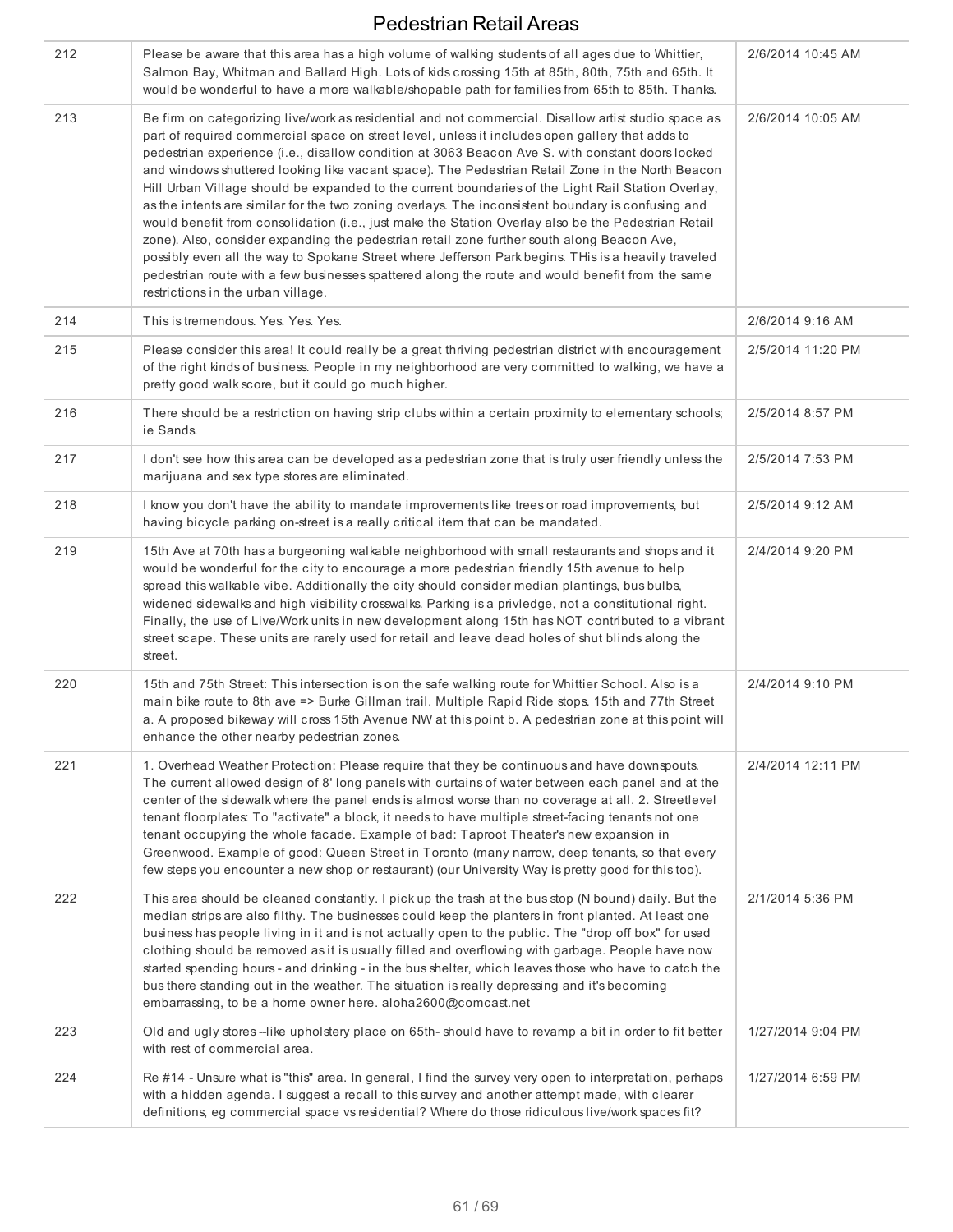| 225 | Good timing with potential light rail station about .5 mile to the west, future driving range at golf<br>course, existing trail around golf course. This area has excellent bus service though it could use<br>better connectivity to Greenwood Ave area. Lots of people already walking to use the minimal<br>services that exist. Seattle Drum School could use a companion-type business. At the very least, a<br>place for parents to hang out while their kids are at practice. Thank you!                                                                                                                                                                                                                                                                                                                                                                                                                                                                                                                                                                                                                                                                                                                                                                                                                                                                                                                                                                                                                                                                                                                                                                                                                                                                                                                                                                                                                                                                                                                                                                                       | 1/27/2014 10:09 AM |
|-----|---------------------------------------------------------------------------------------------------------------------------------------------------------------------------------------------------------------------------------------------------------------------------------------------------------------------------------------------------------------------------------------------------------------------------------------------------------------------------------------------------------------------------------------------------------------------------------------------------------------------------------------------------------------------------------------------------------------------------------------------------------------------------------------------------------------------------------------------------------------------------------------------------------------------------------------------------------------------------------------------------------------------------------------------------------------------------------------------------------------------------------------------------------------------------------------------------------------------------------------------------------------------------------------------------------------------------------------------------------------------------------------------------------------------------------------------------------------------------------------------------------------------------------------------------------------------------------------------------------------------------------------------------------------------------------------------------------------------------------------------------------------------------------------------------------------------------------------------------------------------------------------------------------------------------------------------------------------------------------------------------------------------------------------------------------------------------------------|--------------------|
| 226 | Higher density, spot zoning for retail within a two block area and bonus height for providing ground<br>level public amenities.                                                                                                                                                                                                                                                                                                                                                                                                                                                                                                                                                                                                                                                                                                                                                                                                                                                                                                                                                                                                                                                                                                                                                                                                                                                                                                                                                                                                                                                                                                                                                                                                                                                                                                                                                                                                                                                                                                                                                       | 1/26/2014 3:54 PM  |
| 227 | you eliminate plazas by having the 10 foot rule. making businesses conform to your overhang<br>requirement sounds dumb especially when people use their umbrella under them and they cost<br>businesses more money. If making this area more ped friendly causes more traffic issues, then don't<br>do it as you already did that on 5th. trying to get home on roosevelt or 5th is a nightmare and let<br>me remind you that bus service on roosevelt is limited while bus service on 5th going to roosevelt is<br>supposedly losing funding. your questions do not make sense to me and i went to planning school.<br>what is this - "Require new development meets a minimum size requirement"? why this - "Prohibit<br>businesses with drive-in lanes on the periphery of pedestrian zones"? what does this mean - "In<br>areas that have a minimum off-street parking requirement, some reduction in the number of parking<br>spaces should be available to encourage businesses to move into the area"? why would you<br>prevent a gas station when people live there and need gas? why do you allow the live-work spaces<br>to go in next to snappy dragon when you know that there is no parking and that the homes tower<br>over the existing residential/snappy dragon? one requirement should be about outdoor speakers<br>because i heard racist comments coming from roosevelt ale house and the owner decided that it<br>was okay after i contacted him. this is *not* okay and outdoor speakers should be prohibited or<br>limited to a decibel level that does not offend someone on the other side of the street especially if<br>you want pedestrians in this area. you need to make ped crossings more visible at each<br>intersection. like i already said, you can't punish drivers because we live there too and there are<br>only two streets (that you've put on road diets/school zones/limited parking) to take going north to<br>northgate or south to home/roosevelt. when it takes me 15 minutes to drive a little over a mile, i am<br>not super happy. | 1/25/2014 5:52 PM  |
| 228 | This survey was very confusing. I of course don't just stay in one location in the city, so I would like<br>the chance to comment on multiple areas. However, it's really confusing and annoying to figure<br>out exactly what you are referring to by the intersections and locations you list on the first page of<br>this survey. This will dissuade a lot of people from responding, so it may invalidate your attempt to<br>solicit input from the public. Wouldn't it be possible to have some kind of map I could click on to<br>indicate the areas I would like to comment on? I would expect the city planning department would<br>have those kind of GIS resources. Thank you.                                                                                                                                                                                                                                                                                                                                                                                                                                                                                                                                                                                                                                                                                                                                                                                                                                                                                                                                                                                                                                                                                                                                                                                                                                                                                                                                                                                              | 1/25/2014 5:37 PM  |
| 229 | Please do not take away on street parking that currently exists. It will force people to park in the<br>neighborhoods and discourage stopping for groceries and services on the way to or from work or<br>other duties. Why is this necessary and at what expense. I would prefer to see the dollars going to<br>fix our crumbling streets for road repair, sidewalk repair and graffiti removal on private and public<br>property. Your plans are hard to understand. A reader digest version would be simpler. I still do not<br>know what you are trying to do with this plan and it scares me that these changes will affect our<br>neighborhood negatively. Bob Throckmorton 8203 41st Ave NE Seattle, WA 98115 206-526-5187<br>(message) bthrockm918@yahoo.com                                                                                                                                                                                                                                                                                                                                                                                                                                                                                                                                                                                                                                                                                                                                                                                                                                                                                                                                                                                                                                                                                                                                                                                                                                                                                                                  | 1/25/2014 1:05 PM  |
| 230 | Aurora has plentiful problems and we need to come up with a viable solution as a community to<br>figure out how to curb crime. By making it more appealing for regular people - hopefully that will<br>drive out the crime and prostitution. Right nowwho would WANT to go there. It's terrible.                                                                                                                                                                                                                                                                                                                                                                                                                                                                                                                                                                                                                                                                                                                                                                                                                                                                                                                                                                                                                                                                                                                                                                                                                                                                                                                                                                                                                                                                                                                                                                                                                                                                                                                                                                                      | 1/25/2014 7:40 AM  |
| 231 | I find it ridiculous that this area doesn't have adequate sidewalks. In order for this to truly be a<br>pedestrian zonethe city needs to get off its ass.                                                                                                                                                                                                                                                                                                                                                                                                                                                                                                                                                                                                                                                                                                                                                                                                                                                                                                                                                                                                                                                                                                                                                                                                                                                                                                                                                                                                                                                                                                                                                                                                                                                                                                                                                                                                                                                                                                                             | 1/25/2014 7:36 AM  |
| 232 | I would like to make sure there are bicycle lanes and bicycle parking too.                                                                                                                                                                                                                                                                                                                                                                                                                                                                                                                                                                                                                                                                                                                                                                                                                                                                                                                                                                                                                                                                                                                                                                                                                                                                                                                                                                                                                                                                                                                                                                                                                                                                                                                                                                                                                                                                                                                                                                                                            | 1/24/2014 5:57 PM  |
| 233 | make sure there are bike lanes and bike parking                                                                                                                                                                                                                                                                                                                                                                                                                                                                                                                                                                                                                                                                                                                                                                                                                                                                                                                                                                                                                                                                                                                                                                                                                                                                                                                                                                                                                                                                                                                                                                                                                                                                                                                                                                                                                                                                                                                                                                                                                                       | 1/24/2014 5:55 PM  |
| 234 | Please push the pedestrian retail areas. This would add a huge value to this neighborhood. We<br>need to provide more incentive for additional retailers to come to our neighborhood.                                                                                                                                                                                                                                                                                                                                                                                                                                                                                                                                                                                                                                                                                                                                                                                                                                                                                                                                                                                                                                                                                                                                                                                                                                                                                                                                                                                                                                                                                                                                                                                                                                                                                                                                                                                                                                                                                                 | 1/24/2014 4:55 PM  |
| 235 | Wedgwood needs more sidewalks. If you expect people to walk to businesses, the residential streets<br>need sidewalks. Right not it is too dangerous to walk along the side streets with kids. Nobody will<br>walk to these business from the side streets because it is unsafe to do so.                                                                                                                                                                                                                                                                                                                                                                                                                                                                                                                                                                                                                                                                                                                                                                                                                                                                                                                                                                                                                                                                                                                                                                                                                                                                                                                                                                                                                                                                                                                                                                                                                                                                                                                                                                                              | 1/24/2014 3:04 PM  |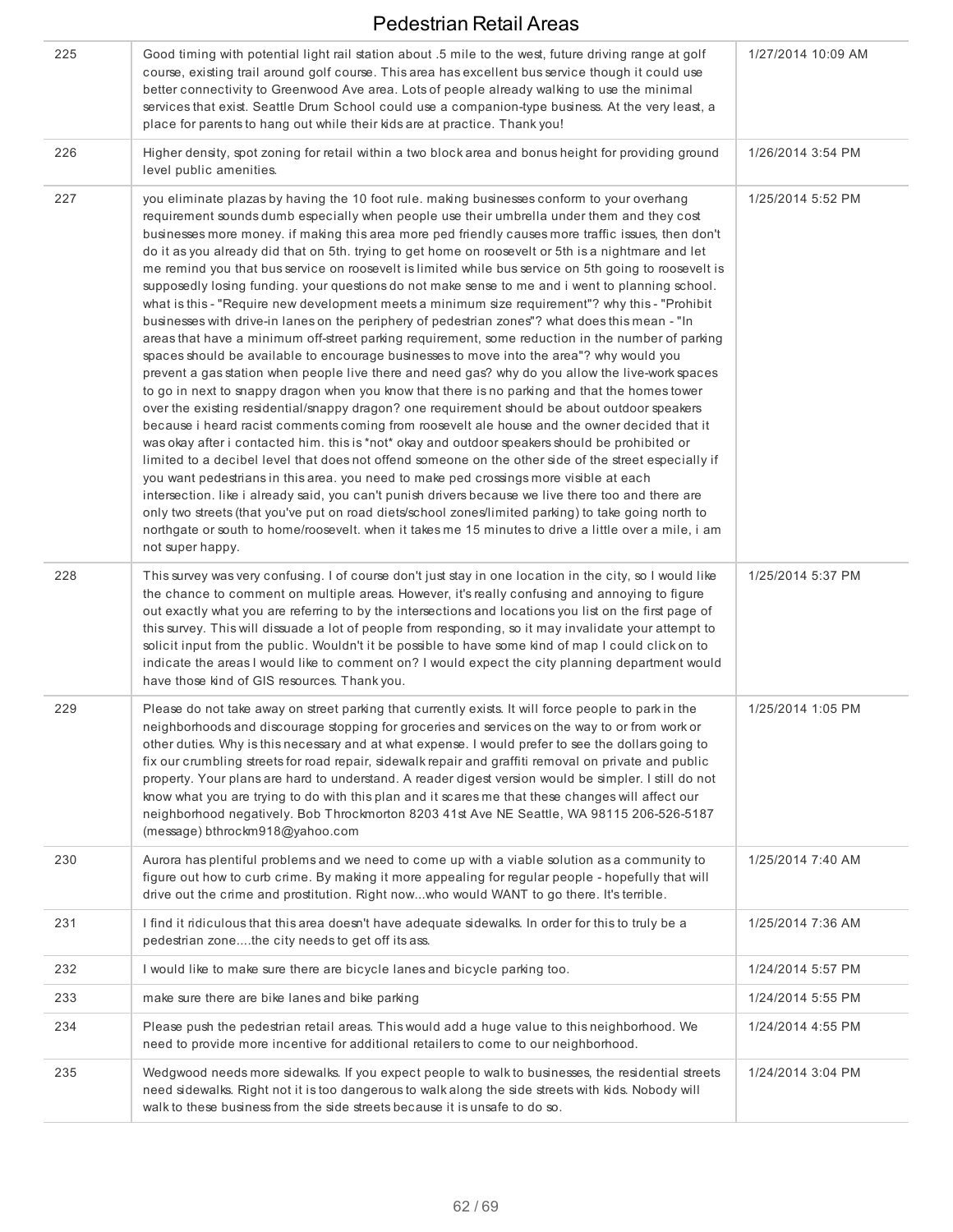| 236 | Dreaming that it would be a pleasant experience to stroll or enjoy an outdoor coffee or meal on<br>35th is silly--car and bus exhaust--YUM! Having a car crash into my building, (NE comer 35th &<br>Webster), and observing a minimum of 6 accidents at 35th and Webster, knowing the previous<br>owners had a car crash into the building, the building on the NW comer of 35th and Webster has a<br>bike rack to minimize another crash into their building-NO- a pedestrian zone is not a good idea. I<br>do think the speed limit is not being enforced, and more traffic lights and better crosswalks are<br>needed. A "road diet" by eliminating lanes or creating "pedestrian zones" on a much needed<br>commuting road is not the answer. The response to bike lanes on Fauntleroy is having cars cut<br>through previously quiet streets to get to the bridge. The Junction, Triangle--pedestrians maybe--<br>not 35th. noonanderson@comcast.net Anne Noonan | 1/24/2014 9:26 AM  |
|-----|------------------------------------------------------------------------------------------------------------------------------------------------------------------------------------------------------------------------------------------------------------------------------------------------------------------------------------------------------------------------------------------------------------------------------------------------------------------------------------------------------------------------------------------------------------------------------------------------------------------------------------------------------------------------------------------------------------------------------------------------------------------------------------------------------------------------------------------------------------------------------------------------------------------------------------------------------------------------|--------------------|
| 237 | Do not add separated bike lines on 35th                                                                                                                                                                                                                                                                                                                                                                                                                                                                                                                                                                                                                                                                                                                                                                                                                                                                                                                                | 1/24/2014 9:01 AM  |
| 238 | More safe crossings, especially by the school just off 35th, but throughout the retail core                                                                                                                                                                                                                                                                                                                                                                                                                                                                                                                                                                                                                                                                                                                                                                                                                                                                            | 1/24/2014 6:37 AM  |
| 239 | For some reason none of the links on your web page were working, so I could not do my "homework"<br>before taking this survey.                                                                                                                                                                                                                                                                                                                                                                                                                                                                                                                                                                                                                                                                                                                                                                                                                                         | 1/23/2014 11:03 PM |
| 240 | This seems like an unimportant focus area. Focus instead on reducing traffic and commercial<br>growth on 35th and let the residential neighborhood continue to maintain itself through providing<br>desirable family residences, rather than a thoroughfare to Lake City and University Village and<br>Sand Point.                                                                                                                                                                                                                                                                                                                                                                                                                                                                                                                                                                                                                                                     | 1/23/2014 8:20 PM  |
| 241 | This area is already very pedestrian friendly. We have found that the development encouraged by<br>increased density has not benefited the neighborhood. It has caused congested on street parking,<br>poor visibility at intersections because of the parking right up to the corners on an intersection. This<br>concept of forcing people to walk or ride the bus or drive smaller cars is not successful. Having<br>parking lots with all compact spaces does not encourage people to drive smaller cars it just makes<br>the bigger vehicles closer together and sticking out into the driving lanes.                                                                                                                                                                                                                                                                                                                                                             | 1/23/2014 7:42 PM  |
| 242 | Why the minimum floor area requirement? Small businesses just getting started seem like they<br>would benefit from an ability to rent a small shop, and I would like to encourage small businesses,<br>not big chain stores.                                                                                                                                                                                                                                                                                                                                                                                                                                                                                                                                                                                                                                                                                                                                           | 1/23/2014 6:05 PM  |
| 243 | A lot of families and students in the area. Would add a safety component.                                                                                                                                                                                                                                                                                                                                                                                                                                                                                                                                                                                                                                                                                                                                                                                                                                                                                              | 1/23/2014 5:10 PM  |
| 244 | Need to maintain the village/small town feel of a neighborhood. Large biz including multifamily<br>should be restricted.                                                                                                                                                                                                                                                                                                                                                                                                                                                                                                                                                                                                                                                                                                                                                                                                                                               | 1/23/2014 4:55 PM  |
| 245 | This comment responds to question 12 above. While density is important, developers should retain<br>flexibility with regards to size and floor area. Taller and infill is great, but wider may not be.                                                                                                                                                                                                                                                                                                                                                                                                                                                                                                                                                                                                                                                                                                                                                                 | 1/23/2014 2:11 PM  |
| 246 | These areas are deadly- no street energy. People just park near where they are going and leave.<br>There could be info and bulletin kiosks. Book sales from the Library. All that I've said on this survey<br>applies to N. Wedgwood and all other areas in this city! I'd like to be on your list serv- why do you<br>not tell us how to do it in the last line below?? Thanks for all your efforts to make Seattle more<br>livable. I hope you also work with feet first and their great mapping projects.                                                                                                                                                                                                                                                                                                                                                                                                                                                           | 1/23/2014 1:20 PM  |
| 247 | TREES!! All pedestrian zones should have LOTS of required, large, canopy producing street trees -<br>but NO Big Leaf Maples                                                                                                                                                                                                                                                                                                                                                                                                                                                                                                                                                                                                                                                                                                                                                                                                                                            | 1/23/2014 10:36 AM |
| 248 | TREES!! All pedestrian zones should have LOTS of required, large, canopy producing street trees -<br>but NO Big Leaf Maples                                                                                                                                                                                                                                                                                                                                                                                                                                                                                                                                                                                                                                                                                                                                                                                                                                            | 1/23/2014 10:33 AM |
| 249 | Don't build cycle tracks on 35th Ave NE either.                                                                                                                                                                                                                                                                                                                                                                                                                                                                                                                                                                                                                                                                                                                                                                                                                                                                                                                        | 1/23/2014 10:28 AM |
| 250 | TREES!! All pedestrian zones should have LOTS of required, large, canopy producing street trees -<br>but NO Big Leaf Maples                                                                                                                                                                                                                                                                                                                                                                                                                                                                                                                                                                                                                                                                                                                                                                                                                                            | 1/23/2014 10:26 AM |
| 251 | S                                                                                                                                                                                                                                                                                                                                                                                                                                                                                                                                                                                                                                                                                                                                                                                                                                                                                                                                                                      | 1/23/2014 8:51 AM  |
| 252 | Current Avtech project is putting in live/work units instead of commercal. Live/work units have not<br>worked in Wallingford in the past. They end up being private residences with no public interaction.<br>The Avtech project should be required to include commercial in order to continue the walkable<br>commercal strip along 34th. It creates community, encourages walking and slows traffic.                                                                                                                                                                                                                                                                                                                                                                                                                                                                                                                                                                 | 1/23/2014 8:43 AM  |
| 253 | It would be fantastic to see Wedgwood improved with a thoughtful plan. It has a good underlying<br>structure for walkability and could really blossom with help from the city.                                                                                                                                                                                                                                                                                                                                                                                                                                                                                                                                                                                                                                                                                                                                                                                         | 1/23/2014 8:31 AM  |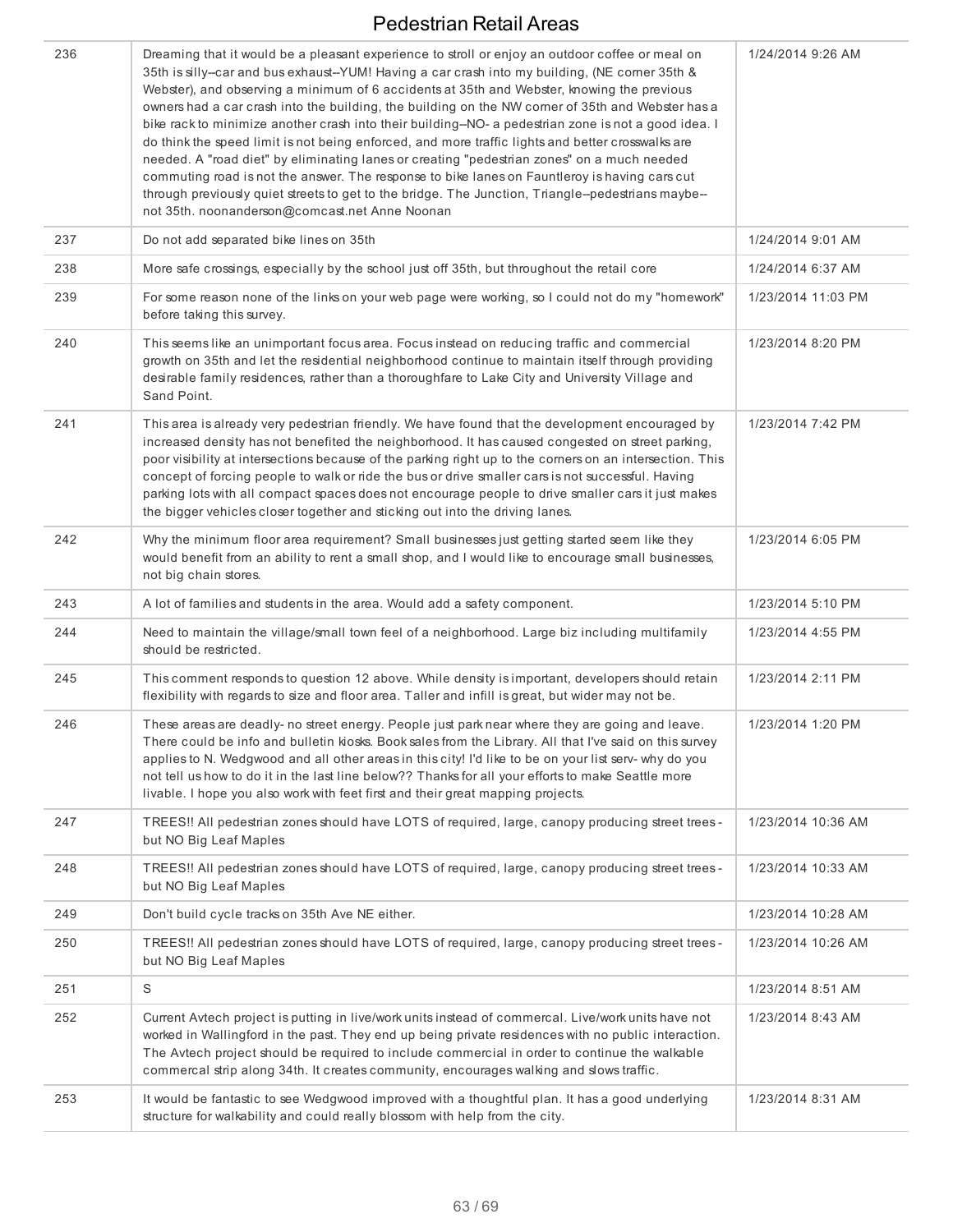| 254 | 1. Don't confuse pedestrian zone with a desire for gigantic apartments. Jasper is TOTALLY out of<br>place in our North-Wedgwood single-family neighborhood. 2. Put another way - the allowance of<br>commercial businesses in our neighborhood (especially as encouraged by "pedestrian zone,"<br>should not be a loop-hole that allows gigantic apartments, as was done with Jasper. 3. KEEP OUR<br>NEIGHBORHOOD RESIDENTIAL!                                                                                                                                                                                                                                                                                                                                                                                                                                                                                                                                                                                                                                                                                   | 1/23/2014 8:26 AM  |
|-----|------------------------------------------------------------------------------------------------------------------------------------------------------------------------------------------------------------------------------------------------------------------------------------------------------------------------------------------------------------------------------------------------------------------------------------------------------------------------------------------------------------------------------------------------------------------------------------------------------------------------------------------------------------------------------------------------------------------------------------------------------------------------------------------------------------------------------------------------------------------------------------------------------------------------------------------------------------------------------------------------------------------------------------------------------------------------------------------------------------------|--------------------|
| 255 | Give stores the option of being dog friendly.                                                                                                                                                                                                                                                                                                                                                                                                                                                                                                                                                                                                                                                                                                                                                                                                                                                                                                                                                                                                                                                                    | 1/23/2014 8:25 AM  |
| 256 | Require street trees in pedestrian zones                                                                                                                                                                                                                                                                                                                                                                                                                                                                                                                                                                                                                                                                                                                                                                                                                                                                                                                                                                                                                                                                         | 1/23/2014 7:43 AM  |
| 257 | Create 1st floor height requirements so that the HVAC needed for restaurants is possible. Too many<br>shops in our area don't have the necessary height and then they default to live/work or<br>insurance/accounting offices that are boring to the pedestrian and not community enhancing. And<br>I say this as a business services owner!                                                                                                                                                                                                                                                                                                                                                                                                                                                                                                                                                                                                                                                                                                                                                                     | 1/23/2014 6:35 AM  |
| 258 | I don't understand questions 7 and 8                                                                                                                                                                                                                                                                                                                                                                                                                                                                                                                                                                                                                                                                                                                                                                                                                                                                                                                                                                                                                                                                             | 1/23/2014 4:55 AM  |
| 259 | I believe that great consideration needs to be given to the idea of adding bike lanes on 35th NE.<br>This is currently a very busy traffic area during rush hour. It seems that there could be room for<br>wider sidewalks or bike lanes but I doubt there is room for both.                                                                                                                                                                                                                                                                                                                                                                                                                                                                                                                                                                                                                                                                                                                                                                                                                                     | 1/22/2014 4:26 PM  |
| 260 | While I understand and agree with a need for certain areas to be rezoned (especially super-high<br>density urban village type core areas), in areas such as Wedgwood (fairly low compared to an<br>Urban Village), instead of heavily regulating and rezoning, focus more on the community needs<br>such as safer and better pedestrian and bike access. Offer incentives for smaller mom and pop<br>shops of all varieties to set up shop. Create neighborhood community meeting and sitting areas<br>which would naturally draw more businesses to the area. Compared to other high density<br>neighborhoods, Wedgwood is and will be a single family residential area for a long time into the<br>future before transforming into something like the Greenlake Core or Roosevelt. Let Wedgwood<br>grow and develop more organically instead of forcing it to change its residential neighborhood<br>appeal. A great example is just South of Wedgwood along 35th Ave NE and NE 65th in Bryant and<br>Ravenna, where lots of small shops and restaurants exist in a very residential neighbhorhood<br>setting. | 1/22/2014 10:27 AM |
| 261 | ANything that slows people down and makes it easier to cross 65th while using the designated bike<br>route would be great and also help vehicles see the bar patrons before the step/stagger into the<br>crosswalk from behind some huge SUV that parked on or in the crosswalk.                                                                                                                                                                                                                                                                                                                                                                                                                                                                                                                                                                                                                                                                                                                                                                                                                                 | 1/21/2014 7:33 PM  |
| 262 | More bikes, more pedestrians, more mass transit, and fewer cars: that's what I want.                                                                                                                                                                                                                                                                                                                                                                                                                                                                                                                                                                                                                                                                                                                                                                                                                                                                                                                                                                                                                             | 1/21/2014 4:44 PM  |
| 263 | Existing commercial development requires nearby parking (e.g. heavy grocery purchases at QFC):<br>this need is currently addressed by surface lots between buildings and sidewalk. However, in any<br>redevelopment, overall number of parking spaces should NOT be reduced - current provision is<br>only marginally adequate.                                                                                                                                                                                                                                                                                                                                                                                                                                                                                                                                                                                                                                                                                                                                                                                  | 1/21/2014 3:48 PM  |
| 264 | I would like to see this zone extended south to Market Street at 15th. The buildings on the west side<br>of 15th now have a relatively pedestrian-oriented design to them, and future development should<br>complement that environment. Extending this zone would also complement pedestrian activity<br>caused by the busy RapidRide bus stops at 15th and Market.                                                                                                                                                                                                                                                                                                                                                                                                                                                                                                                                                                                                                                                                                                                                             | 1/21/2014 2:38 PM  |
| 265 | Don't understand how a pedestrian zone is defined. Please clarify.                                                                                                                                                                                                                                                                                                                                                                                                                                                                                                                                                                                                                                                                                                                                                                                                                                                                                                                                                                                                                                               | 1/21/2014 12:01 PM |
| 266 | How does this planning relate to the Bicycle Plan for 35th Ave NE.? There seems to be some<br>contradiction here.                                                                                                                                                                                                                                                                                                                                                                                                                                                                                                                                                                                                                                                                                                                                                                                                                                                                                                                                                                                                | 1/21/2014 7:54 AM  |
| 267 | I like specialty stores and give the nod to local when they have items I want and are not excessively<br>higher priced than web-stores.                                                                                                                                                                                                                                                                                                                                                                                                                                                                                                                                                                                                                                                                                                                                                                                                                                                                                                                                                                          | 1/21/2014 6:18 AM  |
| 268 | This survey is very confusing and difficult to determine what the question is actually asking.                                                                                                                                                                                                                                                                                                                                                                                                                                                                                                                                                                                                                                                                                                                                                                                                                                                                                                                                                                                                                   | 1/20/2014 9:21 PM  |
| 269 | All new buildings should be required to have parking garages for business patrons.                                                                                                                                                                                                                                                                                                                                                                                                                                                                                                                                                                                                                                                                                                                                                                                                                                                                                                                                                                                                                               | 1/20/2014 7:40 PM  |
| 270 | There is too much density already. Please preserve the peace of our neighborhood.                                                                                                                                                                                                                                                                                                                                                                                                                                                                                                                                                                                                                                                                                                                                                                                                                                                                                                                                                                                                                                | 1/20/2014 7:38 PM  |
| 271 | In this particular area, our residential parking is already negatively impacted by the many<br>employees of the businesses and residents of the apartment buildings that don't have enough<br>parking. To eliminate parking and to give businesses and apartment developers a "pass" on parking<br>will negatively impact the current residents of the area. To assume that the population all walks<br>and bikes is discriminatory to the many people in the area that are either the aging population or<br>the disabled that simply cannot walk or bike for any distance.                                                                                                                                                                                                                                                                                                                                                                                                                                                                                                                                     | 1/20/2014 6:59 PM  |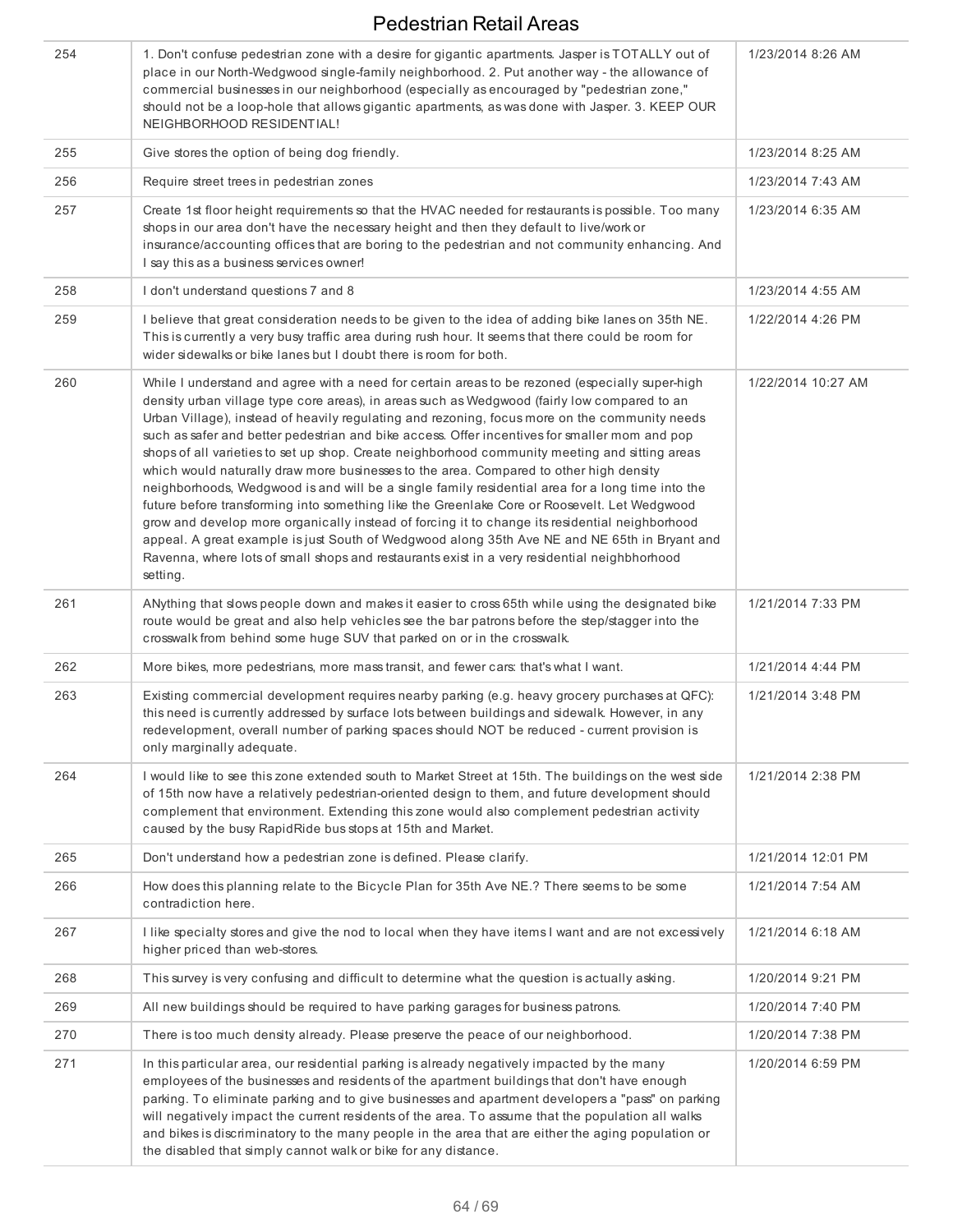| 272 | There are many single family homes that directly abut the 35th St corridor. I would hate see<br>changes that would negatively affect these property owners (loss or property, parking, etc) I do<br>encourage capitalizing upon areas in which business already exist and improving those areas.                                                                                                                                                                                                                                                                                                                                                                                                                                                                                                                                                                                                                                                                                                                                  | 1/20/2014 4:00 PM  |
|-----|-----------------------------------------------------------------------------------------------------------------------------------------------------------------------------------------------------------------------------------------------------------------------------------------------------------------------------------------------------------------------------------------------------------------------------------------------------------------------------------------------------------------------------------------------------------------------------------------------------------------------------------------------------------------------------------------------------------------------------------------------------------------------------------------------------------------------------------------------------------------------------------------------------------------------------------------------------------------------------------------------------------------------------------|--------------------|
| 273 | The planned cycle track is going to wreck any pedestrian zones and have a major negative impact<br>on residential and commercial properties. No parking and no access. You guys need to get your<br>act together and figure out what you really want. People in the different agencies are not<br>communicating with each other. You will waste a lot of money and probably have to pull both<br>projects or dismantle one or the other after it is built because of lack of usage and the complaints<br>of the people who actually live in the neighborhood. I think that you will find if you waste resources<br>and money people will be less likely to support future financial requests at the polls. Good luck.                                                                                                                                                                                                                                                                                                             | 1/20/2014 3:55 PM  |
| 274 | Wedgwood has far too few crosswalks and they are very far apart. This needs to be addressed. There<br>should also be a camera on the lights at 35th and 75th. Many people go through the red light here.<br>These are very serious issues here in Wedgwood. Adding any more traffic without fixing these things<br>would be dangerous. A school is going to be built adding a lot more traffic soon as well.                                                                                                                                                                                                                                                                                                                                                                                                                                                                                                                                                                                                                      | 1/20/2014 3:55 PM  |
| 275 | I think the best thing to do is get rid of the Great Wall of RiteAide. That big blank wall on 35th NE<br>and 86th. Who let them build that??? Allow apartment builders to build one floor higher for every<br>five feet they build back from the property line.                                                                                                                                                                                                                                                                                                                                                                                                                                                                                                                                                                                                                                                                                                                                                                   | 1/20/2014 3:45 PM  |
| 276 | All new buildings constructed for business purposes or multi-unit residences should be required to<br>not only provide sidewalks in front of their building, but should also contribute to a Neighborhood<br>Sidewalk Fund to ensure that their sidewalk actually connects to other sidewalks. All along<br>Greenwood Ave N between 85th and 105th there are multi-block stretches with no sidewalks! Forget<br>about the promised sidewalks along residential streets -- how can we not have sidewalks along the<br>major road? How can we safely access bus stops when there are no sidewalks on either side of said<br>bus stops???                                                                                                                                                                                                                                                                                                                                                                                            | 1/20/2014 3:21 PM  |
| 277 | All new buildings constructed for business purposes or multi-unit residences should be required to<br>not only provide sidewalks in front of their building, but should also contribute to a Sidewalk Fund<br>to ensure that their sidewalk actually connects to other sidewalks. All along Greenwood Ave N<br>between 85th and 105th there a multi-block stretches with no sidewalks!                                                                                                                                                                                                                                                                                                                                                                                                                                                                                                                                                                                                                                            | 1/20/2014 3:18 PM  |
| 278 | Please do not change our wonderful neighborhood. I am afraid that all of the changed proposed<br>with discourage family owned small business in favor of a larger more conforming business.<br>Additionally all of the changes proposed seem as if the cost will be borne by the small business in<br>the neighborhood. Additionally we do not have enough parking as it is. Please do not remove any<br>parking on our neighborhood.                                                                                                                                                                                                                                                                                                                                                                                                                                                                                                                                                                                             | 1/20/2014 2:44 PM  |
| 279 | If this means decreasing parking, or bike lanes that reduce lane width and parking, then NO.                                                                                                                                                                                                                                                                                                                                                                                                                                                                                                                                                                                                                                                                                                                                                                                                                                                                                                                                      | 1/20/2014 2:07 PM  |
| 280 | Your survey is too confusing to be useful or to respond intelligently. For example, how do you<br>define "North Wedgwood" and "South Wedgwood?" The questions are complicated and use terms<br>that are not clear.                                                                                                                                                                                                                                                                                                                                                                                                                                                                                                                                                                                                                                                                                                                                                                                                                | 1/20/2014 2:00 PM  |
| 281 | I would like to encourage more businesses to move to the area. I have no idea if a Pedestrian Zone<br>would encourage or discourage businesses.                                                                                                                                                                                                                                                                                                                                                                                                                                                                                                                                                                                                                                                                                                                                                                                                                                                                                   | 1/20/2014 12:44 PM |
| 282 | I live directly across the street from the water taxi lot. I would estimate 70-80% of the users come by<br>car and use virtually 100% of on street parking, leaving nothing for residents or their guests to use.<br>In addition to the water taxi users, customers of the restaurant, divers, kayakers, fishermen and<br>general users of the Seacrest Park all compete for the few stalls (25 +/-) in the lot. Often cars back<br>up into the street, causing conflict with pedestrians, bicyclists, and others using the sidewalk. I<br>could go on but my point is most people come from outside the area to use the existing retail and<br>recreational retail and most come by car. There are not enough residents along Harbor Ave. (which<br>has only the West side of the street to develop) to support the kind of commercial uses envisioned<br>in the Pedestrian zone. And most of the existing commercial does very poorly 6 or 8 months out of<br>the year when the tourists are gone and the whether is inclement. | 1/20/2014 12:29 PM |
| 283 | The Wedgwood main street should install several electronic speed limit signs to slow down traffic<br>as it goes up and down 35th Ave NE.                                                                                                                                                                                                                                                                                                                                                                                                                                                                                                                                                                                                                                                                                                                                                                                                                                                                                          | 1/20/2014 12:29 PM |
| 284 | Fix the roads first before you go mandating property use. This is a waste of time and money.                                                                                                                                                                                                                                                                                                                                                                                                                                                                                                                                                                                                                                                                                                                                                                                                                                                                                                                                      | 1/20/2014 12:28 PM |
|     |                                                                                                                                                                                                                                                                                                                                                                                                                                                                                                                                                                                                                                                                                                                                                                                                                                                                                                                                                                                                                                   |                    |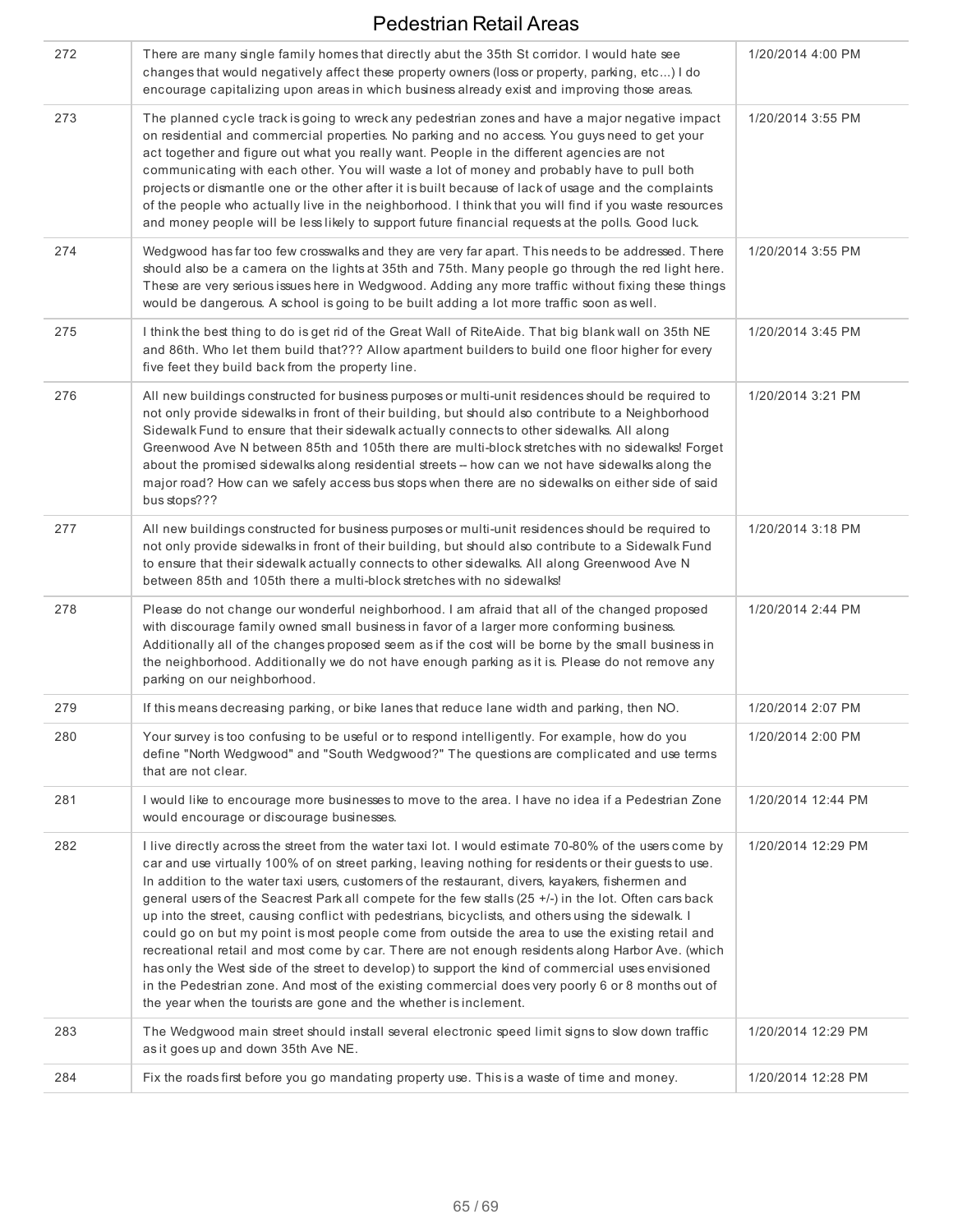| 285 | Change parking in median on Beacon Ave to 2-hour temporary parking for everyone (no commuter<br>or RPZ parking) and enforce it. Remove access through median at parking lots (make them<br>accessible from only one side and alternate them), to prevent use as U-turn route. Remove street<br>parallel parking between Ferdinand and Cheasty/Alaska and push sidewalk out further into street.<br>Allow closure of median lots for events with food vendors/farmers markets. Improve pedestrian<br>access along length of median. Add better/more marked/lighted crosswalks south of Columbian.                                                                                                                                                                                                                                                                                                                                                                                                                                                                                                                                                                                                                                                                                                                                                                                                                                      | 1/20/2014 11:27 AM |
|-----|---------------------------------------------------------------------------------------------------------------------------------------------------------------------------------------------------------------------------------------------------------------------------------------------------------------------------------------------------------------------------------------------------------------------------------------------------------------------------------------------------------------------------------------------------------------------------------------------------------------------------------------------------------------------------------------------------------------------------------------------------------------------------------------------------------------------------------------------------------------------------------------------------------------------------------------------------------------------------------------------------------------------------------------------------------------------------------------------------------------------------------------------------------------------------------------------------------------------------------------------------------------------------------------------------------------------------------------------------------------------------------------------------------------------------------------|--------------------|
| 286 | Question #14 asks the question as if the designation is all or nothing so I checked yes, but think that<br>the area along Queen Anne Ave should be designated, but not the area along Galer. It should<br>remain optional (I assume the zoning is NC?). The survey should provide a better way to comment<br>on the size of the designation                                                                                                                                                                                                                                                                                                                                                                                                                                                                                                                                                                                                                                                                                                                                                                                                                                                                                                                                                                                                                                                                                           | 1/20/2014 10:34 AM |
| 287 | Anything designed to attract pedestrians also needs to connect with transit and have parking for<br>bikes & strollers. Please create thoughtful, accurate, easy to update wayfinding tools to help people<br>navigate these areas. Pedestrian design needs to be thoughtful about children/families (increase<br>visibility and lines of site for small, fast-moving kids) and accommodate disabled individuals-<br>hearing, vision and/or mobility impaired pedestrians especially.                                                                                                                                                                                                                                                                                                                                                                                                                                                                                                                                                                                                                                                                                                                                                                                                                                                                                                                                                  | 1/20/2014 1:15 AM  |
| 288 | Inadiquate parking is already an issue in Morgan Junction, taking away parking spaces would be<br>ludicrous. We live in Seattle, not Los Angeles, many people prefer to drive to their destination to<br>shop rather than walk in the rain. Furthermore, businesses/commercial use should not be limited<br>unless it will draw more crime. There are already too many homeless people wandering around<br>Morgan Junction and too many thefts. We need to clean up our neighborhood and the rest of West<br>Seattle before we add more density.                                                                                                                                                                                                                                                                                                                                                                                                                                                                                                                                                                                                                                                                                                                                                                                                                                                                                      | 1/19/2014 8:45 PM  |
| 289 | Again, see my earlier comment. The neighborhood immediately adjacent to the south and west of<br>this intersection have NO sidewalks. This is NOT a pedestrian friendly neighborhood. I do not feel<br>safe walking to this business district and would need to drive my car there. Parking is needed for<br>these businesses.                                                                                                                                                                                                                                                                                                                                                                                                                                                                                                                                                                                                                                                                                                                                                                                                                                                                                                                                                                                                                                                                                                        | 1/19/2014 5:58 PM  |
| 290 | smaller maximum business sizes to encourage finer-grain to streetscape and discourage large<br>chain businesses                                                                                                                                                                                                                                                                                                                                                                                                                                                                                                                                                                                                                                                                                                                                                                                                                                                                                                                                                                                                                                                                                                                                                                                                                                                                                                                       | 1/19/2014 5:24 PM  |
| 291 | Great work. We need to improve our intersections and commercial districts for pedestrians and<br>cyclists and this will insure better design for future development.                                                                                                                                                                                                                                                                                                                                                                                                                                                                                                                                                                                                                                                                                                                                                                                                                                                                                                                                                                                                                                                                                                                                                                                                                                                                  | 1/19/2014 3:48 PM  |
| 292 | Short-sighted idiots like you are ruining wonderful aspects of our city. Sorry, MY city - do you even<br>live in Seattle?                                                                                                                                                                                                                                                                                                                                                                                                                                                                                                                                                                                                                                                                                                                                                                                                                                                                                                                                                                                                                                                                                                                                                                                                                                                                                                             | 1/19/2014 1:53 PM  |
| 293 | I think this area should strongly be considered a pedestrian area. I think its geographical and<br>topographical location in West Seattle are unique. There is a significant amount of residential use<br>on both sides of 35th in this area. This neighborhood is almost mid-way between Morgan junction<br>and Westwood village, but due to topography does not have exceptional connection to either for<br>the elderly, less mobile, or families with small children. The area continues to feel further isolated<br>by limited bus service and a rapid ride system that is just a little too far to be accessible on a daily<br>basis for most people. I agree with the statement that it is a small commercial area and that the<br>pedestrian overlay has the potential of reducing the risk that it will be taken over completely by<br>automobile centered activity. With the churches, firestations (both old and new), and influx of small<br>local restaraunts-Locol, The Tap House, an upcoming Sports Barm, and the long time<br>neighborhood venue Kenyon Hall- this area is starting to feel like it could become a more viable<br>neighborhood gathering place with a unique identity. I would really like the oppprtunity to park my<br>car at home and frequent the local stores in my neighborhood. Thanks for your thoughtful study of<br>the area and including 35th and Holden as a potential pedestrian zone. | 1/19/2014 1:34 PM  |
| 294 | I'm supportive as long as there remain requirements that developments must include adequate on-<br>site parking; otherwise the problem is just pushed into adjoining areas.                                                                                                                                                                                                                                                                                                                                                                                                                                                                                                                                                                                                                                                                                                                                                                                                                                                                                                                                                                                                                                                                                                                                                                                                                                                           | 1/19/2014 12:37 PM |
| 295 | WHOM DO I DIRSCT MY CONCERNS REGARDING THE BMP CHANGES TO 35th AV? Outside of<br>an alarmed citizen, I have heard NOTHING about the proposed changes and RECEIVED NO<br>INFORMATION ABOUT THE MEETINGS THAT SUPPOSEDLY WERE OFFERED TO THE PUBLIC<br>TO HAVE INPUT ON THIS PLAN. (206) 965-8275 VM - leave contact info for return call.                                                                                                                                                                                                                                                                                                                                                                                                                                                                                                                                                                                                                                                                                                                                                                                                                                                                                                                                                                                                                                                                                              | 1/19/2014 12:34 PM |
| 296 | this area is home to many 60+ year prperty owners and shoppers. this could be a negative impact<br>on their ability to conduct buisness within their mobility range.                                                                                                                                                                                                                                                                                                                                                                                                                                                                                                                                                                                                                                                                                                                                                                                                                                                                                                                                                                                                                                                                                                                                                                                                                                                                  | 1/19/2014 12:33 PM |
| 297 | This neighborhood is on the path between the Fauntleroy Ferry & Downtown. Each ferry dumps<br>over 100 cars that use the Morgan business. They require more parking than is currently available.<br>The C Line has already reduced available parking and traffic flow. No further parking reductions or<br>lane restrictions are acceptable for residents that rely on this business district.                                                                                                                                                                                                                                                                                                                                                                                                                                                                                                                                                                                                                                                                                                                                                                                                                                                                                                                                                                                                                                        | 1/19/2014 12:31 PM |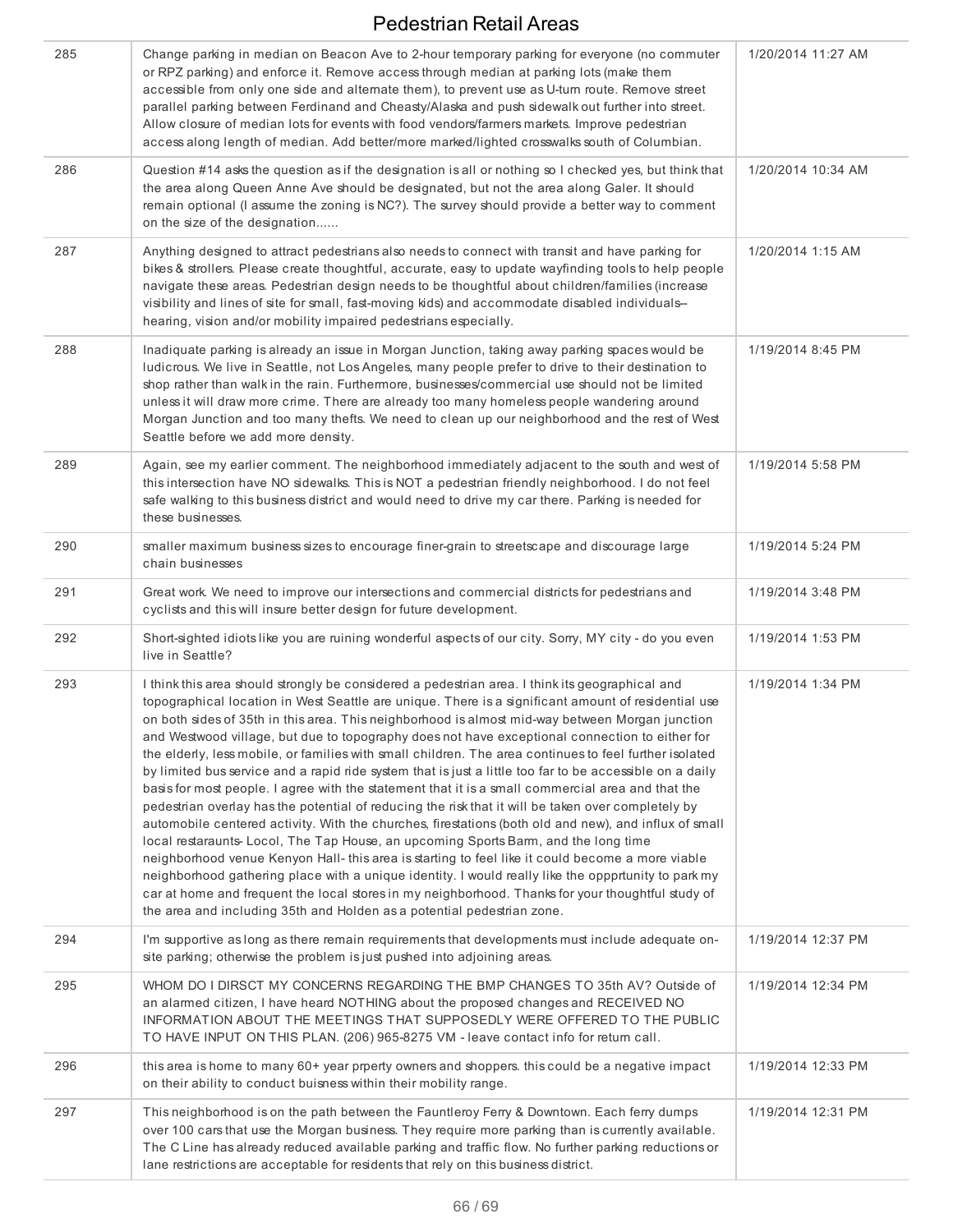| 298 | I'm a native of Seattle. I feel the city is deteriorating as density increases without adequate parking.<br>I've lived in North Admiral and Alki and have had to carry groceries 2 blocks as there has been no<br>available parking. We also need our bus service increased back into all neighborhoods. Not just<br>rapid ride routes. Older people have been cut off from service stops they relied on. Thanks.                                                                                                                                                                                                                                          | 1/19/2014 12:07 PM |
|-----|------------------------------------------------------------------------------------------------------------------------------------------------------------------------------------------------------------------------------------------------------------------------------------------------------------------------------------------------------------------------------------------------------------------------------------------------------------------------------------------------------------------------------------------------------------------------------------------------------------------------------------------------------------|--------------------|
| 299 | Crosswalks should also have lights in the roads. Crossing at night is scary.                                                                                                                                                                                                                                                                                                                                                                                                                                                                                                                                                                               | 1/19/2014 11:57 AM |
| 300 | see above :)                                                                                                                                                                                                                                                                                                                                                                                                                                                                                                                                                                                                                                               | 1/19/2014 10:30 AM |
| 301 | Include residents in the initial design with real influence.                                                                                                                                                                                                                                                                                                                                                                                                                                                                                                                                                                                               | 1/19/2014 3:17 AM  |
| 302 | There is nothing wrong with this area as it is. It ain't broke.                                                                                                                                                                                                                                                                                                                                                                                                                                                                                                                                                                                            | 1/18/2014 5:49 PM  |
| 303 | Please extend the pedestrian zone along N 34th street east of Wallingford Avenue at least 2 blocks<br>to Mariners Square.                                                                                                                                                                                                                                                                                                                                                                                                                                                                                                                                  | 1/18/2014 3:03 PM  |
| 304 | A few of the questions I did not understand so left blank or a comment. Please keep me informed.<br>Email is cnkwalton@earthlink.net                                                                                                                                                                                                                                                                                                                                                                                                                                                                                                                       | 1/18/2014 2:51 PM  |
| 305 | This area is a destination point (at Gasworks Park) especially for bicyclists along the Burke Gilman<br>trail, families (kite hill), and generally a beautiful place to view the city. More small restaurant and<br>small retail spaces would make so much sense. Mariner Square used to house restaurant and art<br>gallery space, and it was a great loss to the neighborhood when they went away. The pedestrian<br>zone should extend both EAST and west of Wallingford Ave. along 34th Street. Thank you for your<br>work and focus on this vital aspect of the many wonderful neighborhoods in Seattle with this<br>Pedestrian Zone Mapping Project! | 1/18/2014 10:05 AM |
| 306 | please require current projects like the proposed Avtech model to be held back until such impt<br>decisions which greatly impact this discussion are resolved and or improved.                                                                                                                                                                                                                                                                                                                                                                                                                                                                             | 1/18/2014 9:27 AM  |
| 307 | This area needs to have more high volume services along 34th between Burke Ave. N. & Meridian<br>Ave. N. The current condos/apartment houses on both sides of N. 34th St. at Wallingford Ave. have<br>no services or small shops. We need more of a pedestrian zone in that area to create an Urban<br>Village & help sustain existing businesses there.                                                                                                                                                                                                                                                                                                   | 1/17/2014 8:06 PM  |
| 308 | This area needs economic revitalization and beautification. Plus there are several schools in close<br>proximity                                                                                                                                                                                                                                                                                                                                                                                                                                                                                                                                           | 1/17/2014 2:39 PM  |
| 309 | Please consider a comprehensive plan for the entire length of E Union, from Madrona to Pike/Pine,<br>as a walkable neighborhood corridor. I would include transit, bike lanes, safer crossings and<br>encouragement of retail in that plan. This is going to become very relevant very quickly with the<br>new school assignment of those west of 23rd going to Madrona Elementary and the explosion of<br>new families moving into the area.                                                                                                                                                                                                              | 1/17/2014 1:51 PM  |
| 310 | When considering Beacon Hill, please extend your concern further down Beacon. Small change<br>which could allow a few more services further south would be appropriate I believe, especially<br>addressing abandoned and unused buildings such as the one at Beacon South and South Graham<br>that are a blight and could be put to better use. Thanks.                                                                                                                                                                                                                                                                                                    | 1/16/2014 8:50 PM  |
| 311 | If question 14 refers to First Hill, then yes, parts of First Hill need to be designated as pedestrian<br>zones. Please contact Mike.Hatchett@polyclinic.com to get onto the First Hill Improvement<br>Association's agenda and discuss this issue/study with the First Hill community. We would love to<br>talk to you about our hopes for the future.                                                                                                                                                                                                                                                                                                    | 1/16/2014 8:00 PM  |
| 312 | All now permitted sidewalk residential units should be removed from any grandfathering. These<br>units should be used commercially and not as residential unitsl                                                                                                                                                                                                                                                                                                                                                                                                                                                                                           | 1/16/2014 3:09 PM  |
| 313 | Height limits should be raised in this area in addition to scale with the heights in the neighboring<br>TOD. The Beacon Hill light rail TOD has the huge pedestrian disadvantage of being near two<br>diagonally intersecting arterials, Beacon Ave s & 15th Ave, where as to the south the area is much<br>more friendly to pedestrians.                                                                                                                                                                                                                                                                                                                  | 1/16/2014 12:04 PM |
| 314 | This area really needs better pedestrian connections to the light rail stations and stadium areas.                                                                                                                                                                                                                                                                                                                                                                                                                                                                                                                                                         | 1/16/2014 11:59 AM |
| 315 | It needs to be made more pedestrian friendly by closing two lanes of traffic; one for bikes and one<br>for outdoor seating and wider sidewalks. The Alaska junction is undergoing a MAJOR change with<br>the addition of thousands of residences. A multi-story parking garage is needed one-block off (in<br>both directions!). Businesses are already losing customers because they can't find a place to park<br>within six blocks on evenings and weekends.                                                                                                                                                                                            | 1/16/2014 11:31 AM |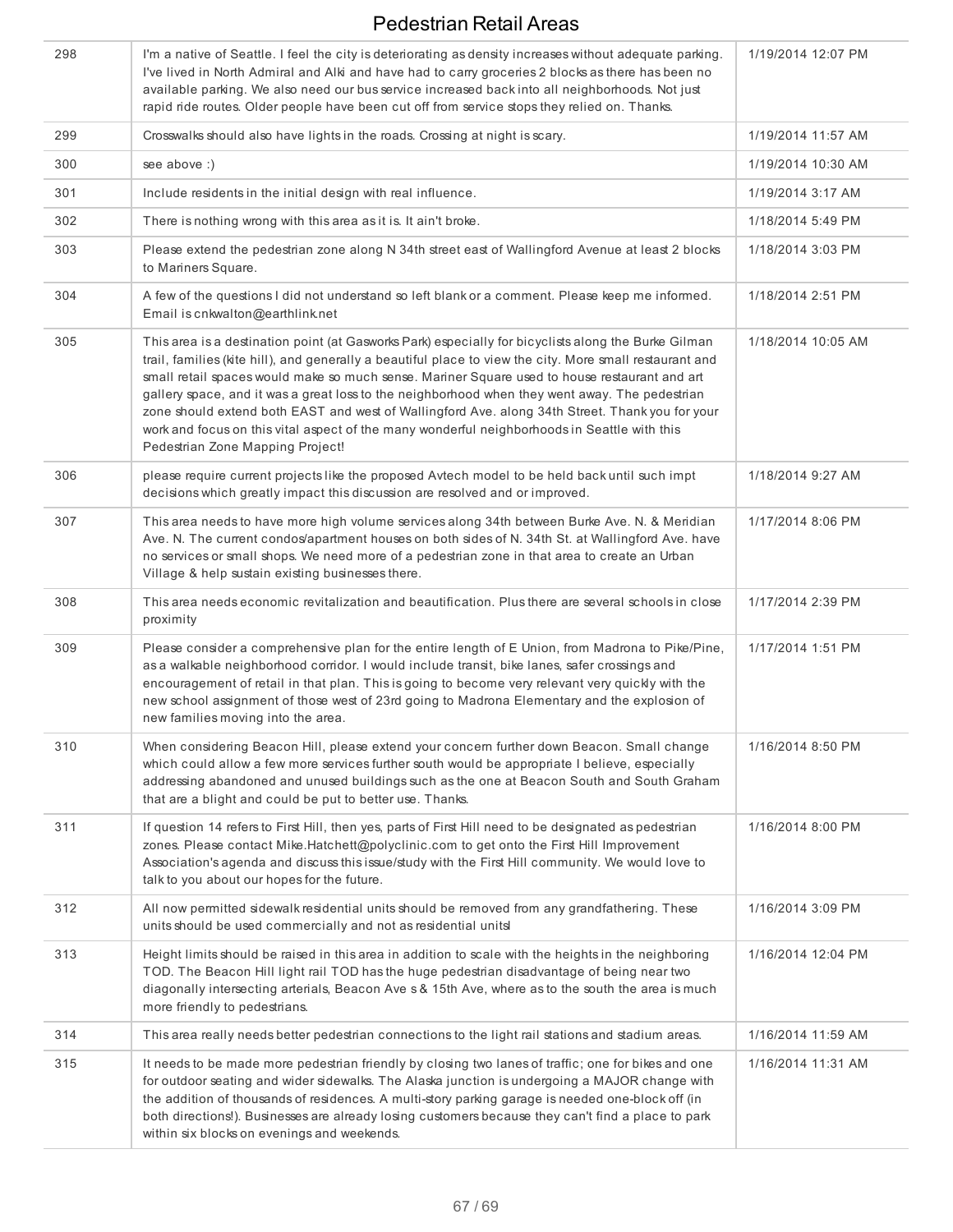| 316 | How about a public restroom incentive (one per block or two) in new development within these<br>areas.                                                                                                                                                                                                                                                                                                                                                                                                                                                                                                                                                                                                                                                                                                           | 1/16/2014 8:27 AM  |
|-----|------------------------------------------------------------------------------------------------------------------------------------------------------------------------------------------------------------------------------------------------------------------------------------------------------------------------------------------------------------------------------------------------------------------------------------------------------------------------------------------------------------------------------------------------------------------------------------------------------------------------------------------------------------------------------------------------------------------------------------------------------------------------------------------------------------------|--------------------|
| 317 | It would be great to have a requirement for at least one public restroom on each block or two<br>blocks.                                                                                                                                                                                                                                                                                                                                                                                                                                                                                                                                                                                                                                                                                                         | 1/16/2014 8:23 AM  |
| 318 | More comments will be coming in, but the majority of our neighbors wants this and my e-mail will<br>represent probably 80 other people. Thanks so much for being democratic about this and making it<br>easy to comment!                                                                                                                                                                                                                                                                                                                                                                                                                                                                                                                                                                                         | 1/16/2014 7:47 AM  |
| 319 | Walking in this area is like walking through a dump. Businesses do not keep the area in front or on<br>the walkway clean. There are hazards on the walkway, like broken glass, wires, etc.                                                                                                                                                                                                                                                                                                                                                                                                                                                                                                                                                                                                                       | 1/15/2014 8:12 PM  |
| 320 | P zones should not be used to allow increased lot depth or expantion of commercial zone                                                                                                                                                                                                                                                                                                                                                                                                                                                                                                                                                                                                                                                                                                                          | 1/15/2014 1:41 PM  |
| 321 | Our pedestrian zone on Beacon Hill should be expanded to include all the commercial areas,<br>including the Beacon and Hanford area. Recent project proposals here have been very poor due to<br>insufficient oversight and regulation from DPD.                                                                                                                                                                                                                                                                                                                                                                                                                                                                                                                                                                 | 1/15/2014 1:07 PM  |
| 322 | Walk light at N 36th (near Norms) takes so long that people ignore the don't walk signal - cars trip<br>the red light to cross quickly when traveling S to N 36th but pedestrian walk signals take 3x as long<br>and people WILL NOT WAIT. This endangers pedestrians, many of whom have groceries or small<br>kids or are energetic youths convinced they won't get hurt.                                                                                                                                                                                                                                                                                                                                                                                                                                       | 1/15/2014 12:40 PM |
| 323 | I agree that 35 needs lots of help but to ignore the triangle area on 35th from Alaska to a major bus<br>transfer station at 35th and Avalon is not appropriate. Access across 35th to get to the bus stop,<br>stadium, golf course, Camp Long is essential for this neighborhood. The Fauntleroy plan is now<br>funded and it's time to work on the Triangle eastern border as well as Fauntleroy to 35th on Alaska<br>Street. Please keep me informed.                                                                                                                                                                                                                                                                                                                                                         | 1/15/2014 11:34 AM |
| 324 | This area must retain metro bus service in order for it to make sense as a pedestrian zone.                                                                                                                                                                                                                                                                                                                                                                                                                                                                                                                                                                                                                                                                                                                      | 1/15/2014 10:44 AM |
| 325 | Our children must walk through this intersection on a daily basis to get to school and wait for the<br>bus. It is neglected, riddled with trash, and the traffic through the area makes me worry about the<br>kids safety. There are a number of families with young children in the immediate neighborhood<br>who would support a pedestrian zone at S Columbian Way x Beacon Ave S. Please consider us for<br>your next project!                                                                                                                                                                                                                                                                                                                                                                               | 1/15/2014 8:40 AM  |
| 326 | several streeets (mountain view drive south to dawson) on 30th and 29th ave south do NOT have<br>sidewalks, so with more families, kids, etc now you really have to watch traffic. Also, no sidewalks<br>make for lots of mud, dirt etc in wet months. I think sidewalks are a safety improvement! I'm sure<br>most people would agree.                                                                                                                                                                                                                                                                                                                                                                                                                                                                          | 1/15/2014 8:34 AM  |
| 327 | There is a lot of potential in this area and the only business I visit is the dry cleaner. There is no<br>encouragement to walk in this area and the crosswalks are very confusing due to the traffic light<br>pattern confuses the drivers. The parking in the median is not only unslightly, but leads to problems<br>with people pulling out inappropriately. Foo Lee Parking and traffic flow also disrupts the traffic<br>flow. Lanes should have painted lines that tell you if you can go straight or turn. There should be<br>more connection between the VA zone, and the intersection at Colombian Way.                                                                                                                                                                                                | 1/15/2014 7:42 AM  |
| 328 | As a resident, I see more and more need for pedestrian use, but I also do not wish to overly modify<br>vehicular use just to accommodate that. Automobile useage is still imperative and vital to the<br>community and should not fall by the wayside just because young and active folks are able to walk<br>to and fro easily. Elderly need to be accommodated in vehicles equally especially as they are long<br>time residents and those young, active folks do become senior citizens eventually as well. Elderly<br>do not walk as well carrying groceries, etc., and do need to have vehicles to carry them and their<br>goods to and from doctors, stores, etc. Please do not allow young vital folks considerations to carry<br>away considerations for vehicular needs in the zeal for pedestrian use. | 1/15/2014 2:38 AM  |
| 329 | It's a small area with poor transit service, worse than you acknowledge. So it really is all about the<br>neighbors, and the presence of GOODWILL should be weighed somehow.                                                                                                                                                                                                                                                                                                                                                                                                                                                                                                                                                                                                                                     | 1/14/2014 9:50 PM  |
| 330 | Crosswalk on Beacon Avenue South immediately south of intersecting with Columbian Way needs<br>to be painted. Trees trimmed also so that CROSSWALK sign is clearly visible. It's a prayer just to<br>cross this street.                                                                                                                                                                                                                                                                                                                                                                                                                                                                                                                                                                                          | 1/14/2014 9:03 PM  |
| 331 | This area is a pedestrian intensive area of people moving towards gas works park and walking to<br>Fremont. There are also safety concerns, people drive quite quickly on 34th.                                                                                                                                                                                                                                                                                                                                                                                                                                                                                                                                                                                                                                  | 1/14/2014 8:33 PM  |